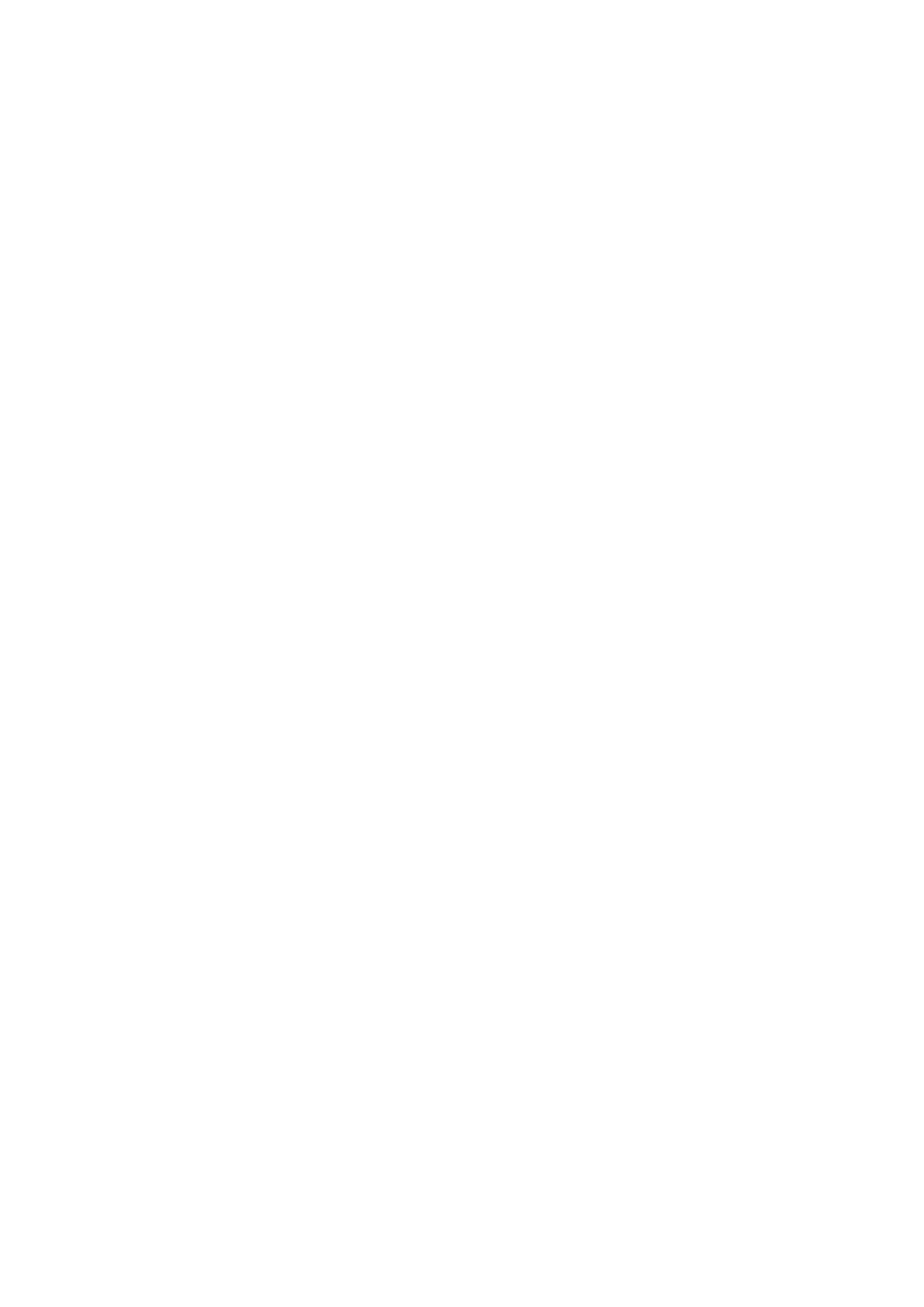# **The ecosystem approach in forest biosphere reserves: results from three case studies**

**Michael Flitner Ulrich Matthes Gerhard Oesten Axel Roeder (Eds.)** 

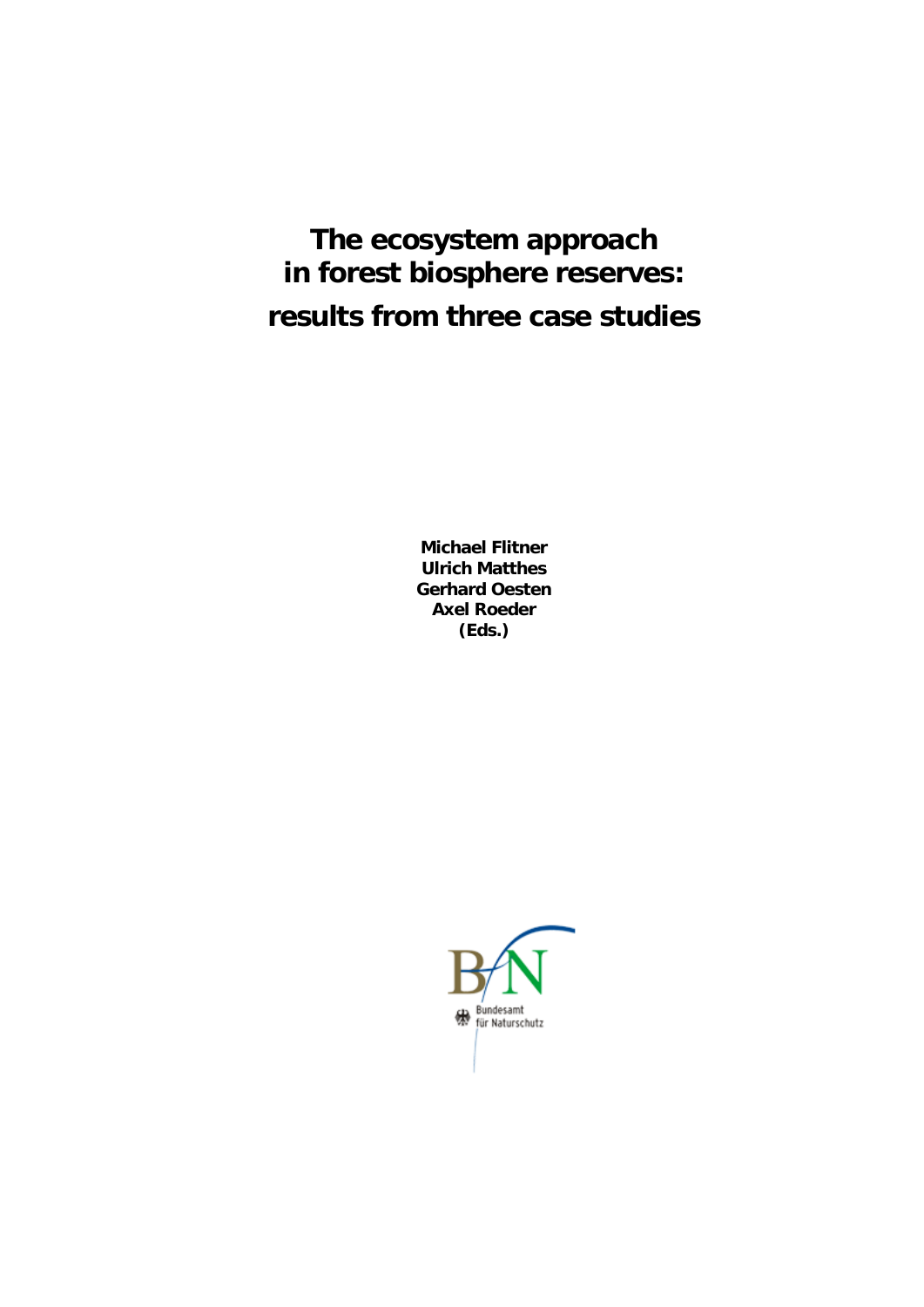Editors' addresses:

| Michael Flitner, Gerhard Oesten | Albert-Ludwigs-Universität Freiburg<br>Institut für Forstökonomie<br>Tennenbacher Straße 4<br>79106 Freiburg    |  |
|---------------------------------|-----------------------------------------------------------------------------------------------------------------|--|
|                                 | Tel: $+49(0)761-203-3689$ , Fax: $+49(0)761-203-3690$                                                           |  |
|                                 | m.flitner@ife.uni-freiburg.de<br>E-Mail:<br>g.oesten@ife.uni-freiburg.de                                        |  |
| Ulrich Matthes, Axel Roeder     | Forschungsanstalt für Waldökologie und<br>Forstwirtschaft Rheinland-Pfalz<br><b>Schloss</b><br>67705 Trippstadt |  |
|                                 | Tel.: $+49(0)6306-911153$ , Fax: $+49(0)6306-911200$                                                            |  |
|                                 | ulrich.matthes@wald-rlp.de<br>E-Mail:<br>$axel.readwald-rlp.de$                                                 |  |

| Consultant BfN | Dr. Anke Höltermann, Department II 2.1 |
|----------------|----------------------------------------|
| Translation    | Lingua-World, Cologne                  |

The papers published here have been added to the literature database "DNL-online" (www.dnlonline.de). BfN papers are not available in any bookshop

| Publisher of the papers in the series: | Bundesamt für Naturschutz                                    |  |
|----------------------------------------|--------------------------------------------------------------|--|
|                                        | Konstantinstr. 110                                           |  |
|                                        | 53179 Bonn                                                   |  |
|                                        | Telephone: $+49(0)228-8491-0$<br>Fax: $+49(0)228-849$ 1-9999 |  |
|                                        | URL: www.bfn.de                                              |  |

The authors of the series of papers accept no responsibility for the correctness, accuracy or completeness of all the information or for conformity or for observation of private rights of any third party. The opinions and viewpoints expressed in the papers do not have to been accordance with those of the publishers.

Any reprint of this publication, even extracts thereof, is permitted only with the consent of the BfN.

Printers: BMU-Druckerei

Printed on 100% recycled paper

Bonn – Bad Godesberg 2006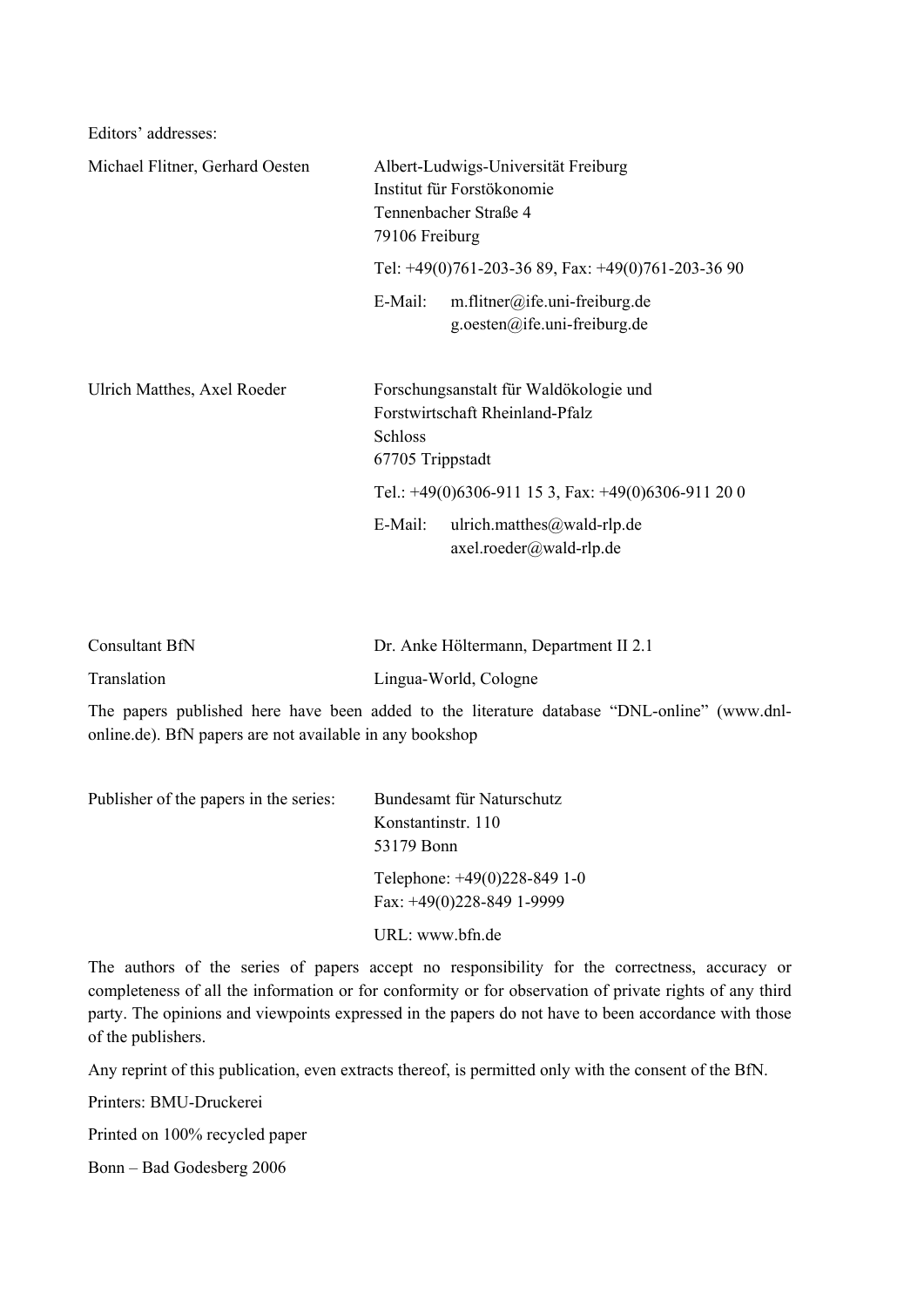# **Contents**

| 1           |                                                           |  |
|-------------|-----------------------------------------------------------|--|
| $\mathbf 2$ | THE ECOSYSTEM APPROACH IN FOREST AREAS - STARTING POINTS3 |  |
|             | Dirk Frankenhauser, Michael Flitner                       |  |
| 2.1         |                                                           |  |
|             |                                                           |  |
| 2.2         |                                                           |  |
| 2.3         |                                                           |  |
| 2.4         |                                                           |  |
| 2.5         |                                                           |  |
| 2.6         |                                                           |  |
|             | 2.6.1                                                     |  |
|             | 2.6.2                                                     |  |
| 2.7         |                                                           |  |
| 2.8         |                                                           |  |
| 3           | THREE CASE STUDIES ON THE IMPLEMENTATION OF THE ECOSYSTEM |  |
|             |                                                           |  |
| 3.1         |                                                           |  |
|             | Christoph Meyer, Ilona Klingele, Michael Flitner          |  |
|             | 3.1.1                                                     |  |
|             | 3.1.2                                                     |  |
|             | 3.1.2.1                                                   |  |
|             | 3.1.2.2                                                   |  |
|             | 3.1.2.3                                                   |  |
| 3.2         |                                                           |  |
|             | Ilona Klingele                                            |  |
| 3.2.1       |                                                           |  |
|             | 3.2.2                                                     |  |
|             | 3.2.3                                                     |  |
|             | 3.2.4                                                     |  |
|             | 3.2.4.1                                                   |  |
|             | 3.2.4.2                                                   |  |
|             | 3.2.4.3                                                   |  |
|             | 3.2.4.4                                                   |  |
|             | 3.2.5                                                     |  |
| 3.3         |                                                           |  |
|             | Christoph Meyer                                           |  |
|             | 3.3.1                                                     |  |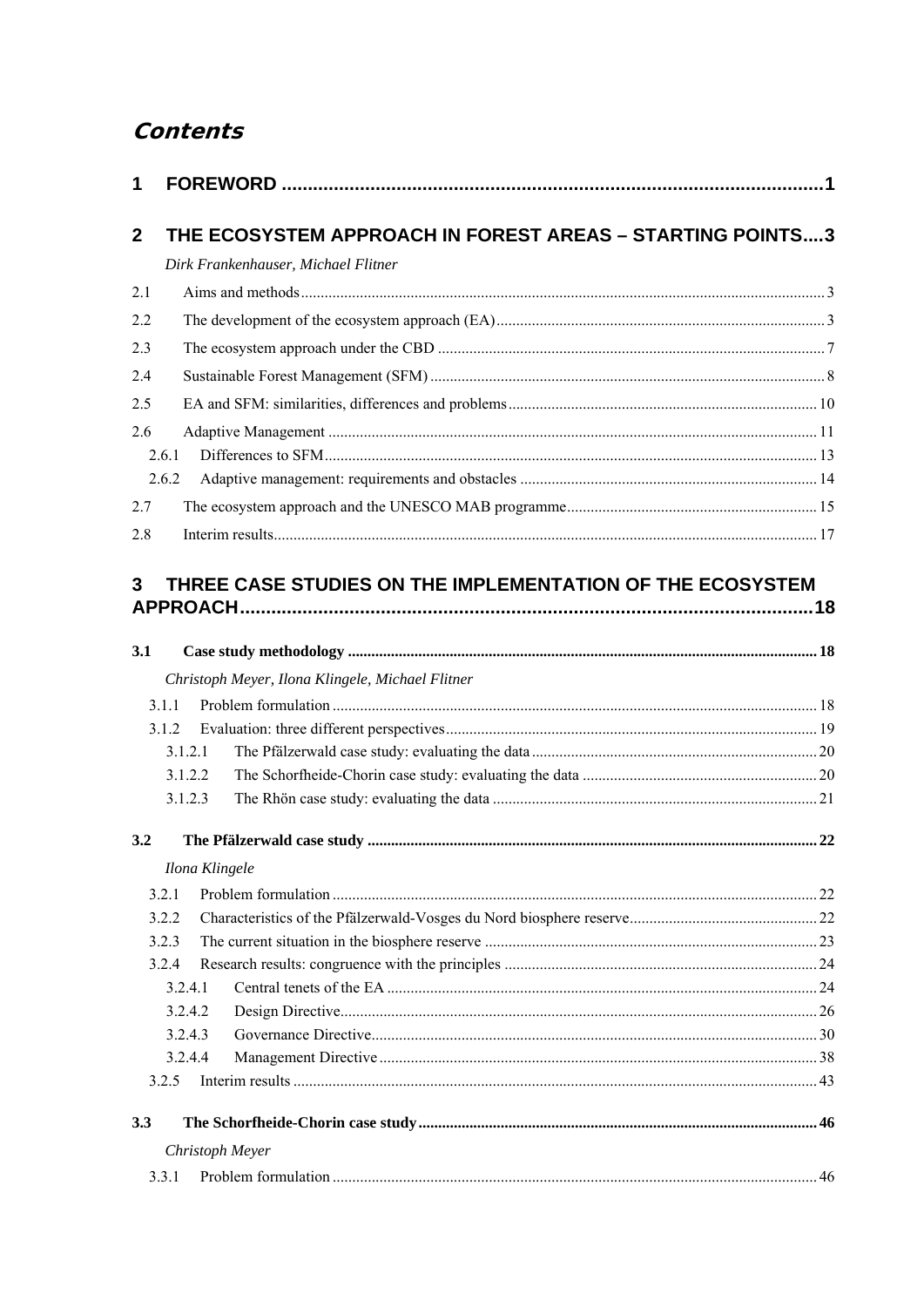| 3.3.2 |                                                  |  |
|-------|--------------------------------------------------|--|
| 3.3.3 |                                                  |  |
| 3.3.4 |                                                  |  |
| 3.3.5 |                                                  |  |
| 3.3.6 |                                                  |  |
|       | 3.3.6.1                                          |  |
|       | 3.3.6.2                                          |  |
| 3.3.7 |                                                  |  |
| 3.4   |                                                  |  |
|       | Ilona Klingele, Christoph Meyer                  |  |
| 3.4.1 |                                                  |  |
| 3.4.2 |                                                  |  |
| 3.4.3 |                                                  |  |
| 3.4.4 |                                                  |  |
|       | 3.4.4.1                                          |  |
|       | 3.4.4.2                                          |  |
|       | 3.4.4.3                                          |  |
| 3.4.5 |                                                  |  |
| 3.4.6 |                                                  |  |
| 3.4.7 |                                                  |  |
| 3.4.8 |                                                  |  |
|       | 3.4.8.1                                          |  |
|       | 3.4.8.2                                          |  |
|       | 3.4.8.3                                          |  |
| 3.4.9 |                                                  |  |
|       |                                                  |  |
| 4     |                                                  |  |
|       | Michael Flitner, Ilona Klingele, Christoph Meyer |  |
|       |                                                  |  |
| 4.1   |                                                  |  |
| 4.2   |                                                  |  |
| 4.2.1 |                                                  |  |
| 4.2.2 |                                                  |  |
|       | 4.2.2.1                                          |  |
|       | 4.2.2.2                                          |  |
|       | 4.2.2.3                                          |  |
|       | 4.2.2.4                                          |  |
| 4.2.3 |                                                  |  |
| 4.3   |                                                  |  |
| 4.3.1 |                                                  |  |
|       | 4.3.1.1                                          |  |
|       | 4.3.1.2                                          |  |
|       | 4.3.1.3                                          |  |
|       |                                                  |  |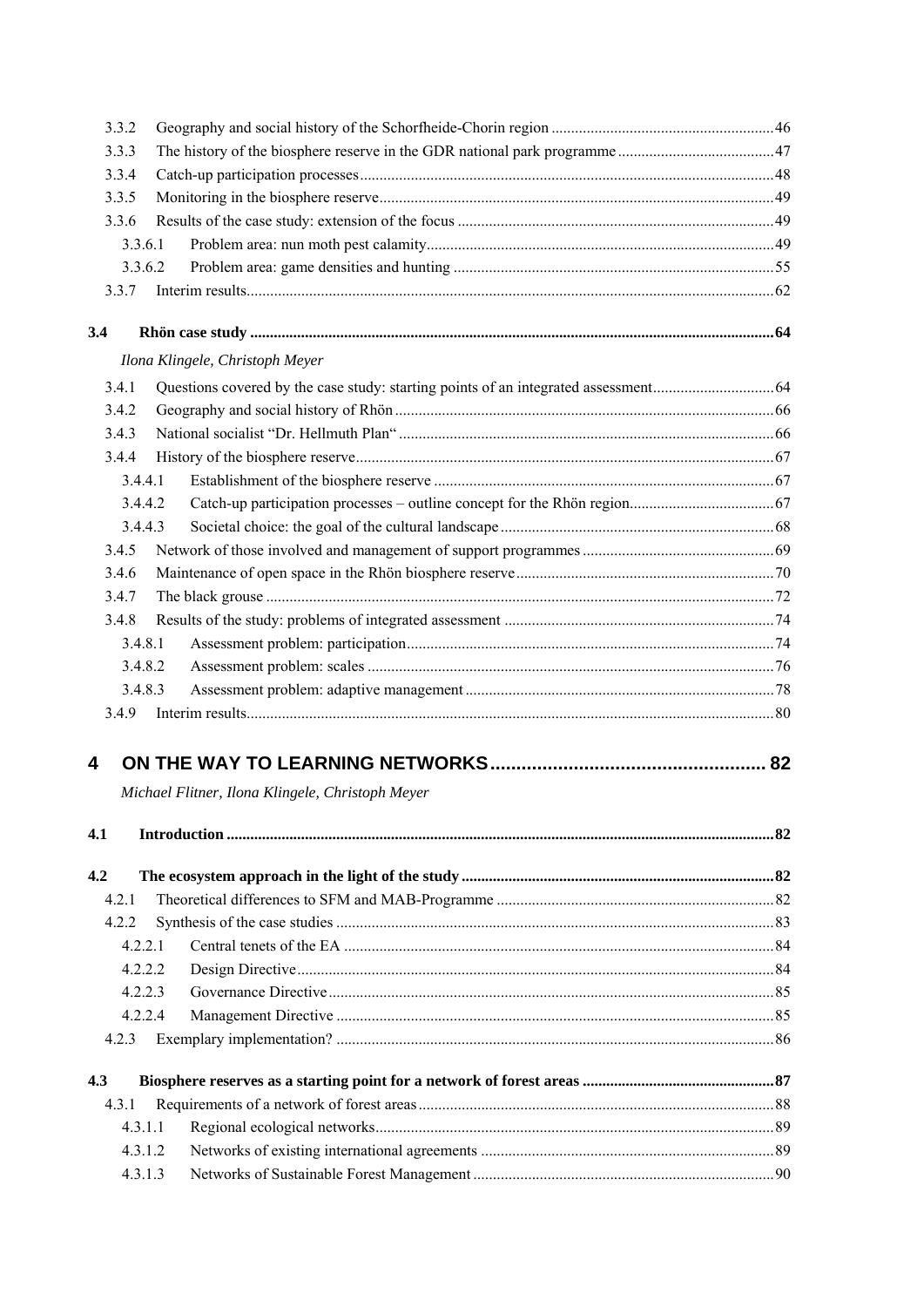| 6  ABBREVIATIONS ……………………………………………………………………………………102 |  |
|------------------------------------------------------|--|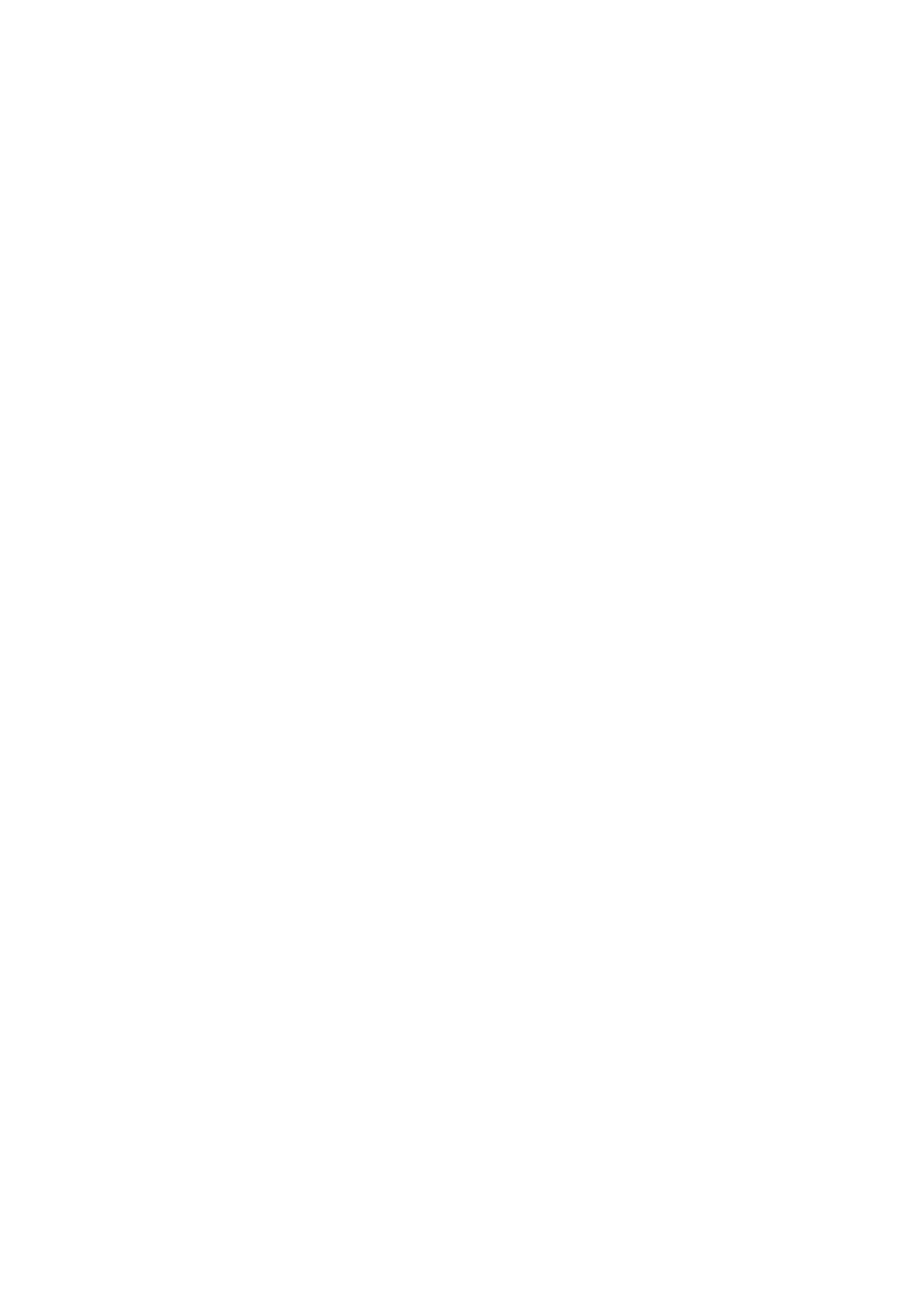-

# **1 Foreword**

The present report is a summary of the results of a study which was completed on behalf of the Bundesamt für Naturschutz (BfN) by a number of scientists at Freiburg University (Institut für Forstökonomie) and Kaiserslautern<sup>1</sup> as well as members of the Research Institute for Forest Ecology and Forestry (FAWF) as the responsible agency. This research and development project entitled "The ecosystem approach in selected forest biosphere reserves" was designed to investigate the relationship between decisions relating to the protection and utilisation of forests in selected biosphere reserves in Germany and the ecosystem approach and, in addition, to draw conclusions from this with regard to the future developments and implementation of this approach.

This enquiry is to be understood against the background of international developments with reference to the ecosystem approach. It was as early as the Second Ordinary Meeting of the Conference of the Parties (COP 2) to the Convention on Biological Diversity (CBD) that the signatories were urged to implement the ecosystem approach (EA) as the central strategy in order to achieve the integrated management of land, water and living resources (*Decision II/8*). In a resolution on forest biodiversity, the  $6<sup>th</sup>$  meeting of the Parties to the Convention in The Hague in 2002 urged the widest possible application of the EA in these ecosystems as well and at the same time stressed the need for an international network that would be best suited to pilot and demonstrate the implementation of the EA in forests (*Decision VI/22*). At the following Conference (COP 7) the special contribution that the approach could make to achieving a balance between the three separate aims of the CBD  $-$  the protection of biodiversity, its sustainable use and the fair and equitable sharing of the benefits derived therefrom (*Decision VII/11*). Within the framework of the same Decision, the generally formulated principles of the EA were finally supplemented by a number of *Implementation Guidelines*: these guidelines were designed to facilitate and to encourage the use of the approach. Simultaneously the Conference fostered cooperation and analysis of existing *tools and approaches* that were in accordance with the ecosystem approach, including Internet access to a database of relevant case studies from various regions that could have a considerable bearing on the further development of the approach (cf. Appendices I and II, *Decision VII/11*).

Within the context of these decisions, the project developed in to three separate but closely related parts:

- 1. An analysis of theoretical approaches applied so far to the investigation of the ecosystem approach, with particular reference to the related strategy of 'Sustainable Forest Management' (SFM). The purpose of this analysis has been conceived as a differential examination of the ecosystem approach in order to clarify the quite specific challenges that will emerge when it is being implemented;
- 2. Three empirical case studies in biosphere reserves with large areas of forest taken from the UNESCO *Man and the Biosphere* (MAB) programme in different regions of Germany. The selection of sites belonging to this programme was prompted by the assumption that interesting

<sup>1</sup> The Department of Ecological Planning and Environmental Impact Assessment of the University of Kaiserlautern was only intermittently involved in the project.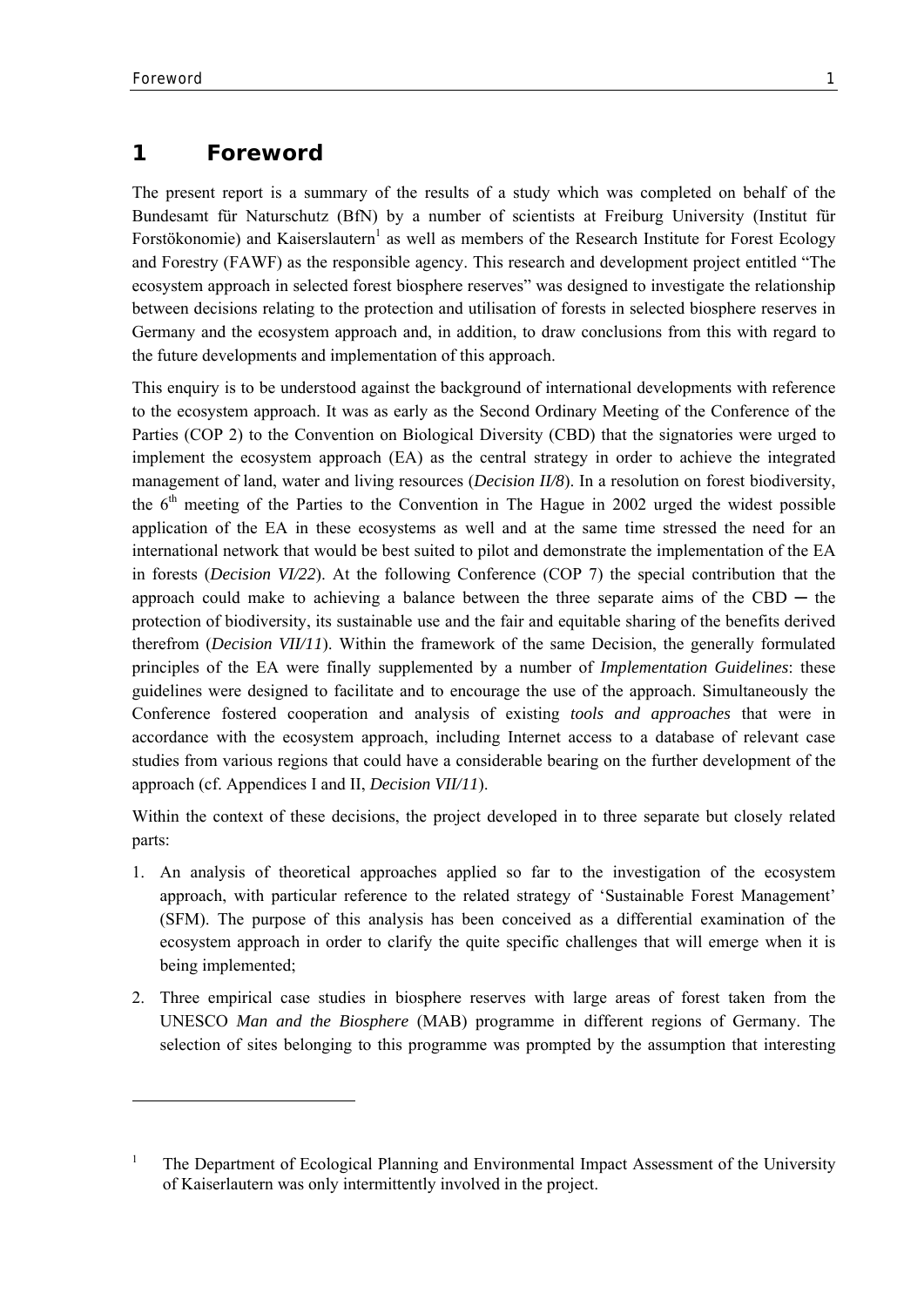examples of convergence with the ecosystem approach could be determined there, and that perspectives to foster an exemplary implementation and further development of the approach might emerge;

3. Conclusions which can be drawn from the results of the theoretical analysis and from the case studies regarding the question whether and to what extent the biosphere reserves that were examined – and forest biosphere reserves generally – are suitable when it comes to creating a network to develop and demonstrate the ecosystem approach, or to contribute to the creation of a network, as it was recommended in the expanded programme of work on forest biological diversity during the sixth meeting of the Conference of the Parties.

The questions were compiled firstly by means of an exhaustive analysis of the documents and by consulting a number of experts, secondly by means of a wide range of interviews with 'stakeholders' in the three areas under investigation. In order to represent the great diversity among the MAB areas, three biosphere reserves of very different socio-economic and physical character were selected for closer investigation. The regions selected were as follows: the Pfälzerwald/Vosges du Nord transboundary biosphere reserve, the Rhön biosphere reserve that covers a number of German federal states, and the Schorfheide-Chorin biosphere reserve situated to the north-east of Germany.

The following chapters describe in detail how the investigations progressed, the methodology used and the results that were obtained. The authors have dispensed with many of the details of the investigations and have preferred to concentrate their attention on the most important methodological, theoretical and policy-relevant results of the project taken as a whole. A more comprehensive and detailed publication of the results of the case studies has already appeared in part and is to be presented in the near future; separate reports on theoretical questions are also to be published.  $2$  Each contribution in the present study bears, in each case, the names of the leading researchers.

We would like to express our particular gratitude to the provider of the research funds for supporting the research project in manifold ways.

The editors

l

<sup>2</sup> Already published: KLINGELE (2005); in preparation among others MEYER (2006) and KLINGELE/MEYER (2006).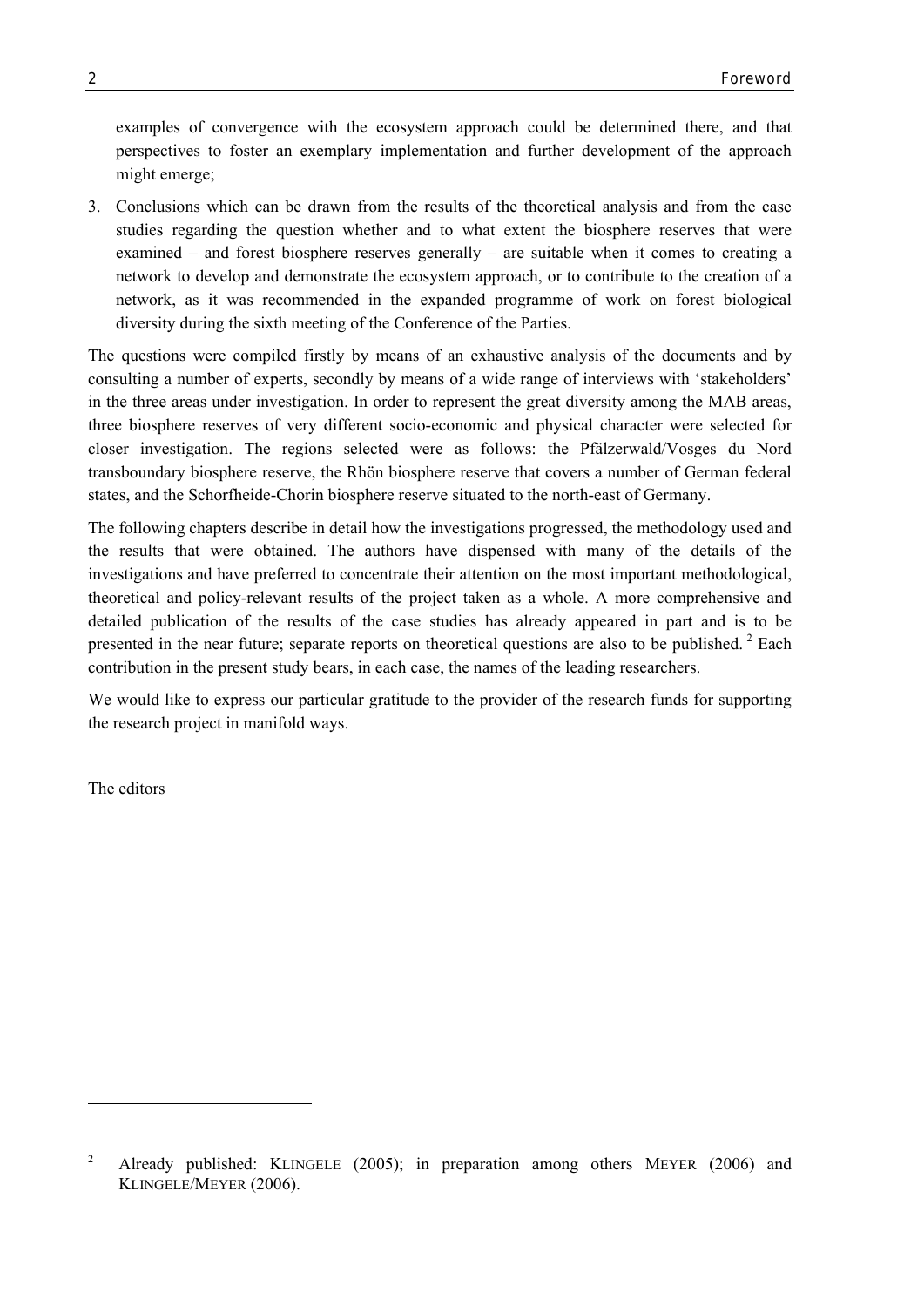# **2 The ecosystem approach in forest areas – starting points**

*(Dirk Frankenhauser, Michael Flitner)* 

# **2.1 Aims and methods**

The aim of this chapter is to present the theoretical foundations that will serve as the starting point for the case studies. First, the development of the ecosystem approach (EA) is critically reviewed and placed within the context of the CBD. The aim of a comparison with the principles of *sustainable forest management* is to tease out more precisely the specific characteristics of the EA, which not only comprise unique features but also, in part, a different interpretation of the same terms.

Initially, the investigation was based on discussions with authorities on the subject and an analysis of the documents. The intention was to complete more precise investigations into separate aspects and thus the experience gained from examples of other case studies was drawn on in addition, available as required in considerable numbers from the CBD Secretariat (among others, in accordance with *Decision* VII/11). This highly heterogeneous database was analysed above all with the help of widely used standard routines (substrings, logical operators) to find the most relevant sections of text: the texts were then subjected to a closer analysis. The results helped the researchers to identify problems that appeared to relate either to content or to methodology that also structure the presentation of the case studies in the following chapters.

# **2.2 The development of the ecosystem approach (EA)**

The *ecosystem approach* is frequently regarded as the outcome of different trends that have developed during the last few decades around the question of the integrated management of natural resources. A number of writers have outlined the origins and development of this approach for a number of different purposes (among others HARTJE et al. 2003; SMITH & MALTBY 2003). Accordingly, the reader will discover once again when reading this plethora of literature on the subject, firstly, the ideas and practices of the North American forestry and scientific community and, secondly, the influences of the major international NGOs and other groups (such as the WWF, WRI, IUCN), as well as, not least, those approaches which have been developed within the context of the UNESCO–MAB Programme.

The main lines of argument followed by this development need not be elucidated here once more. The basis for any comparison between the ecosystem approach and *sustainable forest management* are of interest in the present context above all in the connections with *ecosystem management* (EM) developed in the 1980s. It is here, above all, that some of the roots of the *ecosystem approach* are to be discovered, which, for their part, were already firmly anchored in the silvicultural ideas and practices to which they stand opposed today, albeit in a different form. We assume, as was expressed by SCHLAEPFER et al. (2004) that the EA is a type of 'successor' to *ecosystem management* and that means, conversely, that we see in the EM a starting point for a changed perspectives, a point at which the initial demarcation lines between the different approaches in the current discussion are apparent.

Until the early 1980s, forestry in western countries was restricted to a few groups of actors  $-$  to put it in its simplest terms, they were the classical state and private users of these resources, i.e. they were above all the forestry administration and the timber processing industry. Thus the policy with regard to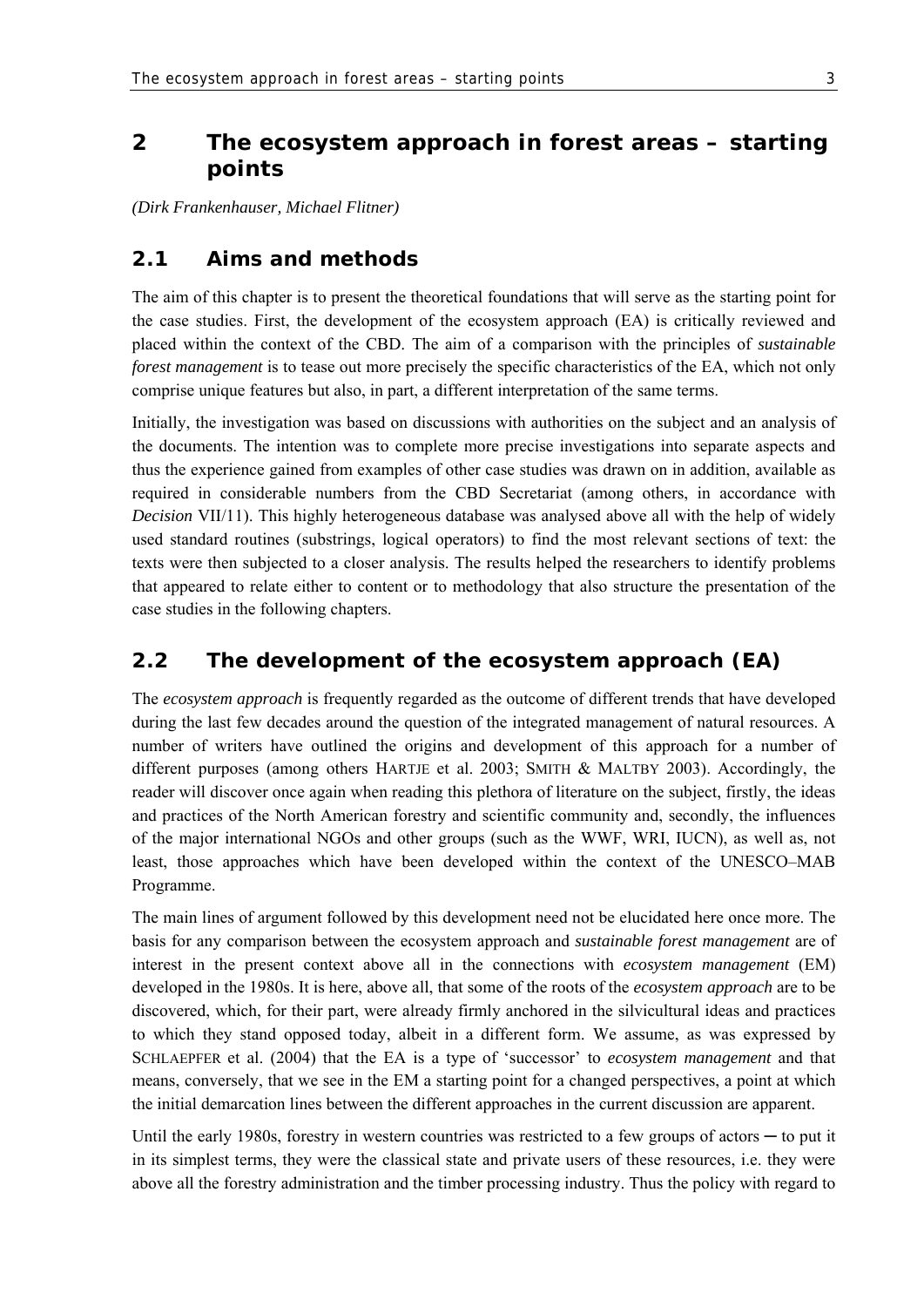forestry was also a clearly defined section of *public policy* that was apparently only characterised by a small number of special features, for example, the timeframe within which forestry administration is restricted on account of the duration of the rotation periods (ELLIOTT & SCHLAEPFER 2003). Also, in terms of management economics there were differences mainly in the particular production factor characteristics and conditions in forestry (OESTEN & ROEDER 2002). It was not until the 1980s when a wide section of the public had their attention drawn by the various NGOs to the depletion of the rainforests as a result of non-sustainable use and of overexploitation as well as other phenomena relating to the dying of forests in the temperate zone, that the picture changed even in the industrial nations. In the course of this process, the conditions under which production went on in the timber industry in the temperate regions were seriously questioned (SHANNON  $&$  ANTYPAS 1997). Thus the manner in which the actors acted and took everything for granted in forestry administration was discussed in the public arena: it was here that the NGOs above all began to have increasing influence.

In Europe, this particular discussion centred in turn on more or less all types of forest ownership, in North America, by contrast, the influence of the public on privately-owned forests remained limited (SALWASSER 2005). In the USA, the *National Environment Policy Act* of 1969 officially determined how public land was to be utilised as early as in the 1970s by the application of the maxim of 'multiple use'. Nevertheless, in the 1980s the first signs appeared and clearly demonstrated that when putting this approach into practice, government resource managers were also giving priority to the monetary results of natural resource use (for example by grazing, timber production, etc., cf. MALONE 1997). There was considerable controversy surrounding the grizzly bears in the *Greater Yellowstone Ecosystem* and the *northern spotted owls* in the Pacific north-west of the USA: as a result clear contradictions arose and came to public attention (JAX 2002; YAFFEE 1994; cf., for example, GRUMBINE 1994).

It was against this background that an approach was developed which was intended to combine the interests of the ecosystem sciences, scientific and traditional nature protection, resource managers, economists as well as a number of different pressure groups from society at large: "[it was] during this period that usage of the term 'ecosystem management' to mean an integration of the biophysical and human dimensions for managing natural resources became common" (MALONE 1997: 2f). It was certainly the case that ecosystem management was to a great extent rejected by the timber industry, but this approach was at least to a certain extent able to maintain unity between the scientific community, both those advocating nature conservation as well as those engaged in forestry as a profession.

This is also related to the fact that the term EM was interpreted in very different ways by the different groups. According to MALONE (1997), who completed a synopsis of a number of authors on the philosophy behind EM, a distinction can be drawn between two main types of approach of this kind that are sufficiently well-known in the management of natural resources. Stated in the simplest terms these are:

1. The stance favoured by conservationists and also by scientists, best described as ecocentric or biocentric, according to which the functional conservation of an ecosystem takes priority, and, second, mankind always creates disruption with his activities. The idea of a scientific, sustainable utilisation is here regarded quite simply as mere justification of the manner in which the natural environment of mankind is being subordinated to ever-increasing exploitation. In fact, it is claimed, the effects of this are too numerous and too complex to be estimated in any way; and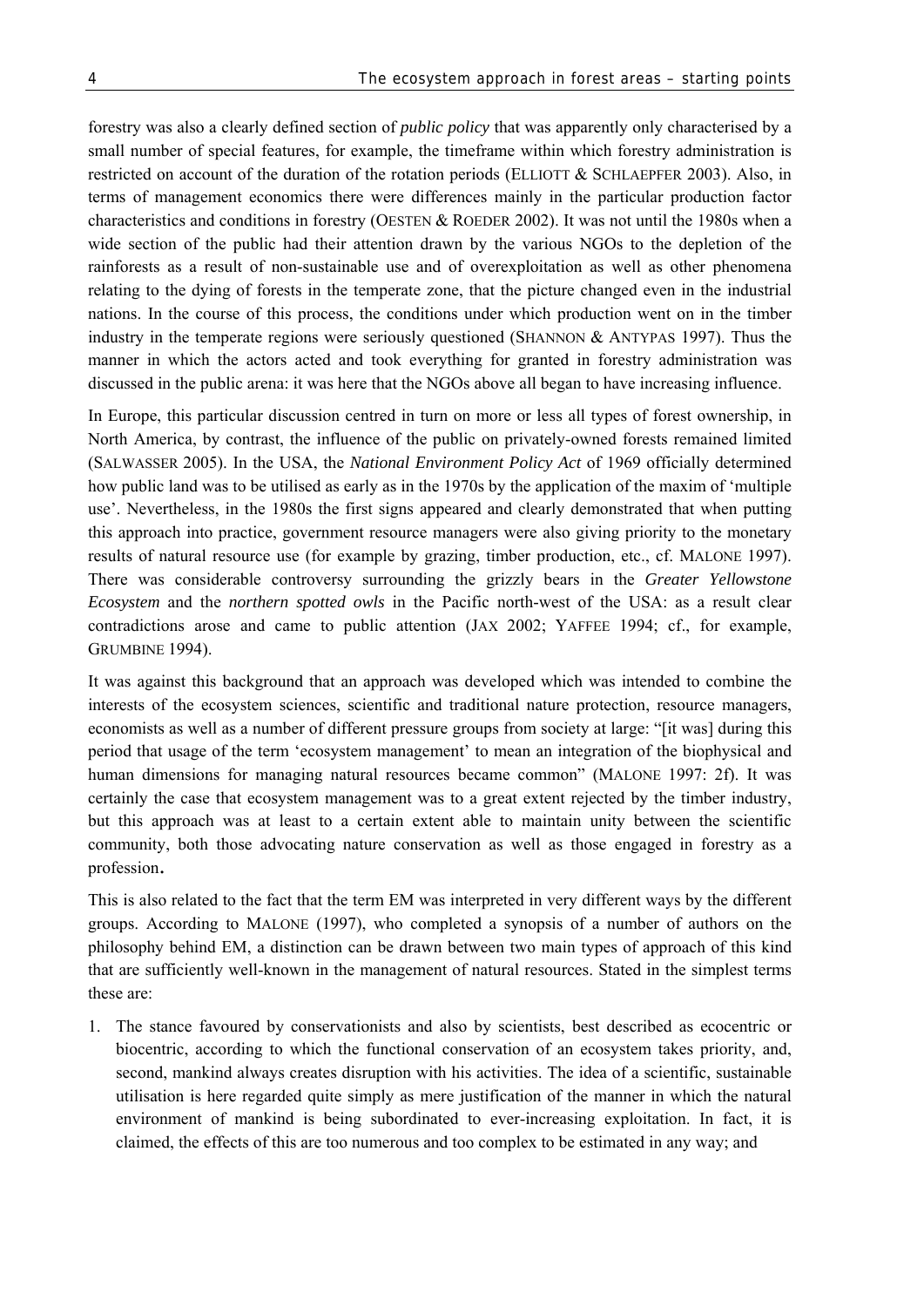2. the viewpoint tending towards that of the social scientist, the humanist (the anthroposophical stance) that has as its ultimate goal the long-term use of the ecosystem. Man is seen as part of this ecosystem and can, therefore, subordinate his natural environment to a sustainable use of resources, because such use can be compensated for by the system's own self-regulation, at least to a certain extent (ibid.).

According to this analysis it appears that, as a 'philosophical' stance, EM is highly arbitrary and so it is hardly surprising that in different quarters even Aldo Leopold's *land ethic* or the different variations of the Gaia hypothesis have been seen as the originators of this approach or that at least their spirit has been invoked in this connection (PEPPER 2005; also: LONG et al. 2003; GORE 1992).

A critical stance has been taken by ELLIOTT & SCHLAEPFER (2003): in this case the approach favoured by *ecosystem management* is placed firmly in the tradition of technocratic approaches and evaluated overall as a clear example of the *top-down approach* that was supported mainly by ecologists, public forest administrations and NGOs. These writers, too, regard the developments in EM as a consequence of changes to the framework conditions in which forestry administration re-emerged in the mid-1980s. The approach, it is stated, served in this situation to integrate the various actors and their activities within an ecological framework. In the course of this process, it is claimed, the complex ecological and social interrelationships were certainly taken into account, though, at first, classical expert intervention showed little change.

The criticism levelled here is also to be understood against the background of the ensuing political developments of the concept in the USA. With what is termed the *Federal Ecosystem Management Initiative (FEMI,)* the principles of EM were presented to the administration as a specific version of the approach: even at that time the term occasionally used was *ecosystem approach* (INTERAGENCY ECOSYSTEM MANAGEMENT TASKFORCE 1995; MOU 1995). If a comparison were to be made between these principles and those of today as set out by the CBD, the most striking feature would be the considerable emphasis placed on the rights of the private landowners which, against the background of the debate in the USA, is all the more understandable. But we already find here an emphasis on the integration of different goals which management, by being more flexible in its approach, needs to aim at across administrative and departmental boundaries. In a later investigation by MALONE (1997) the links to the current EA are made even clearer (cf. Tab. 1, following page).

In addition, if the similarity between the two approaches is recognisable here, at the same time there are, nonetheless, clearly discernable differences. What is apparently identical in the two approaches is the call for a circumspect approach towards the uncertainties in an open and complex future. Seen pragmatically this is transferred to the formula 'adaptive management'. Here, it is clear that a trend that is both striking and shared can be discerned throughout very different political and economic contexts. (cf. below).

A clearly different emphasis is to be found, however, as far as the meaning of participation as a condition and expression of 'societal choice'. In the context of EM this clearly plays a subordinate role. Thus the concept of decentralisation hinted at in the EA (Principle 2) is not a subject for discussion and, in the literature, any participation outside the realm of science also plays no significant role (cf. EM, Principle 8 vs. EA Principle 11). In the EA, by contrast, these aspects are central in light of the CBD and also comprehensively expounded on in the *Implementation Guidelines*.

Both, the established common interests and beliefs in respect of *adaptive management*, as well as the differences in respect of comprehensive participation, will be further dealt with in our following observations and in the case studies. At that stage, we will have to define certain features more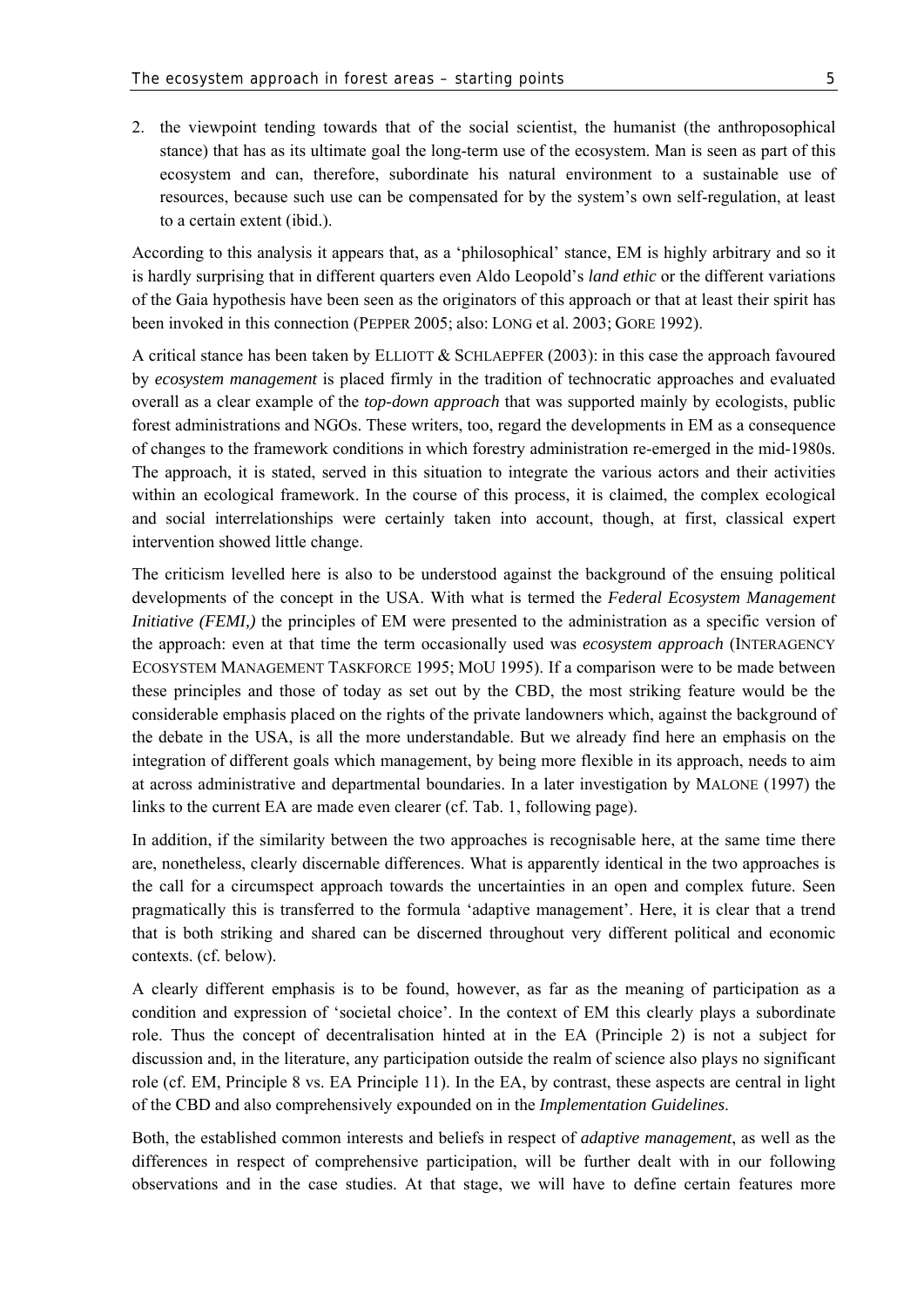precisely, above all with reference to what can be meant by the term 'adaptive management' in a variety of connections.

| Tab. 1: A comparison of <i>ecosystem management</i> (EM, after Malone [1997]) and the <i>ecosystem</i> |
|--------------------------------------------------------------------------------------------------------|
| <i>approach</i> as defined by the CBD (extracts, authors' presentation)                                |

| <b>Ecosystem Management</b>                                                                                                                                                                                                                                    | Ecosystem Approach                                                                                                                                                                                                                                                                                                              |
|----------------------------------------------------------------------------------------------------------------------------------------------------------------------------------------------------------------------------------------------------------------|---------------------------------------------------------------------------------------------------------------------------------------------------------------------------------------------------------------------------------------------------------------------------------------------------------------------------------|
| 1. Includes humans as part of almost all<br>ecosystems and assumes that humans must<br>depend on and be responsible for natural<br>resources                                                                                                                   | Pr[inciple] 1: The objectives of management of land,<br>water and living resources are a matter of societal<br>choice.                                                                                                                                                                                                          |
| 2. Recognizes that ecosystems are complex,<br>dynamic, inherently unstable, and their<br>components, including people, are<br>interrelated.                                                                                                                    | Pr. 3: Ecosystem managers should consider the effects<br>(actual or potential) of their activities on adjacent and<br>other ecosystems.<br>Pr. 8: Recognizing the varying temporal scales and lag-<br>effects that characterize ecosystem processes,<br>objectives for ecosystem management should be set for<br>the long term. |
| 3. Fosters incentive-based solutions to natural<br>resource and environmental management and<br>downplays regulatory approaches.                                                                                                                               | Pr. 4: $\left[ \ldots \right]$ Align incentives to promote biodiversity<br>conservation and sustainable use; Internalize costs and<br>benefits in the given ecosystem to the extent feasible.                                                                                                                                   |
| 4. Embraces a land ethic based on sustainable<br>ecosystems, natural resources, and economics<br>for future generations and reflects socially<br>defined goals and management objectives<br>that support sustainable resources,<br>communities, and economies. | Pr. 1: The objectives of management of land, water and<br>living resources are a matter of societal choice.<br>Pr. 10: [] seek the appropriate balance between, and<br>integration of, conservation and use of biological<br>diversity.                                                                                         |
| 5. Must be built on cooperative interagency<br>institutions because ecosystems transcend<br>jurisdictional boundaries.                                                                                                                                         | Pr. 7: The ecosystem approach should be undertaken at<br>the appropriate spatial and temporal scales.                                                                                                                                                                                                                           |
| 6. Recognizes uncertainty and relies on<br>adaptive management for redirection of<br>programs based on new knowledge.                                                                                                                                          | Pr. 9: Management must recognize that change is<br>inevitable.                                                                                                                                                                                                                                                                  |
| 7. Draws heavily on scientific principles,<br>research, and state-of-the-environment<br>monitoring and requires an improved<br>understanding of ecosystems.                                                                                                    | Pr. 11: The ecosystem approach should consider all<br>forms of relevant information, including scientific and<br>indigenous and local knowledge, innovations and<br>practices.<br>Pr. 6: Ecosystems must be managed within the limits<br>of their functioning.                                                                  |
| 8. Uses an interdisciplinary approach that<br>integrates biophysical and human dimensions<br>and is based on the best science and<br>information available while recognizing the<br>limits of current knowledge.                                               | Pr. 11: The ecosystem approach should consider all<br>forms of relevant information, including scientific and<br>indigenous and local knowledge, innovations and<br>practices.                                                                                                                                                  |
| 9. Requires partnerships between federal,<br>state, and local government, landowners and<br>other stakeholders for collaborative decision-<br>making.                                                                                                          | Pr. 12: The ecosystem approach should involve all<br>relevant sectors of society and scientific disciplines.                                                                                                                                                                                                                    |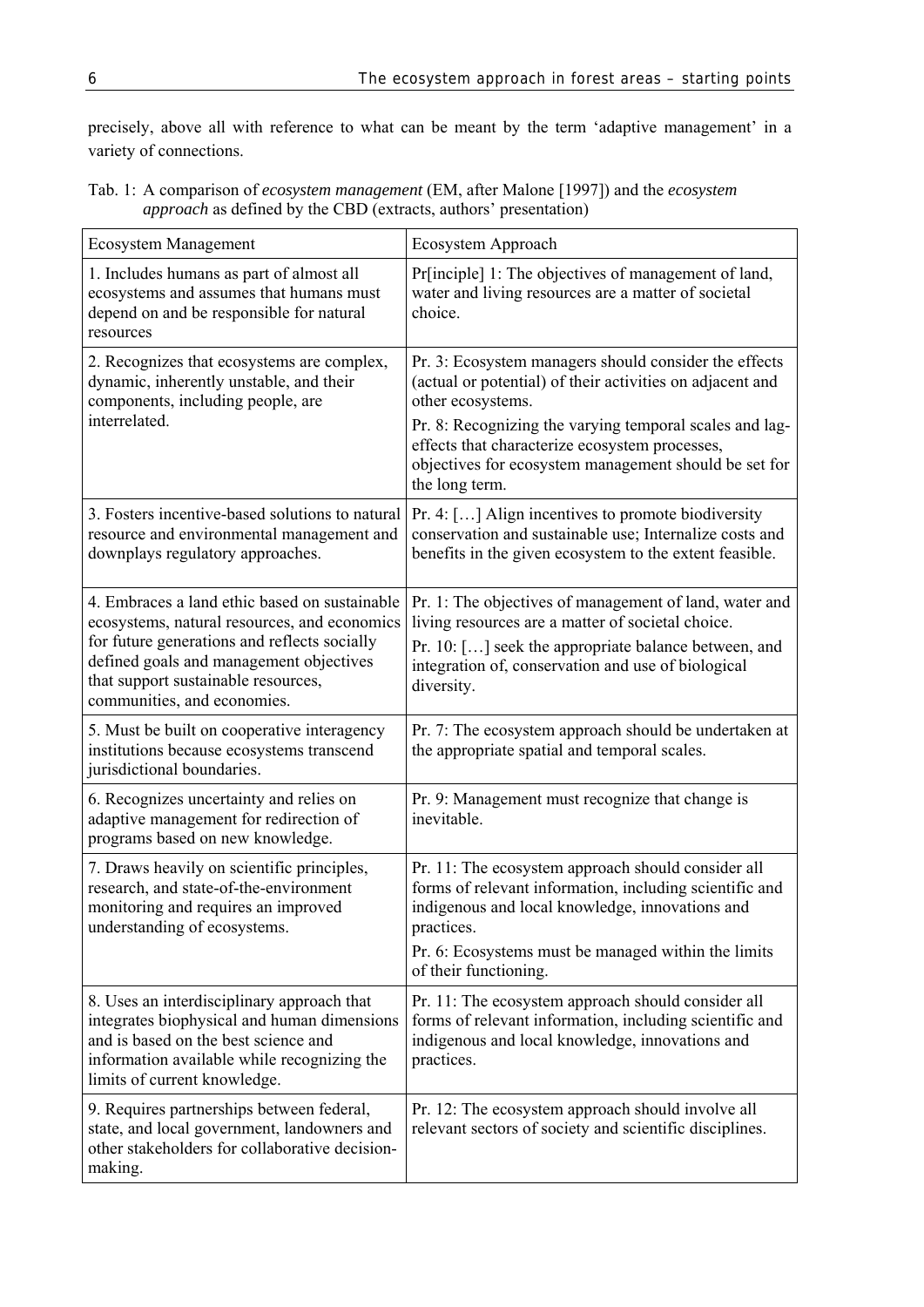# **2.3 The ecosystem approach under the CBD**

Since the introduction of the EA in the context of the Convention on Biological Diversity (CBD), attempts have been made repeatedly to subdivide its contents in a logical and analytical manner or to structure it in some other way. The purpose of such attempts was frequently to compare this approach with similar approaches or to classify the EA in those models that currently existed (HARTJE et al. 2003). In a few cases, the aim of these attempts was also to work towards putting the EA into practice: the scientific advisory council of the CBD, for example, made every effort to move things in this direction (SBSTTA 2003b).

Immediately below we have proposed a subdivision of the ecosystem approach (Fig. 1) that we have quite explicitly placed in the framework of the CBD. What is shown here is derived from well-known management literature sources so as to facilitate later the link between the results of the case studies and comparable approaches made suggested by resource management. In this way we have placed alongside each other in a structured analysis the identified problem areas (during the implementation of the EA in the biosphere reserves and the case studies described in the literature) and tools/possible courses of action (from other approaches and case studies) (ELLENBERG 2004; BÜRGER-ARNDT 2004).



Fig. 1: The EA within the structure of the CBD

The structuring is divided into five sections:

1. The three *objectives* of the CBD, in support of which the EA was introduced as a strategy, form the "roof" of the structure;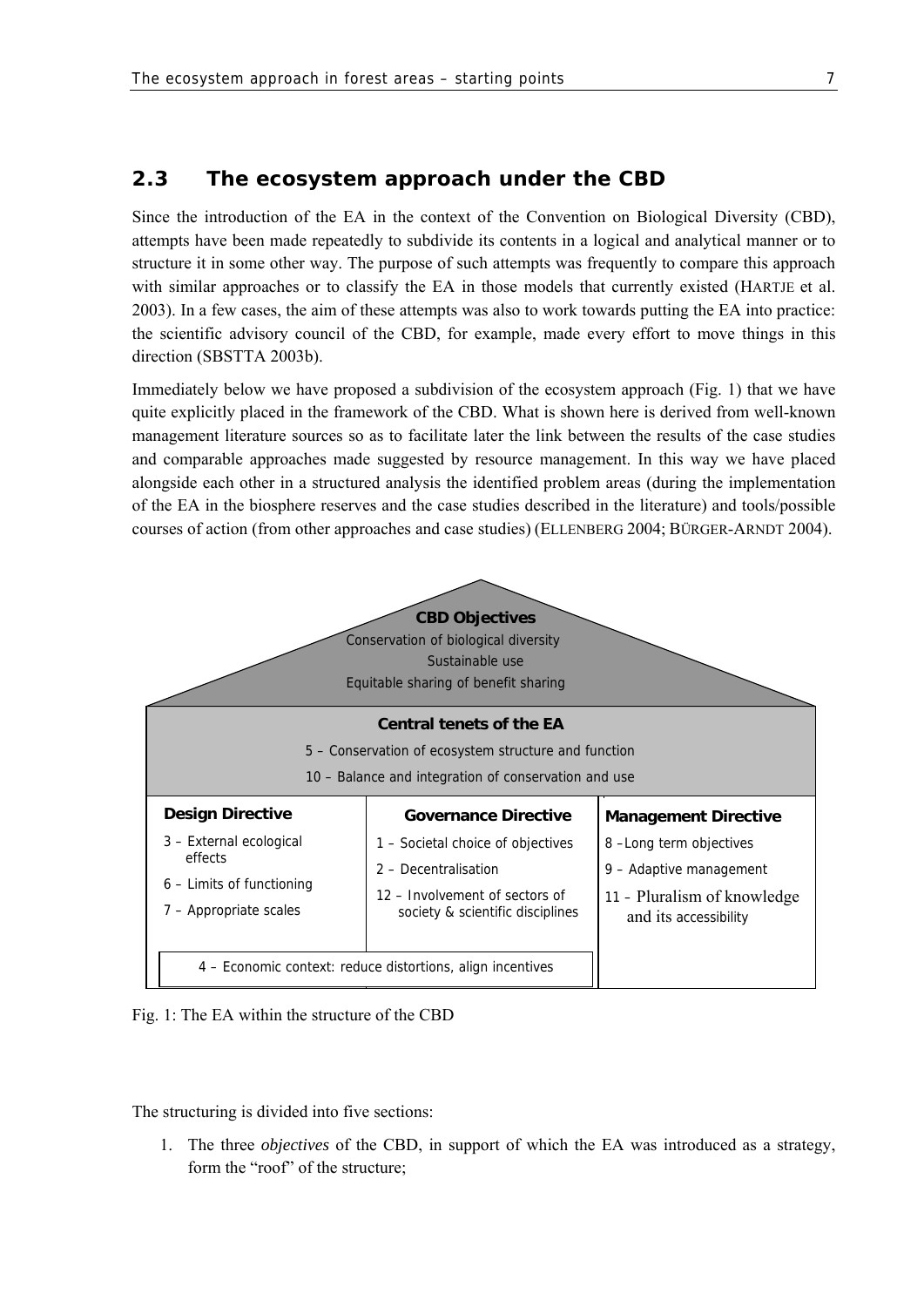- 2. The *central tenets* reflect the major shift in nature protection for which the entire CBD and, in particular, the EA stands: it is no (longer) individual species but structures and the functions of ecosystems that are to be protected, within the framework of sustainable integration of conservation and use;
- 3. The *Design Directive* presents the criteria for planning procedures (in the case of strategic planning of the resource managers), that concern, above all, the appropriate consideration of the characteristics of the natural landscape and their relationship;
- 4. The *Governance Directive* presents normative guidance as to how the achievement of aims and their management are to be integrated into society at large – with the widest participation, as decentralised as possible, and with the involvement of all relevant parts of society and scientific disciplines;
- 5. The *Management Directive* describes how the long-term aims are best to be adapted to the demands of social and natural changes

Lastly, the appropriate *attention to the economic framework* (Principle 4) is to be understood as a demand transversing two closely related guiding principles that is, above all, of crucial importance with those measures directed at planning and management.

# **2.4 Sustainable Forest Management (SFM)**

Following an examination of EA developments and the content of this particular approach, the question raised in the present context concerned the relationship between this development and the processes that were being dealt with for many years under the heading *Sustainable Forest Management* (SFM) in countless meetings. Our main focus in the given spatial context is on the trends and questions that have emerged in the context of the *Ministerial Conference on Protection of Forests in Europe* (MCPFE).

Although at the first MCPFE meeting in Strasburg in 1990 initial steps had been taken to introduce European standards governing forestry administration, the development of the SFM as we know it today, if not as a successive process, can nevertheless be interpreted as a reaction to the 1992 meeting in Rio. The term "sustainable forest management" was on this occasion first used as the international standard for future forestry administration in the declaration - not legally binding, however - on *Principles For A Global Consensus On The Management, Conservation And Sustainable Development Of All Types Of Forests* (that later became known as *Forest Principles* (UNCED 1992).

As far as the further development and implementation of the above principles within the framework defined by the *Intergovernmental Panel on Forests* (IPF, 1995-1997) and the *Intergovernmental Forum on Forests* (IFF, 1997-2000) are concerned, the aim initially was to implement those decisions that had been arrived at in the course of the UNCED conference: these included the development of criteria and indicators (C&I) for the SFM. Above all, in connection with forest conservation the significance of the EA was emphasised in different ways, for example with reference to the development of criteria relating to how protected areas should be best determined (UN ECOSOC 2000: 27). While the EA was being developed, the CBD also emphasised quite clearly the similarity and complementary nature of the two approaches. In spite of clearly identifiable differences, so it was stated, SFM was to be viewed as a *tool* that could be used to apply the EA to forests (CBD 2004b, Appendix II: 203). Within the framework of the newly created UN *Forum on Forests* and this forum's multi-year work programme, the significance of the EA remained of secondary importance. The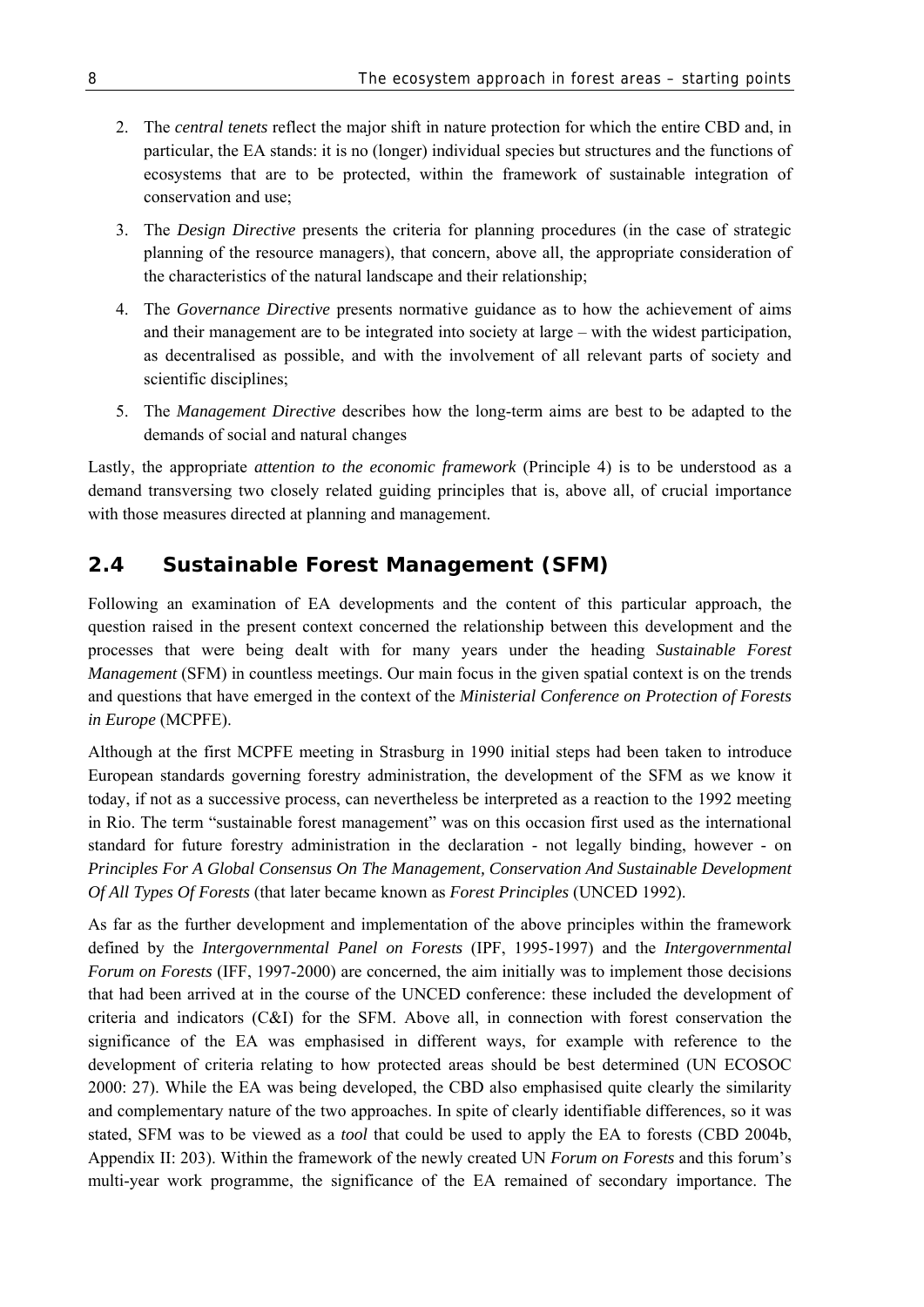ensuing work intended to move matters forward did include all aspects of SFM in terms of the *Forest Principles*, but the one question that moved increasingly into the foreground was the development and potential effect of a new international agreement (*International Agreement on Forests*, IAF) (UN ECOSOC 2005, cf. UN ECOSOC 2001; UN GA 2002).

Starting with an international working group on the sustainable development of forests in the temperate and boreal zone that had already developed initial criteria and indicators, European countries decided to develop the approach aimed at sustainable forestry in parallel and regionally under the auspices of the MCPFE. The second MCPFE (1993) established SFM as the principle for implementing the Rio summit guidelines at a European level, i.e. to implement not only the *Forest Principles* but also the clear-cut recommendations in Chapter 11 of Agenda 21 ("Combating Deforestation"). At the third conference in Lisbon in 1998, the pan-European criteria and indicators (consisting of 27 quantitative and 100 descriptive indicators) for SFM were developed (MCPFE 1998). In 2003 in Vienna, certain aspects of the integration of SFM in the international and social context – above all by means of the agenda – as well as the improved pan-European indicators were brought to the fore. The MCPFE has presented its own overview of the decisions and resolutions already adopted in connection with the guiding principles of sustainable development (MCPFE 2003) and in the presentation the experts have drawn extensively on *three pillars of SFM*, similar to the three pillars of sustainable development.

In terms of content, SFM was formulated by the codification of current practice and guidelines of European forest administrations into a range of criteria and indicators (C&I) (cf. IUCN 2004, MCPFE 1998). According to SCHLAEPFER et al. (2003), these C&I can clearly be viewed as an indispensable SFM tool and it was with the indicators that the operational quality of the approach was targeted. In 2004, a common forum consisting of the MCPFE Liaison Unit and the *Pan-European Biological and Landscape Diversity Strategy* (PEBLDS) extended the list of those MCPFE tools that, so it was intended, would prove useful when SFM and the EA were being implemented. In order to integrate these tools into the investigation, the following summary is presented from the standpoint of the MCPFE (cf. MCPFE 2005):

- *MCPFE Work Programme* is intended to structure MCPFE resolutions and integrate them into the international context of resolutions;
- *Framework for Co-operation between the MCPFE and Environment for Europe/PEBLDS* This programme of cooperation between the organisations named here places particular emphasis (2003-2005) on, among other things, the EA;
- The N*ational Forest Programmes* are the MCPFE instruments of participation intended to integrate the relevant stakeholder into a policy planning process;
- The p*an-European operational level guidelines* are intended to transfer the resolutions to the level of forestry administration or to ensure that they are transferable;
- The associated *Assessment Guidelines for Protected and Protective Forest and other Wooded Land in Europe* are intended ensure that comparisons can be made between the data collected in specific types of forest at the European level; and, lastly,
- A fully developed evaluation and reporting system ("Assessment and Reporting") intended to describe the change in forest administration: there will be a separate report for each MCPFE.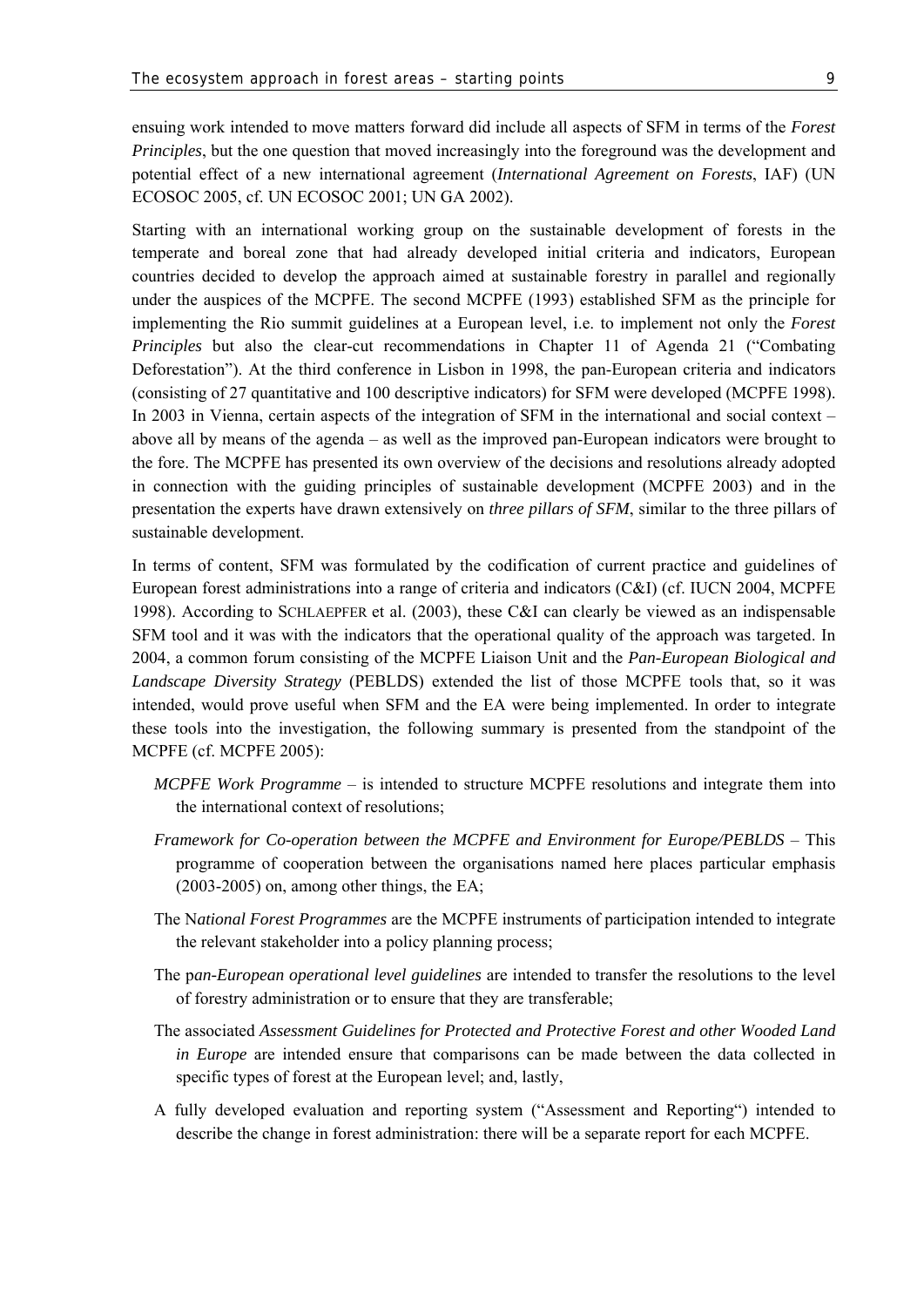In addition to listing the tools, the document also contains examples of other tools that were utilised to implement SFM: these included forest certification, initiatives for, law enforcement governance and other relevant material. The different lists of approaches that complement each other demonstrate that the so-called major tools are subject to the same level of abstraction as the principles and implementation guidelines relating to the EA. It is solely the examples of particular tools that make it clear that it is not a matter of overlapping and generally valid methodological instructions, but rather of programmes, projects and initiatives that have been developed at a local or a regional level. But putting each of these tools into operation, however, in the contexts for which they were intended has progressed considerably further than is the case of the ecosystem approach.

# **2.5 EA and SFM: similarities, differences and problems**

The MCPFE Secretariat in Warsaw has produced a comprehensive list of the EA principles and of decisions referring to the MCPFE resolutions (MCPFE 2004), but the express purpose of the list was basically to demonstrate clearly that the EA principles were covered by SFM criteria. A comparison will, however, fail to show to what extent there is in fact real concurrence.

SCHLAEPFER et al. (2004) have published a synopsis on the basis of four comparative studies that examined the EA and SFM and developed their own comparison of the approaches building on this work. The study presents an overview of the results obtained up to the present, but the authors conclude that there is need for further research; their conclusion is that it is extremely difficult to make a meaningful and direct comparison.

The lack of any comparability between the official documents relating to the EA and SFM that has been described by SCHLAEPFER ET AL. (2004) is now comprehensible with reference to the approaches' origins and intentions. SFM, in contrast to the EA, has its origins in the applied background of European forestry administration and is very much aligned to the aforementioned criteria and indicators. The EA, by contrast, does not acknowledge any such focus on unified scales and is intended to take an objective look at specifically local/regional features on a large scale. As has been stated earlier, extensive sections of the EA have their origins in North American *ecosystem management*, which formulates principles (and a philosophy) relating to the management of natural resources rather than postulates indicators.

The following table (Tab. 2) draws on the aforementioned synopsis (SCHLAEPFER et al. 2004) that has been re-arranged and revised in the light of our study. Some of the most important conclusions have already been cited in part in previous studies (e.g. ELLENBERG 2003, CBD 2003 a, b, c; CBD 2004b); and further aspects will be examined in more depth in the following case studies. An addition here is the different interpretations of adaptive management (Point 6), discussed further in the next section.

| Level of comparison | <b>Sustainable Forest Management</b>                                                                                     | Ecosystem Approach                                                                                           |
|---------------------|--------------------------------------------------------------------------------------------------------------------------|--------------------------------------------------------------------------------------------------------------|
| goals               | 1. Orientation and type of   Outcome-oriented approach,<br>specific goals set, application of<br>criteria and indicators | Science-based, comprehensive<br>starting point of actions in and with<br>reference to ecosystems, broad aims |

Tab. 2: Comparison between SFM and EA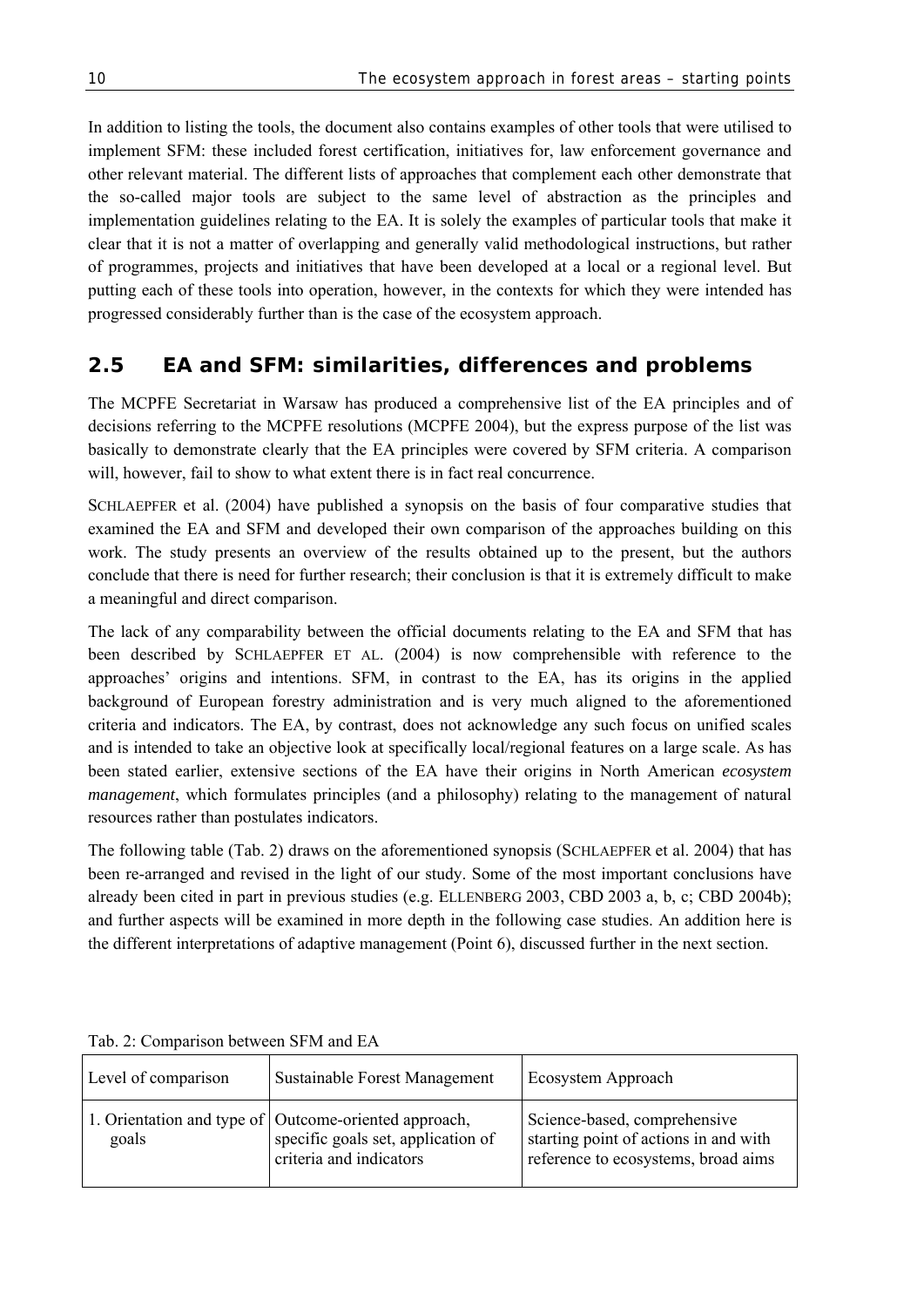| 2. Sectoral reference              | Concentrates on forest ecosystems,<br>starting point and measures mainly<br>sectoral | Biological diversity seen broadly;<br>sectoral boundaries must be crossed as<br>a prime aim                |
|------------------------------------|--------------------------------------------------------------------------------------|------------------------------------------------------------------------------------------------------------|
| 3. Degree of<br>operationalisation | In part, at least, already<br>operationalised in detail                              | No worthwhile operationalisation up<br>to now, rather 'management<br>philosophy'                           |
| 4. Production orientation          | Orientated clearly, but not solely,<br>towards timber production                     | 'Holistic' approach, emphasis on<br>integration of conservation and use                                    |
| 5. Dominant scale(s)               | Up to now utilised on small scale                                                    | Applicable in large heterogeneous<br>areas, emphasis explicitly on adequate<br>scales and external effects |
| 6. Adaptive management             | Mainly reactive, "evolutionary"                                                      | Proactive, knowledge-oriented                                                                              |
| 7. Participation                   | Subordinate aspect, despite a few<br>mentions                                        | Central element, frequently<br>emphasised                                                                  |

In the course of a systematic examination of the literature relating to the EA, SFM and similar approaches, as is the case here with the evaluation of comparisons of SFM and the EA carried out to date, specific differences have emerged between the two approaches and problem areas become apparent that are inherent to every integrative approach to resource management. These problems could, though, be taken up in the structure model (cf. Fig. 1). What was particularly striking during an examination of the case studies was the fact that most of the problems and drawbacks were to be found in the area of the G*overnance Directive* (i.e. in the broader terms of governance) and the M*anagement Directive*.

This confirms the findings of HARTJE et al. (2003) that it is in these areas the most striking characteristics and limitations of this approach are to be found. Here is where the change of paradigms relating to resource management confirmed by several authors is concentrated: indeed it is here that their established forms are most seriously questioned (ibid.). This applies above all to questions relating to integration into the community of different actors and stakeholders, particularly if the umbrella of the CBD is taken seriously: this organisation itself already contains a large number of participatory elements (e.g. Art 8j, CBD). The question of appropriate participation as the central element of the *Governance Directive* will be examined further in the context of the case studies at greater depth (Chap. 3). In the following section, we will analyse more closely the question of adaptive management, which is, in our view, a central element of the *Management Directive*. At this stage we additionally drew on case studies found in the literature (as well as in the pertinent collection of Convention Secretariat documents).

# **2.6 Adaptive Management**

Adaptive management with reference to the management of natural resources is, as far as North America is concerned, to go by the work of HOLLING (Ed., 1978) and WALTERS (1986), a widely discussed concept. In order to present the experience that has been gathered since the introduction of the concept (above all in North America), it will first be assumed that Principle 9 (and *Operational Guidance* 3) of the ecosystem approach is identical with the most accepted definitions of adaptive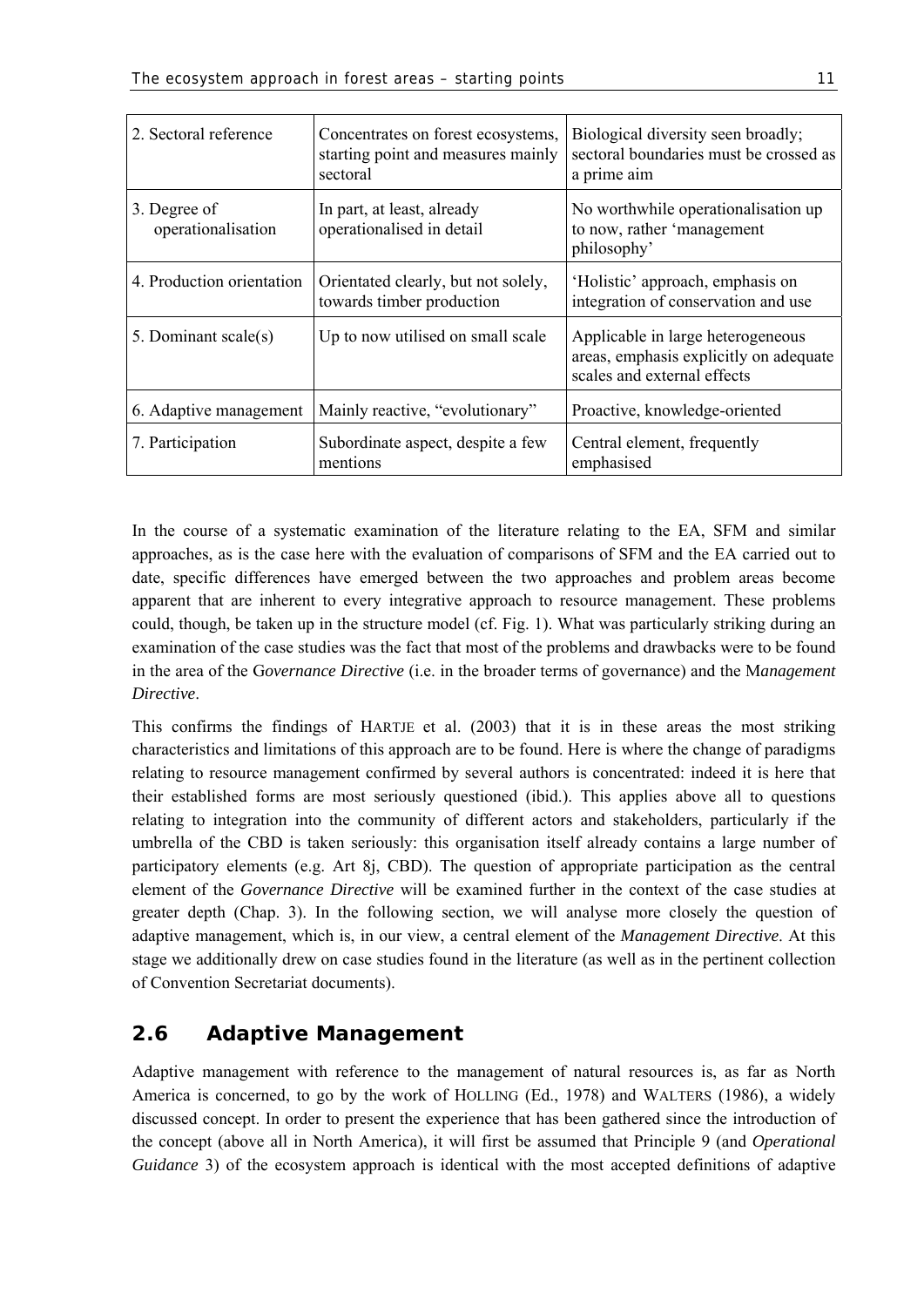management in North America. Unlike Europe, adaptive management in North America is, and in numerous other countries (here: above all by members of the IUCN) has been, undergoing trials for well nigh two decades, which is why the next section draws, above all, on non-European studies.

The term adaptive management was coined at the end of the 1970s as a combination of the two elements 'management theory' and 'systems theory'. The emphasis of this new combination was placed on the development of a model of the system to be managed or administered, and on which a range of management scenarios would be applied. The best of the forecasted outputs are then tested in real situations in order to follow up, on the basis of a comparison, the best method (for the framework conditions under scrutiny). A suitable feedback system (by means of continuous cooperation with stakeholders, scientists and resource managers) ideally yields informative messages relating to changed external and internal factors, thus revealing the possibilities for more refined modelling and new series of tests (JENKINS & WILLIAMSON 2002). One such procedure would be *Active Adaptive Management* (cf. MCDONALD et al. 2000).

It is at the very latest since the introduction of ecosystem management and the question of scale associated with it that there has been a move away from the view based purely on system theory to a holistic view. In addition, the basic assumption made by JENKINS & WILLIAMSON (2002) is that active adaptive management is hardly ever put into practice, even in the USA. In the majority of cases, passive adaptive management is what is applied and this means nothing more than choosing what seems in a particular instance to be the best management option. This management option was developed as a model from historical data and implemented across that particular area; the "external + internal drivers" (in the broader sense of external and internal factors) represent public opinion and the expertise of the scientists involved that can be integrated by means of a monitoring process. Passive adaptive management is, compared to active adaptive management, associated with much lower expenditure time and effort and can also in fact operate with an already existing management model, which also makes it far easier to initiate (cf. Fig 2).

If no further new management models are developed, and there is solely a reaction to external factors, WALTERS & HOLLING (1990) describe this situation as *evolutionary* adaptive management, whereas MCDONALDS et al. (2000) describe it as *reactive* adaptive management. These are the least proactive variations of adaptive management: they also necessitate the least input (of resources). At the same time, these systems also react so slowly that they do not envisage any active cooperation with stakeholders and scientists, but only implement ideas seized on by politicians and then reformulated as proposals.

If one interprets Principle 9, the implementation guidelines it contains and the *operational guidance* of the ecosystem approach according to our intention, it is still possible to characterise the concept found there in accordance with the stated difference in general as passive adaptive management, but nonetheless clear tendencies to a more active form can be recognised. Whilst the EA does not demand any kind of model development in a concrete form, it does quite manifestly emphasises the creation of knowledge that can reduce any uncertainty: in this way the intention is that managers will be put in the position of coping more competently with new developments (UNEP/CBD/COP/7/4) – linked overall and integrated this form of interpretation of the social and natural environment is indubitably an active procedure: this is precisely what the EA is striving for or it does at least point in that direction.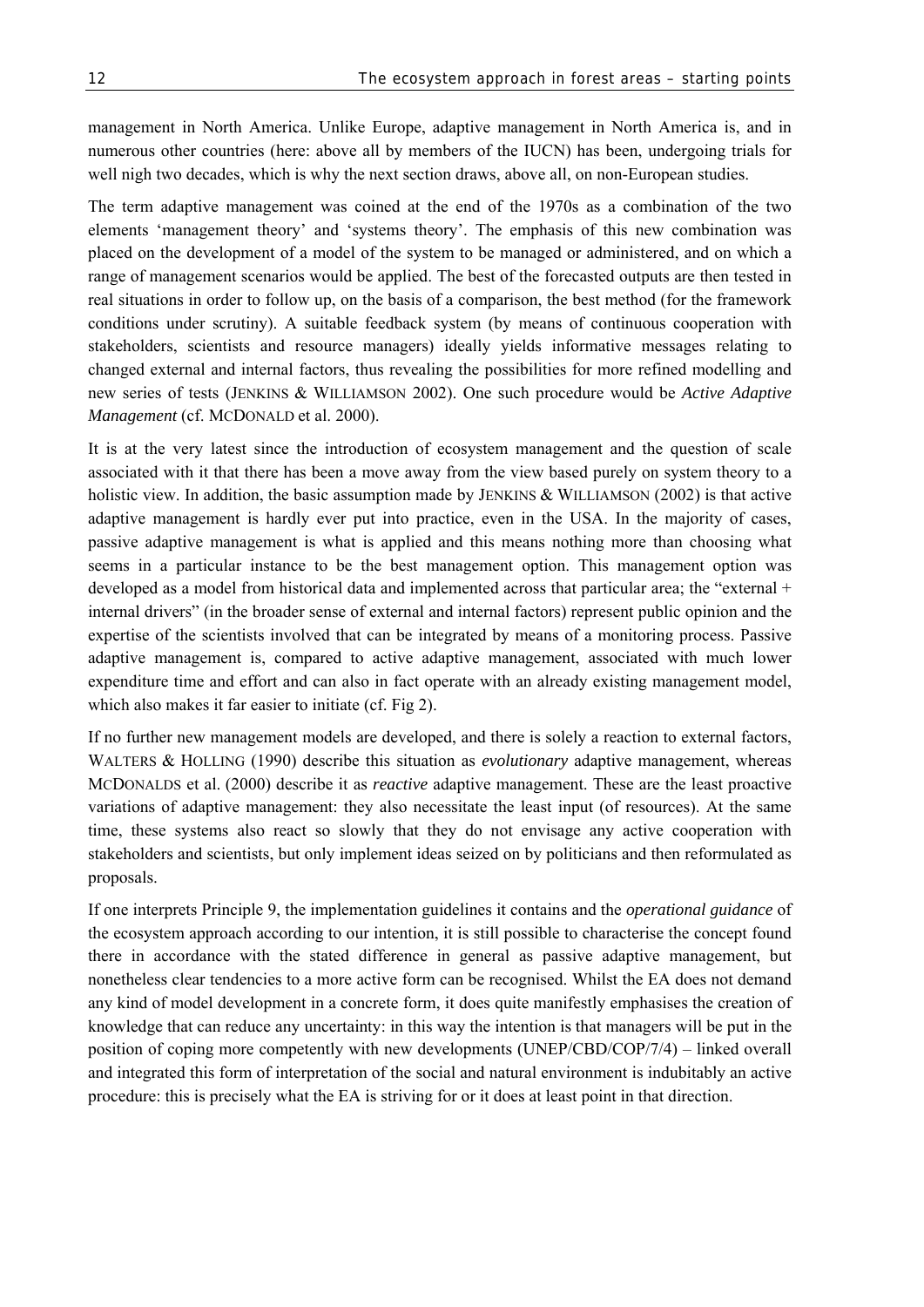

Fig. 2: Passive and active adaptive management (based on MACDONALD et al. 1997)

# **2.6.1 Differences to SFM**

-

As has already been stated above, in the case of *adaptive management* a difference can be discerned between the EA and SFM in the way each deals with changes of external and internal factors. A main difference could have its reasons in the fact that the EA unlike SFM does not aim for and standardised approaches to management:

 "Organisations implementing the Ecosystem Approach need to adopt flexible planning systems that are centred on objectives, not activities." (SMITH & MALTBY 2003: 40f)

Here is where the EA aims to meet the exigencies inherent in the high degree of complexity and uncertainty ecosystems management, and, above all, achieve this by harmony of the primary goals that are to be attained and through the greatest possible level of managerial autonomy in order to cope adequately and correctly with whatever local and regional circumstances have to be contended with.<sup>3</sup>

In contrast a study carried out for the *UN Forum on Forests* sees another main point of adapting SFM to external factors: to date, the focus has been more on the establishment of standards than on adaptive

 $3$  Cf. the demands of managing natural resources in changing circumstances in MEFFE et al. (2002).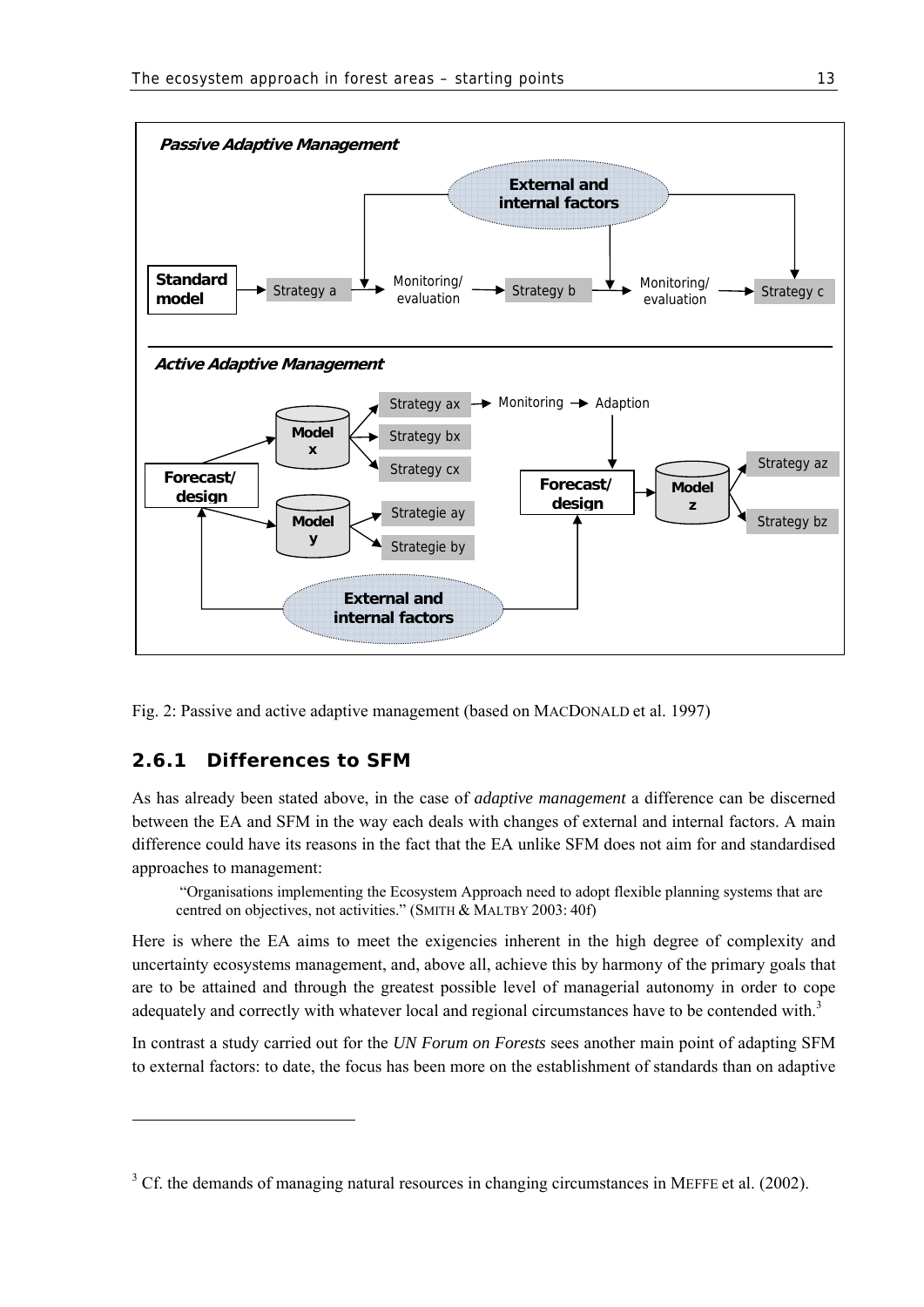management approaches (IUCN et al. 2004). Thus a significant component of active and passive management is lost: local adaptation. Whilst the SBSTTA (2003) does expressly emphasise the importance of design processes and development of m*odel forests* by SFM, even with reference to the EA (UNEP/CBD/SBSTTA/9/8), the quality is, however, quite different. Whilst the MCPFE directs its efforts towards the development of standards, the EA aims in this connection to determine local and regional sustainability that will then be fully formulated by a relatively autonomous management on site, either as alternative models or implemented on the basis of the best available local knowledge:

"A Model Forest has no 'real' authority for management in an area but rather acts as a type of thinktank where research is initiated and stakeholders meet to exchange information and ideas." (OTTER 2000: 3f).

In contrast to the EA and EM notion of active and passive *adaptive management* taken up in examples of case studies, SFM follows a more reactive (or evolutionary) variation of *adaptive management*. In the case of the EA, local management has to *formulate a concept* in an ecological and social context, as it were, as a suitable management model (this, also, in an institutional and organisational sense), and the model then has to adapt itself continuously to a changing context. SFM, by contrast, is faced with a management model that is already prescribed (i.e. within the relevant legal framework of the members of the MCPFE and in compliance with the SFM standards). The process of adaptation is then completed only with reference to the ecological changes. In this sense SFM is far more schematic than the EA: the reason is that if local management is confronted by change (established by central management as ecological in origin or confirmed by the political organs as social), the standards will be corrected immediately or replaced; in the case of the EA this could mean that completely new models would have to be developed. In this sense, the assumption could be made that SFM is able to react more effectively in the face of changes that are still within the range forecast by the MCPFE. The EA, in contrast, has the distinct advantage, due to its more adaptive active management, of being better able to adapt to local conditions and to cope even with changes that it had been impossible to forecast.

# **2.6.2 Adaptive management: requirements and obstacles**

The advantages of adaptive management have already been described and the intention in this section is to present arguments to show that the introduction of this form of management and its successful application in practice will depend on factors frequently beyond the bounds of scientific influence or resource managers. In the following list, the problems and requirements that were identified in the course of the case study analysis will again be enumerated:

The case studies clearly revealed the following prerequisites of successful implementation:

- AM demands the admission of the participating managers (or institutions) that there is a degree of uncertainty with reference to the correct management of natural resources. In addition, managers must be prepared to accept the risk of a lower yield and/or a deterioration in the status quo of the natural resources during trials of alternative approaches to management (TAYLOR et al. 1997);
- AM requires fully operational links between management and the latest status of (ecosystem) research, whereby the effectiveness of the links will depend on to what extent science has succeeded in translating results into practical guidelines and tools (SMITH & MALTBY 2003);
- Once the aims have been formulated and the alternative forms of management have been considered, the results must be monitored directly and a feedback mechanism implemented to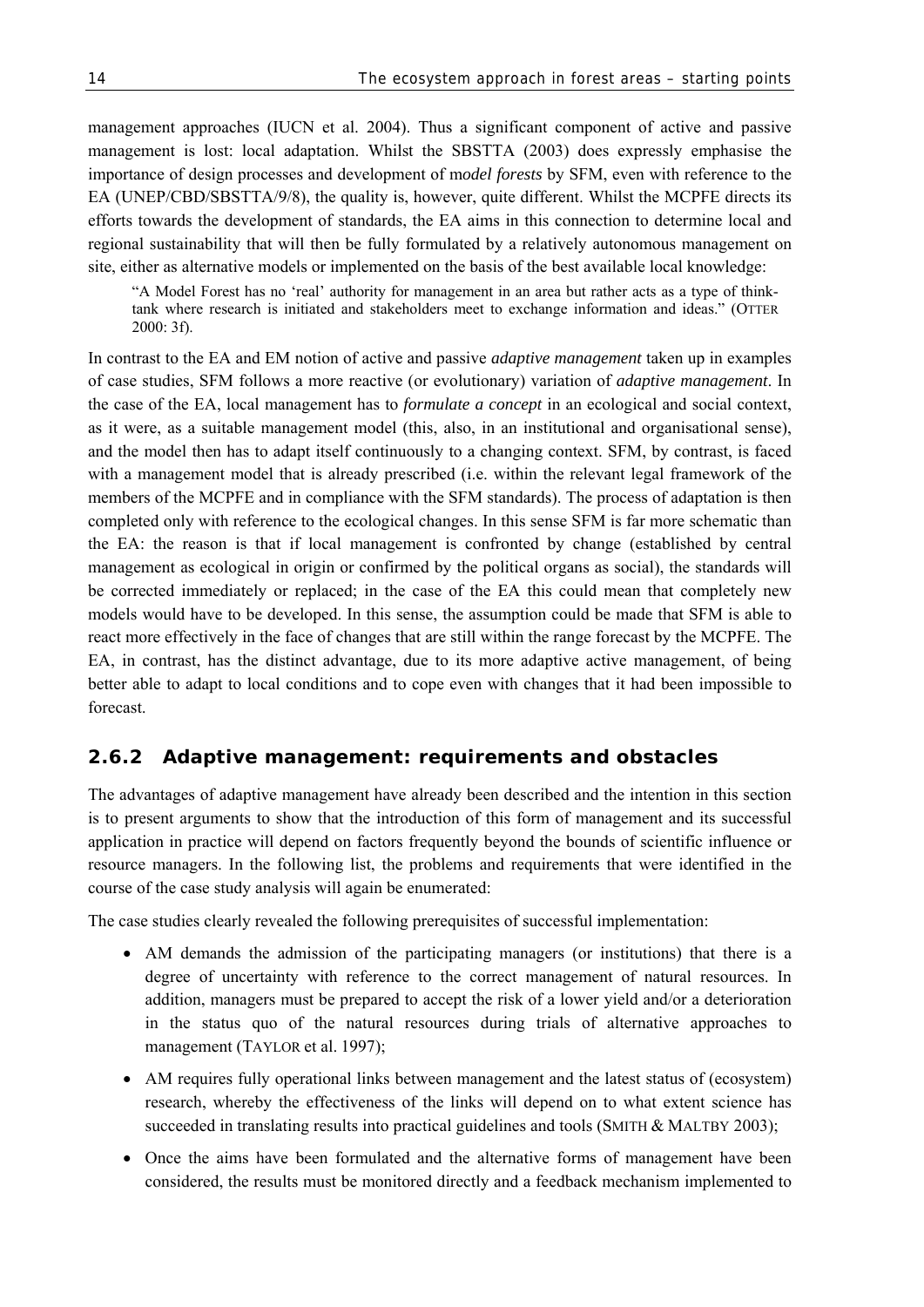ensure satisfactory revision. (This was often a problem in the USA where the area under investigation was relatively large on account of the large amount of material required for such operations) (OTTER 2000);

• Extreme importance has to be attached to the fact that the key indicators are chosen to ensure that local knowledge is taken fully into account and the residents get a clear picture of the quality and condition of the environment around them (SMITH  $&$  MALTBY 2003);

The fulfilment of these requirements will have to contend with a series of obstacles and problems relating both to matters of principle and to the system. Earlier case studies have enumerated the following amongst others:

- The idea of being able to learn from *mistakes* is not confirmed by the usual understanding of success and a career that can better be described with the notion of achieving defined shortterm goals (TAYLOR et al. 1997);
- The admission of the existence of *uncertainty* with reference to alternative approaches to management can weaken the management's position, in as far as critics of the management /of the institution could interpret this as weakness and incompetence (GRAY 2000);
- If negotiated, *clearly defined goals* (based ideally on firm foundations) are lacking, adaptive management can be used to manage resources in any way that seems to the management to be politically opportune (OTTER 2000);
- Monitoring is generally a complex and expensive procedure, and resources management nearly always has a restricted budget to contend with: as a result it becomes difficult to implement an *adequate monitoring system* (ibid.).

These limitations refer to the different and alternative forms of adaptive management, but they weigh more heavily and more seriously the more crucial their role in the overall pattern of a specific m*anagement directive* is. In the second case study presented below (BR Schorfheide-Chorin), these problems are examined in detail on the basis of the researchers' own surveys. What becomes apparent in this case as a factor is the basic difficulty of evaluating data in polarised problem areas that stand in opposition to a scientific-technical subsumption. The EA that has to place a particular weight on the participatory structures and mechanisms during the implementation of adaptive management, must in this case anticipate problems all the more that cannot be answered scientifically, but which have to be negotiated in a social environment. Based on the considerations above, however an advantage or characteristic can be discerned that expresses the broad 'philosophy' of the approach.

# **2.7 The ecosystem approach and the UNESCO MAB programme**

The UNESCO MAB programme is continually being cited as, in terms of its concepts, a predecessor of the ecosystem approach, and at the present time the biosphere reserves appear, from an opposite viewpoint, to be a privileged site to pick up and further develop new ideas arising from that approach (cf. JAEGER 2002; HARTJE 2003; ROBERTSON VERNHES 2005). It was as early as 1995 at the Seville meeting that the UNESCO General Assembly underlined the fact that "the world network of biosphere reserves … could make a significant contribution to the implementation of the aims of Agenda 21 and … in particular the Convention on Biological Diversity". Biosphere reserves fostered the integrative approach of the Agreement and were, it was stated, particularly suited to ensure its implementation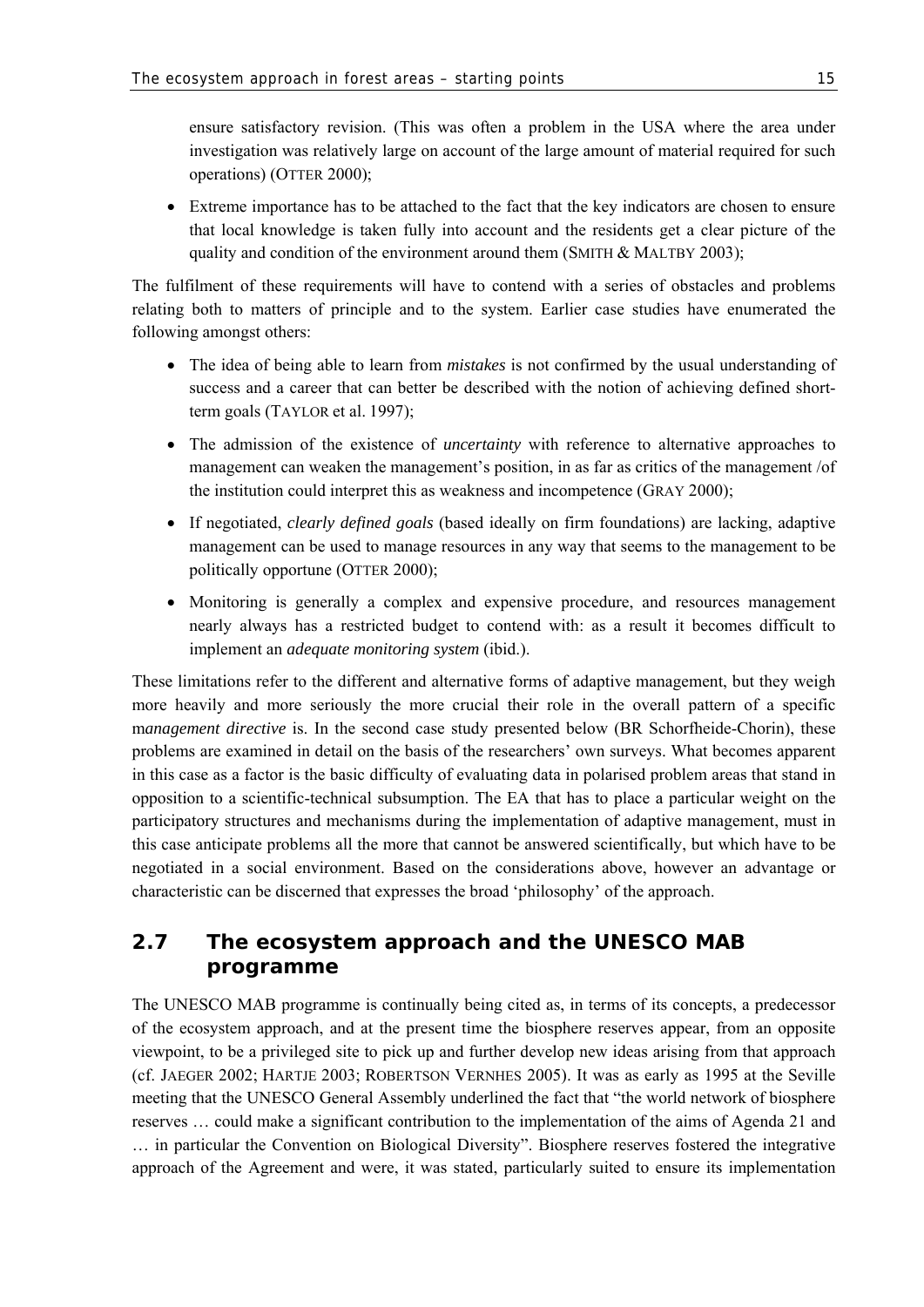(UNESCO 1996: 4f). GÜNDLING (2002) also reaches the conclusion that German biosphere reserves could serve as model areas for the implementation of the CBD. The ecosystem approach should now also act as a driving force in the implementation of the Agreement and so the obvious conclusion is that the Seville strategy, in other words the MAB programme and the ecosystem approach are closely related (UNESCO 2000).

Since the further statements of the problems covered in the present study turn directly or indirectly to this relationship, this initial outline of the points of agreement and of difference is intended to compare the two approaches. This contrastive outline will follow our structure of the approach as presented in a previous section of this chapter (Chap. 2). Thus the reader should obtain a clear outline on the basis of the differences that have been found.

- A clear convergence has been found in the *central tenets* of the ecosystem approach. The aims listed as *Principle 5* (Conservation of ecosystem structure and functioning) are followed up directly in the MAB criteria  $(25) - (27)$  "Natural ecosystem functioning and landscape management", even if at the Seville strategies these ideas were not expanded. It is above all the balance between, and integration of conservation and use from *Principle 10* that is frequently mentioned as the common ground of the EA and MAB programme that is reflected in the zoning of the MAB reserves, it is claimed (cf. UNESCO 2000: 6-7; also BENNETT  $2004 \cdot 6$
- This concurrence is equally clear and evident in the *Governance Directive* section: The first principle of the ecosystem approach is to be found in the German MAB programme (Criterion 15) as well as in the Seville strategy (Sub-goal II.1). The Seville strategy puts particular emphasis on the institutional/legal support of management of biosphere reserves. This idea is also expressed in the MAB programme in the detailed appeals to the management of biosphere reserves and legal protection of the reserve area as well as the integration into already existing planning tools (Criterion 8-11 and 17-20). In addition, the decentralisation of management contained in *Principle 2* is also taken up with reference to the mechanisms to be put at the management's disposal (Criterion 13 and 14 of the MAB programme, cf. also Seville strategy); also to be found is the integration of the relevant sectors of society (*Principle 12*) in different ways (e.g. "Balance of interests" in the MAB programme).
- There is only a moderate degree of concurrence to be found, on the other hand, in the area of the *Design Directive*. Whilst there is a comprehensive treatment of zoning as a response to appropriate scales (*Principle 7*) in the MAB programme, at least indirectly, the critical loads (*Principle 6*) are only mentioned in passing in the Seville strategy. In particular, however, the question of external ecological effects (*Principle 5*) is not mentioned at all.
- Finally there is little congruence in the area of the *Management Directive*. Such congruence is limited to the significant role of knowledge management (*Principle 11*), also emphasised in the Seville strategy. By contrast, neither the long-term active management goals (*Principle 8*) nor the adaptive management approach (*Principle 9*) are dealt with explicitly to any depth in the MAB programme or in the Seville strategy.

Thus, the level of congruence between the two approaches seems *prima facie* to be quite substantial as long as one looks at the broad philosophy of the approach and concentrates solely on questions of governance. Less clear-cut, even open to question, is the congruence regarding the areas of the *Design Directive* and the *Management Directive*. It is the task of the following case study to empirically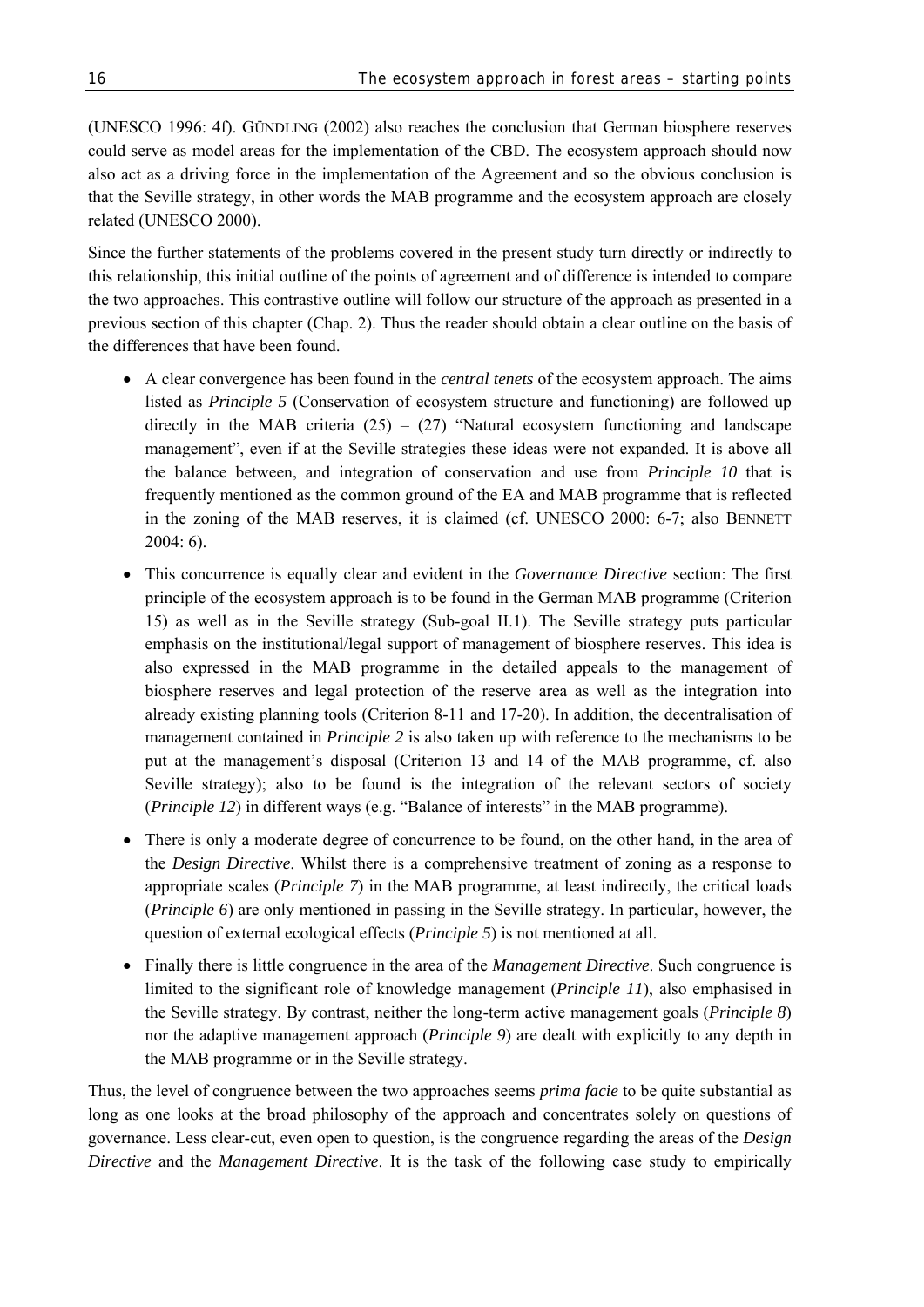clarify these relationships to approach an answer to the question of what the contributions towards the implementation of the ecosystem approach can be expected from MAB biosphere reserves.

# **2.8 Interim results**

In the light of the way we have structured the ecosystem approach (cf. Fig. 1), this section is intended as a brief interim summary of our theoretical thoughts. The following four points can be highlighted:

- 1. The SFM, but above all the EA, are in many respects compatible and converge on the three main objectives of the CBD. The considerable number of relevant documents on the topic and the decisions of the CBD and the repeated reference to both approaches leave little doubt about this on a general level. Further, there is also widespread agreement on the fact, that the EA is operationally less refined but is a more comprehensive approach;
- 2. *Substantial differences between the EA and the SFM can be seen, above all, in the realm of the Governance Directive.* The outstanding significance of the societal choice of goals, of the decentralised management and the broad integration of social aspects into the EA is not only emphasised by the position of Principles 1, 2 and 12. It is also to be found in numerous implementation guidelines that re-introduce, in a great number of further principles, ideas of participation and extensive cooperation. This is where we can clearly see only a limited similarity with the SFM, possibly on account of this approach's continued sectoral tendency and its dominant orientation towards production. A further, albeit less basic, difference is to be recognised in the different understanding of adaptive management, that in the EA, as already explained, is intended to meet more wide-ranging demands;
- 3. The aims of the UNESCO MAB programme also *converge* quite explicitly with the CBD and the EA. In fact, we find here a very high level of congruence in Principles 5 and 10 that we have embraced as the *central tenets* of the EA. If the most recent developments are taken into account, there is also a large degree of agreement between the EA and the MAB programme in the area of the *Governance Directive*.
- 4. Differences between the EA and the MAB programme as far as the basic approach is concerned can be discerned in the area of the *Design Directive* and *Management Directive*. Some of the EA principles mentioned in the Design Directive (external ecological effects, critical loads, and appropriateness of scales) do not have any clear equivalent or comprehensive treatment in the basic documents of the MAB programme. The same applies to parts of the *Management Directive*, more particularly to the adaptive management. The argument could be made, though, that at least the first-mentioned principles find their implicit counterparts in the multi-level design of the biosphere reserves and in their institutional embedding, counterparts that have evolved from similar basic principles or express them.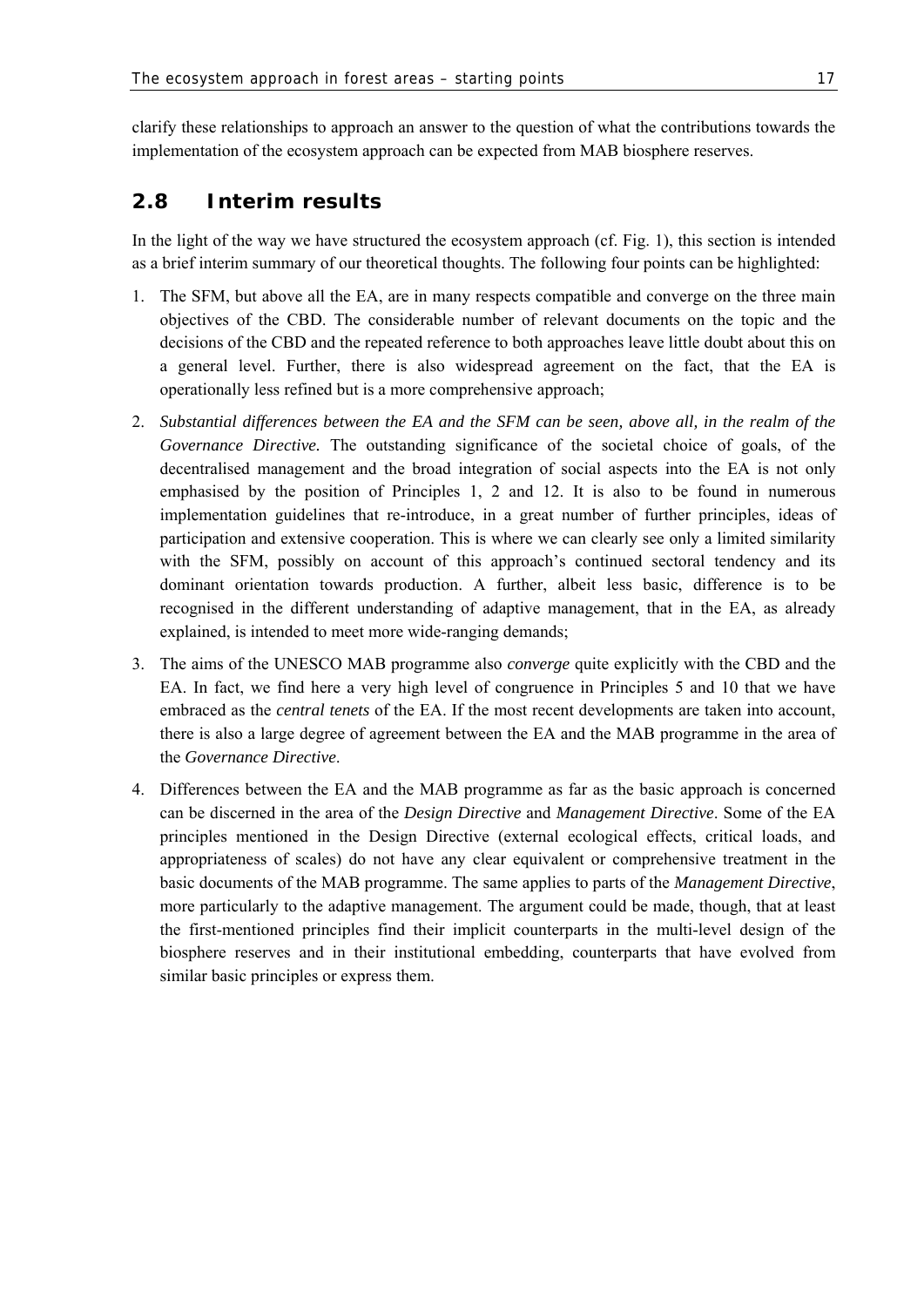# **3 Three case studies on the implementation of the ecosystem approach**

# **3.1 Case study methodology**

*(Christoph Meyer, Ilona Klingele, Michael Flitner)* 

# **3.1.1 Problem formulation**

The data relating to the case studies arise mainly from interviews with experts, forestry workers and other persons with a special interest in the forest in each of the biosphere reserves. In addition to transcribing and writing minutes of these conversations, research workers evaluated documents taken from scientific writings, administrative departments and the local press.



Fig. 3: Stakeholder groups from which one, or - in the case of heterogeneous groups such as hunters or environmentalists - several representatives were questioned

The pressure groups that were questioned for this study included "as far as possible all important economic, administrative and social sectors connected with a specific biosphere reserve". The interviewees were as a rule "on the basis of their function, their personal involvement or their social status one the one hand authorised to express an expert view on the particular subject, yet, on the other hand, also predestined to represent a section of the society in which they lived or to have a clear overview of social discussion processes and the ways that decisions were structured" (FAWF TRIPPSTADT 2004: 17ff) (cf. Fig. 3).

The analysis of the documents and responses of key persons – such as the heads or managers of biosphere reserves– helped to identify suitable interviewees. The key persons were, as a rule, also the starting point in a 'snowball process' to find further interviewees.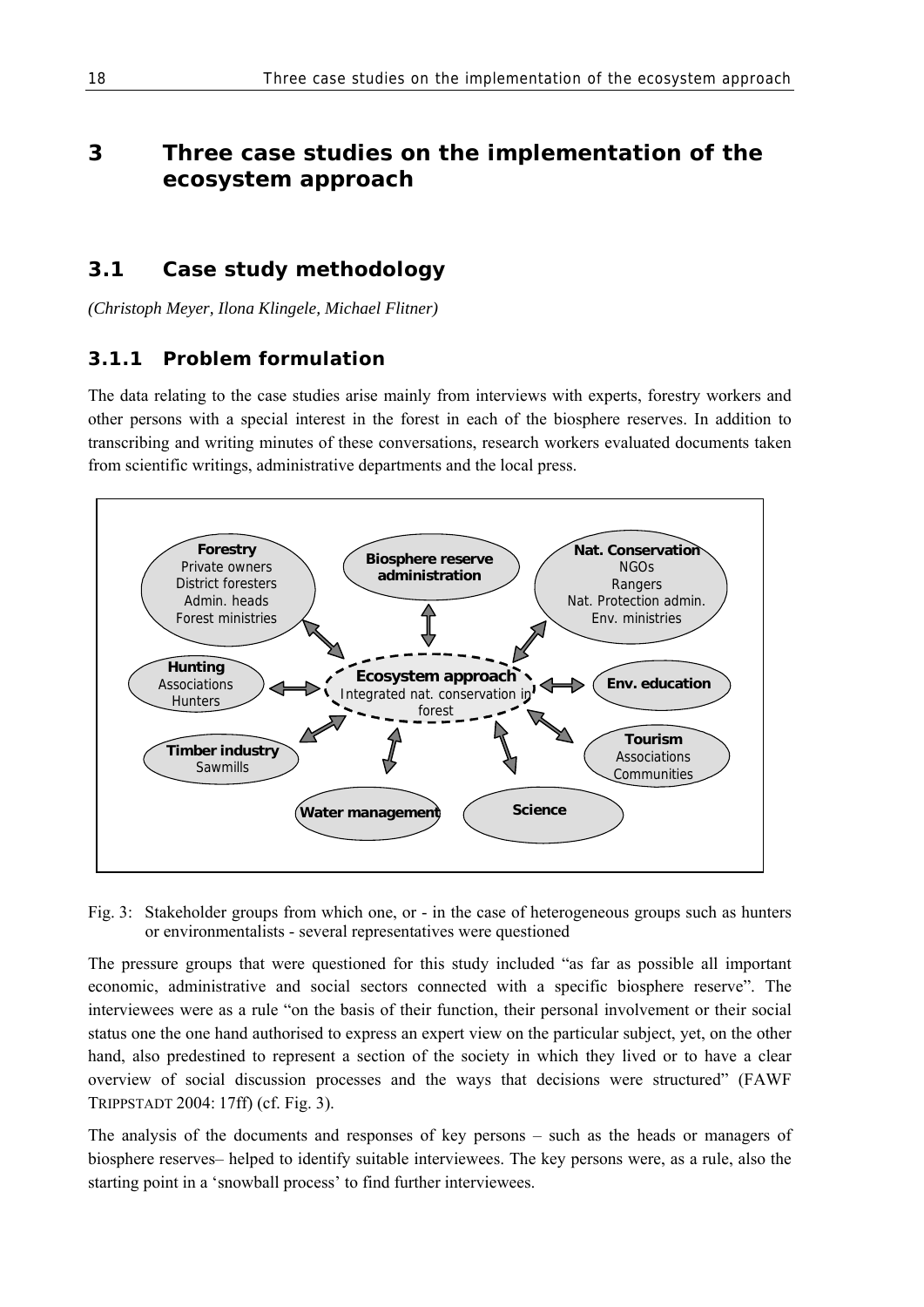The standardised questions that were later augmented by unstructured interviews were derived from the principles and implementation guidelines of the ecosystem approach and from specific central themes and problems associated with the particular biosphere reserve that had also emerged in the course of a preliminary survey. The interviewers did not give any prepared answer categories. The interviews were – with the agreement of the person being interviewed – recorded; in other cases the interviewers or a 'secretary' took written notes. Recordings were invariably transcribed; in all there are 65 conversations or approximately 750 pages of transcript.

### **3.1.2 Evaluation: three different perspectives**

The evaluation of the three case studies followed, in each instance, different series of questions that in the course of the entire study aimed at an increasing level of abstraction in relation to the conclusions from the empirical studies (Fig. 4 and 5). The *first* case study (Pfälzerwald BR) focussed on checking the level of activity in the biosphere reserve, using the example of selected elements deemed worthy of analysis as regards conformity to the ecosystem approach. The evaluation's main question was the extent to which the ecosystem approach in the Pfälzerwald biosphere reserve is being adhered.

The *second* case study (BR Schorfheide-Chorin) was intended to illuminate the ecosystem approach against the background of problems that characterise the biosphere reserve in the statements of experts that were interviewed. The main question here was: What perspectives are opened up by the ecosystem approach in dealing with the problems in the biosphere reserve?



Fig. 4: Evaluation variants according to two main questions: "To what extent is the EA complied with in the biosphere reserve?" and "What perspectives are opened up by the ecosystem approach in dealing with the problems?"

In the *third* case study (Rhön), the question in the foreground asked the extent to which the example set by the biosphere reserves (or this particular biosphere reserve) make it possible to recognise the degree of incursion of management practices in terms of the ideas of the ecosystem approach, and more particularly in a way that is also applicable in other areas. The superordinate main question was: Is it possible and meaningful to devise integrated indicators that enable us to evaluate management practice's conformity to the ecosystem approach? The question linked to this was how one could devise, at the same time, a suitable *policy* orientation of such indicators or meta-scales (Fig. 5).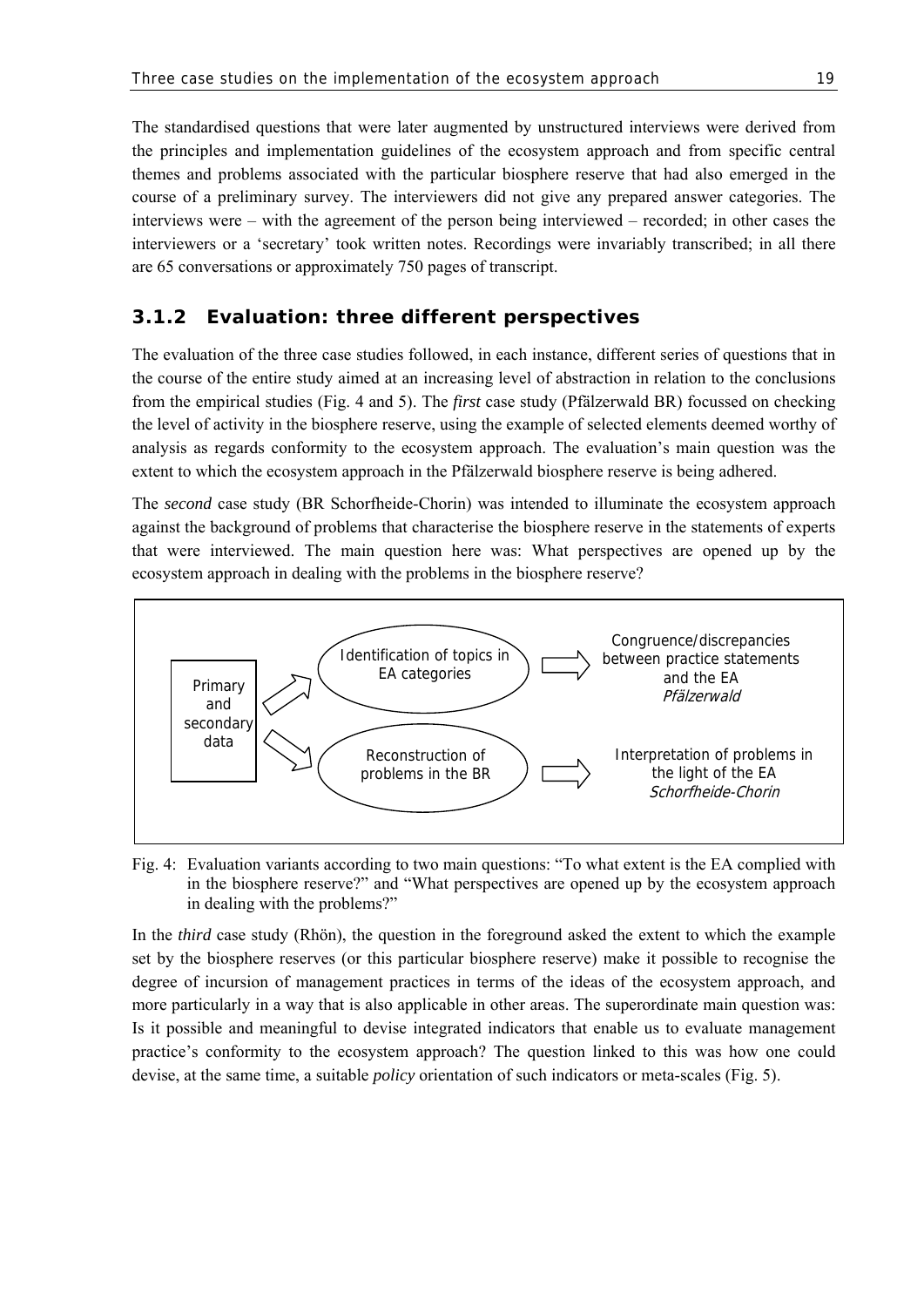

Fig. 5: The integration of the problem formulation in the evaluation of the third case study

### **3.1.2.1 The Pfälzerwald case study: evaluating the data**

The interview material consisted of 240 pages of text relating to 18 interviews. The author structured and processed this material on the basis of a qualitative analysis of the content (MARRING 2003) and combined this with a text-derived coding procedure with which use was made of keywords of first order and second order. First, for each of the twelve principles in the ecosystem approach a first order keyword ("superior code") was developed. During the first run-through of the interview material, these keywords were assigned to the matching interview extracts. Then the extracts found thus were assigned sub-codes that were derived from the implementation guidelines, and characterised in detail.

After the structuring procedure had been completed, the interview material was available arranged according to the principles and EA implementation guidelines; finally the documents and the data were used to complete a more extensive interpretation and an evaluative summary of the results.<sup>4</sup>

# **3.1.2.2 The Schorfheide-Chorin case study: evaluating the data**

In all 26 conversations were conducted in the Schorfheide-Chorin biosphere reserve; some of them were taken down as written records, others transcribed to form the raw data which covered 290 pages. The data processing assistant utilised the keyword method in the same way as was used in the Pfälzerwald case study, with the difference that the codes were, in this case, more precisely generated directly from the data material itself.

On the basis of the frequency and the regularity with which specific topics were mentioned  $-$  in the case of interviews supported by printed questionnaires the interviewees partly raised the same points

l

<sup>&</sup>lt;sup>4</sup> A more comprehensive presentation and discussion of the methodology is to be found in KLINGELE (2005).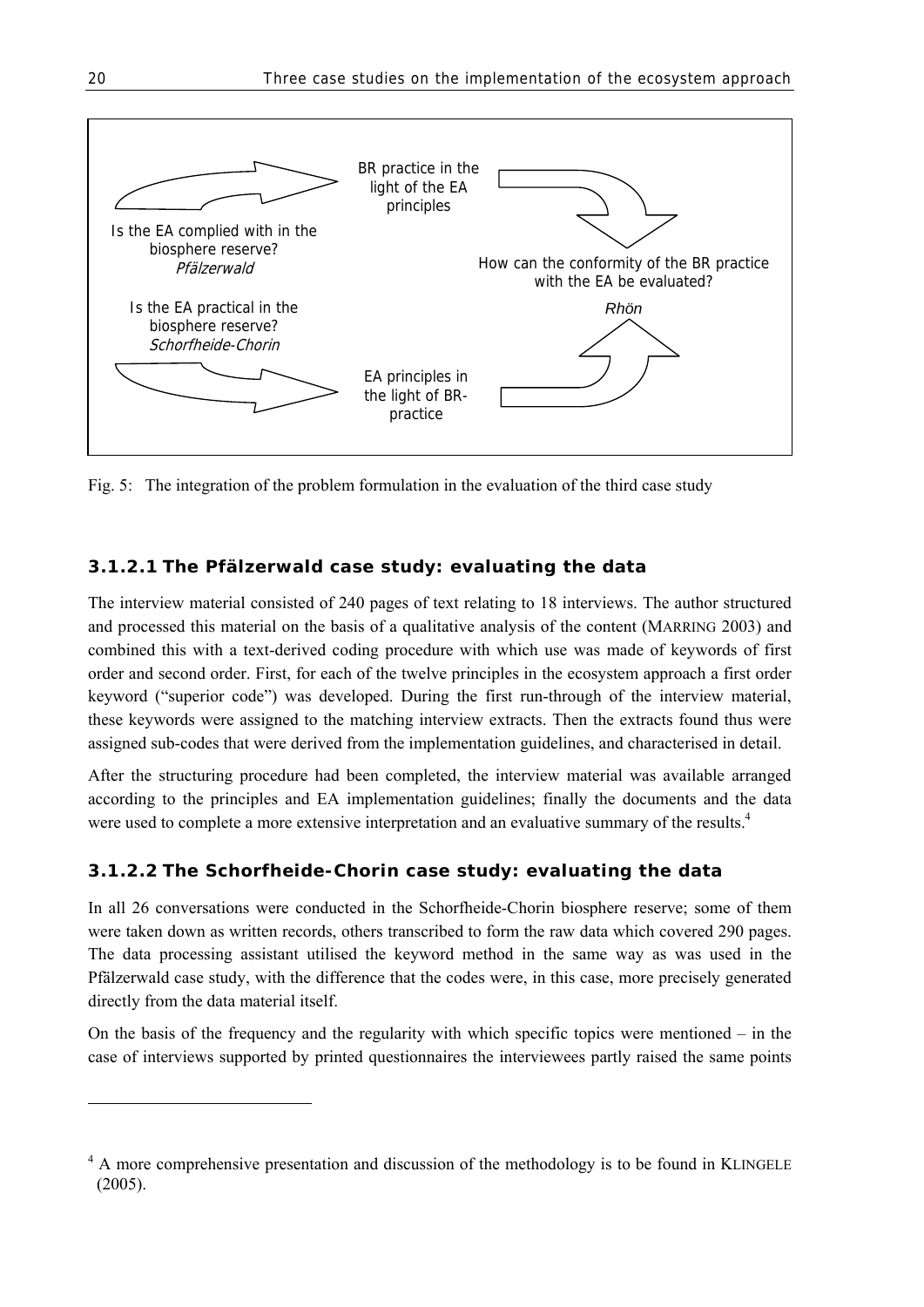repeatedly, in the unstructured interview situation of the survey to yield additional data, certain of these points arose again and again on their own – it was possible, provided care was exercised, to determine which problems in particular in the biosphere reserve were important. The manner in which these problems were reported completed the picture. The problems that had been selected were each analysed in turn. During this procedure the relationship to the principles of the ecosystem approach and the implementation guidelines were gradually revealed. For reasons of space, only the meaningful and conclusive problems referring to the ecosystem approach are discussed in the presentation of the results (Chap. 3.3); a more detailed publication is in preparation (MEYER 2006).

#### **3.1.2.3 The Rhön case study: evaluating the data**

On the basis of conversations with 21 interviewees whose statements were in some cases written down and in other cases transcribed 216 pages of interview material was obtained. The material was first coded using a similar method to that used to deal with the data for the first two case studies, i.e. initially structured according to problems, then checked with reference to the principles of the ecosystem approach and its implementation guidelines. The encoded material was then used further in order to extend the preliminary ideas for developing indicators or performance scales: these were intended to enable researchers to complete an integrated and yet simple analysis of the success of the implementation procedures The central feature of further investigations dealt with methodological and theoretical questions arising during the development of the indicators: one such question sought the answer to comparison standards to be applied (benchmarks) and another dealt with the spatial and temporal references of scale that either explicitly or implicitly are behind the evaluation processes. The empirical data were incorporated directly into the draft development of the theoretical ideas.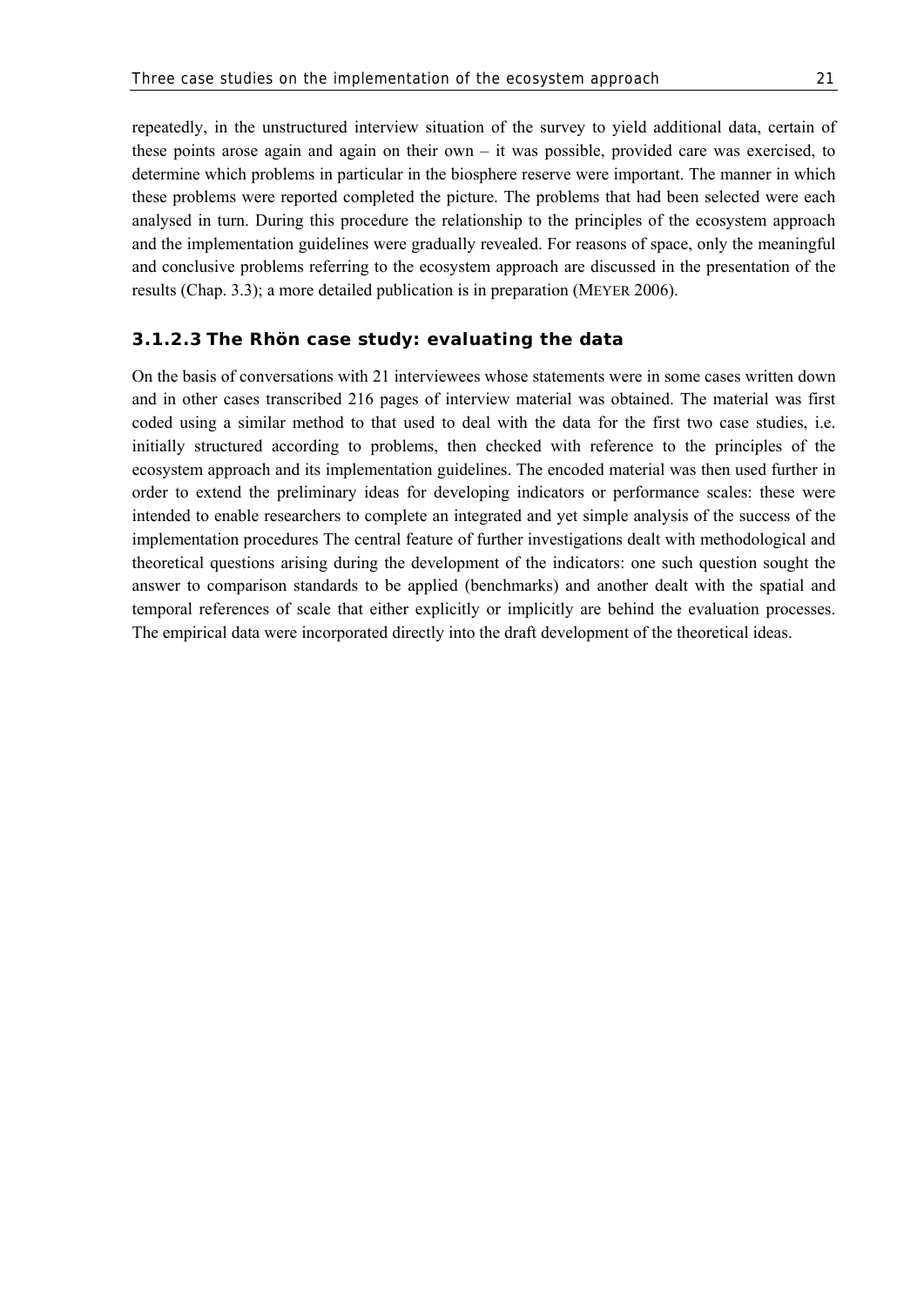# **3.2 The Pfälzerwald case study**

*(Ilona Klingele)* 

# **3.2.1 Problem formulation**

The aim of this case study is to find out how far activities in the biosphere reserve can be seen as an implementation of the ecosystem approach and conformity with the principles it contains. This is done on the basis of statements made by selected stakeholders in which their behaviour and their ideas relating to their activities were investigated (GLÄSER/LAUDEL 2004). When these statements were interpreted, all the principles of the ecosystem approach were included, because a holistic implementation of the ecosystem approach is of the utmost importance. For this purpose, the content analysis as suggested by MAYRING (2003) was utilised. A check in accordance with the aforementioned aim can, however, turn out to be imprecise. Possible reasons for this are to be found in the usual margin for the interpretation of qualitative research data (ATTESLANDER 1995), but it is particularly the broadly formulated ecosystem approach principles. With a better and deeper understanding of the ecosystem approach, it was possible to limit these uncertainties, so that the interim interpretations appear reasonably credible within the given context

The study was also made more difficult by the unavoidable weighting of individual implementation guidelines. In some cases, all that is demanded is just the adherence to specific aspects of the approach, whereas, in some cases, specific measures need to be introduced. In addition, it was not possible to ask in the questionnaire for responses to all 88 implementation guidelines: the research had to concentrate on specific implementation guidelines that can be assessed.

The results are displayed identical to the way we have structured the ecosystem approach. First the principles of the main aims are dealt with, and then the directives are discussed. Within each principle, the responses to thematic aspects that follow the line of thought of the implementation guidelines relating to the particular principle are presented. Next, the statements made by the interviewees are presented in a summarised form. Quotations are allocated to the section of the interview by naming the stakeholder section. At the end of each chapter a highlighted frame contains a summary of the most important findings.

# **3.2.2 Characteristics of the Pfälzerwald-Vosges du Nord biosphere reserve**

The Pfälzerwald is considered to be the most extensive unbroken area of forest in Germany. This is also reflected in the biosphere reserve, of which an area of 75% is covered by forest. The main types of tree are pine and, increasingly, beech. In the central and southern sections of the Pfälzerwald there are valuable stocks of oaks that, together with the beeches, form the natural forest community in the Pfälzerwald. To the east, the biosphere reserve is bounded by the slopes of vineyards. In all, this biosphere reserve covers an area of 179,800 ha (NATURPARK PFÄLZERWALD 1993).

In 1992 the nature park as it then existed was recognised by UNESCO as a biosphere reserve. No more than four years later, the first activities were started with the French biosphere reserve, Vosges du Nord. In 1998, this led to the recognition by UNESCO of this reserve as a transboundary biosphere reserve, renamed as the Pfälzerwald-Vosges du Nord biosphere reserve. But the study was carried out solely in the German section of the reserve in order to facilitate comparability.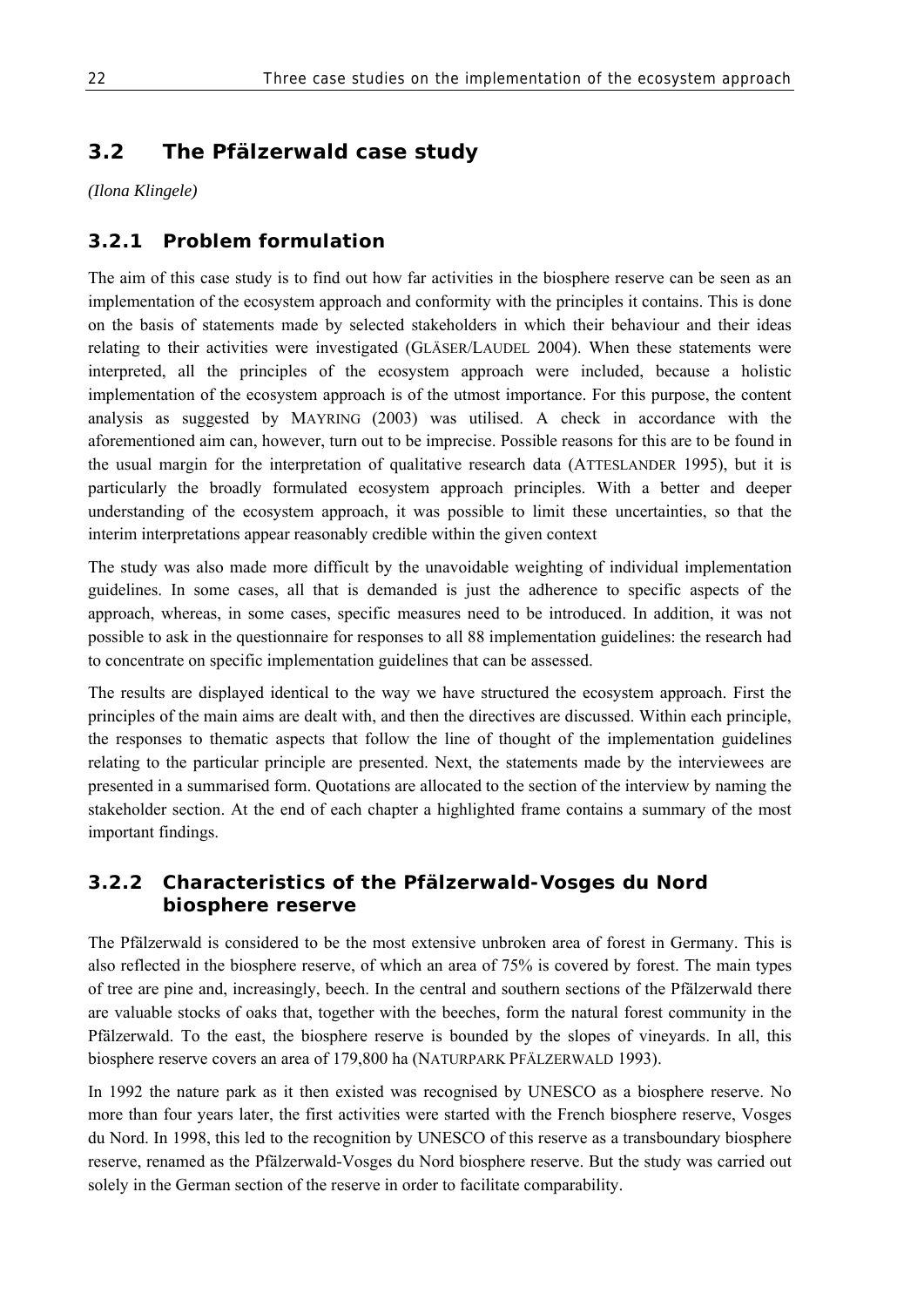Most of the forests are state-owned (70%), only 20% is municipal forest and 10% is privately owned, mainly in the form of extremely small private forests which, on account of their small size, can no longer be managed economically (GEIGER et al. 1987). In the core zones, the entire area is stateowned, except for 6% (DEUTSCHES MAB-NATIONALKOMITEE 2005).

It must be emphasised that the administrative body of the biosphere reserve is the Naturpark Pfälzerwald e.V. (private association), in which the main responsibility is borne by central, regional and local authorities. A scientific advisory board and several working groups assist with the work of the biosphere reserve administration (BIOSPHÄRENRESERVAT NATURPARK PFÄLZERWALD 1997). At the time of writing this study, the organisation consists of 22 members that fulfil their duties voluntarily (UNESCO 2003b). The staff of the biosphere reserve office consists of five employees and the director of the biosphere reserve.

### **3.2.3 The current situation in the biosphere reserve**

In 2003, *an evaluation by UNESCO* fell due and the draft of the report was presented to the Rheinland-Pfalz Ministry for the Environment and Forestry by the German MAB national committee in spring 2004. The report contained, amongst other things, praise for the planned approach to tourism. The extent of the cooperation with France was expressly welcomed. Work in the field of education, the report stated, was marked by a large number of interesting attractions in the biosphere reserve (DEUTSCHES MAB-NATIONALKOMITEE 2004). The UNESCO evaluation group criticised the legal requirements inside the biosphere reserve for being inadequate; this applied in particular to the responsibilities of the biosphere reserve administration. These should be formally defined and the core areas protected by law. In addition, the UNESCO team recommended that an attempt should be made to obtain an FSC certificate for the forests, because the state-owned forest should, so it was added, serve as an example. The biosphere reserve administration should, the UNESCO evaluators recommended, endeavour to extend its cooperation with the state government and other official bodies and institutions (SAHLER 2004).

In the autumn of 2004, a *new ordinance* for the biosphere reserve was drawn up and presented at a hearing. The ordinance states that the unified development of the nature park, including the German section of the transboundary biosphere reserve, is the responsibility of the biosphere reserve administration. On the introduction of this ordinance, the zoning for the biosphere reserve – that was already drawn up in 2005 – will come into force (MUF 2005).

It was also in the autumn of 2004 that the *European Charta on Sustainable Tourism* in conservation areas was brought to a successful conclusion, which was clearly drawn up on the basis of the "example of tourism in the Pfälzerwald nature park/biosphere reserve" by KONTOR 21 in cooperation with regional interest groups (WILKEN & NEUHAUS 2004).

On 22 April 2005, a 300 km mountain-bike track was opened in the biosphere reserve. The network of tracks has been laid out in such a way that the sensitive core zones of the biosphere reserve are protected. For this to function satisfactorily, intensive communication and cooperation processes were necessary.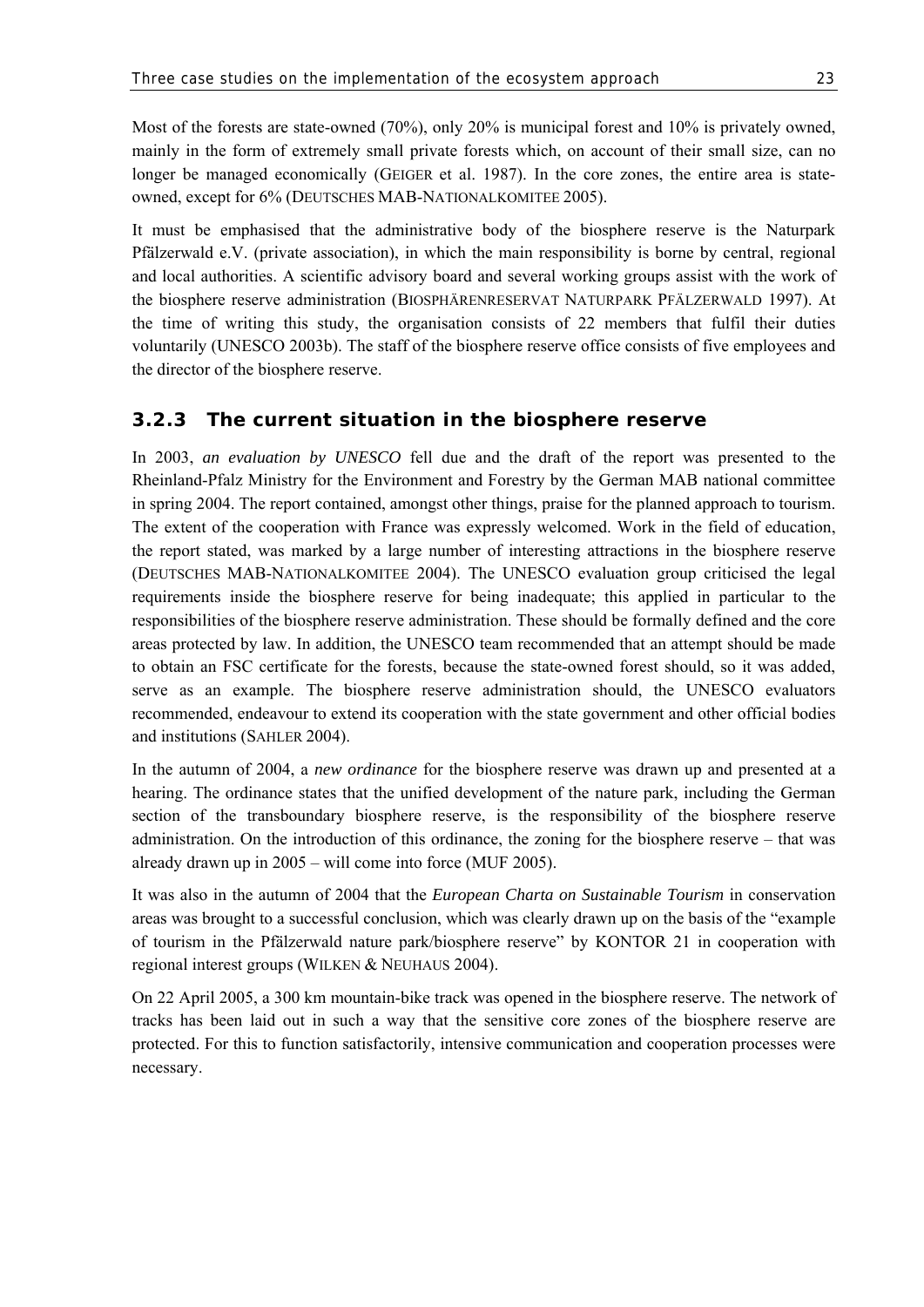# **3.2.4 Research results: congruence with the principles**

### **3.2.4.1 Central tenets of the EA**

### **Conservation of ecosystem structure and function (Principle 5)**

### **Creating an understanding of structure and functions**

When the protection of the structure and function of the ecosystem is under consideration, the ecosystem approach comes closer to the importance of understanding the relationships between ecosystems, the structure and function of ecosystems with reference to human actions and well as conservation measures and improving the quality of ecosystems (Implementation Guideline 5.1). In the implementation guidelines for Principles eight (8.6) and nine (9.11), the ecosystems approach raises the idea of awareness-raising programmes that, on the one hand, should foster long-term management and that on the other wishes to make it clear to the public that adaptive management is essential because ecosystems can change. The interviewees made no specific statements on structures or methods of operation in ecosystems, and so all that remains at this point is to look more closely at a generally useful understanding of ecosystems.

First, a central principle of an organisation interested in nature conservation: "We have to make it clear to everyone that each of us is part of nature" (conservation IP). The organisations involved in nature conservation consider it a problem to impart knowledge about the different ecosystem functions to members of the general public and "as a very difficult task because everything has to be made more palatable to them in an economic sense" (conservation IP). The biosphere reserve administration sees the same difficulties, but adds that the complexity of this subject is just as much of a problem.

A spokesperson of the forestry office and tourist organisation believed that the fostering of understanding or awareness of ecosystems "is possible only by means of this shock" that, for example, can only result from an outing in a forest or walks, as already mentioned (IP medium-level forestry official). There is, it was stated, a "deficit" still existing in public relations in the biosphere reserve (Jagd ÖJV – ecological hunting organisation representative).

By means of the environmental education guidelines set out in the MAB programme, there are, in the biosphere reserves, a wide range of different opportunities for members of the local population and visitors. According to statements made by the interviewees, different methods are used to attract the interest of different kinds of groups, ranging from utilising the direct shock effect or guided tours through the forest to exhibitions via an educational approach.

This is all in keeping with the ideas expressed in the ecosystem approach. It has also been recognised that, in this respect, there still remains a great deal to be done in the future. It appears that the local population is still finding it difficult to regard the biosphere reserve as something positive. This could be the result of the lack of information and education on the possible uses of the biosphere reserve. In this respect, there is a clear need for education within the local community and within the nature conservation organisations that primarily see the conservation function of the biosphere reserve.

The need to protect the structure and function of the ecosystem has moved a considerable step forward as a result of increased information and education in the biosphere reserve.

Current estimate: the principle is largely being adhered to  $\Box$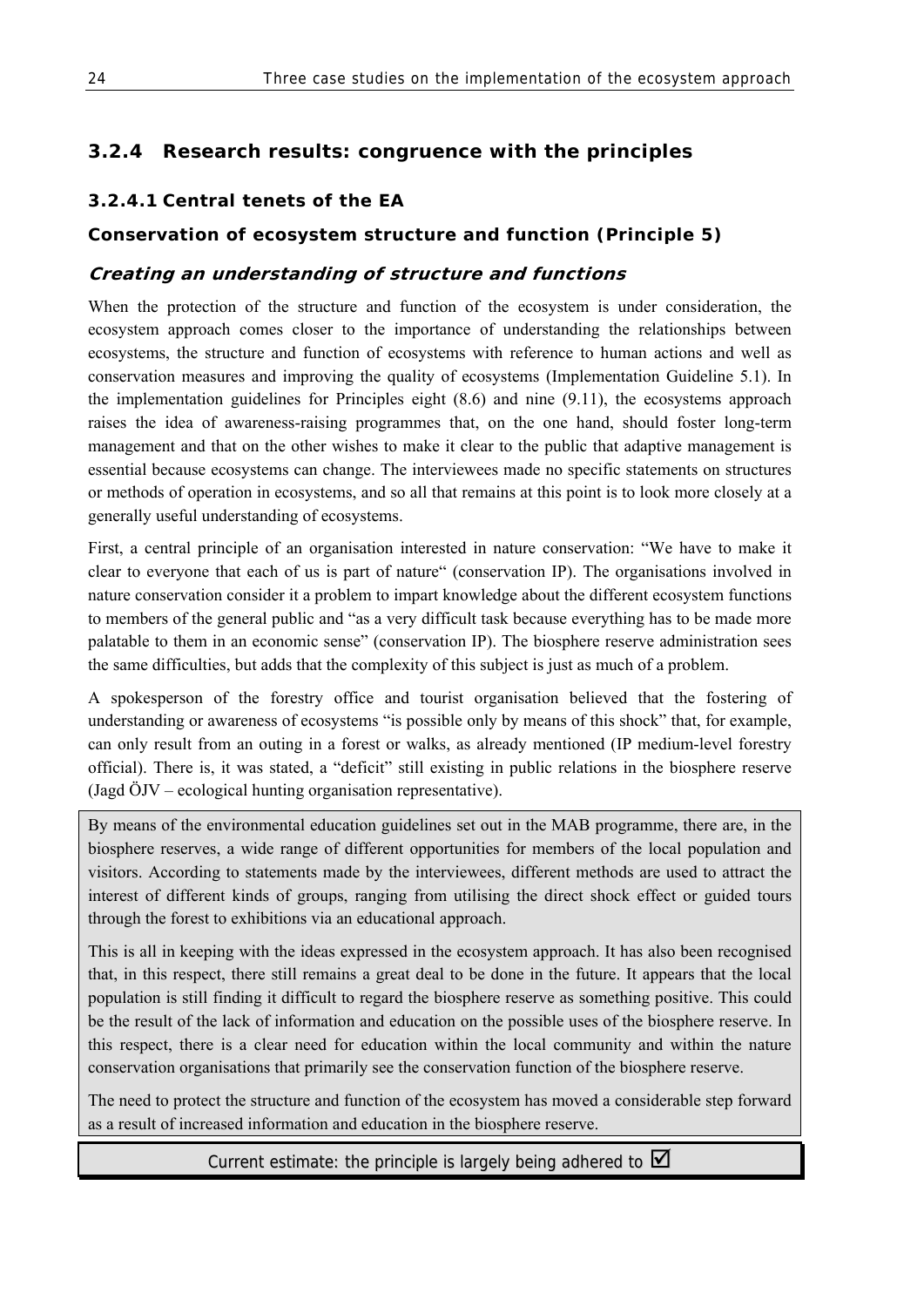#### **Balance and integration of conservation and use (Principle 10)**

#### **Balance**

There were considerable differences in the statements on how balanced the ratio of conservation and use in the three zones, in management and in practice, is in the biosphere reserve (Implementation Guideline 10.1). There is no statement possible at this stage as regards the integration of conservation and use. Probably this aspect will play an important role in the management zone of the biosphere reserve, because that is where, unlike in the core zone, sustainable use and conservation are to be implemented in the same area. Since there is neither a management plan ready to put into practice nor any other special mandatory requirements/prohibitory laws for the management zone, there were no interviews carried out that produced worthwhile data.

In general, zoning has already created a balance between conservation and use in the biosphere reserve. One critical point from the nature conservation side is the fact that the 2.1% of core areas in the biosphere reserve does not fulfil the criteria of the German MAB National Committee (IP nature conservation); the requirement is for 3%. Criticism is also levelled at the size of the area of each of the core zones that, in the opinion of a number of interviewees, have been determined more for economic reasons than ecological requirements (e.g. IP biosphere reserve administration). It is only when the forestry administration plans have been implemented that the balance could be put into practice (IP official nature conservation). But, the statement continues, this balance is being affected by economic considerations and conflicts of interest that are rife within the forestry administration (IP middle-grade forestry level). A single forester has to manage the budget and all the things to do with conservation all at once, so as to satisfy the representatives of the local community (IP mid-level forestry IP). The management of the forest is following, it was stated, the much-used precept of conservation by use (IP water management). Even the representatives of a conservationist organisation confirm this as a selfevident truth that "of course economic development ….in such a large biosphere reserve is an unavoidable necessity (conservationist IP). But, on the other hand, people could observe the situation in the Pfälzerwald and see that the people "have already changed their forests [by using them only a little] into a state no different from a national park" (IP private forest). "90 % of the area [of the privately owned forests] is fallow" (mid-level forestry IP).

As far as the forestry administration is concerned, it is the conservation issue that is the most important consideration in the core zone, whereby a forest development plan (FDP) will support long-term conservation aims. Inside the management zone and development zones, it was stated, conservation will be continued (mid-level forestry IP), with the restriction that inside the management zone the use will be possible solely after taking into consideration of the conservation aspects (upper level forestry IP). According to the forest administration, there would also have to be a level of conservation imposed that should extend still further than close-to-nature forestry. The development zone, on the other hand, would, in principle, not be managed differently to other forests in the Rhineland-Palatinate state.

### **The institutional framework**

The ordinances in place at the hearing will ensure, so the view expressed, of protected conservation areas (IP upper level nature conservation authority), and the practical activities in the biosphere reserve would not be reduced to any extent, or at least there was no awareness of this. (IP timber industry). As far as the management and development zones were concerned there were, it was stated, so far no adequate conservation plans (conservationist IP). At the present time, there was neither any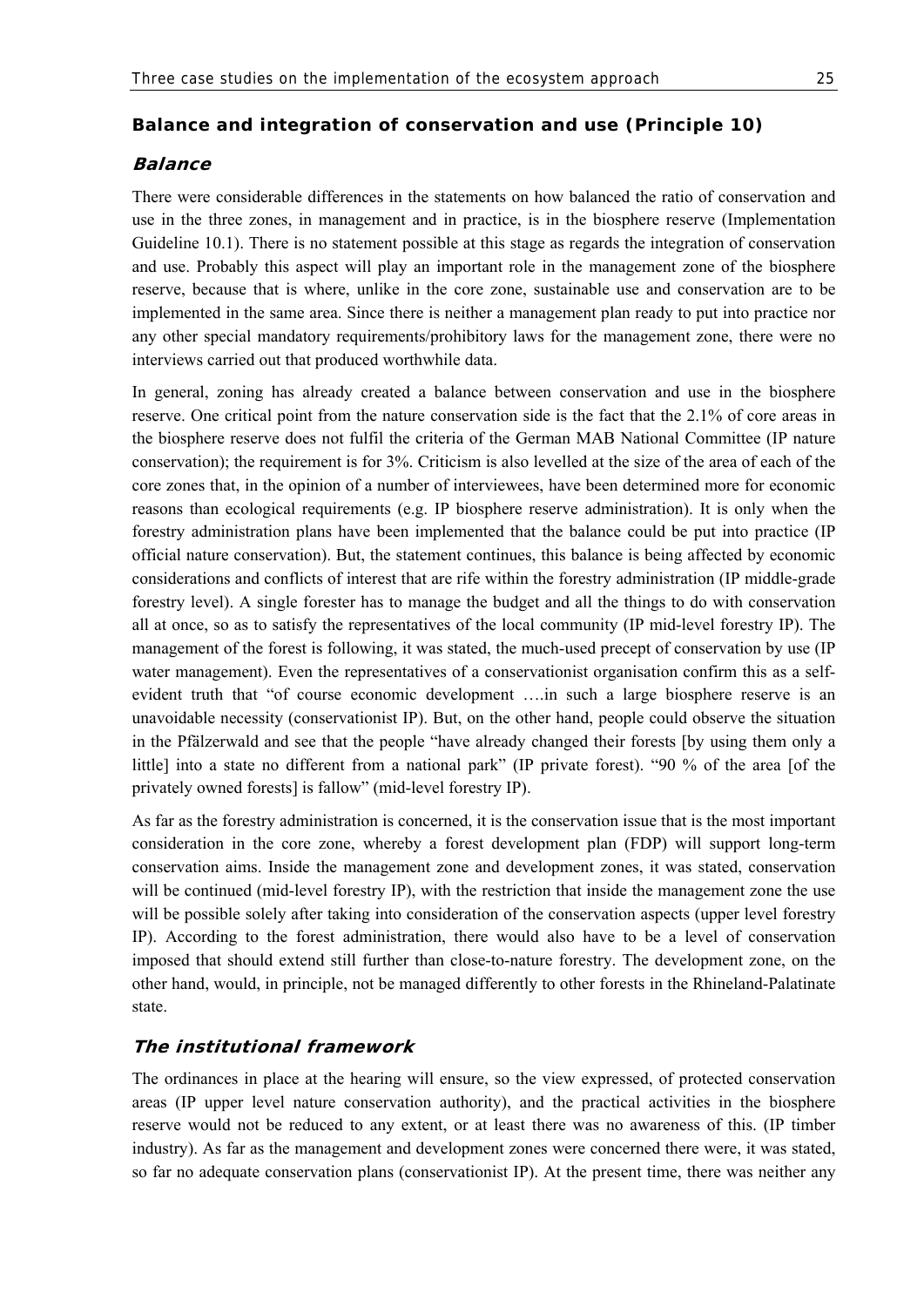management zone plan, either valid or applied, nor a plan to manage the development zone (mid-level forestry IP). Suggestions for development plans (produced by the scientific advisory board of the biosphere reserve) do, however, already exist.

With the zoning concept, a system has been established whereby a balance can be created between conservation and use. There is little to be stated about conservation and use. The forestry approach 'conservation by use' could perhaps support integration in practice. Basically, according to § 1 of the Rhineland-Palatinate Forestry Act (LWaldG), the duty does exist "to maintain, protect and, where necessary, enhance the forest's value in its entirety and in terms of the equal importance of its effects [conservation, use and recreational functions] over the long term and also to maintain and to develop it by means of the instruments of forestry administration …" The implementation of this in terms of concrete management plans has already taken place to a certain extent. There is already a forest development programme (FDP) in the core zones In general, it is hoped that there will be improvements in the situation, particularly by means of the planned law. The law in question has, however, not yet come into force; but above all, just as before, there is no plan for the management zone or the development zone.

Current estimate: The principle is being addressed, but, in institutional terms, there are clearly still inadequacies  $\boxtimes$ 

### **3.2.4.2 Design Directive**

### **External ecological effects (Principle 3)**

Since forestry administration *per se* does not have any negative effects on other ecosystems, it is stated, there is, according to the conservation organisation, no need to consider this particular factor (IP conservation, IP private forest). But doubts have been expressed in the conscious consideration shown towards other ecosystems by forestry practices by the Ministry for the Environment und Forests (landscape management), hunting, water management and forest administration. The official conservation organisation demands that ecosystems should be retained not only with reference to an area of forest, but to the entire ecosystem. The organisation cites the example of lime dispersion with dolomite that is resulting in the erosion of the Limestone Alps in Austria. Soil treatment should, it is suggested, also be integrated into the management plans for the biosphere reserve. Some interviewees expressed the opinion that the forest was considering other systems on account of its own sound knowledge base (IP timber industry, IP environmental education, IP tourist industry). Another conservation organisation demanded that in forestry administration more attention needed to be paid to other ecosystems.

From Principle 3, it is evident that not only the owners of the forest but also other interviewees believed that forestry administration need not consider other ecosystems, because in forestry administration other systems were not being ranked. Whilst some interviewees expressed their doubts whether forestry administration pays attention to other systems in its own reserve management programme, others insisted that these other ecosystems had to be taken into account. Some of the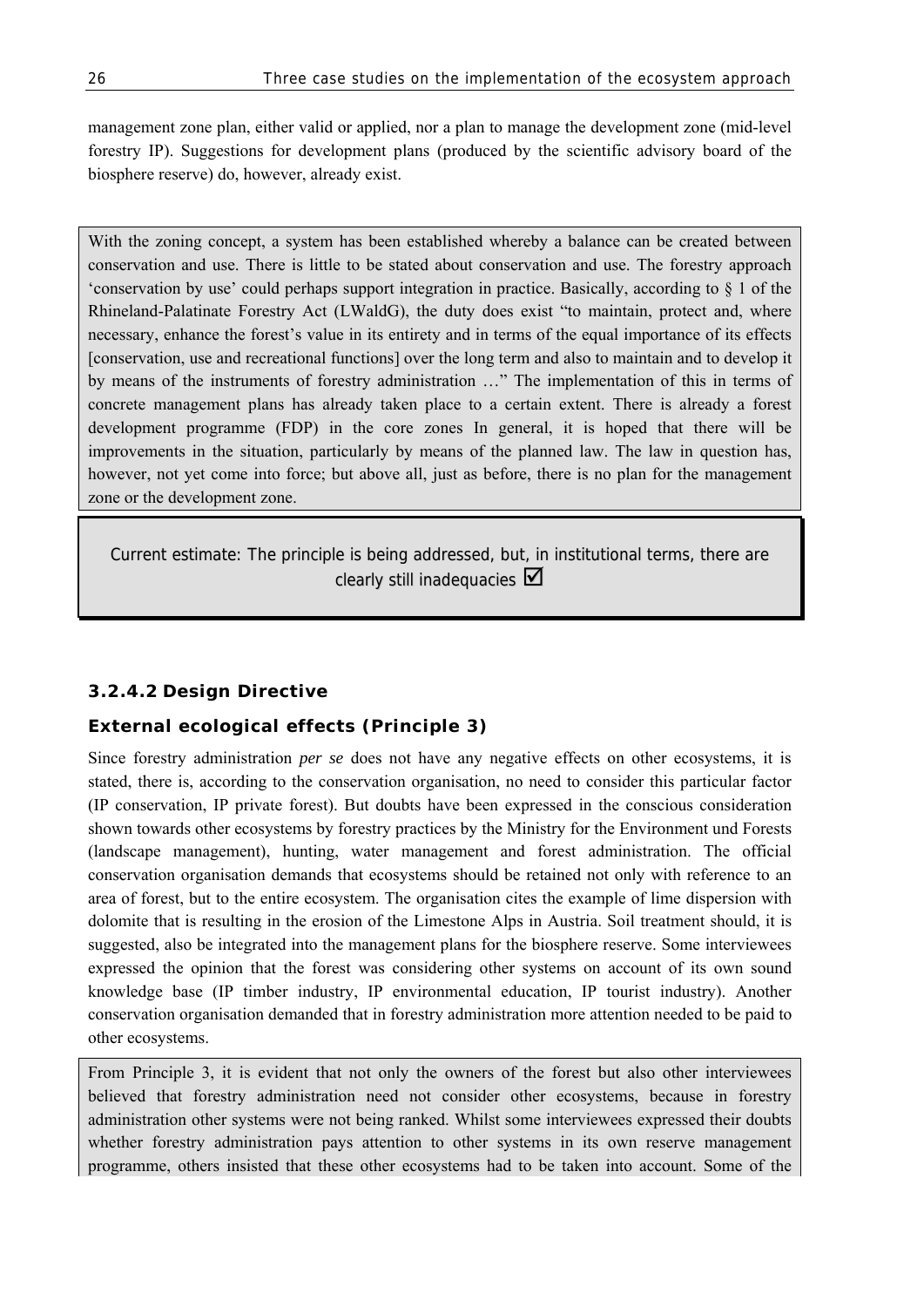interviewees believe that the forest needs to include other ecosystems in its own management because of the excellent knowledge base. Looked at in this way, the forest has few direct effects on neighbouring ecosystems, e.g. agriculture. But it is important to note that there are effects or 'external effects' that need to be taken into consideration as part of forest administration. There are only a small number of interfaces with other ecosystems in the biosphere reserve (75% afforestation). The only relevant interface in terms of its area is water management. There are hardly any negative effects because of the good physical condition of the forests. If there were to be any, they have to be discussed with the relevant stakeholders. It could not be established if this is the case in the Pfälzerwald biosphere reserve.

Current estimate: The principle is being addressed in the relevant areas  $\blacksquare$ 

### **Limits of functioning (Principle 6)**

#### **Management**

In Implementation Guideline 6.1, the ecosystem approach emphasises the need to manage an ecosystem reserve within the limits of its functional boundaries; this applies, above all, to nonsustainable practices that need to be identified and improved.

In the view of most of the interviewees in the Pfälzerwald, forestry administration today is sustainable. Monocultures or deforestation depend frequently on our forebears' non-sustainable practices and it is these practices that are causing problems for the foresters. Close-to-nature forest management has a considerable contribution to make in the interests of sustainable forests use, as have the laws appertaining to forestry. The use of heavy machinery, tree species unsuitable for a particular environment, and forest areas too densely planted were all described as non-sustainable forms of management.

### **Limits of functioning**

With ecosystem management, it is important to ensure that it is not extended beyond its limits (6.7). In Implementation Guideline 6.9, the ecosystem approach suggests that a framework for critical loads should be formulated.

The science advisory board is of the opinion that, with the general public, the concept of 'forest decline' (Waldsterben) in this connection is "fairly widespread and well-known, but what its effects are, and how great the danger really is, is something very few people know" (IP science). One conservation organisation is demanding to set the bounds of forest use in such a way that "the animals and plants found there ... also remain sustainable" (IP conservation). Official conservation demands "that the critical loads should be dependent, in each individual case, on the forest. The sum of the critical load factors that have an effect on the forest stock is decisive, so it is believed. This fact has to be incorporated into the way management zone is coped with (IP official nature conservation). A quite specific example is to be found in south Baden and it demonstrates that there the critical loads for mushroom picking were clearly defined following a phase of over-exploitation (conservationist IP).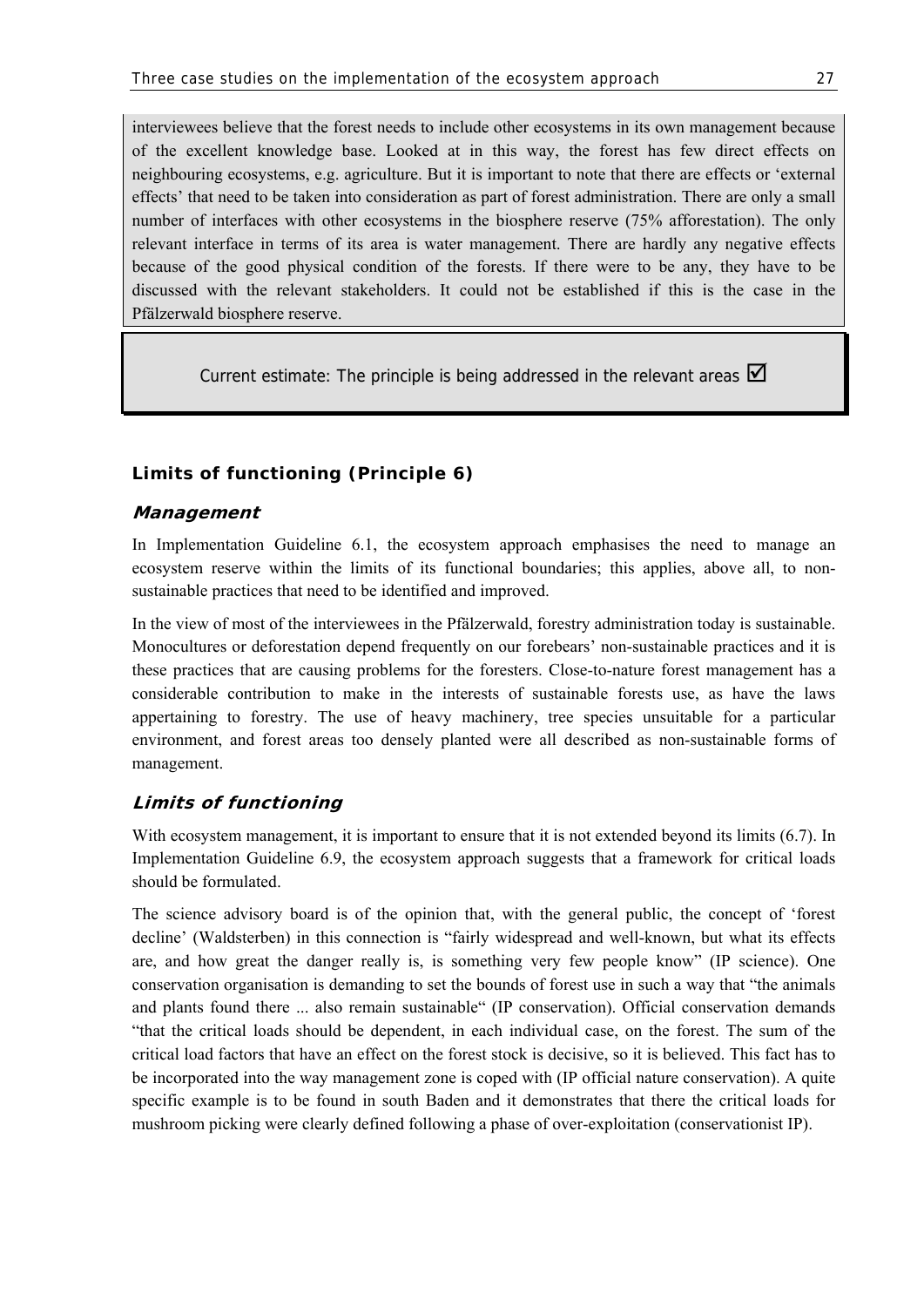#### **Monitoring**

The idea of 'monitoring' runs continually through the entire ecosystem approach. In seven of the principles, monitoring is even discussed, in many cases, several times. Principle 3 addresses a monitoring scheme that scrutinises the status of the management across several ecosystems (Implementation Guideline 3.4). The process, as Principle 5 states, should be linked to a speciesrelated monitoring process (5.9). In Principle 6, recommendations are made that the results of the monitoring should include feedback to the management and that management should be adapted in accordance with the results of this process (6.5). In the following principles, the framework conditions are elucidated more clearly: this applies, for example, to the duration (7.5 and 8.4) and how the capacities of monitoring are to be specified (8.5). The last point taken up by the ecosystem approach concerns socio-economic monitoring within the adaptive management process (9.4).

The interviewees only gave an answer to the question as to whether or not there was anything at all that could be understood as monitoring inside the biosphere reserve. The FAWF and nature conservation organisations were the most important organisations that carried out monitoring, was the response. Hunters monitored the incidence of swine fever. The FAWF carried out long-term monitoring of nitrogen and of damage to the forest. In the long term, so it was stated, there were not enough funds (IP conservationist). The forestry administration would welcome monitoring procedures "in order to have a better sense, quite simply, that the work in the forest was qualitatively directed at sustainability" (IP mid-level forestry). For many interviewees, what was very typical and representative of many people was the statement made concerning environmental education: "I've heard that there is such a thing as monitoring, or at least there is supposed to be, but I don't know whether it has actually been set up" (IP environmental education). The biodiversity working group in the biosphere reserve, it was stated, is currently in the process of developing monitoring guidelines (IP science). Socio-economic monitoring process was not mentioned.

Overall, the interviewees are satisfied with the management of the Pfälzerwald. In their opinion, there are no longer any practices in place that are not sustainable; it is, however, impossible to discover what type of sustainability is meant in individual cases. In reply to the question asking about critical loads in the case of use by humans, the answers were extremely speculative. Concrete values for the critical loads were not known to any of the interviewees, though they were aware of the existence of such values. The only very familiar critical loads were those of a social kind such as 'forest decline'. Critical loads can only be specified after evidence of over-exploitation has been found and the effects of such behaviour have become visible. It is for this reason that preventive measures and research into critical loads play such an important role. In this connection monitoring is a vital element. The prevention approach has, from the point of view of forest administration, been taken to heart by endeavours to carry out - as has been confirmed by all interviewees – a sustainable type of management and changes in the structure of the forest in the face of the climate change that has been forecasted.

A further point that needs to be treated as a special case is monitoring. As a result of the numerous Implementation Guidelines that go into various aspects of monitoring, there is now a topic in the ecosystem approach that affects it in many ways. The inclusion in Principle 6 has occurred as a result of the reasons mentioned above, and will be discussed here with reference to all the principles. The limited number of statements that there are in the interviews leads the researchers to conclude that in many areas there is monitoring by sector, but there is no concrete evidence. Monitoring directed at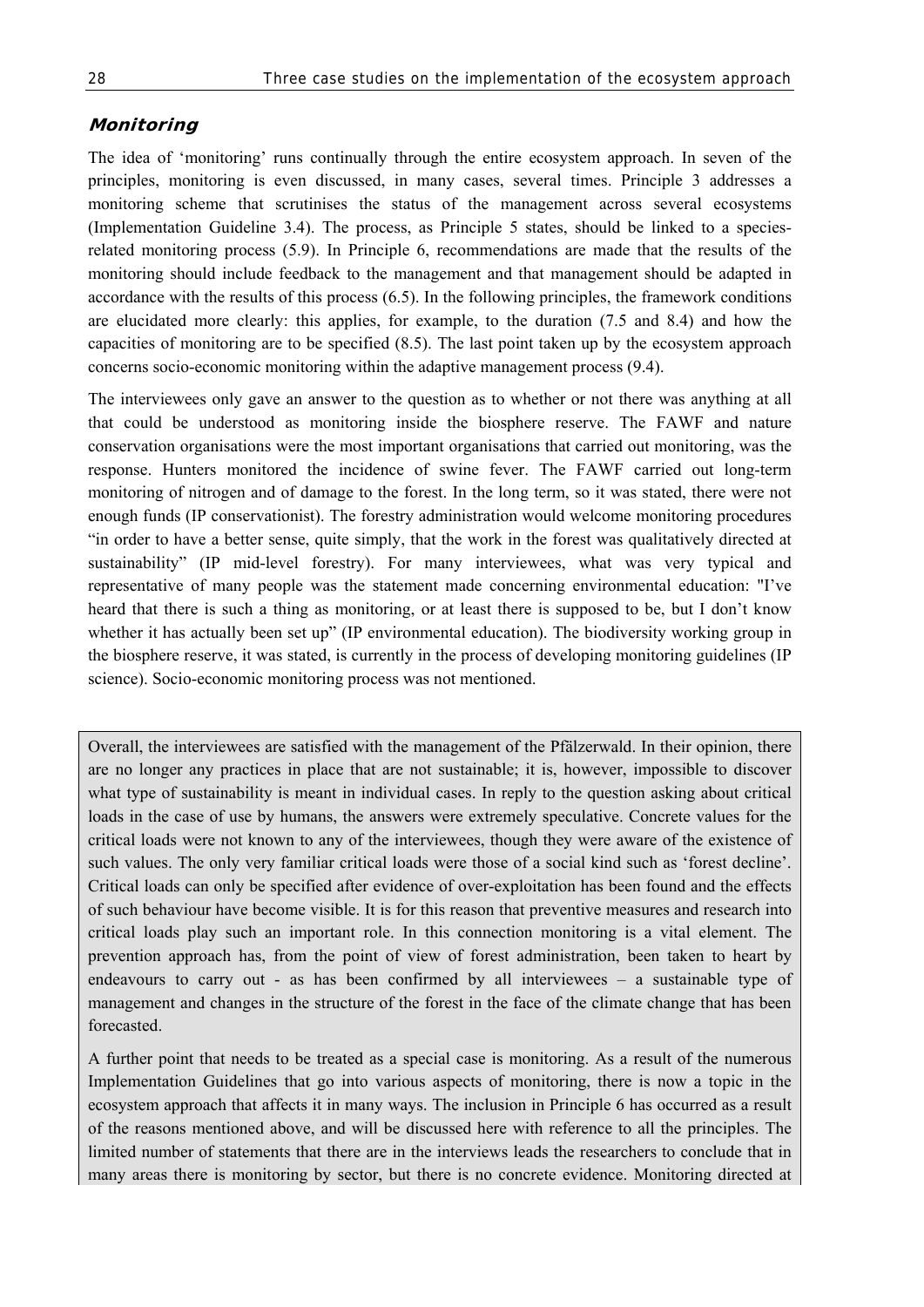social issues, as is set out in Principle 9, is missing up to the present time. Research is being conducted by the FAWF and the State Agency for the Environment, Water Management and Trade Supervision (Landsman für Umbel, Wasserwirtschaft und Gewerbeaufsicht). Mainly there are a number of research projects with an ecological theme. At present, it is impossible to know how far these projects comply with the requirements of monitoring. Overall, it is to be recommended that the ecosystem approach demands a system of monitoring covering as many aspects as possible, is broad and is adapted to a specific situation.

Current estimate: The principle is being addressed in broad terms, but the monitoring system is not adequate  $\boxtimes$ 

# **Appropriate scales (Principle 7)**

# **Spatial aspects**

With reference to Implementation Guideline 7.3, management should comply with specific spatial concepts that are adapted to comply with appropriate scales specified by users, by scientists and the local population.

Conservationists believe that as a result of the zoning, the biosphere reserve already has a spatial concept. The core areas were selected by virtue of their representativeness in ecological terms and the fact that they are undivided (IP conservationist, IP official conservation body). Some interviewees took the view that zoning was dependent on the small area of the approaches (IP water management, IP environmental education, IP conservation). Others were of the opinion that zoning was based on large areas (IP upper grade forestry official, IP hunter). And yet others replied that both were considered (IP science, IP hunter, IP water management).

# **Temporal aspects**

As regards the ecosystem approach, management should also satisfy certain temporal perspectives adapted to appropriate scales specified by users, manager, scientists and the local population.

Adaptation of this kind is taking place only in the core zones at present. Depending on the initial situation of the forest that is where different lengths of time for use are specified. According to the forestry administration two periods of time have been suggested for management – the years 2010 and 2035.

In the case of Principle 7 it is clear that as a result of the zoning concept a spatial plan exists. Whether the basic scales are appropriate or not was a question answered differently by the interviewees. The economic reasons on which the zoning, according to some interviewees, is based, appears to be inappropriate, because zones should be specified according to natural area's use or ecological ability to function (DEUT. MAB-NATIONALKOMITEE 1996).

Temporal management aspects exist only for the core zones and these have been specified by the forestry administration on the basis of consultations with the state management administration. The remaining afforested area is regulated by the time-regulated planning horizon of the forest. It is not possible to judge how far this temporal planning is an appropriate scale for the management goals.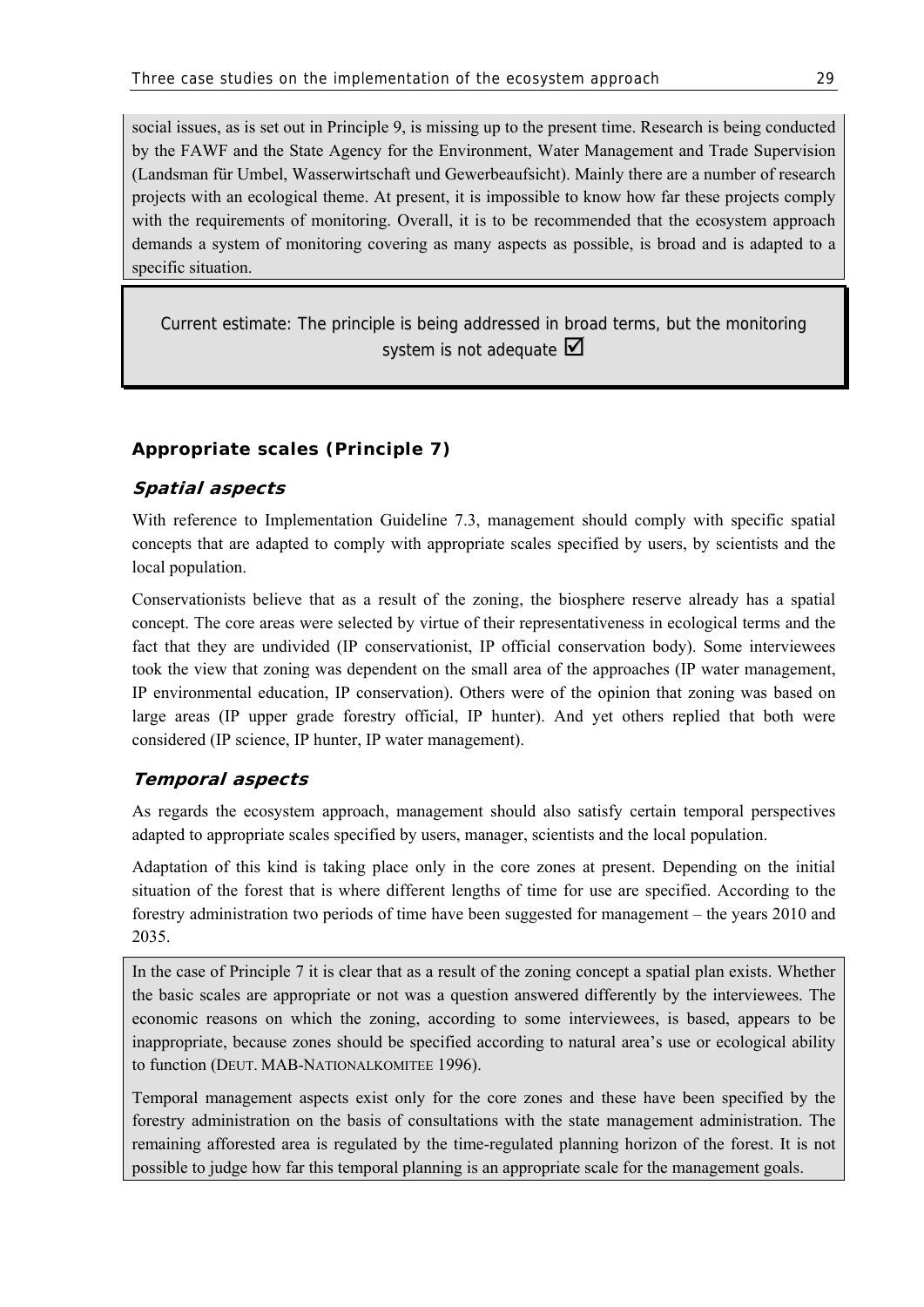For the biosphere reserve, it can be stated that as a result of the zoning concept there is a spatial scale and as a result of a time-staggered forest development programme a temporal scale is also being applied in the core areas. It is proving to be a difficult task to evaluate and determine systematic parameters.

Current estimate: Scales appear to be appropriate for the forest administration.  $\blacksquare$ 

## **3.2.4.3 Governance Directive**

## **Societal choice of management objectives (Principle 1)**

### **Participation**

The ecosystem approach recommends in the first of its Implementation Guidelines that, as far as possible, all stakeholders should be involved in management decisions so that the entire process is fair and transparent. The majority of interviewees in the biosphere reserve welcomed this suggestion. There was, on the other hand, lack of clarity to a certain degree amongst stakeholders that were questioned as to who the stakeholders actually to be involved were. All the stakeholders interviewed agreed that the forested area played an important role in the Pfälzerwald biosphere reserve. Mention was also made of the tourist industry and the municipalities.

More precise statements on the participation of stakeholders can be derived from the topic of zoning allocation (shown in Tab. 3) and the associated new legislation (as of 22.07.2004). The forestry administration and the conservation management at the level of the structural and approval directorate for the southern region (SGD-Süd – mid-level authority) received the request from the Ministry for the Environment and Forests (MUF) to draft a zoning plan "the forestry administration was a participant from the outset" (IP upper grade forestry), and the state land management administration was involved as the body responsible for the issue of ordinances. The official nature conservation body participated by providing data. The remaining stakeholders were not involved directly (cf. Tab. 3), but did have the possibility, within the framework of the public enquiry that had just opened at this time into the draft for the new legislation, to present suggestions, to voice criticism and to raise objections. The preceding zoning instructions were, on the other hand, an "internal process that had not been made public" was the criticism from a representative of one nature conservation organisation in an interview.

The nature protection advisory boards were involved from the start of the legislation process. The local communities were involved, it was stated, on account of the public enquiry (conservationist IP).

The majority of interviewees would welcome the opportunity of involvement in the decisions and processes in the biosphere reserve; the question specifically asked related to involvement in management decisions in the management zone. The local population, however, had only a marginal interest or no interest at all in the biosphere reserve processes or in the forest, according to some of the stakeholders. For example, one interviewee (IP mid-level forestry) mentioned that large sections of the community had, on the advent of industrialisation, already managed to find employment outside the region in factories in the Rhine valley. The link between forest and "local community" was disappearing, it was stated. Moreover, people could observe that even many of the owners of sections of the forest did not even know where exactly their property was.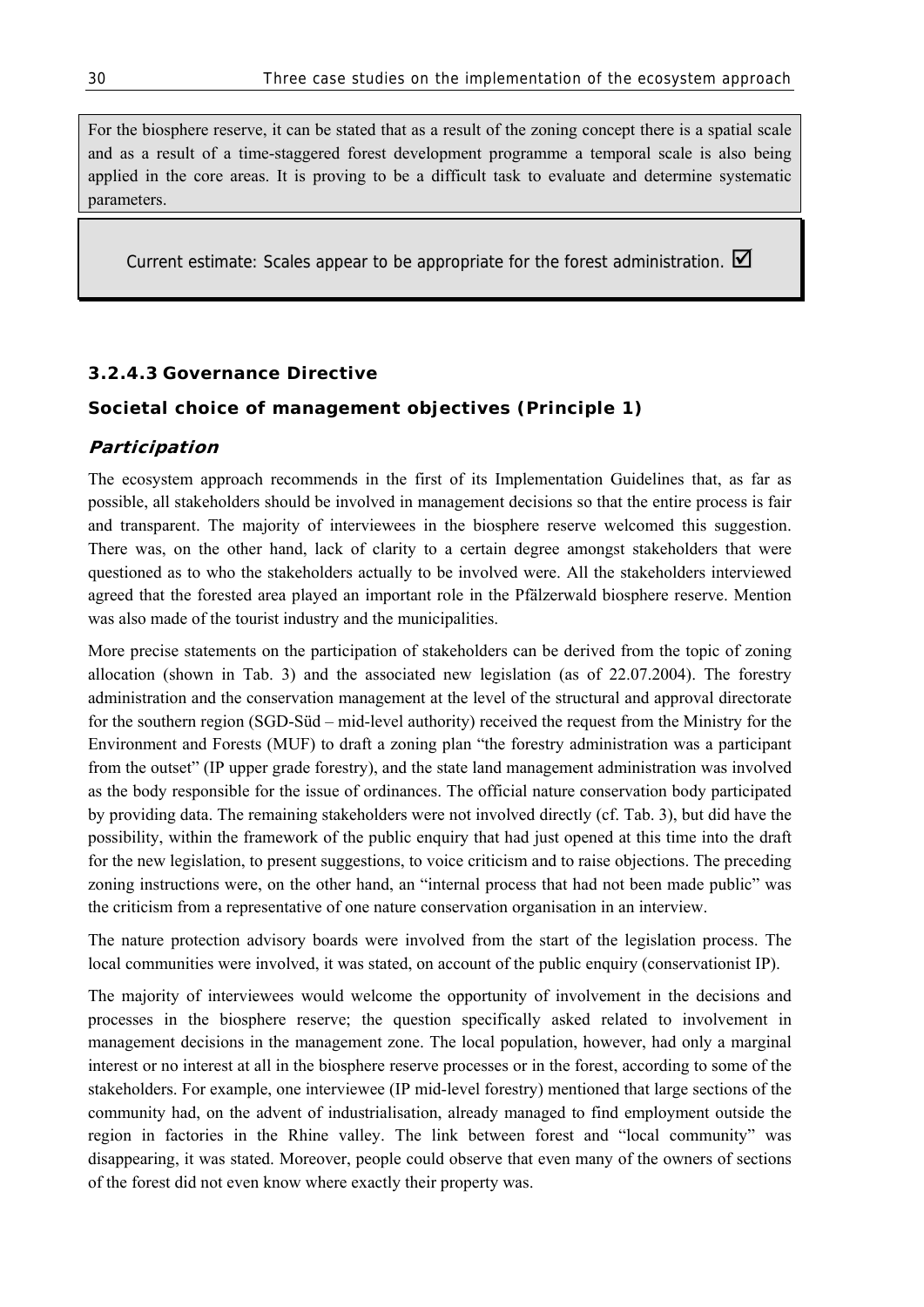As the biosphere reserve is barely known, the local population frequently fails to identify itself as concerned with the conservation area status. Only 4% knew that they were living in a biosphere reserve, was the view expressed by a representative of an environmental education agency:

| <b>Stakeholder</b>                  | Involved at the forefront of<br>zoning designation | <b>Involved in the mountain</b><br>bike project* |  |  |  |
|-------------------------------------|----------------------------------------------------|--------------------------------------------------|--|--|--|
| Forestry office                     | No information                                     | <b>Yes</b>                                       |  |  |  |
| Forestry administration             | Yes                                                | No information                                   |  |  |  |
| Private forest small                | N <sub>o</sub>                                     | No information                                   |  |  |  |
| Private forest large                | N <sub>0</sub>                                     | No information                                   |  |  |  |
| Biosphere reserve<br>administration | N <sub>o</sub>                                     | Yes                                              |  |  |  |
| Sawmill industry                    | N <sub>0</sub>                                     | No information                                   |  |  |  |
| MUF (land management)               | Yes                                                | Yes                                              |  |  |  |
| Official nature conservation        | No (only data)                                     | No information                                   |  |  |  |
| Nature conservation                 | N <sub>0</sub>                                     | Via advisory boards                              |  |  |  |
| Nature conservation                 | N <sub>0</sub>                                     | No information                                   |  |  |  |
| Tourist industry community          | N <sub>o</sub>                                     | Yes                                              |  |  |  |
| Tourist industry organisations      | N <sub>0</sub>                                     | Yes                                              |  |  |  |
| Environmental education             | N <sub>o</sub>                                     | No information                                   |  |  |  |
| Water management                    | Yes                                                | No information                                   |  |  |  |
| State hunting association           | No                                                 | No information                                   |  |  |  |
| Hunting ÖJV                         | Not known                                          | Yes (hunting)                                    |  |  |  |
| Scientific advisory board           | Not satisfactory                                   | Yes (thesis, etc)                                |  |  |  |
|                                     |                                                    | *According to information from<br>initiators     |  |  |  |

| Tab. 3: Stakeholder participation in zoning designation and mountain bike project |  |  |  |  |  |  |  |
|-----------------------------------------------------------------------------------|--|--|--|--|--|--|--|
|                                                                                   |  |  |  |  |  |  |  |
|                                                                                   |  |  |  |  |  |  |  |

## **Spheres of influence**

In general terms, it became clear that the spheres of influence of the stakeholders in the biosphere reserve take on different forms. The forestry authorities seem to be in a position, quite clearly, to state their interests and to see that they are carried out (IP conservation). Environmental protection organisations are able to exercise their influence directly and indirectly via their informal contacts or by official lines of communication or along the official routes (IP conservation). As a result of their membership of supporting agencies, the local authorities were able to influence decisions discussed there by virtue of their membership (in each case statements made by several interviewees). There are differing opinions as to whether participation is at an adequate level. In the opinion of the official conservation organisation and a representative of the tourist industry, the biosphere reserve offers a wide spectrum of participation within the framework of the meeting of the members of the biosphere reserve administration that is the "decisive actor" in the biosphere reserve. Environmental conservation organisations, on the contrary, regard the biosphere reserve administration as not really suitable in this connection.

In the forestry sector, hunters have little influence on decisions. In their opinion, the forest "afforests the area with mixed woodland, but nobody is asked, nothing is done to involve us" (IP hunting). As far as the environmental protectionists are concerned, their criticism is that "forestry practice has a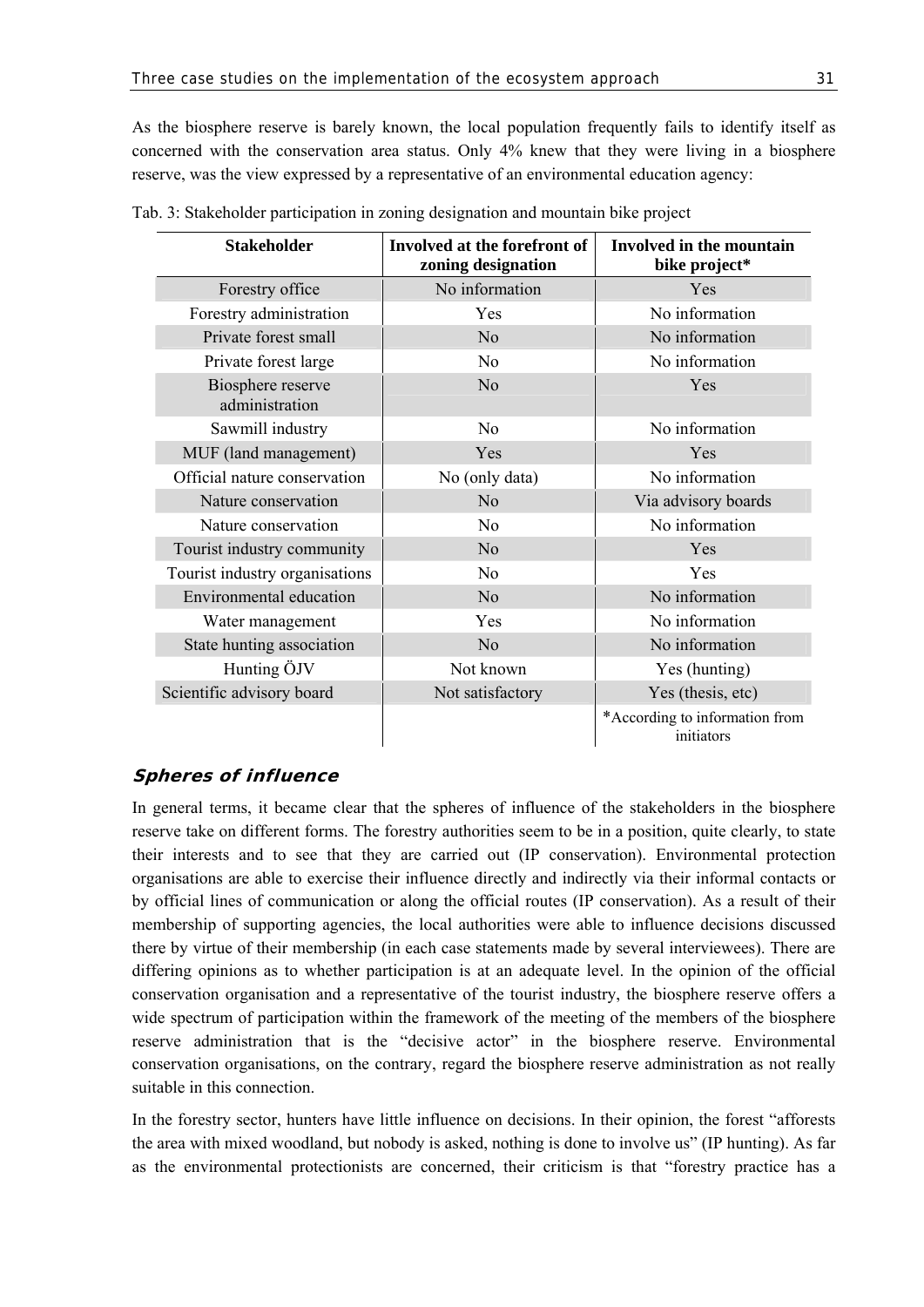relatively reduced number of possibilities for direct involvement than other stakeholders" (IP official nature conservation organisation). "There is no adequate watch over what the forestry administration does" (conservationist IP). "Forestry administration is of course where conservation is taken care of." (conservationist IP).

## **Institutionalisation**

In Implementation Guideline 1.11, the ecosystem approach demands that decisions that are made on account of the participation of stakeholders and their claims must be institutionalised.

The legal basis for the biosphere reserve was accorded "a legal framework by the draft legislation currently the subject of advisory discussions" that must fulfil UNESCO requirements for biosphere reserves (IP tourist industry). The legislation will be looked at critically by the public that demands even more restrictive legislation (IP tourist industry). The view of conservationists, on the other hand, criticised the fact that legislation "was too late on the scene and had already been hidden away in a drawer for three years" (conservationist IP). A number of interviewees criticised the fact that even the new legislation "was not precise enough for the biosphere reserve (upper grade forestry IP, biosphere reserve administration IP, official conservation organisation IP).

The stakeholders in the biosphere reserve have been integrated in different ways, depending on the circumstances. Participation started early in concrete projects, whereas in the zoning, participation open to all was only possible with the legal participation mechanisms of the legal regulations. After the biosphere reserve zones had been restructured in 2000, only the forestry and state administration as well as the representatives of conservationist and environmental protection groups (through the Landscape Management Association state management), for example, actually participated. The tourist industry, hunting organisations and private owners of forest land felt that they were being excluded from the zoning plans. Other examples, such as the creation of a mountain bike park, showed, in the opinion of the administrative assistants, integration of all the relevant stakeholders can be achieved. But this has less to do with the structures within the biosphere reserve than with the personal interest of the initiators. Generally, the research showed that in the case of official organs of management there was the firm conviction that participation within the framework of the legal requirements was adequate for the participation of those affected. The biosphere reserve administration is of a different opinion. There is great dissatisfaction with the way things are done at present. Environmental protection and conservation organisations would welcome a greater share in the decision-making processes and are demanding this, even though they do in fact have an earlier say on account of the legal requirements (public hearing) than does the local population (which includes all the organisations that are not officially recognised conservationist organisations under the terms of § 28 LNatSchG RLP [Law on Nature Conservation]. Their integration is the outcome of disclosure. It is unclear as to whether such disclosure is an early integration in accordance with the ecosystem approach. With reference to forest administration, it is above all conservationists that are complaining about the lack of opportunities to influence matters and to participate.

Interviewees agreed that the "local population" was showing little interest in the biosphere reserve. This impression could only be gathered from statements made by interviewees about the "population" but is supported by findings from other research (personal communication by JABS, University of Munich, 2005).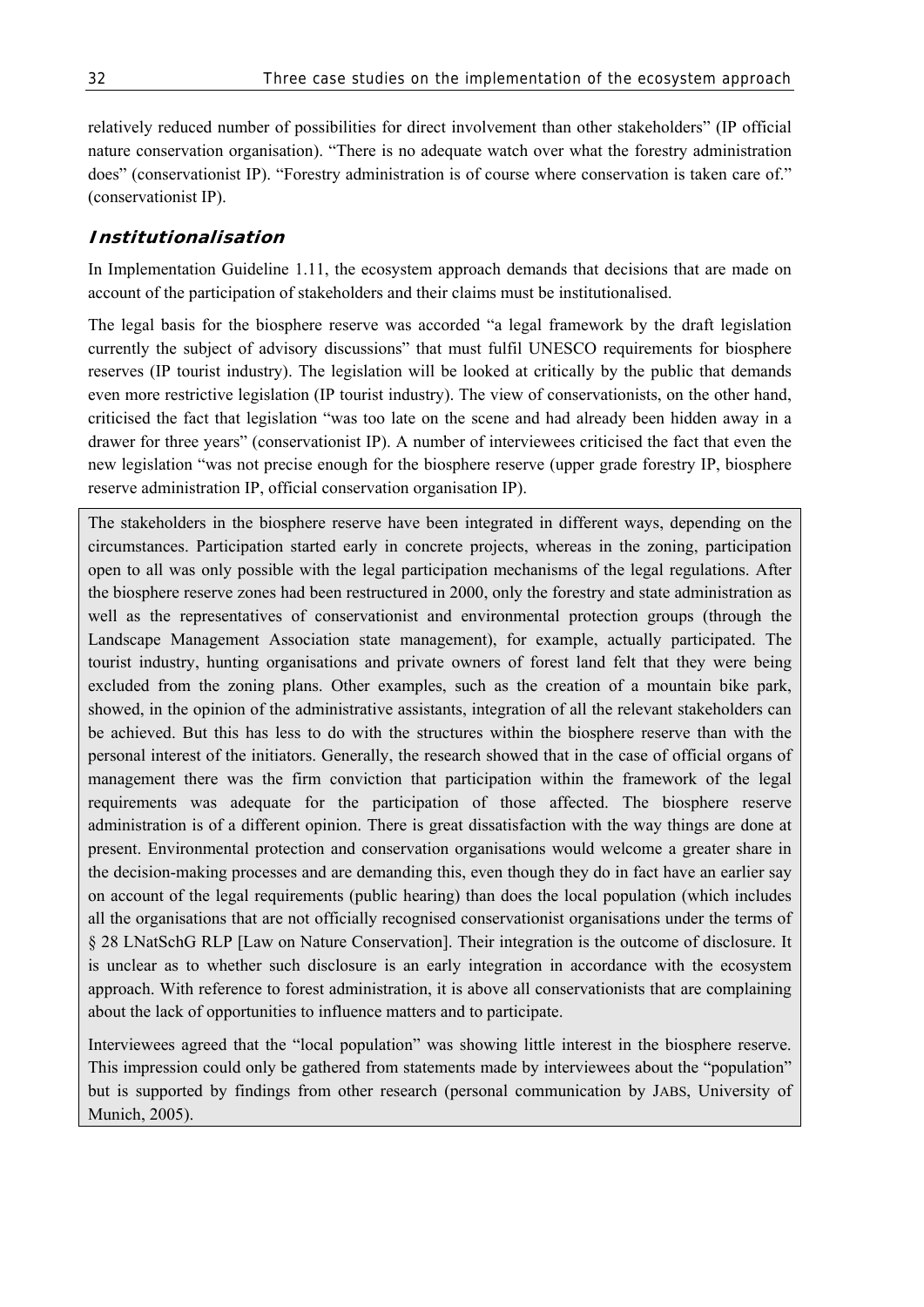The institutionalisation that the ecosystem approach demands could still be developed within the ecosystem reserve. This is being met already by the new legislation; but what is still not in place is a plan applied to management and development zones.

Current estimate: The principle is being adhered to only slightly.  $\boxtimes$ 

### **Decentralisation of the management (Principle 2)**

### **Decision-making structures**

There are signs that the decision-making structures (relating to Implementation Guideline 2.1) in the biosphere reserve in the forested area are traditional and well-established structures. The chain of decision-making is specified relatively clearly: "The top level commences in our case at Neustadt. There are those that make all the management decisions concerning the state-owned forest, those that train us, and that is all put into practice on site" (mid-level forestry IP). "And we see ourselves as the management, as the administrators, as the long arm of the politicians. That's about all we are. We get the goals placed before us, and we see that everything is put into action. And in the framework of this duty to consult we occasionally send our own ideas upstairs that could be necessary, bearing in mind the formulation of goals" (mid-level forestry IP). But the problems also touched on are those that are linked to the long arm of politics. "We think for other people, we act on behalf of other people. But we do so without knowing if that is what they want." (mid-level forestry IP).

According to the state-owned forests, the biosphere reserve objectives present a framework that "when the need arises makes things more concrete" (upper level forestry). In order to establish the goals of the biosphere reserve in the entire afforested area "and to implement these goals", "all the users of the area need to be informed in advance of these the goals by means of consultation and information. And that has just not happened, to put it quite simply" (mid-level forestry IP).

One representative of the conservation groups finds, that in the biosphere reserve administration, decision-making structures are far too cumbersome" (IP conservationist group), because there are too many interests that conflict with each other. The private owners of forest land could not exactly localise where the decisions on zoning were being made. In the BR, there are very often and particularly with reference to projects "matters concerning the structure of management." Ideas needed to fight their way through a "jungle pathway" from the bottom to the top (mid-level forestry IP). "My impression is that this biosphere reserve has no really complete structure at present." (conservationist IP). The decisions that are made had little in common with the character of the biosphere reserve. Accordingly, conservationists and representatives of the environmental education groups are demanding that the biosphere reserve should be "under the control of the state". (conservationist IP). It is interesting to note the demands made by non-state organisations. This is surprising in view of the fact that these stakeholders in particular are pleading for more personal responsibility. Representatives of official conservationist organisations, water management organisations, the hunters and private forest land owners are of the opinion that decentralised, local decision making levels would be most suitable for the biosphere reserve. "People that are actually there where it is taking place are of course the ones best able to discuss things, when they are directly affected". (water management IP).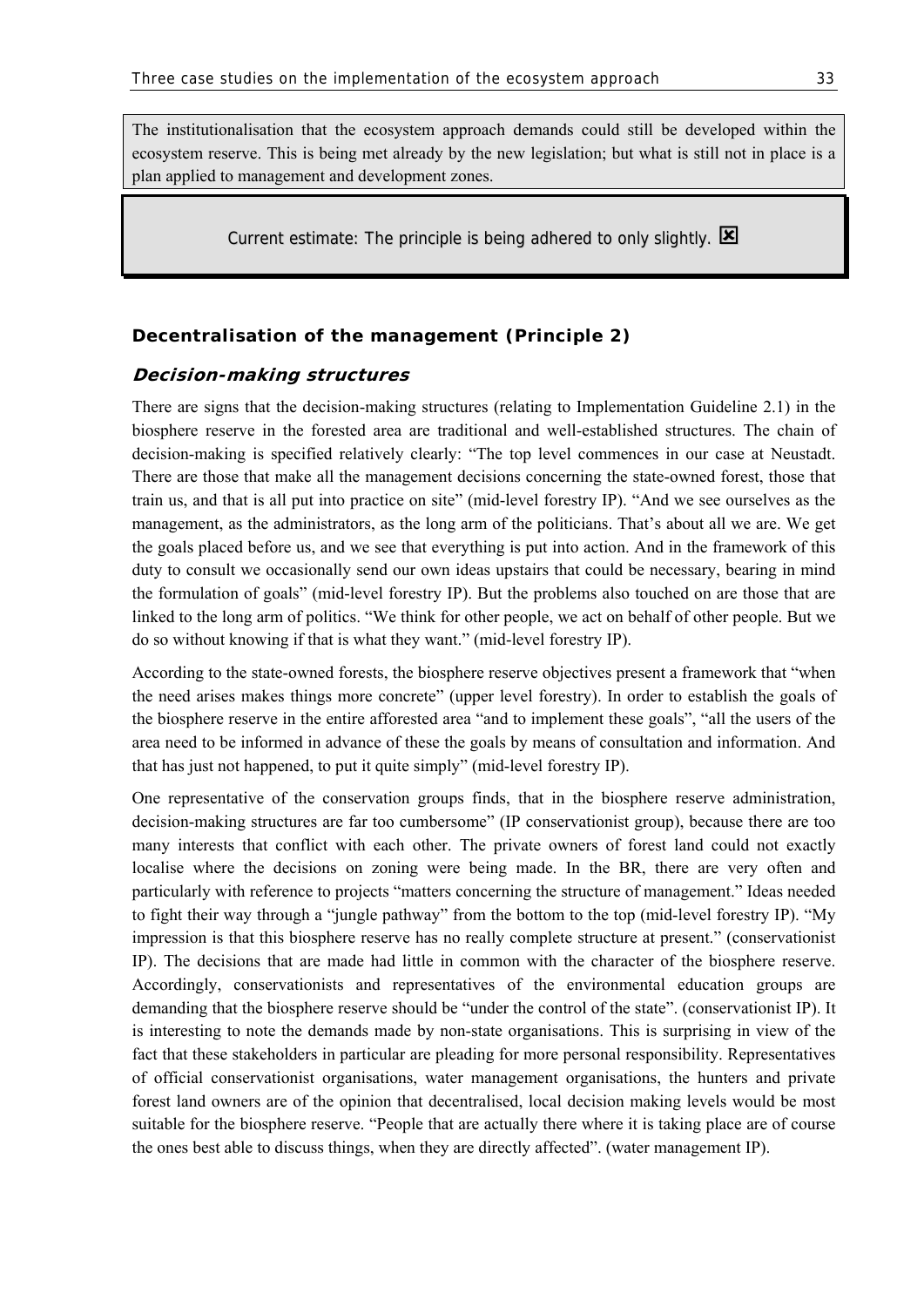# **Responsibilities**

A clearly defined duty of responsibility on the part of the authorities and institutions is important when it comes to decisions that are made in accordance with Implementation Guideline 2.3. From the collected statements made by the interviewees, it became clear that there was a certain absence of clarity. The responsibility for management decisions was seen to be in the hands of the forest administration, the Ministry for the Environment and Forests or the biosphere reserve administration.

# **Capacity levels**

In order to implement the decisions that have been reached, the persons to implement them also need to have the possible capacity levels (Implementation Guideline 2.6). These are already available in the forest areas as additional production sites that have been assigned to the forestry authorities for work inside the biosphere reserve. The biosphere reserve administration, on the other hand, has only six workers and is thus, as far as staffing is concerned, "not even approximately in the position" (biosphere reserve administration IP) to cope with the responsibilities that have been assigned on the basis of the draft of the new legislation. This was also remarked on by conservationists and forestry workers. "The nature park just does not have "the manpower" (mid-level forestry IP). The SGD-Süd (above all the forestry administration) will come to the support of the biosphere reserve management, if help is required. Attempts are being made to put the biosphere reserve administration by means of assistance via the structure and approval authorities "in the position where they have to implement the goals and the tasks of the biosphere reserve." (official conservationist organisation IP).

With the support of the biosphere reserve administration, in which representatives of districts, local communities and organisations have representatives, it is largely possible to reach decisions away from centralised control at a lower level. The question still to be answered is whether this level is the most suitable one in the sense meant by the ecosystem approach.

The decision-making structure in the biosphere reserve could be more transparent and should be explained more lucidly to those concerned. In the biosphere reserve, there is a need to deal with this particular situation. It must be clarified which decisions rest with the biosphere reserve administration and which tasks the agency and which the biosphere reserve administration is to be responsible for...

In the forest area, most decisions are made at the top level. As a result of the traditional structure of forestry administration with the associated forest districts, managers are nevertheless decentrally distributed throughout the area. These structures can hinder the path of bottom-up ideas.

In the Pfälzerwald, the situation is made more complex because of the frequently complicated mixture of a biosphere reserve and other existing categories of the conservation area. This can contribute to difficulties in assigning responsibility within the entire area.

The result is a situation where responsibility for decisions inside the biosphere reserve is not always so clearly understandable to all parties involved, as the ecosystem approach intends in its Implementation Guidelines. The new legislation will in future make it clearer to the biosphere reserve administration which tasks and areas of responsibility it has been allocated. Both the financial aspects and staffing of the biosphere reserve administration are limited (six full-time members of staff) and, as a result, it remains to be seen whether these tasks and responsibilities can be coped with.

Current estimate: The principle is being adhered to only slightly.  $\boxtimes \boxtimes$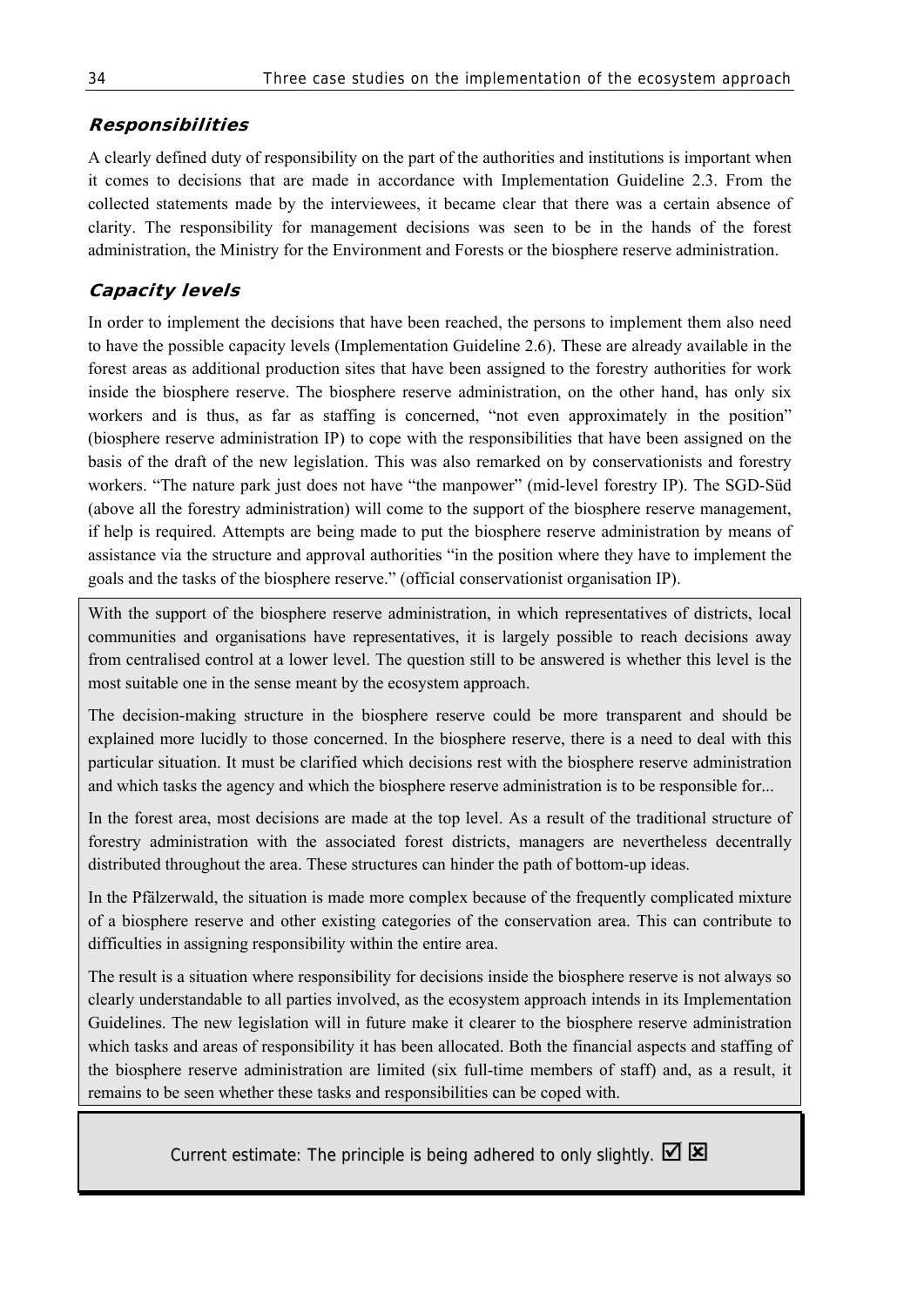# **Involvement of sectors of society and scientific disciplines (Principle 12)**

## **Cooperation**

Communication and cooperation between the different levels and within a level of the organisation are essential, if management is to be comprehensive, is the idea expressed in the ecosystem approach in Implementation Guideline 12.1.

The cooperation and communication of stakeholders in the biosphere reserve is highlighted by the example of the mountain bike project: "that there are no well-tried ways of communication and of participation". (upper level forestry IP). These approaches had first to be found – and that was difficult – and this led initially to quite considerable clashes. The forestry administration raises the question of whether all the stakeholders should always be integrated: "There have to be results" (mid-level forestry IP). The biosphere reserve administration is critical "of the inadequacy of the discussions during the planning stages and between the different administrations. Different opinions could quite simply not be put across".

"The highly sectoral approach traditionally favoured in Germany, divided into specific interests with specialist management or organisations, is a situation that can frequently result in a breakdown of communication. What is basically missing in this situation is a definition of the goals shared by all involved. Great care is always taken to ensure that the goals set by one group conflict little as possible with other goals, but that is more  $\ldots$  an avoidance of problems than a quest for an ideal solution and I believe that the real task of a biosphere reserve is this; to do just that" (official conservation organisation IP). What is needed "is the will on the part of everyone involved" and the development of a "common vision". If this is to be achieved, is vital to create a platform for communication without a complicated "theoretical superstructure". All the persons involved must "pull together", "if the biosphere reserve is to be a success." (hunting IP). In small things, cooperation does indeed function very well. The owners of forest land would work together on projects such as laying down paths. Local community organisations, too, would combine to make their interests more widely known "in order to cooperate more intensively" (Tourist industry IP). This applies particularly with anything to do with sustainability.

For the transboundary biosphere reserve, the level of cooperation with France is a very important factor. At the time of writing, a framework agreement between the two countries is being drafted by the biosphere reserve administration. "We have been working for many years with France. …, The biosphere reserve is a product of this Franco-German cooperation" is what the Ministry has said (upper level conservation authority IP). There is cooperation in legislation dealing with hunting, water management and tourism as well as environmental education (hunting IP, water management IP, environmental education IP).

# **Forms of participation**

The ecosystem approach recommends an institutionalisation of participation in its last principle. This is, so the suggestion, achievable by establishing procedures and mechanisms that will ensure that the participation of all stakeholders is effective (Implementation Guideline 12.3).

Within the framework of *forms of participation* in the biosphere reserve, forestry administration demands a broad participation of the general population by means of a large-scale survey to establish the following: "What do you actually expect from this area that surrounds you? From the forest? " (mid-level forestry IP). The conservation organisations wish for the establishment of committees,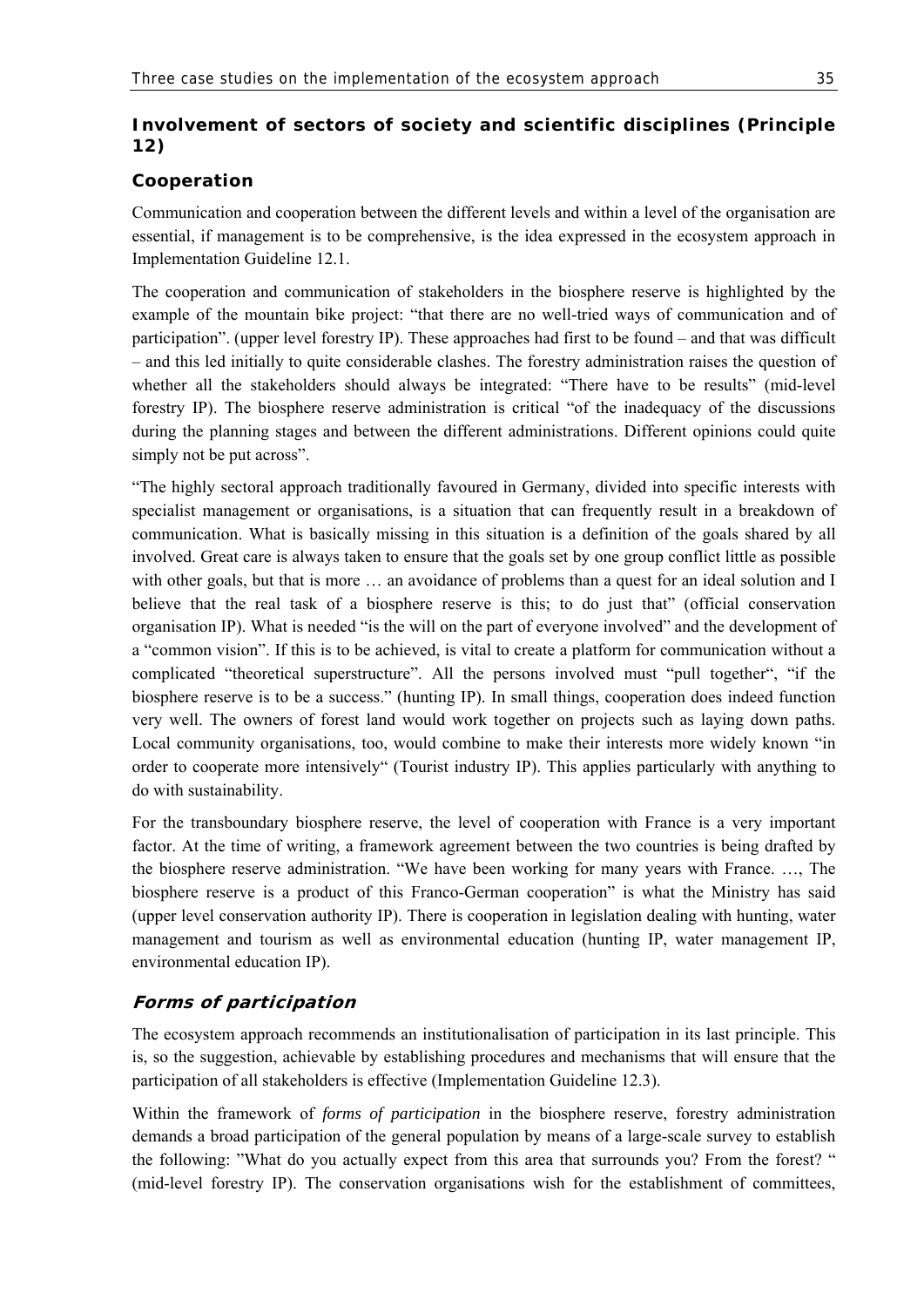advisory boards and work groups to get all – even volunteer – stakeholders round one table. "But simply because the biosphere reserve is not a homogeneous bag of tricks yet, …not so much is really going on" (conservationist IP). The official conservation organisations, too, are demanding a "platform and sort of forum where there could be a regular exchange of ideas above and beyond existing structures" (official conservation organisation). "There had to be something "specifically for the biosphere reserve." But that has still to be brought about.

*Zoning* was, as has already been mentioned in Principle 1, drafted by the forestry administration and by the Landscape Management Association at the SGD-Süd level. There was advanced participation of the biosphere reserve administration of public interests and of the organisations. There was a public hearing at which even "people just on hand by chance … could express their opinions." (upper level conservation authority IP). The legislator or the interviewee from the conservation authority stated: "We are in a hearing that, by reason of the different legal procedures, is prescribed in this form …. We will then evaluate the outcome. And then we will see how we can work on from the draft to develop it." (upper level conservation authority IP). Things will become more specific, once the forestry administration is affected. "So as far as the treatment and the management of forests in any of the zones is concerned, we are continually engaged in a dialogue with forest land owners, with those touched by forest laws and with qualified experts and interested parties" (upper level conservation authority IP).

"We do not want to be faced with [legislation] again as was the case before when the core zones" was how it was put by a representative of the conservationists. "The scientific advisory board has in fact always only been confronted with the results" an advisory board representative said (science IP) Sometimes, no time could be found for any intensive look at things or participation: (water management IP).

In the framework of the mountain bike project, there was a forum in the form of hearings which, starting from the legally required approval, involved several stakeholders and was then able to adapt the planning (tourist industry IP). There would be a meeting at least twice a year in future with a number of parties involved in the project. Guidelines would be drafted and the current situation discussed (tourist industry (IP).

It is striking that the biosphere reserve has no communication network or platform of its own. There is the machinery in place in principle for participation via the biosphere reserve administration members' meeting and that body's work groups, but the organisation is not accessible to all interested parties (no economic groups). In addition, there is a lack of possibilities for the participation of the local population in the biosphere reserve. The ecosystem approach explicitly advises that processes and mechanisms should be established so that the relevant stakeholders can participate effectively in advisory processes, decisions on management goals and management measures.

Furthermore, the ecosystem approach demands a higher level of communication and vertical /horizontal cooperation. In the biosphere reserve, there is at present project-related cooperation between sectors, as has been the case, for example, in the scope of the mountain bike park. But cooperation is restricted mainly to the sectors of forestry management and nature and environmental conservation. This should be evaluated in terms of the ecosystem approach and applied to all the management factions inside the biosphere reserve. As a result of the formation of a transboundary biosphere reserve, a considerable step has been taken towards cooperation between nations in the way suggested by the ecosystem approach. But this fact tells us only very little about international cooperation.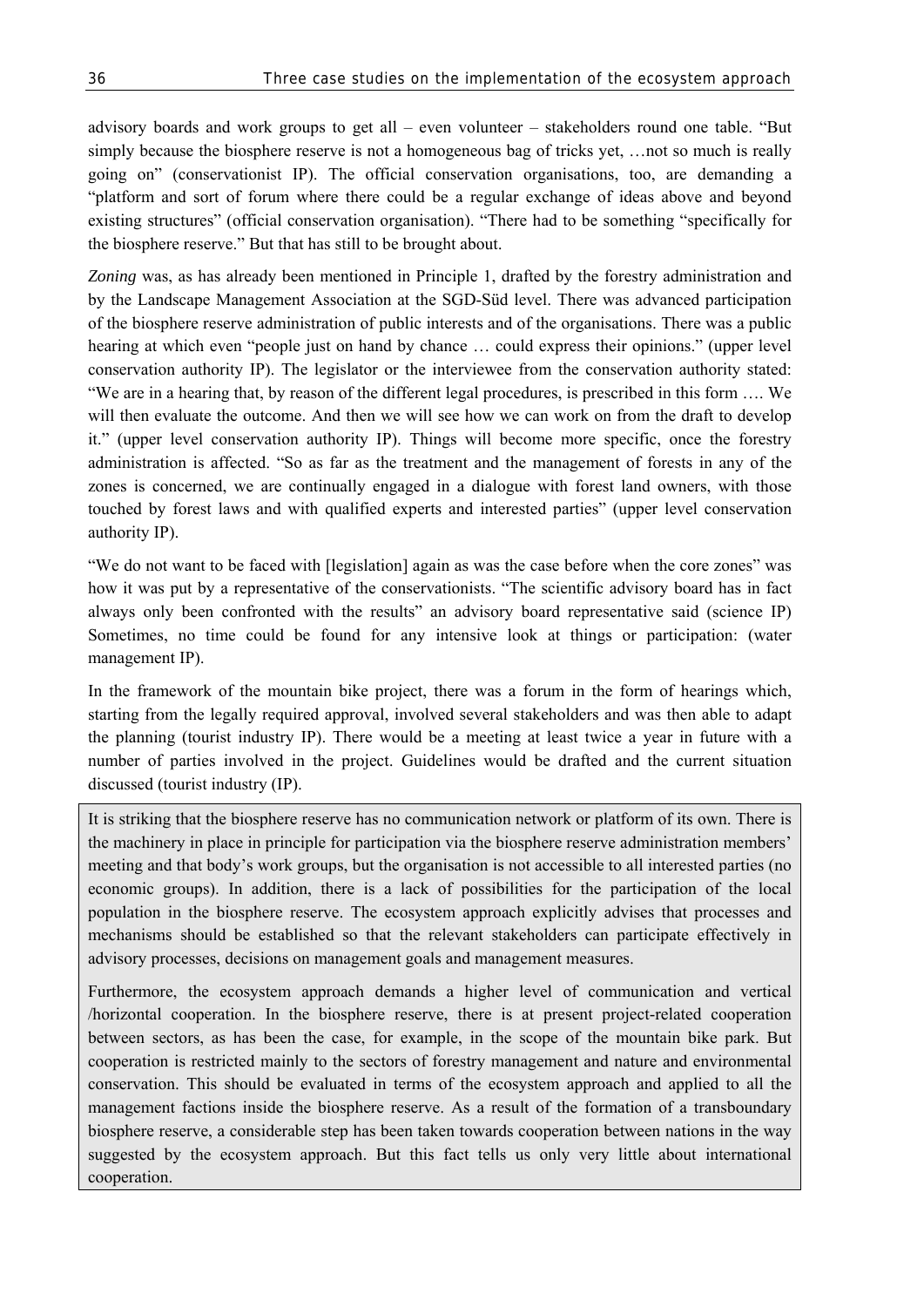Current estimate: All the sub-goals of the principle are not being reached.  $\boxtimes$ 

### **Economic context: reduce distortions, align incentives (Principle 4)**

### **Incentives**

To create a balance for conservation and sustainable use, according to Implementation Guideline 4.4, both economic and social incentives have to be offered or agreed on.

The official conservation organisation has stated that there are, at the moment, "public discussions on how to shape nature conservation by contracts within the forest." (official conservation organisation IP). Here, this contractual nature conservation represents the compensation for restrictions in management that is demanded by private owners of forest land; such an example is to be found in the management zones. Importance would be attached to ecology as such only if money was available. When there is no financial compensation for the conservation measures made available, they will no longer be implemented. This relates above all to municipally-owned forests (mid-level forestry IP). There had to be, it was stated, a change in outlook that went so far as to understand that a forest under conservation would bring economic advantages to the region. (mid-level forestry IP). But funding for the maintenance of cultivated landscape was difficult to come by (biosphere reserve administration IP) Financial resources depended on money from the state parliament. (upper level conservation authority IP).

### **Valorisation**

According to Implementation Guidelines 4.6 and 4.7, economic benefits from good biodiversity management must be investigated and efforts made to increase the chances of increasing profits from the use of biodiversity.

Official nature conservation organisations are occupying themselves with this question: "How can agriculturally productive land be upgraded in terms of economic value and ecological value …by the existence of core zones and buffer zones to which special attention is paid (official nature conservation organisation). The desire to "raise the value of the forest by the use of other things apart from usual forestry administration is also visible in the sate forests" (´tourist industry IP). By means of a touristoriented use and the entire resultant forms of use it would be possible "to give the area a certain value" (nature conservation IP). For the sawmill industry, environmental protection inside core zones means a loss in economic terms that will be acceptable as long as these areas are small". (timber industry IP)

### **Economic evaluation methodologies**

In Implementation Guideline 4.2, the ecosystem approach recommends also using appropriate economic evaluation methods for ecosystem functions and goods as well as environmental influences.

Many of the interviewees were unaware of the above methods in the biosphere reserve. Most of them could also say nothing about the relationship between biodiversity costs/benefits (hunting IP, forest industries IP, tourist industry IP). In those cases where these topics were known, the statement always made was that in the BR no practical attempts were being made in that particular direction (official conservation organisation IP, upper level forestry IP, upper level forestry authority IP, hunting IP,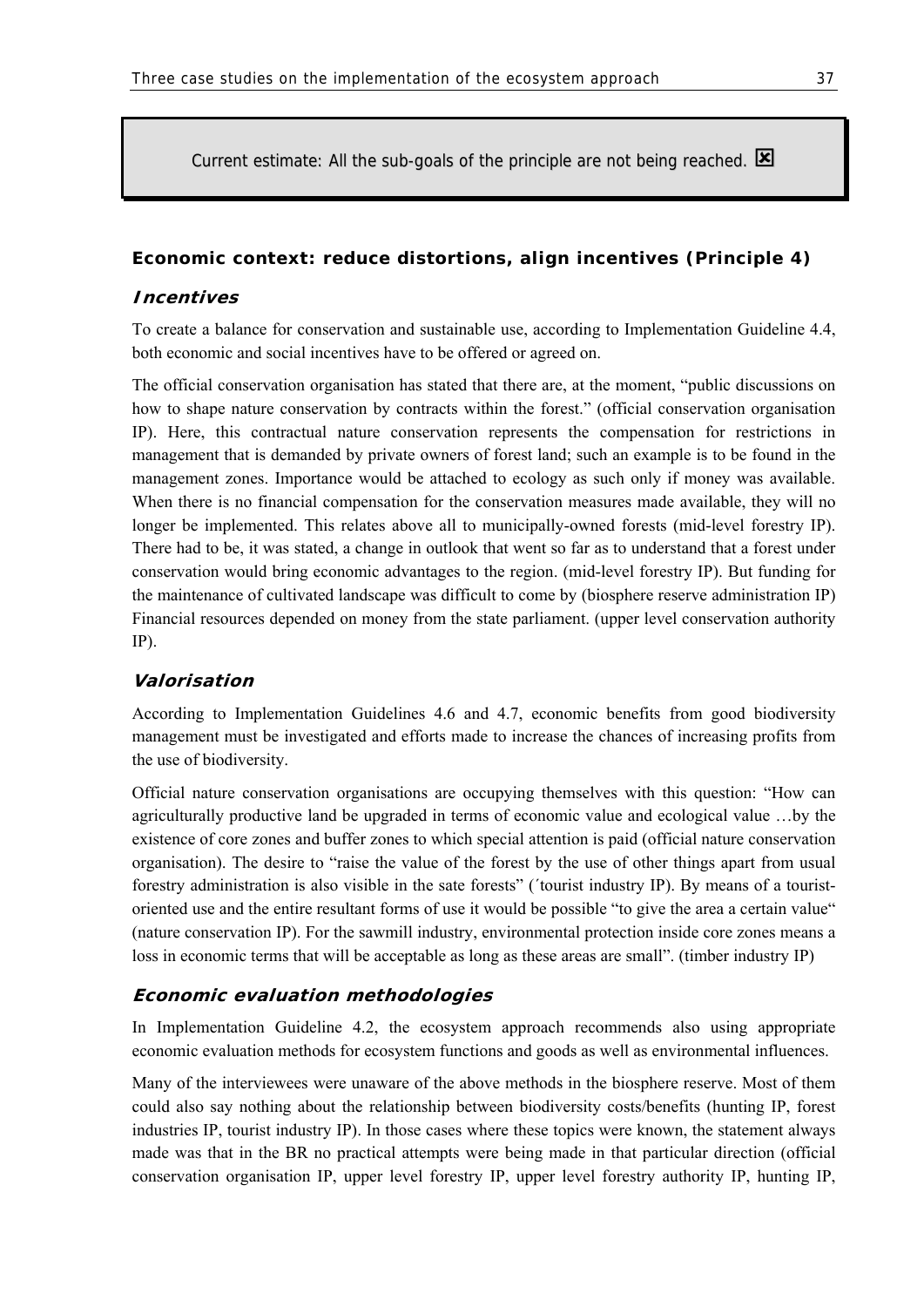environmental education IP, science IP, water management IP). There are two exceptions to this: For the core zones there was a demand for compensation for the felling of immature trees by the central administration of the forestry administration in Neustadt (mid-level forestry IP). For the management zone, there were a few documents relating to evaluation methods available, but these were not applied (biosphere reserve administration IP).

## **Distortions**

In its Implementation Guideline 4.3, the ecosystem approach remarks that negative market distortions influencing biodiversity must be removed.

It was above all the interviewees speaking on behalf of private owners of forest land that mentioned this subject. The federal state could, it was stated, obviously afford to forego land use in the core zones but a private owner of forest land could not (private owners IP). If a private owner of forest land managed his section of the forest in a natural manner, he would be influenced, as a result, by protectionist attitudes in the way he managed things. "An owner running things well, according to these conservation aims, would be punished and not rewarded. That is something I would not expect to be otherwise. Anyone, basically, who had started afresh 30 years ago and had planted Douglas firs would be having no problems with the FFH, the conservationists, the biosphere reserve. Anyone who had toiled away somehow for single-tree harvesting or for different types, etc., is likely to have problems nowadays". This was the "curse of the good deed" (private owner IP).

The fourth economic principle produced very brief statements on the non-existent economic evaluation methods (apart from within the scope of the calculation of the lack of lack of maturity for felling in the core zones) and on the funds for forestry, which when they do materialise, could create the balance between conservation and use. It is the private owners of forest land in particular that are often reluctant to do more for nature conservation in the forests without any form of financial incentive. The valorisation of the area by use by the tourist industry was another issue that was raised. This would be adhering to the principles of the ecosystem approach. There were too few statements on market distortions to make any clear statements on this particular issue. What needs to be added, however, is the initiative of the partner organisations within the biosphere reserve. Members must either already possess an ecological certificate or fulfil the sustainability criteria already established for the biosphere reserve.

Current estimate: Little development.  $\boxtimes$ 

## **3.2.4.4 Management Directive**

## **Long-term objectives (Principle 8)**

The development of long-term visions, plans and goals that have a direct effect on intergenerational justice and take into account immediate requirements should be an integral part of adaptive management (Implementation Guideline 8.1). A balance (a trade-off) has to be maintained between short-term gains and long-term goals (Implementation Guideline 8.2).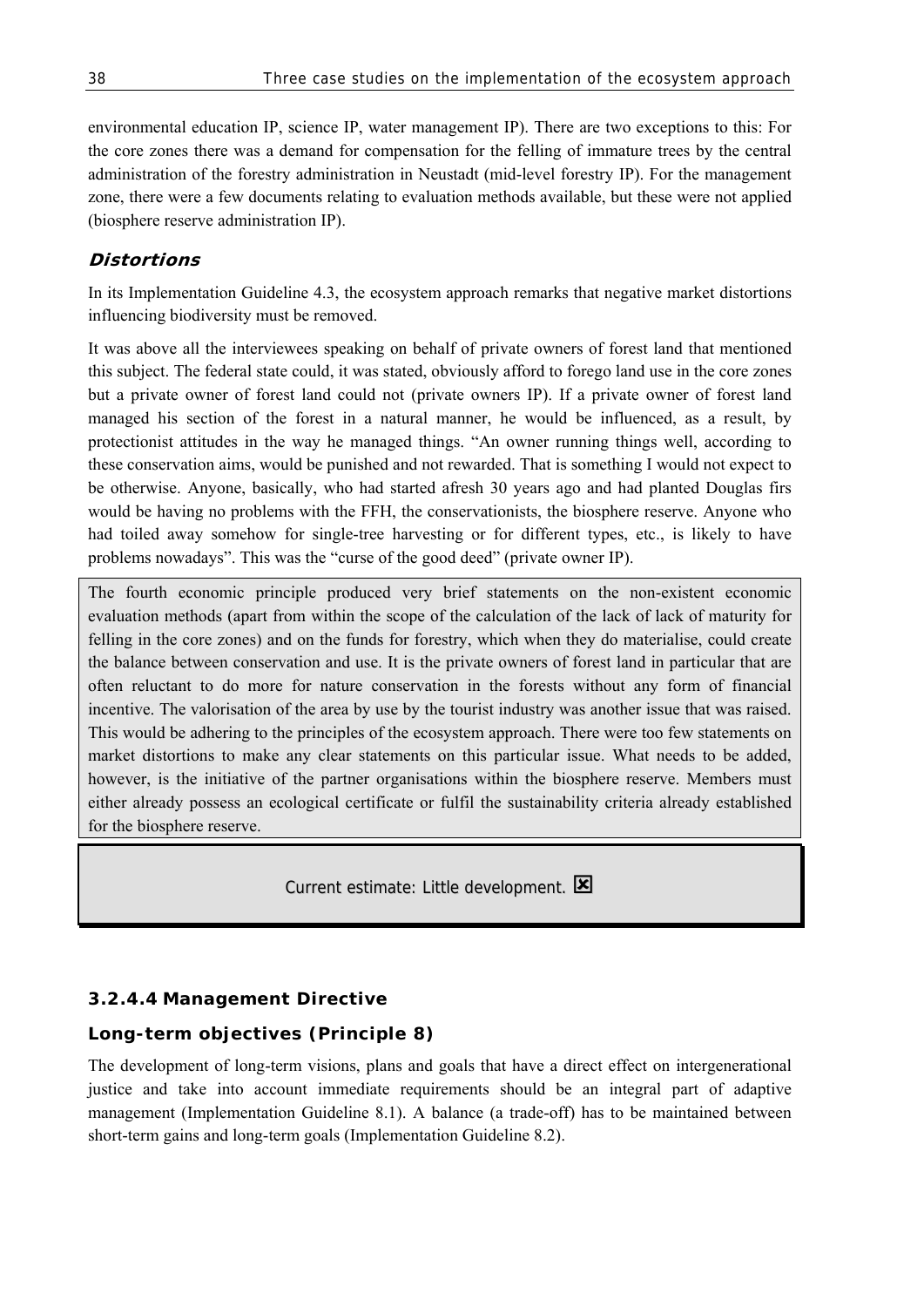The forestry administration believes that the long tradition behind forestry in Germany will guarantee that there will be his long-term view. Whatever is planned and formulated has to be implemented (upper level forestry IP). The mixed woodland character of the forest guaranteed that the long-term goals were not neglected (hunting IP), as did the "guidelines and legislation relating to forestry" (hunting IP). Long-term activities were affected by environmental influences, budgetary goals, the market for timber and politics (forest industries IP, tourist industry IP, environmental education IP, mid-level forestry IP, conservationist IP, hunting IP science IP). Changes in personnel and ownership (restructuring forest administration) meant that long-term goals, for hunters and their privately owned sectors of the forest, were at risk.

With reference to the long-term goals, it was repeatedly evident that there was great faith in forestry administration in Germany. The majority of interviewees expressed the view that they had great trust in the forestry administration and its traditional methods of management (upper level conservation authority IP, science IP). The philosophy of sustainability in the forest and the management of the forest that remained close to and respected nature ensure the long-term character of the goals, the biosphere reserve administration also opined.

The proposals to aim for long-term goals in Principle 8 are being ensured by traditionally sustainable use and by legislation. The external circumstances are such that socio-economic external conditions that change unexpectedly (such as the market for timber) can have an effect on the plans drawn up by the management. According to the principles of the ecosystem approach, this is not crucial provided that long-term goals are not adversely affected. This is made clear by the amount of confidence gained by the forestry administration over the last few decades on account of its sustainable management of the forests in almost all sectors.

Current estimate: this principle is being followed to a very great extent.  $\blacksquare$ 

# **Adaptive management/change (Principle 9)**

## **Adaptation to social demands**

Adaptive management should, according to Implementation Guideline 9.1, be able to adapt to changing social conditions. This adaptation of the biosphere reserve management to changing societal demands was researched as part of the study of social aspects within the framework of the zoning and its legal requirements. Most stakeholders took the view that the social demands taken into account during zoning (use by the tourist industry, recreational areas) and in the legislation (areas reserved for the erection of buildings, municipal interests) had been taken into consideration. No statements were made regarding the adaptation of the forestry administration to social demands. There is no socioeconomic monitoring in place.

# **Adaptation to ecological conditions**

Adaptive management, according to Implementation Guideline 9.1, should also adapt to changes in the ecological conditions. Adaptation to ecological conditions takes place in forest administration, conditioned by the invasion by pests (depletion of oak trees due to the invasion by Agrilus biguttatus, mid-level forestry IP) and in the core zones by the adaptation of the forest development plans to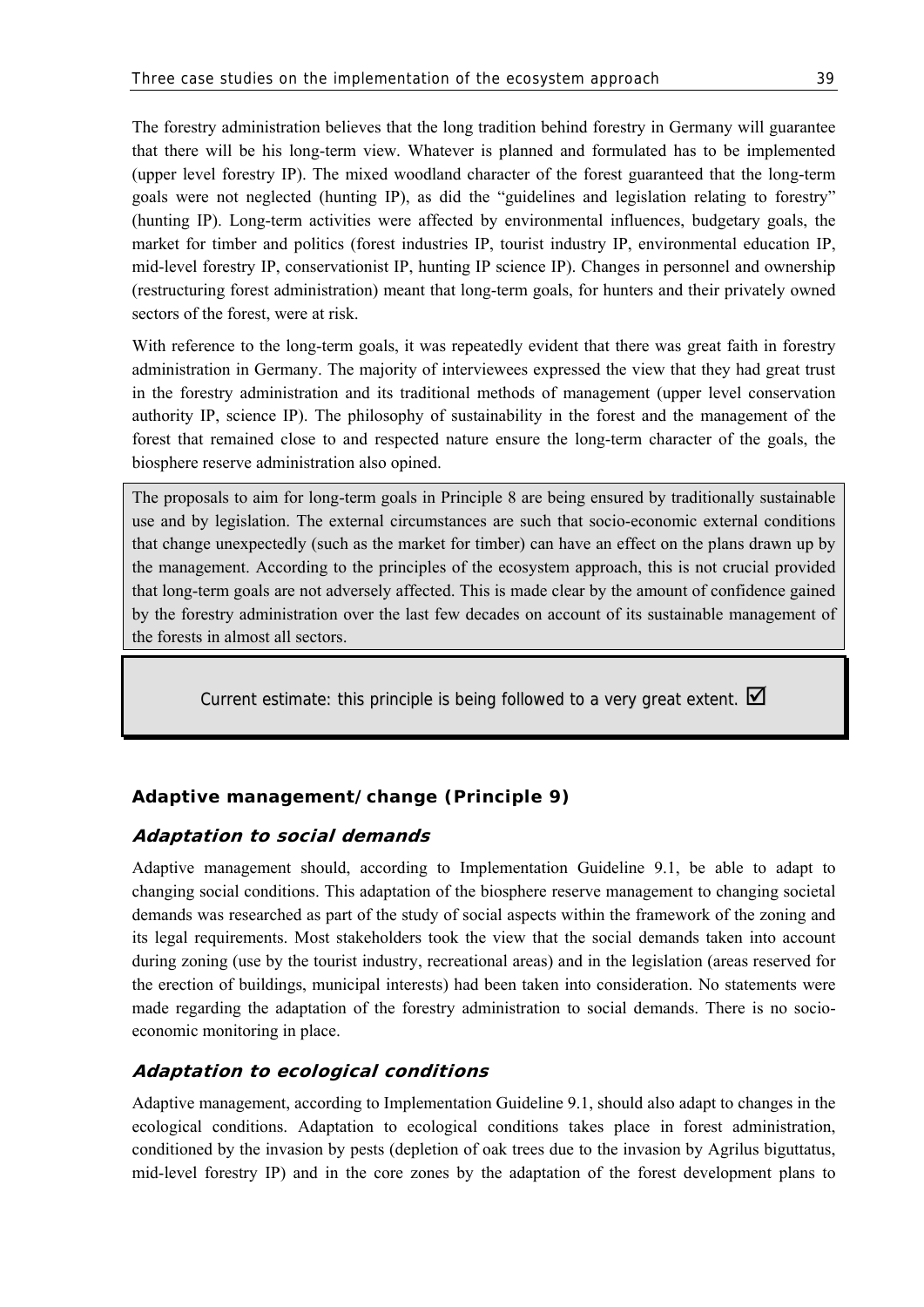ecological goals (mid-level forestry). For each of the core zones, there is a differentiated and unanimously accepted forest development plan produced by the forestry administration: this plan is to be carefully documented with the support of a monitoring programme. There are three approaches to dealing with a forest:

- a) Afforestation is goal-conforming (i.e. it already represents a characteristic and natural biotope type found in the Pfälzerwald). There will be no further action, either in terms of management or use.
- b) Within the next ten years, there will be management measures to remove types of tree that are not wanted. Then stocks will be left to develop freely.
- c) Within the next thirty-five years, there will be several management measures in order to remove types of tree not wanted and to introduce those types that are wanted.. Later these stocks will also be left to grow and develop.

Basically the forest wants "to be able to react to any environmental influences more flexibly" with stable mixed woodland " (IP hunting ÖJV).

In general, forest management is dominated by the economic adaptation factors (mid-level forestry IP, environmental education IP, hunting IP). "We react very strongly to marketable timber at as good a price as possible. And at times when budget goals are the most important factor, it is naturally dangerous. From a sustainability angle now". (mid-level forestry)

## **Climate change and risks**

In Implementation Guideline 9.5, the ecosystem approach aims to encourage the incorporation of risks, uncertainties and climate change into management. Managers must therefore take note of natural and anthropological changes that occur (Implementation Guideline 9.2).

Climate change and the risks connected with this phenomenon are generally known to the interviewees, but there is no sign of management adapting to these things, because the phenomenon of climate change has not been investigated sufficiently (science IP, water management IP, hunting IP, private forest land owners, conservationist IP, biosphere reserve management IP). As has already been mentioned, the intention is to plant the forest with mixed woodland as a response to the uncertainties surrounding the effects of climate change (upper level forestry).

There are various views as to whether forestry administration in the biosphere reserve has changed its management plans, and thus adapted to an ecosystem altered by anthropological or natural influences. The official nature conservation organisation is of the opinion that the forest is not adapting its management to the changes. For example, there have not been any measures planned up to the present time for the  $CO<sub>2</sub>$  trading platform (official nature conservation IP). The forest continues to hold on to its old rules and regulations, new legislation, such as the quality criteria of expert practices (GfP) have not been accepted (conservationist IP). Forest administration is "following" a dogmatic approach to way things are specified into all eternity". (upper level nature conservation authority IP). The forestry administration is a law unto itself and it first discusses internally, a procedure that takes a long time, before visible changes occur. But the forest has nevertheless changed during the last few years" (science IP).

The ninth principle has been included so that adaptive management can be examined closely. Any judgement on the nature of the activities can only be passed to a certain degree on account of the limited number of statements. It is clear that the acknowledgement of the existence of climate change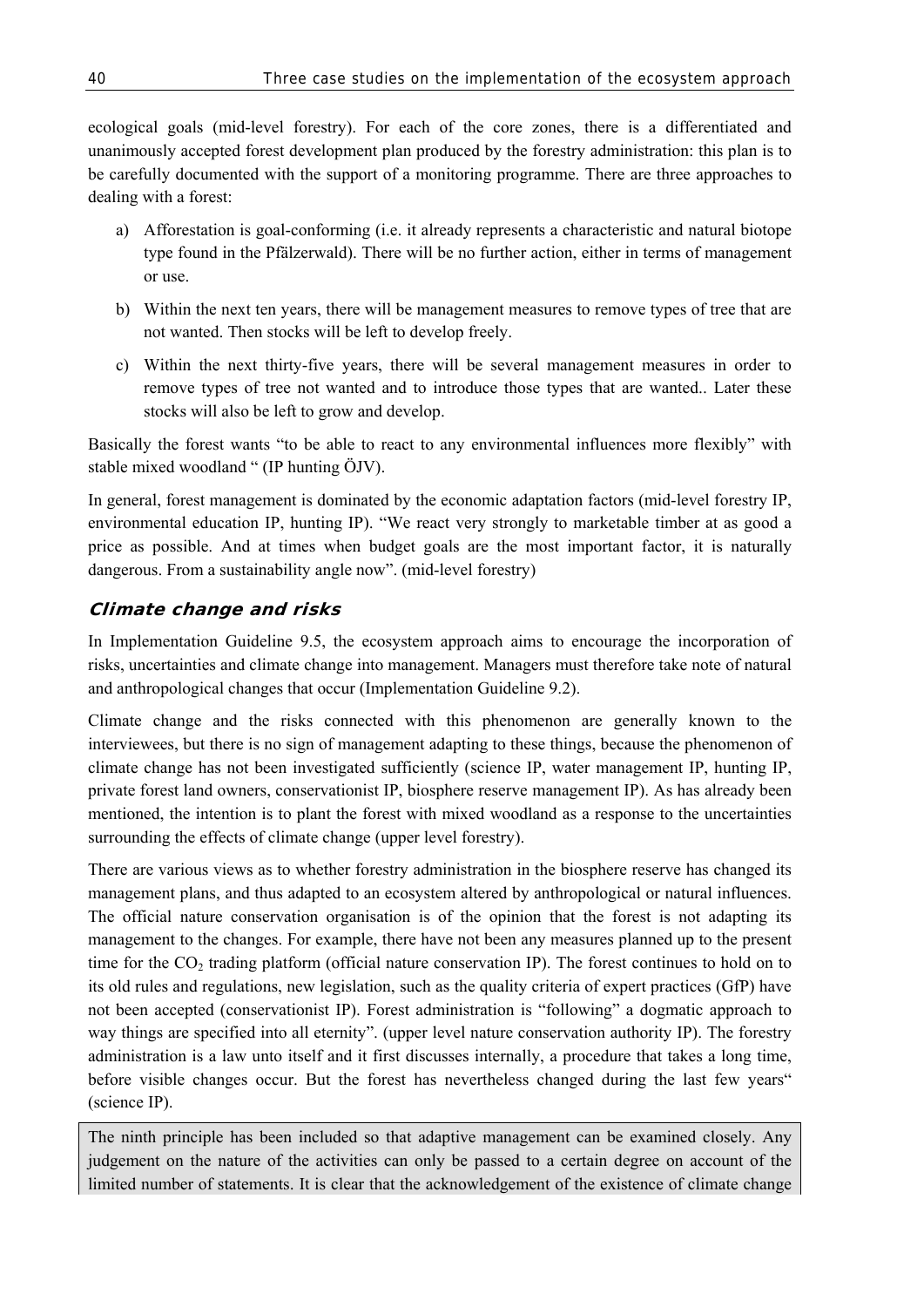will make adaptation of forest management essential in the future. At present there is frequent adaptation to the economic framework conditions. Adaptation to societal demands (in this case: use for recreation, the interests of the local community) plays a role in the zoning and thus, also, in the legislation. The forest managers are reacting to the knowledge that has been gained more recently – e.g., to the predicted climate change. At best this can be seen as passive management, and not as active management, as recommended in the ecosystem approach that contains a range of different models and strategies. The ideas behind active management seemed to be unknown to a large number of interviewees.

Current estimate: This principle is being followed to a certain extent.  $\boxtimes$ 

### **Pluralism of knowledge and its accessibility (Principle 11)**

### **Exchanging information**

In Implementation Guideline 11.1, the ecosystem approach recommends sharing relevant information with all stakeholders and actors; technical and scientific knowledge must be made accessible to everyone. This exchange of information investigated in an exemplary way using current topics such as legislation and, in connection with this, also zoning designations.

One of the forestry administration spokespersons stated in this connection that the zoning plans had been known for four years but that "in connection with the legislation nobody had taken the trouble to inform himself in advance or to communicate or to take the trouble to ensure that somebody did so". (upper level forestry IP). The forestry administration is of the opinion that "incorrect information or insufficient information that the people possess" results in people complaining (upper forestry level IP) and that the deficit in the information was also the case of conflicts that had arisen in relation to the draft of the legislation" (upper forestry level IP). Information on the zoning can be found on the Internet pages of the SGD-Süd or general information on the biosphere reserve can be read on the nature park's homepage. The forestry administration was obliged on the basis of the legal position, the environmental information laws, European guidelines and laws to furnish information (upper level forestry IP). In special cases, such as a new piece of legislation, special meetings would be offered to pass it on. The state land management and the nature conservation organisations would be, in the case of urgent matters, directly informed. (upper level forestry IP). The forestry administration admits that the information passed on by the administration could be improved. (upper level forestry IP). Representatives at the forestry administration level complained less about the lack of quality of the information made available; more criticism was directed at quality and irregular structure of the exchange of information. (mid-level forestry IP). Representatives of the private owners of forest land and sawmills consider that they are well informed in the forest sector. But when it came to decisionmaking processes inside the biosphere reserve, neither these owners nor the hunting representatives, nor tourist industry tourist industry IP received enough information and it was stated that there was no information whatsoever (private forest land owner IP). The suspicion was that information was being withheld deliberately in order to avoid things getting out of control. (hunting IP). A representative of the upper level of the nature conservation authority expressed the opinion that activities carried out so far need to be stepped up.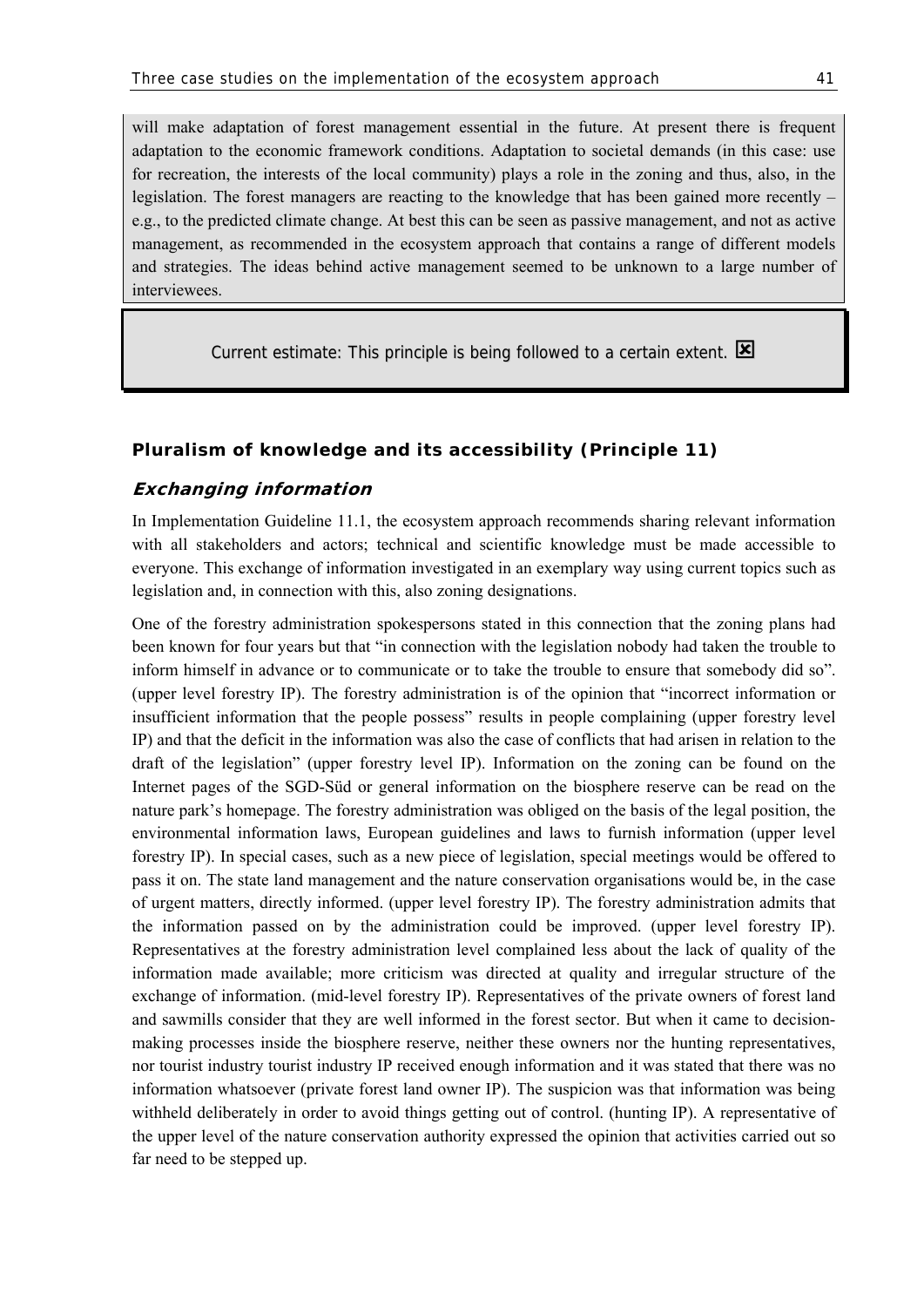The residents can obtain general information by themselves in the biosphere reserve building in Fischbach, the Haus der Nachhaltigkeit in Johanniskreuz or the Pfalzmuseum in Bad Dürkheim.

### **Sources of information and knowledge**

The basic assumptions made by the management should be based on the best possible expert reports, scenarios and forecasts of changes: stakeholders' knowledge needs also to be taken into account, according to the advice contained in Implementation Guideline 11.2 of the ecosystem approach.

The expert management bodies use many different sources from which they draw their information... Mostly these are planning instruments (forest management planning, population of trees in German forests, biotope maps etc.) that are used separately by each authority. Institutionalised special interest organisations increasingly utilise traditional sources of information, as they are influenced by sectoral interests. Members of the general population/municipal authorities rely on familiar and trusted sources of information (official conservation authority IP). In the case of the mountain bike project already mentioned, information was drawn from the studies carried out at the University of Kaiserslautern. (tourist industry IP). The forest owners obtain their knowledge from the forestry administration or from forest owners' organisations.

The extent to which traditional knowledge (especially important in the ecosystem approach) plays a role in the Pfälzerwald can be seen from the following statements. In forest administration, decisions and planning are based on traditional knowledge, but in the case of private owners, knowledge gained from experience is also important (private forest IP). "There are certain basic principles [in forest management] that will still apply in a thousand years", according to the timber industry. In general, there is a tendency for traditional knowledge to be lost because it is not used any more (private owners IP, biosphere reserve management IP, hunting IP, mid-level forestry IP). In water management, the preference is for the advice of older colleagues, and thus their experiences are passed on (water management IP). But the danger remains that knowledge gained from experience is being ignored in favour of scientific and theoretical information: (hunting IP).

## **Exchanging knowledge**

Within the framework of the exchange of knowledge, the question of exchange between science, management and practice was discussed. According to the ecosystem approach, it is vital to ensure that appropriate mechanisms are developed to exchange information from all sectors and disciplines (Implementation Guideline 11.3).

*Within the area covered by the forest,* there is an enviable level of contact between the forestry administration and forestry science (official nature conservation IP). The state forestry research institutes plays quite an important role in this context (FAWF). Representatives at the forestry administration level recognise that, but fail to realise that science does not react adequately to the wishes expressed by practice (mid-level forestry IP) and that on the other hand research studies are not always passed on the people really working in forestry. (mid-level forestry IP). Forestry administration is of the opinion that communication between the three levels has room for improvement. (upper level forestry IP). Often. the case is that scientific findings are not put into practice because there is no encouragement for this to take place. (private forest IP).

*Inside the BR,* the exchange of scientific findings is functioning between the FAWF, the University of Freiburg and the nature park. Generally, existing knowledge should be inserted into the management plans. In the treatment of the management zones, there were still a lot of scientific findings that were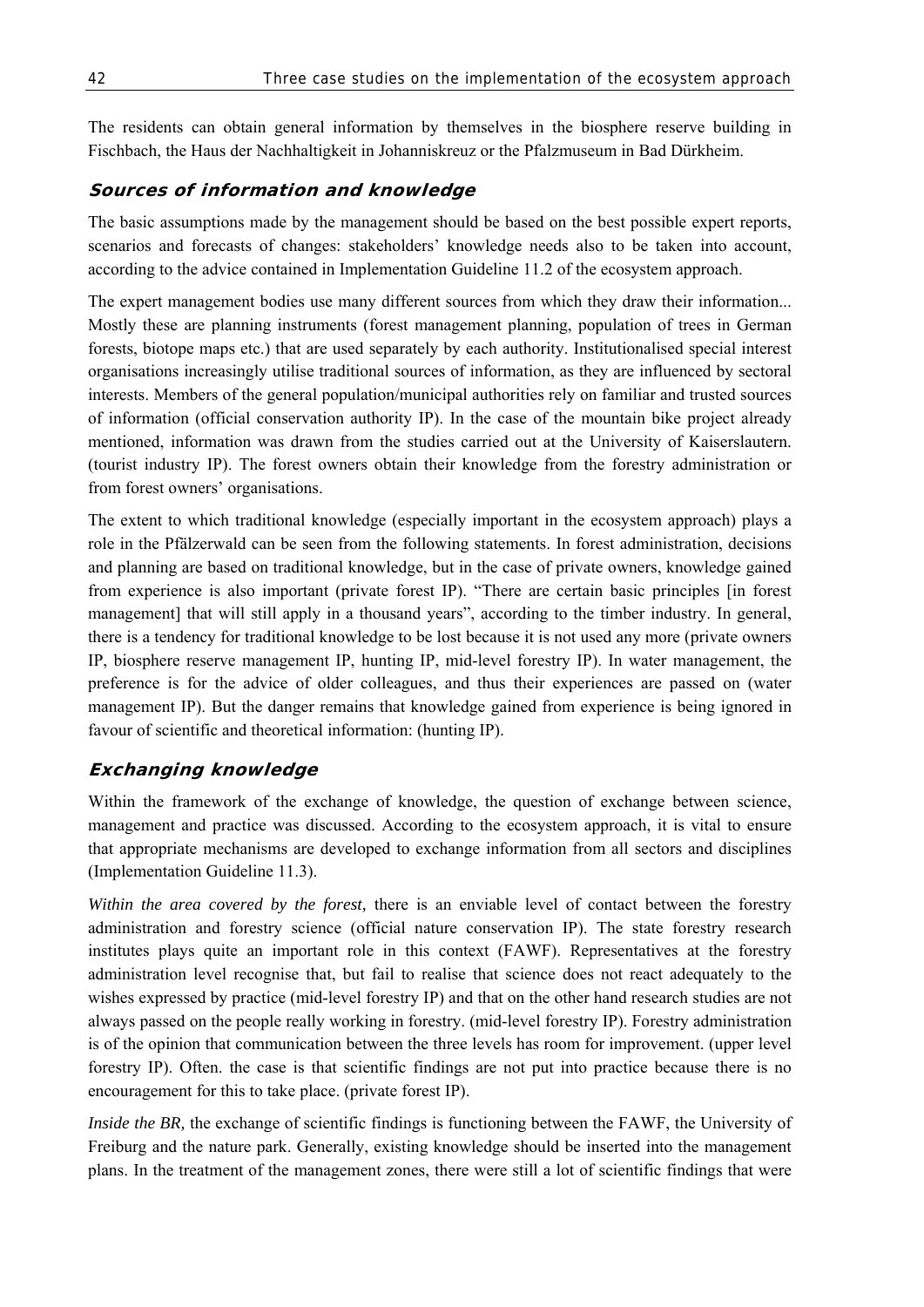not being considered (biosphere reserve management IP). There were deficits in the examination and development of scientific results (upper level nature conservation authority IP). The exchange of knowledge was, it was stated, "unsatisfactory and could not be fully comprehended" in the BR (conservationist IP). Often, there was an indirect exchange, something not really planned, (between two individuals in the middle of a field), was how it was put. (science IP).

Before and during the marking out of the zones and the legislation, there was criticism of the flow of information inside the biosphere reserve. Some interviewees felt that they had been badly informed. This was laid partly at the door of the authorities (e.g. Forests and land management authorities), partly at the door of the interviewees speaking on behalf of the biosphere management. The fact that there was so little information as soon as the new legislation was being put forward could also have caused this state of affairs.

There is an important statement in Principle 11: All types of decision at management level should be based on the best possible expert reports and stakeholders' opinions. In forests, it can be assumed that there is a reliable export available, because, after all, the information base mentioned in Implementation Guideline 11.5 and also the scientific knowledge is to hand. Management decisions have been taken on the basis of sound scientific basis, as was stated by the interviewees. But care is needed, if the exchange of scientific knowledge is not as it ought to be. This could be the result of too much information at the basis. There were no comments on the currency of the knowledge.

Inside the biosphere reserve there is information is available on the Internet. This practice is generally in accordance with the ecosystem approach recommendations; but the question still remains whether the stakeholders involved are reached. In addition, this form of information assumes that there is keen personal interest from the outset and this is something that is lacking in the biosphere reserve. In addition, the important information is to be found on the pages of the SGD-Süd website, not on the biosphere reserve homepage. Thus all the stakeholders' opinions are not to be found, which they should be according to Implementation Guideline 11.2.. The appropriate mechanism for providing information in accordance with 11.3 needs to be checked with reference to the biosphere reserve. A further point is time factor. The criticism made frequently was that information was provided too late. There were no indications found of elaborated structures for any exchange of information in the biosphere reserve.

Current estimate: The implementation of this principle needs to be improved.  $\boxtimes$ 

## **3.2.5 Interim results**

This case study has concentrated on an examination of the activities inside the biosphere reserve using as an example the analyses carried out *to establish the degree to which it conformed to the ecosystem approach*. The main question asked in the study was this: To what extent are the principles in the ecosystem approach already being followed inside the Pfälzerwald biosphere reserve? Rather than repeat the systematic examination of each principle we wish to re-examine some of the main findings in turn: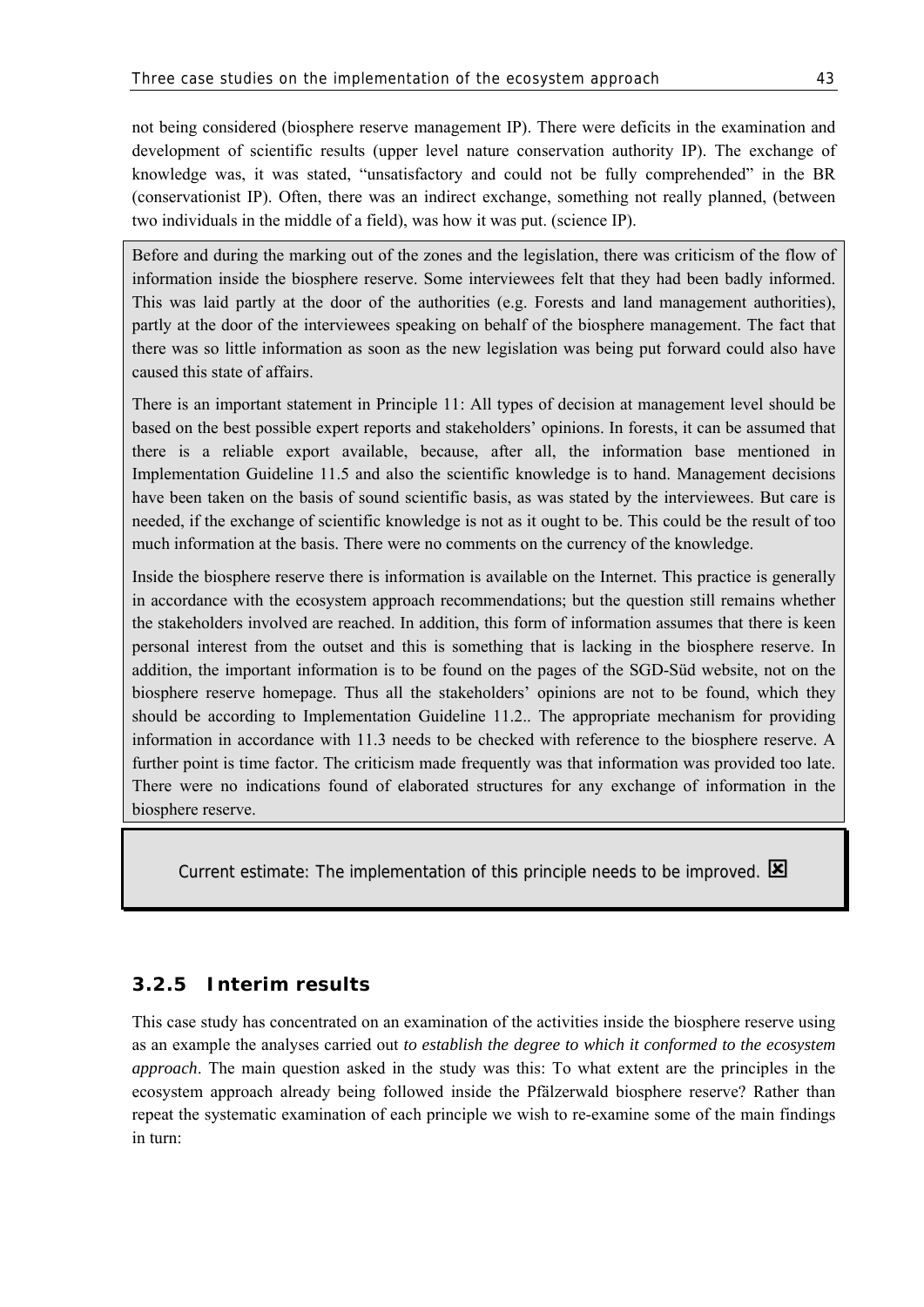- The interviews clearly showed *the low awareness of the ecosystem approach*. This seems to be caused not only by the relative novelty of the current version, but also by the complexity and unwieldiness of the topic for the persons that were interviewed. The same situation arises after a survey carried out in half of the German biosphere reserves (HAGGENMÜLLER 2005). The findings in the study reported here show that the agreement found with the contents of the ecosystem approach is not to be measured against a carefully designed attempt to introduce this approach or measures introduced quite consciously, but is to be interpreted solely as a parallel development that has its points of reference in the further developments of nature conservation and landscape management;
- It is thus all the more less of a surprise that some of the tools that are employed to implement the ecosystem approach grow in significance only to a certain extent or were not applied at all. Even the management zone plans were not to be found even though they are an essential feature of the MAB programme and these plans are, moreover, a central feature of *integration of conservation and use;* also lacking were the evaluation methods, above all in the economic sector and their regular application. Thus another feature that was not found was the basis for a sustainable elimination of market distortions or the availability of economic incentives, without which there is scant conservation in the sections of the forest owned privately:
- Managers in the biosphere reserve are clearly aware of the medium-term and long-term changes to the environment, although very few concrete measures had been taken in this respect up to the present time. An awareness of climate change is enough to encourage the planting of mixed forest, but management is tending rather more to adapt the forests to the demands of the market. Long-term management goals will not be endangered, however. Thus statement is also underlined by *the sustainable management of the forests*, a fact acknowledged by all those questioned;
- As a result of the hearing and the disclosure proceedings, there is now *a possibility of participation of all parties involved and affected* in the framing of the legislation. These participation mechanisms are prescribed in Germany as a whole and in the separate federal states by the nature conservation laws. It is clear from the interviews that the wish for participation has not been dealt with satisfactorily in this way. If a look is taken at the clear recommendation of the ecosystem approach, it seems to make good sense in this situation to establish a moderated communications platform specifically for the biosphere reserve that will serve all those involved. According to statements made by some of the persons interviewed, increasing the inclusion of stakeholders that are affected would be highly desirable, particularly in the forests inside the biosphere reserve. This will only function, if the lines of communication in the biosphere reserve are well structured and are in step with current events and changes. The flow of information and of knowledge were criticised by some of the persons questioned; but, on the other hand, there were mainly positive statements on the wide range of ways of fostering understanding of the ecological situation and ecological problems to the general public.

The evaluation of the manner and extent of the implementation of the ecosystem approach in the Pfälzerwald biosphere reserve has yielded contradictory results even at the level of individual principles: but these contradictions can hardly be subsumed or summed up. Thus an overall general statement regarding the evaluation's outcome will only be a careful balancing of the various paths of development. In this sense, what can be stated positively is that not only is the forest management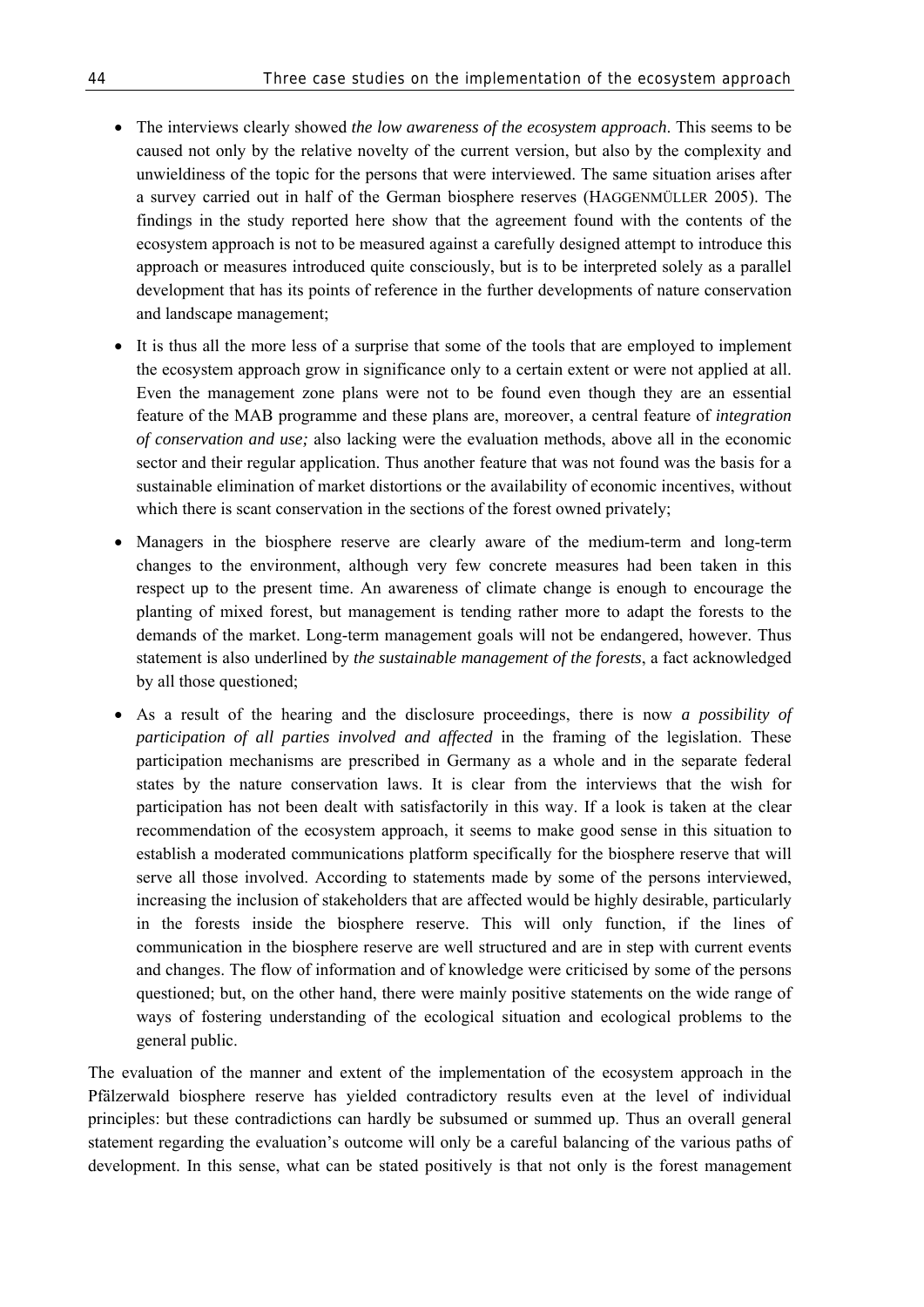circumspect, but that processes got off the ground appear promising, if the ecosystem approach is carefully introduced and implemented.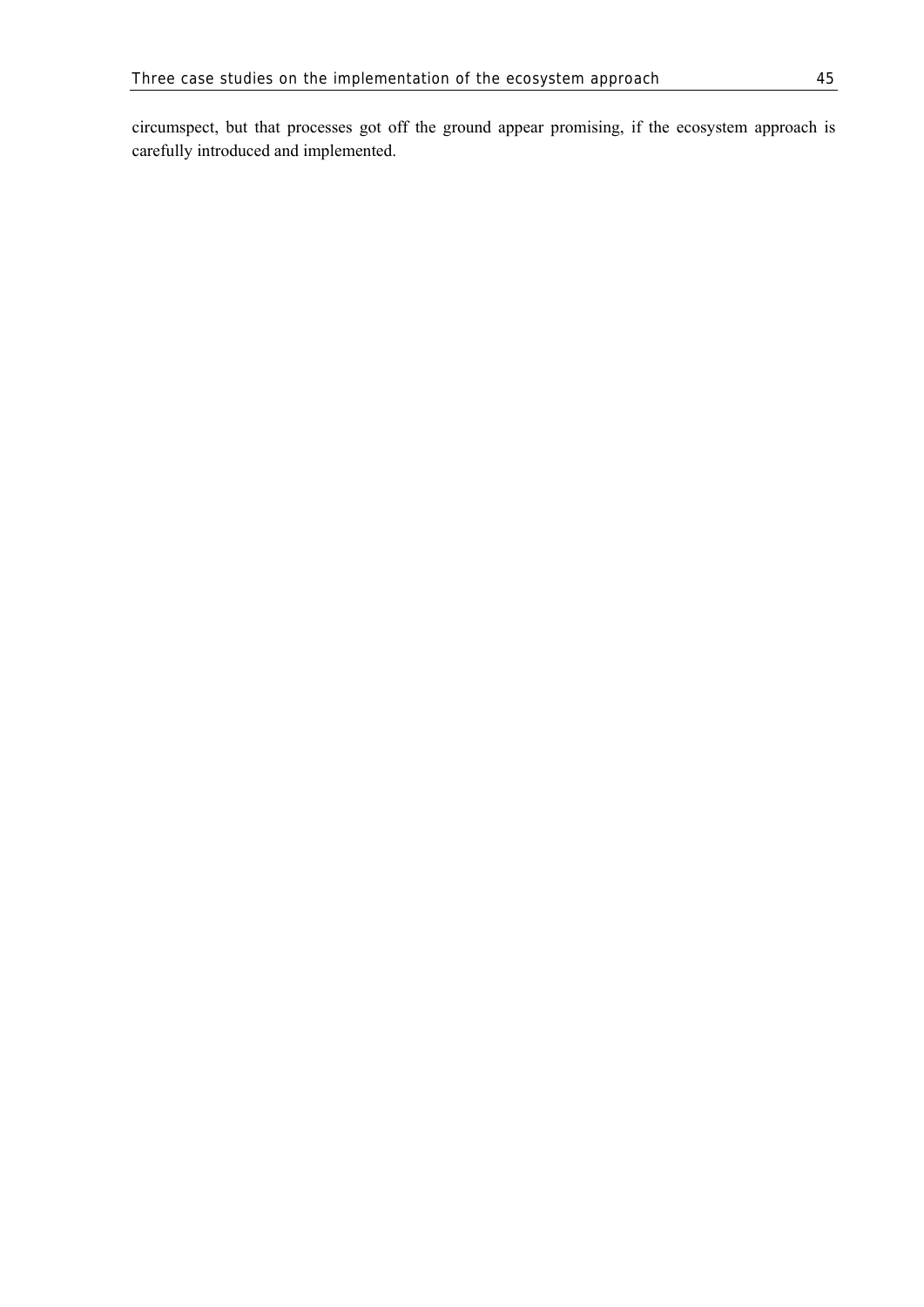# **3.3 The Schorfheide-Chorin case study**

*(Christoph Meyer)* 

# **3.3.1 Problem formulation**

The first case study dealing with the Pfälzerwald had concentrated on examining the activities in the biosphere reserves in terms of the extent of conformity with the ecosystem approach. The aim of the second case study is to enlighten the ecosystem approach itself, making use of, amongst others, two main issues in the Schorfheide-Chorin biosphere reserve. The main question to be answered is: How practical is the ecosystem approach in this biosphere reserve?

Whilst the data was being gathered, 26 interviews were conducted, partly taken down in note form and partly transcribed from recorded material; in all the material consists of 290 pages. The researcher made use of a text-oriented procedure to evaluate the material (STRAUSS & CORBIN 1996) and the codes are derived directly from the data. On the basis of frequency and regularity with which the interviewees mentioned certain topics, it was possible to derive with some care which issues in the biosphere reserve were the most important.

Two of these issues with specific significance for the ecosystem approach are dealt with in this chapter (dealing with pests [nun moth] and hunting). A more comprehensive publication is in preparation.

# **3.3.2 Geography and social history of the Schorfheide-Chorin region**

The Schorfheide-Chorin biosphere reserve covers an area of approximately 130,000 hectares and lies to the northernmost section of the federal state of Brandenburg close to Berlin and the Polish border. More than half of the area is covered by forests consisting mainly of pine trees. The reason why the area has been recognised as a biosphere reserve was the existence of the beech forests in its centre that represent the north-east German beech forests and are the most extensive forests of this type in central Europe. In addition, it is agriculture that is typical of this landscape with large areas of arable land laid out under the former regime's LPG policy. The flat landscape is also characterised by ice-age ground moraines and a terminal moraine; there is little flowing water, but a great many small areas of bog land and also large lakes.

The today's ownership structure of the region was indicated early on by the advent of the first settlers. They arrived in considerable numbers from the beginning of the  $12<sup>th</sup>$  century and cleared the woodland. Earth that was too stony or infertile on sandy plateaus or terminal moraine was unsuitable for cultivation and so they remained covered with woodland. Ultimately, much of this land came into state ownership. In the northern section of today's biosphere reserve great land owners accumulated large estates of woodland where they developed forestry and erected hunting lodges.

From the 16<sup>th</sup> century the region was dominated by lumbering and cattle grazing in pasture woodland and, as a result, forests deteriorated. From the middle of the  $18<sup>th</sup>$  century state foresters started to reforest deteriorated woodland and fallow areas, planting mainly pine trees that nowadays are a characteristic feature of the forest. Forestry gradually replaced wood pasturing.

In the  $19<sup>th</sup>$  century, state-sanctioned hunting started to grow more important due to the close proximity to Berlin. First the emperors and diplomats hunted, later the National-Socialists, above all, the state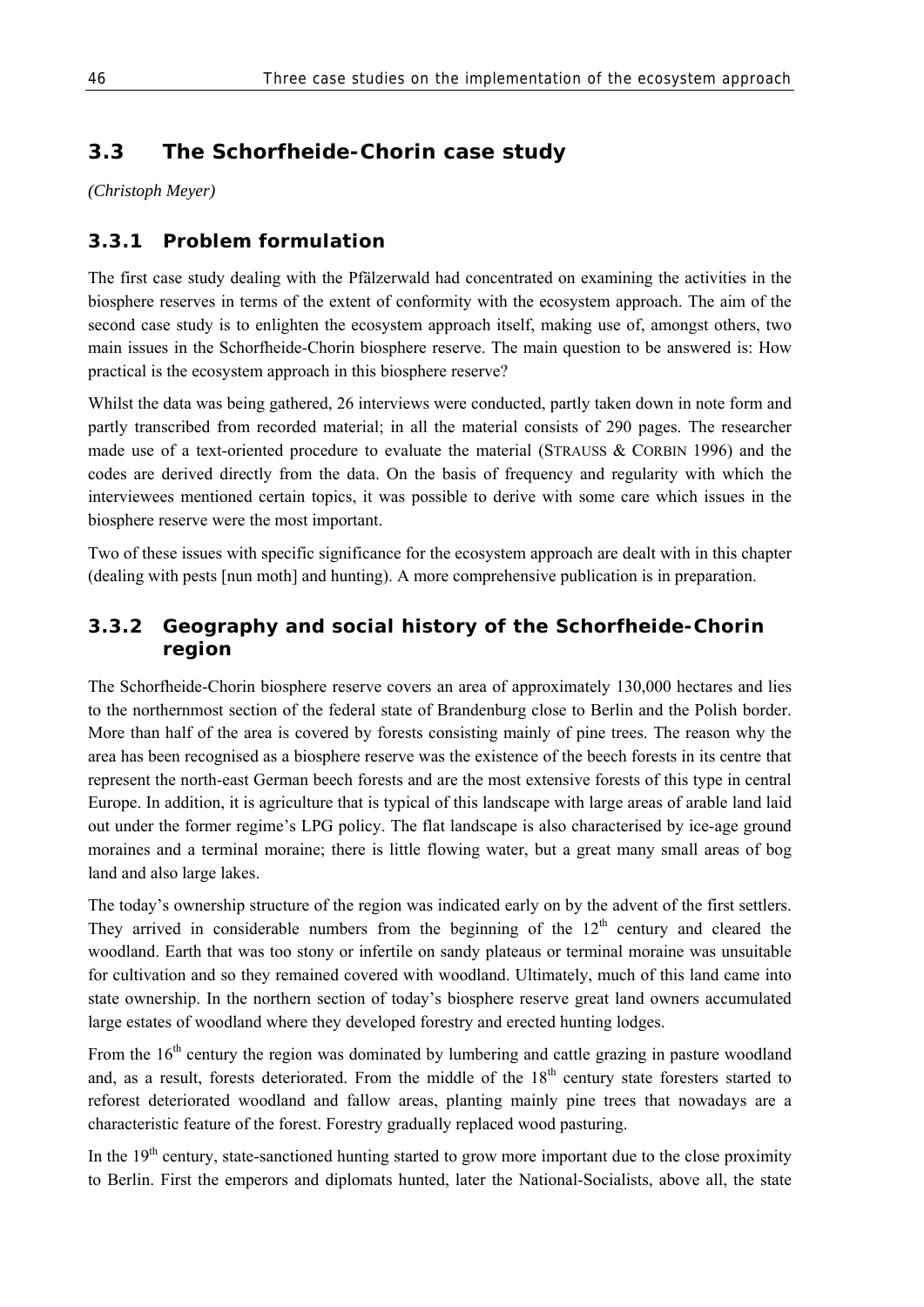master of the hunt Hermann Göring. At the time of the GDR, leading members of the SED (Socialist Unity Party), for example Mielke and Honecker, hunted here and created extensive no-go areas either temporarily or permanently for this purpose. In addition, big horn mountain sheep (mouflon, Ovis musimon) and fallow deer (Cervus dama) were introduced, feeding grounds and grazing areas laid out that were fertilised and irrigated. The outcome was a high density of game animals (cf. Chapter 3.3.3.2). The ideal hunting conditions in pine forests devoid of any topsoil and the lengthy hunting tradition, traces of which are visible in the form of hunting lodges in the landscape, created the myth of the Schorfheide as a paradise for hunters.

# **3.3.3 The history of the biosphere reserve in the GDR national park programme**

In the GDR, there were few opportunities for those opposed to the regime to voice criticism. They could do so, for example, under the protection of the church or in the field of nature conservation. At the research site one interviewee mentioned the "Kulturbund", an organisation that through its wildlife conservation programme offered space for manifold voluntary work that was tolerated in the GDR. So in the GDR nature conservation movement, a section of the opposition to the regime evolved; it thus represents an important part of society. The political turnaround started to bring about significant changes to the old-established structures.

"Behind the barbed wire and the walls, there were entire regions that were spared any interference from the disastrous mismanagement...Until the Wall collapsed; these jewels of Nature were well guarded state secrets. Thus both civil rights campaigners and conservationists were utterly surprised, when, in the autumn of 1989, they gained access to formerly state-owned shoots, military training areas and nogo areas at the frontier. ... In the end it became clear that as much as 15% of the area of the GDR had been taboo to ordinary people". (EUROPARC 2005)

The previous wielders of power in the Party machinery lost their status, whereas the suppressed opposition could evolve. As a result of this revolutionary reversal of the relationship between the State and the people, the GDR national parks programme arose: the Schorftheide-Chorin biosphere reserve has to thank this movement for its emergence.

It was a group of GDR conservationists headed by Professor Michael Succow that had initially advanced this program. Succow was elected deputy Minister of the Environment in January 1990. At the beginning of February 1990, the Round Table meeting in East Berlin gave its approval to the national parks programme. In June the parliament ("Volkskammer") passed a law providing guidelines for the environment. On its basis the government could appoint large areas as biological reserves by decree. In their effort to draw up legally water-tight decrees defining as many biological reserves as possible, the GDR conservationists were supported by nature conservation authorities and NGOs in the Federal Republic. At the last meeting of the Council of Ministers ("Ministerrat") on 12 September 1990, the Minister of the Environment presented for approval the completed decrees to cover 14 areas: these included the Schorfheide-Chorin and Rhön areas (Thuringian section). Just before the GDR government declared itself dissolved, it finally approved the decrees. On 1 October 1990, they came into force and as a result of the unification treaty, became applicable law of the Federal Republic two days later (EUROPARC 2005).

The initiators of the national park programme were fully aware of the fact that in the forthcoming Federal Republic of Germany it would be difficult to push through the idea of conservation areas. To obviate the lengthy procedure necessary was only possible within the temporally no-man's-land, the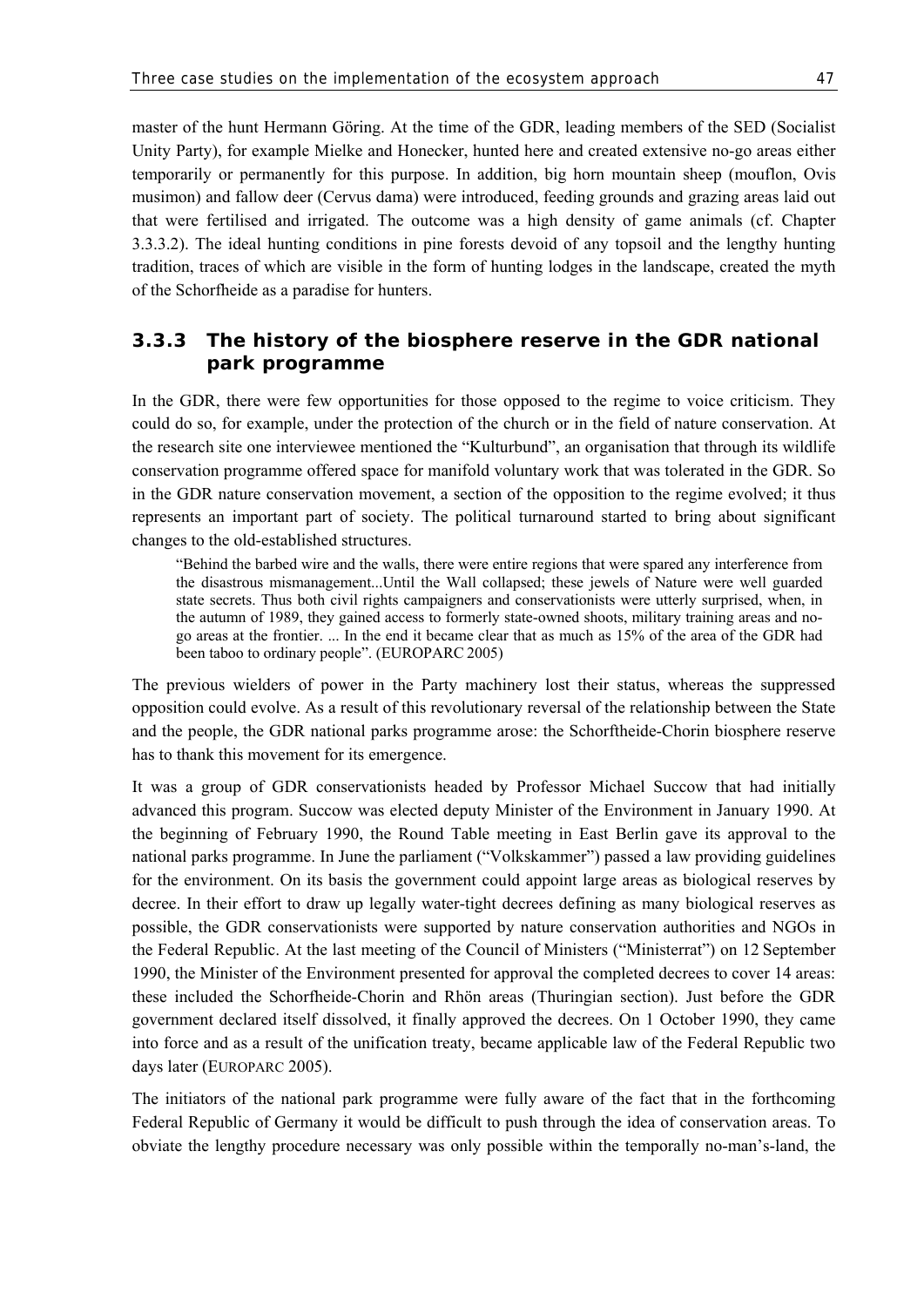gap between the GDR and the Federal Republic. The chance of protecting around 5% of the GDR territorial area at a stroke was something the GDR conservationists could not resist.

The consequences of all of this were hardly noticed by the people living in the conservation areas:

"People didn't notice that at all during those times. This was going on during that time of political turnaround, when nobody had much an idea of what on earth is that: biosphere reserve? … that's just a short term thing, that'll all disappear from the scene again" (IP 17 former biosphere reserve administration)

If guidelines on participation would had been followed, especially Principle 1 and Principle 12 of the ecosystem approach, the GDR national park programme could not have come into existence.. This is one of the weak points of the Schorfheide-Chorin biosphere reserve as is illustrated by a lawsuit during the time of the survey. This lawsuit was pursued by great woodland owners of the Schorfheide-Chorin biosphere reserve, it challenges the validity of the whole national park programme. The question is whether other problems that arose, i.e. protests by the public and conflicts with part of the hunting community, could have been avoided, if one had followed the path of societal choice of objectives recommended by the ecosystem approach.

The lack of participation of important sections of society – state forestry, small and great woodland owners, the farmers, the hunters, the locals – which began when the biosphere reserve was set up, is a serious issue which is evident in almost all the problems until today.

## **3.3.4 Catch-up participation processes**

The beginnings of the Schorfheide-Chorin biosphere reserve goes along with the general euphoria in the new federal states in the wake of the re-unification. Funds were available; green-minded specialists in the biosphere reserve office, in the state forest sector and scientists started enthusiastically to produce the management and development plans that where stipulated in the regulation of the biosphere reserve. At the same time the local population was approached with great zeal. Staff members of the biosphere reserve office, supported by initially more than a hundred nature wardens, showed up at village fairs, conducted guided tours and appeared wherever protests arose.. At that time, woodland owners unable to utilise their forests due to the new core zones were bought out of their ownership with huge amounts of compensation. The local stakeholders welcomed the aid money for conservation, the more it became apparent that the big economic recovery was not going to materialise.

Matters concerning forests were co-ordinated at a "green table" between the biosphere reserve office and state forestry administration. At the same time the forestry administration was going through changes, leading to a complete abandonment of the GDR techniques of managing woodland. Measurement data of the groundwater tables, which had been collected for decades, clearly indicated that the groundwater had dropped considerably, particularly in areas forested by pine trees. The two parties conservation and the forestry agreed on the management objective of forest conversion – reducing the pine forests in favour of more natural beech tree and mixed woodland. This is in line with Principle 5 of the ecosystem approach where Implementation Guideline 5.6 and Implementation Guideline 5.7 recommends to facilitate recovery of ecosystem function and structure to restore ecosystem services – in this case the groundwater.

In the discussion about the reduction of game animal density (to a scale more compatible with nature), the hunting community, responsible for regulating stocks, did not initially participate. Chapter 3.3.3.2. gives further information on this and the conflicts arising from this.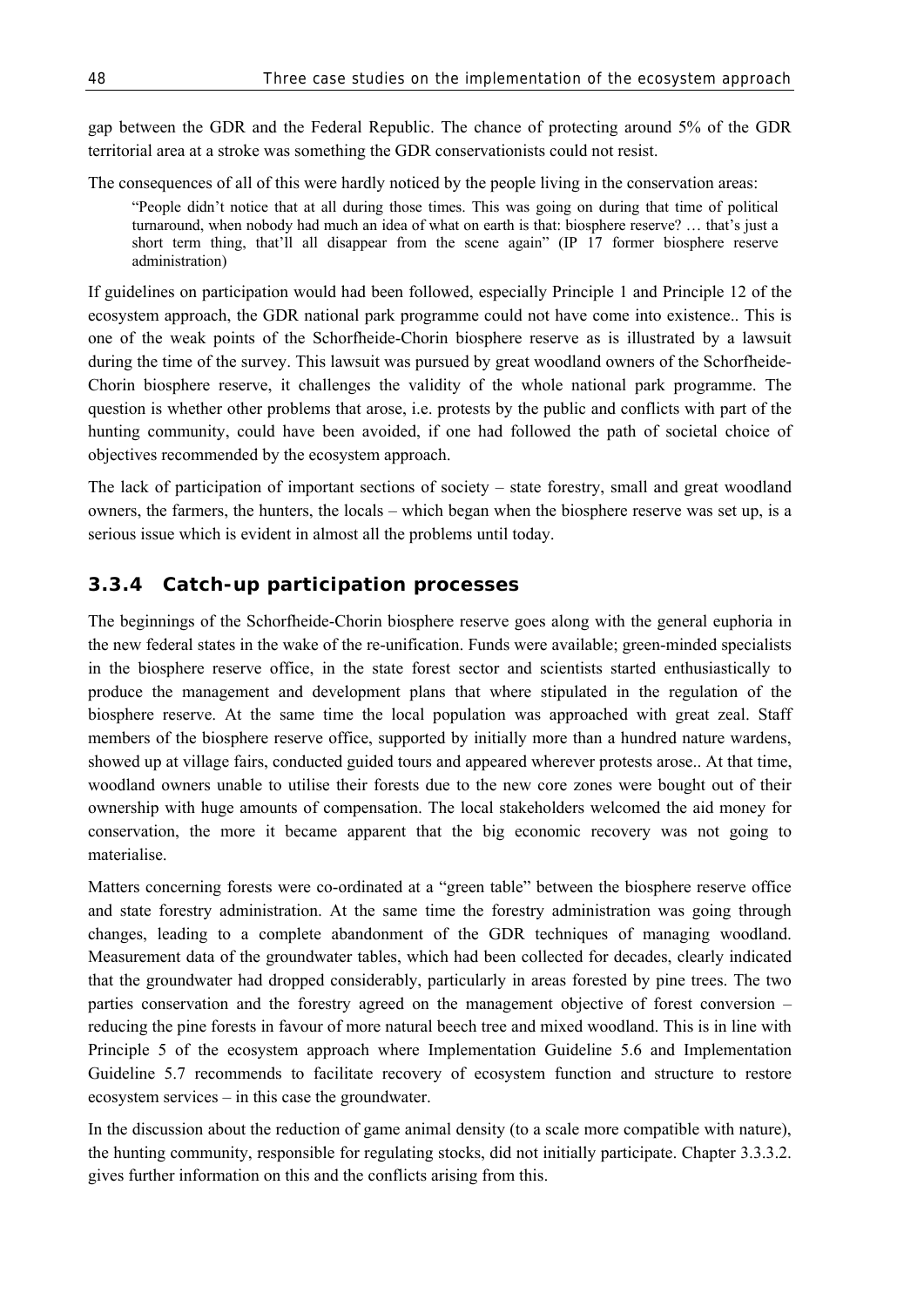### **3.3.5 Monitoring in the biosphere reserve**

A number of different agencies are monitoring the environment. There is an integrated environmental monitoring that has been carried out by the Department of Landscape Utilisation and Nature Conservation at the university of applied science in Eberswalde, because "it is used by the UNESCO as an essential criterion for evaluating biosphere reserves" (FH EBERSWALDE 2005). At the time of the survey, the first data collection had just been accomplished, therefore statements about ecosystem changes where hardly possible. This could probably explain why the integrated environmental monitoring seemed to be quite unconnected to other activities in the biosphere reserve.

The integrated environmental monitoring aims to be an all encompassing and at the same time cost efficient way of observing the flora and fauna in the area. Changes to the landscape are not included, neither are animals that have more than one habitat, such as hoofed game. The conservation of the "variety, the uniqueness and beauty of the landscape" is an objective of the biosphere reserve legislation. The interviewee is of the opinion that there is something missing here. The integrated environmental monitoring is not aligned to the objectives of the Schorfheide-Chorin biosphere reserve because the same methodology is implemented in the other three biosphere reserves in Brandenburg as well. Even if one accepts the argument that a modular system should be created that is, in principle, transferable to other areas, on the ground of cost efficiency, the author suggests to consider that the ecosystem approach, as described in Guideline 9.4, pursues a different line of argument, according to which monitoring systems should not be developed in isolation from goals and objectives of management activities. Besides, the same guideline mentions quite explicitly the socio-economic monitoring that is entirely missing in the biosphere reserve.

The biosphere reserve office initially installed animal grids in order to control the density of the game ("animal grid, that is: 12 by 12 meters fencing, to be checked every three years, outside the fencing and inside the fencing in order to detect any differences" IP 20, lower level of forestry). However, the continuation of this measure seems uncertain. Independently, the integrated environmental monitoring also has a number of grids. In addition, district foresters recently have started to observe damage caused by browsing and are reporting the results to the forestry administration (browsing reports).

The monitoring carried out by the district foresters in the state forest can be regarded as one of the most continuous and reliable programmes of observing changes in the forest. It can look back on a tradition that goes back several centuries. One interviewee presented a record book dating back to 1760 that contained details of all silviculture measures carried out in his forest district. In Guideline 8.5 and Guideline 8.6, the ecosystem approach emphasises the importance of monitoring long-term changes and of stable institutions. In the following example another monitoring activity of the district foresters comes into effect: the forest protection report service.

### **3.3.6 Results of the case study: extension of the focus**

### **3.3.6.1 Problem area: nun moth pest calamity**

### **Dealing with the pest calamity**

"The caterpillar's head looks like a nun's hood. That's where the name comes from. And then these things are terribly scratchy and long-haired, like a brush and – disgusting, really disgusting. Disgusting! And everything has been eaten bare and bitten away and that's everywhere, on the ground and the pine needles, everything full of the things, they wriggle up the trunks, it's all over you as well – Oh yuk! In the phase when that all breaks out at its strongest, a couple of really bad days – it is absolutely beyond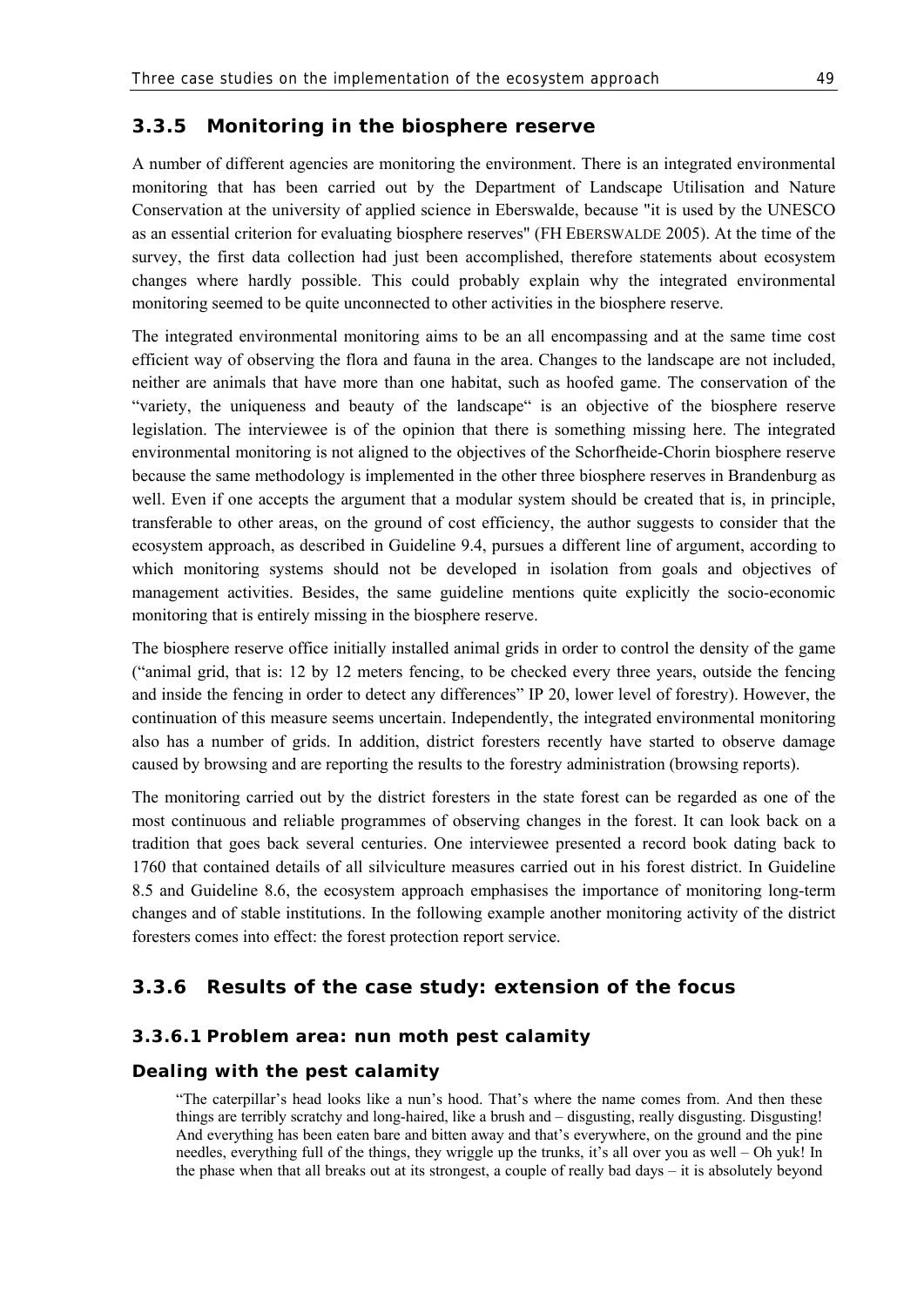belief. It is a really nothing more than one of Mother Nature's wonders, a negative one" (biosphere reserve administration IP)

In the Spring of 2002, the forest pest known as the nun moth (*Lymantria monacha L)* started to spread quite alarmingly, above all in the eastern states. The nun moth is a moth that tends to reproduce in enormous numbers every ten years, particularly in dry summers. The caterpillars devour deciduous leaves as well, but prefer spruce and pine needles.

The main centres of distribution in Brandenburg were, on this occasion, to the south of the state. To the north of Berlin, there was only one area, situated in the Groß Schönebeck pine forest in the biosphere reserve.

To recognise the threat to the forest from insects and other things at an early stage, there has been the "Forest Protection Reporting Service" since 1926. District foresters pass on their observations to the forest protection department in the state forestry institute in Eberswalde (Landesforstanstalt Eberswalde). So the first signs of the pest outbreak were recognised at an early stage and supervised in the aftermath. For this purpose, a count of moths caught in pheromone traps laid all over the state was carried out and winter ground counts and pupal case counts were accomplished. In the spring of 2002, the forest protection department in classified an area of one and a half hectares in the forest of Groß Schönebeck as seriously infested and 44 hectares as noticeably infested (BRAFONA 2002). The need for counter-measures was not yet seen. In March 2003, the forest protection department published the initial results of the surveys on the vitality of the young nun moth caterpillars and the search for the moth's eggs. It gave no all-clear for the areas that were affected (BRAFONA 2003). Thereupon one started to prepare the chemical treatment for the areas in Brandenburg that were infested.

At this time, only one of the suitable pesticides was approved by the Government as a spreading agent: the pyrethroid "Karate", which is a contact poison that works directly on the nun moth but also kills other insect species.

In the case of the Groß Schönebecker forest, the Ministry of Agriculture, Environment and Regional Planning saw itself confronted with the problem of having to approve the use of a broadband pesticide in a conservation area. Though the infected pine forest was situated in the development zone, in which the biosphere reserve legislation did not directly prohibit the use of pesticides (in accordance with § 6 (2) 9 the prohibition is restricted to zones 1 and 2), it does ban its use in zone 3 and zone 4 as well "if its use would contravene the aims of conservation" (§6 (1) 19). The aim of conservation in the development zone includes the ecosystem structure and functioning and to play a role for recreation.

The use of a broadband pesticide can cause considerable damage to soil microbiology and thus also can damage any potential regrowth, be it conifers or broad-leaved trees. On the other hand, a forest that has died off cannot be re-planted, when afterwards the areas, as has often been observed in the northern part of Germany, the area is overgrown with *Calamagrostis epigejos* that hinders the regeneration of undergrowth; especially the regeneration of beech trees has been virtually impossible without shading. This demonstrates clearly how little the situation could indicate to the ministerial departments of Forestry and Conservation what direction should be followed. In the department of consumer protection there was considerable objections to the use of broadband pesticides in a conservation area of tourist significance.

The Ministry's forestry department made every effort to reprise the approval of a special sloughing blocker that acts more specific, but in vain. The biosphere reserve office urged for an immediate chemical response, even with the broadband insecticide. Reference was made to scientific and traditional knowledge: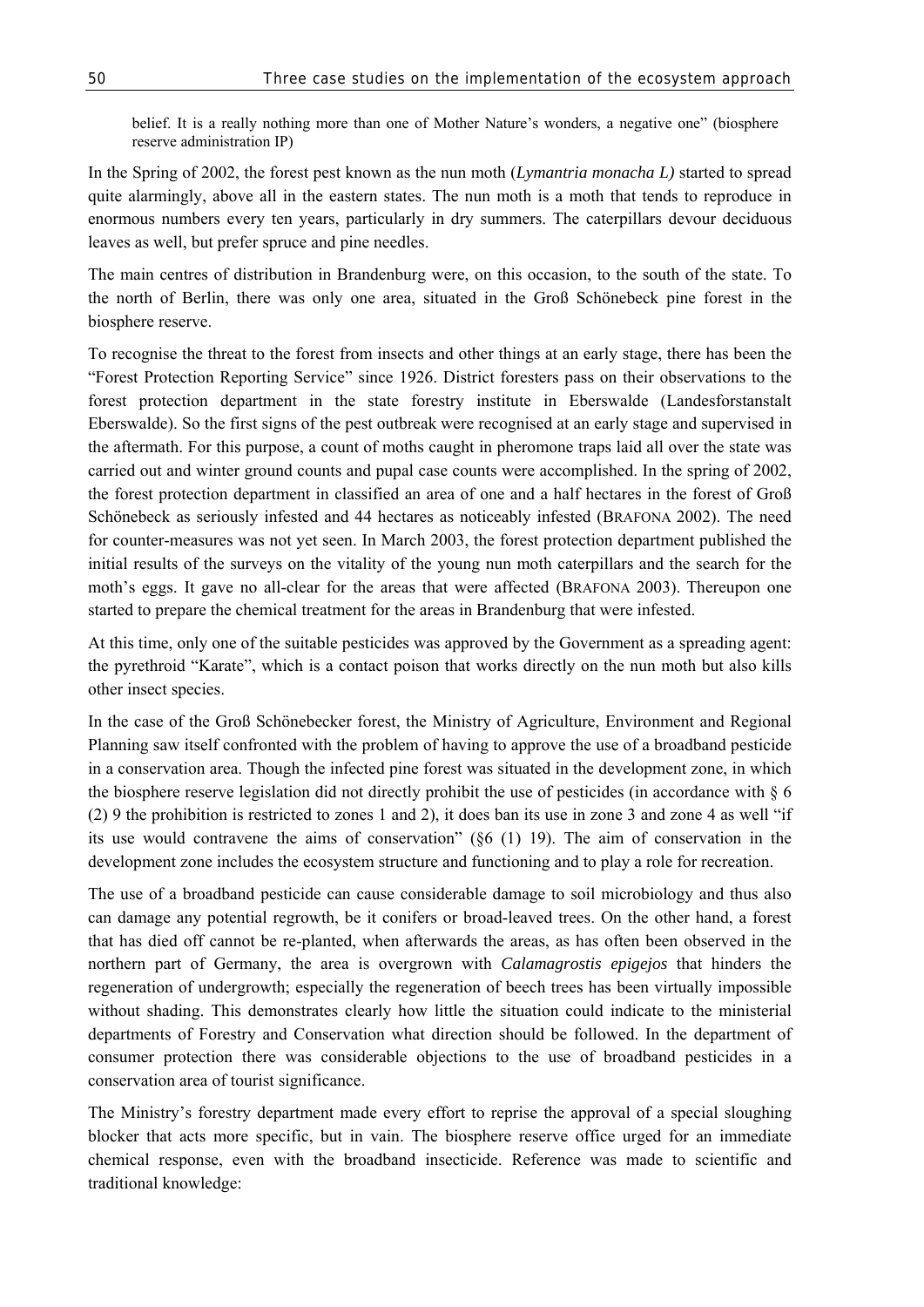"We all know at what intervals the nun moth calamity re-appears. The last severe forest depletion in the GDR was in the Lausitz region – in the middle of the Seventies or thereabouts. They sprayed a lot at that time. In the GDR orders from the top could get that through. That was what it was always like, there are records that go back a long way about the forests in east Prussia. There are always a few decades between one calamity and the next". (IP 22, biosphere reserve administration)

Ultimately, the department of consumer protection in the Ministry of Agriculture prohibited its use.

The administration intended to wait and observe and not take immediate action (IP 09 Ministry) in order to gain more experience of this pest (IP10 biosphere reserve administration), according to interview statements. Many of the other interviewees voiced their disapproval:

"People that were not on the spot and had not seen anything, those were the ones that said "Well, let's wait and see." But as soon as the damage had been done – there was an emergency, all the people gathered to discuss things. You shall not think hat the people living there just accept all this. Many of them had helped to plant the trees in the forest just after the war, they were not amused at all." (IP 22 biosphere reserve administration)

The year 2003 turned out to be unexpectedly dry and hot, the caterpillars started to hatch at the beginning of April (whereas this was expected to happen not before May) and the infestation started to spread quickly.

Local residents became worried. Reports appeared in the media about forest depletion over an area of up to 5,000 hectares, about rumours that the use of pesticides was being deliberately held back, that pesticides were out of stock, or even that there were conflicts amongst foresters: stories of that kind circulated. Local politicians, retired foresters and concerned residents founded an action group "to rescue the Schorfheide cultural landscape" and demanded a chemical pest control. (BRAFONA 2003).

At the same time, the scientists doing research in the hot spot of the pine forest noticed signs of hope:

"In those tree stocks with a high density of caterpillars on a single trunk (e.g. in Schorfheide) there were signs that the caterpillars would die out early, caused by an acute shortage of food and the outbreak of viral infections in the caterpillar population". (BRAFONA 2003: 6)

By mid-July, the pest had spread over an area of around 3600 hectares, of which about 750 hectares were classified as complete defoliation. After this the caterpillars started to pupate; the moths themselves are more or less harmless to the trees,.

In July 2003 – the time for a possible pest control had passed – the forestry department of the Ministry arranged a citizens' forum in the Groß Schönebecker hunting lodge to deal with questions about the nun moth attack. One forest conservation expert explained that experience had shown between 50 and 90% of the pine trees would foliate even after serious defoliation. But this depended on factors such as the weather conditions. His department had pleaded for chemical pest control at an ealy stage. The mayor of Groß-Schönebeck criticised the decision against the use of pesticides, he said that in the Ministry the expert knowledge of the foresters had been ignored. One member of the Ministry staff responsible for the environment said that they set store by close-to-nature management and by regeneration power of nature herself.

One of the representatives of the citizens' action group drew the following conclusion: "This is a wrong decision based on ideology. In such a situation no notice whatsoever is taken of experience drawn from past decades" The head of the division for forest ecology in the Ministry of Agriculture stated that "People are always wiser after the event. If we had been able to know about the weather conditions in advance, a different decision would have been taken, that's sure". (OBERBARNIM ECHO 2003). He continued that in the following year, 2004, "the spraying would carried out depending on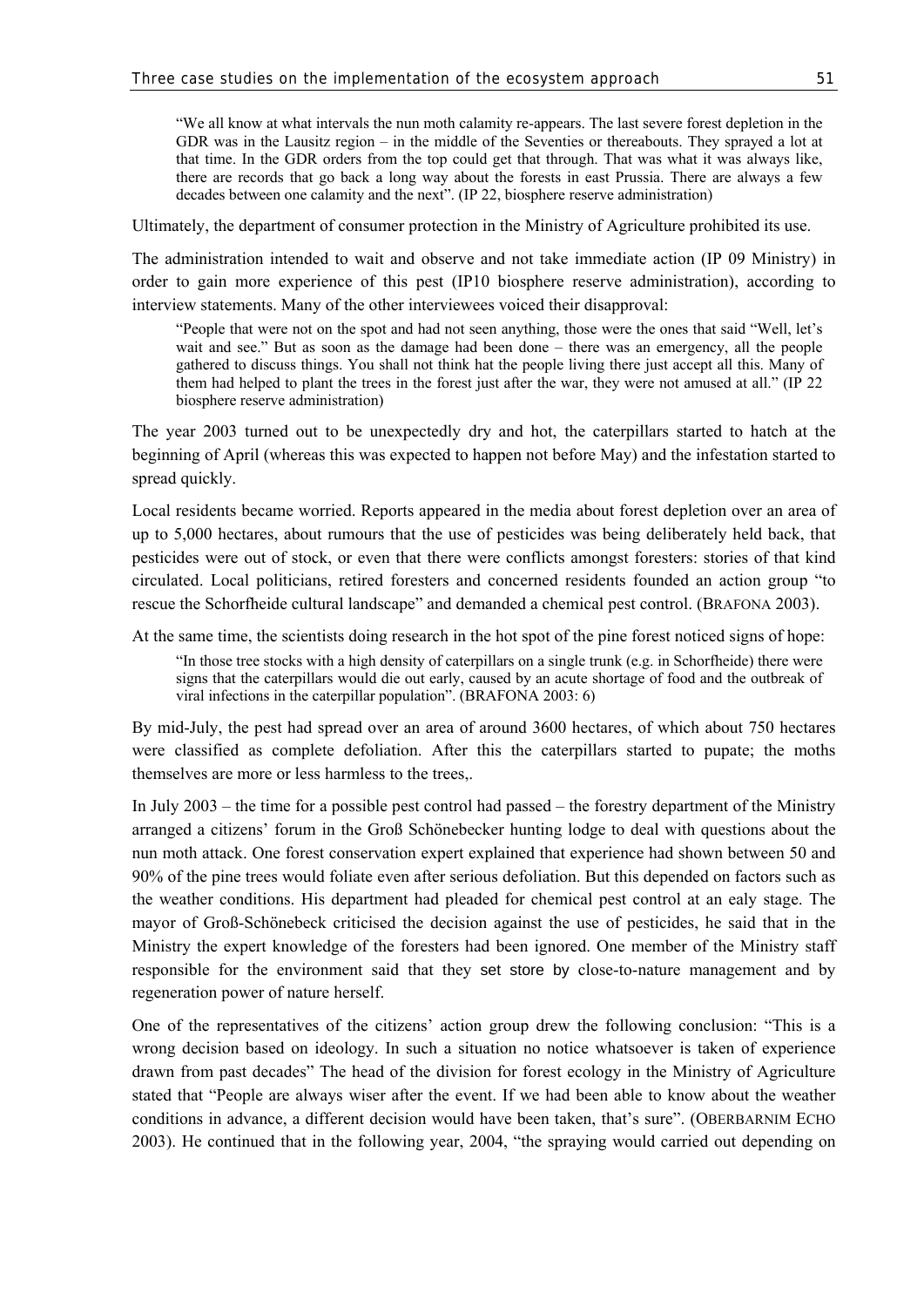the forecast, because repeated defoliation is something even the healthiest pine tree cannot survive". " (BRAFONA 2003: 20)

In the autumn of 2003, there was still no sign that the disaster of 2004 was coming to an end and so the Ministry decided to "implement the pest control in stages".

The significance of this nun moths calamity for the state forestry administration and the Ministry can be seen from the fact that in almost every edition of the Brandenburgische Forstnachrichten journal in 2003, in addition to reports on the nun moth in general – far larger areas had been affected in south Brandenburg – a extra article reported on the situation in the Schorfheide area. In 2004, as soon as chemicals had been applied close to Groß-Schönebeck, the 'case' disappeared from the headlines.

The impression that the author had gained was that hardly any of those involved was happy about the way things had been handled. Those responsible found themselves faced with the accusation that they should have used pesticides far earlier: if that had been done, then the damage and the use of chemicals would have been far less. They were, however unable to prove that the forest would have survived without anything being done.

"Really, over 1000 hectares in the Schorfheide are ruined. Timber was removed, sold and now there is an enormous problem in converting the forest and they do research and hope very much that there are zones that will regenerate, but basically there is damaged, there is real damage". (IP 22 biosphere reserve office)

### **Coping with the pest calamity in the light of the ecosystem approach**

The case study has touched on many of the principles of the ecosystem approach. In our context, it seems to us that 2, 6, 9 and 12 are important, that at the same time touch on our three directives of our structural model.

 Before continuing, the topic of monitoring should be mentioned one last time, since it is reflected in the forest protection report service: This well-tried system has been established since the 1920s, has even survived three changes of regime and thus complies with the conditions for an institutionally stable monitoring programme set out in Implementation Guideline 8.5 and 8.6 in *Principle 8*.

### **Design Directive**

The observant attitude of the Ministry responsible , affects Implementation Guideline 2 in *Principle 6*: "Given the uncertainty associated with defining the limits to ecosystem functioning under most circumstances, the precautionary approach should be applied". In Germany there is a long tradition of using chemicals in forests in cases of a calamity. The residents of Groß-Schönebeck obviously believed that it is quite clearly 'normal' to spray chemicals rather than to desist from such a step. Considering this, the statement "one should wait a little instead of immediately applying a full blast of chemicals" sounds more to be a precautionary approach. On the other hand, can it not also be understood as a precautionary approach, if chemicals are used at the very first sign of a disaster so as to limit the damage?

This question must remain unanswered, as what could have helped the objective of forest conversion more could not have been judged in this situation. Research in parts of the forest that for testing purposes had not been treated could perhaps yield useful information for the future.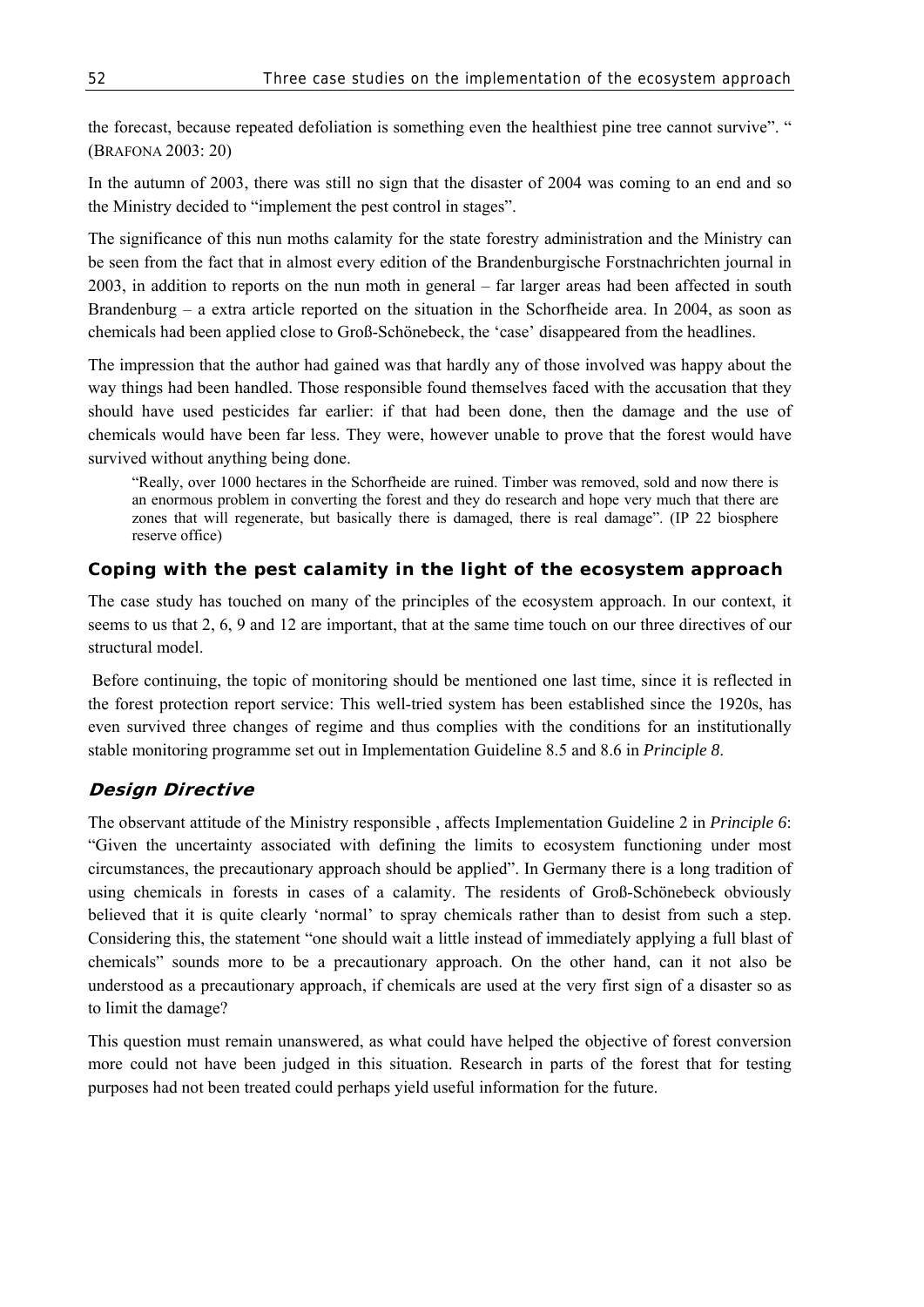### **Governance Directive**

The lack of any form of integration or participation of stakeholders that took effect during the process of developing the biosphere reserve is to be seen in the Governance Directive in as far as the stakeholders themselves became active and put their views across by means of political pressure.

Since the calamity was restricted to the state-owned forest, the state forestry administration was the main victim. But the hunters and the residents of Groß-Schönebeck and its surroundings were affected as well – They formed a pressure group in order to force measures to control the nun moth pest and the people responsible had to meet them face to face. This is where *Principle 12* came into play, saying that all relevant sectors of society should be involved in management questions. To a great extent, this has happened, but the manner in which it actually happened was not foreseen in the chain of decisions – to question on the basis of the ecosystem approach would be to query how far people's participation or even their share in decision-making could be institutionalised, and how the problem that opposing standpoints are most probably irreconcilable could be overcome.

*Principle 2*, decentralisation, can be summarised as the following way: "As decentralised as possible, as centralised as necessary". Responsibility for management decisions in this example is complex. Monitoring in the forest is at a local level (district forester). Information is brought together at federal state level. The state forest was affected. The decision relating to the use of chemicals is also made at state level, which is according to Guideline 2.5 also the appropriate community of interest (Ministry). But the question is whether the local people should have been involved from the outset; after all, they had participated in the afforestation after the war. Inside the Ministry, the consumer protection department was able to get its way and refused to accept the use of broadband pesticides, because a special and effective chemical had not been granted certification. The approval of different types of pesticides rests with the Federal state. It did not approve a special sloughing blocker or bacterial pesticides; the only approval was granted to a broadband pyrethroid.

The interviews (and some newspaper reports as well) lead us to the conclusion that a number of people affected thought that the persons responsible in a far-away ministry had failed to recognise the dramatic situation on site – Would it then have been preferable to decide about the use of a chemical pesticide at a local level? On the other hand one has to bear in mind that in the public discussion in Germany the question of large-scale use of chemicals is treated as a question of principle, so possibly a local authority would have been over-taxed by this decision.

### **Management Directive**

*Principle 9*, adaptive management, states that changes in species composition, for example, are inevitable in any case and that management needs to take this into account. Management objectives should therefore not be predetermined results, but direct their attention to the retention of natural processes. Following this principle, one should consider the following: Should the main goal really be the conservation of the pine forest - in order to convert it into broad-leaf forest in the future (and harvest the timber along the way)? Or should the main goal be the conservation of natural processes, which convert a pine forest not natural to a site into something more natural, needing less human input - possibly a hardwood forest? In this case study that would mean – if expressed provocatively: why should one not, as an experiment, take a vast grassland with dead pine trees into consideration? Seize the chance to learn whether this particular ecosystem would stay in that condition in the long term? Principle 9 expressly mentions that traditional disturbance regimes may be important for the structure and functioning of an ecosystem (cf. Principle 5) and may need to be maintained or restored. Now the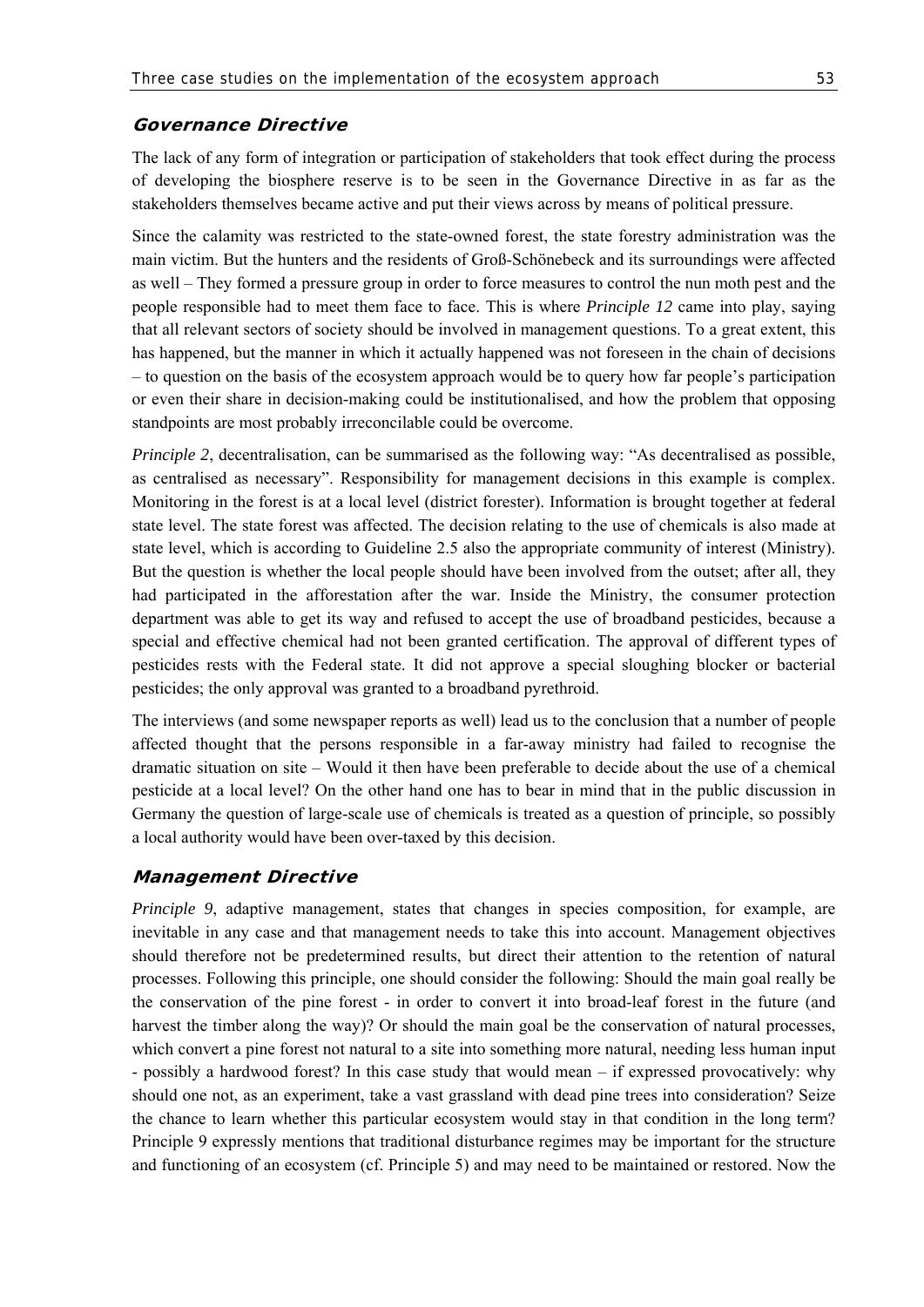occurrence of the nun moth calamities is well-known as a result of observations carried out for centuries; they recur in regular cycles. There is also experience in the use of chemicals. In the meantime, it also draws on carefully devised observation methods to prematurely stop the cycle at exactly the right reproduction phase of the insect by using as little of a chemical as possible. This is the usual strategy.

Adaptive management in its active form (cf. Chapter 2.6) would mean that a different strategy for dealing with this disaster would have to be applied - something like doing nothing - a strategy that would have to accept the consequences outlined above. In fact, the persons responsible in this situation had started along this particular path: they were waiting. The reasons, of course, were basically not based on a new strategy; to state it more clearly, whilst everyone was hoping that the nun moth population would collapse, the decision had already been made to use a chemical, if this was to fail. This approach might be considered as the attempt to apply the principles of adaptive management.

"We wanted, or at least that's what I think, ... to challenge in some way the resilience capacity of this forest ecosystem – well, challenge is not the right word, maybe just learn about the system a bit. Each generation wants to learn anew, though there are still the old observations to read." (IP 21, low-level forestry)

The decision to allow the route that been embarked on – that of leaving natural processes to run their course - would have meant accepting the fact that it was going to take a long time, during which the balance of nature in the ecosystem might be re-established. This would probably take more than a single generation – something that the ecosystem approach does draw attention to in Principle 8 regarding the long-term nature of goals. Economic damage would have been considerable and, worse still, the professional competence of the forestry administration would have been questioned.

The Schorfheide pine forests, and this is where most of the interviewees agree, are part of what is potentially the natural vegetation only in some places. Pine forests are sensitive, require a considerable amount of care, they should be replaced by less sensitive deciduous-mixed woodland that require less care and are more natural.

The way in which this goal could be reached has been already been provided by the state forestry administration in consultation with the biosphere reserve office: it is forest conversion.. With this in mind, the question of another strategy does not arise. The alternatives are all covered by the question: How do we preserve the (existing) forest? If a selective poison were no longer available, the choices would be reduced to broad-band insecticides or to a more or less natural end to the calamity.

In this situation, the ecosystem approach could help to generate a new way of looking at things more carefully, to allow experiments (Guideline 9.1). According to Implementation Guideline 9.11, protests from the public should be prevented by raising awareness.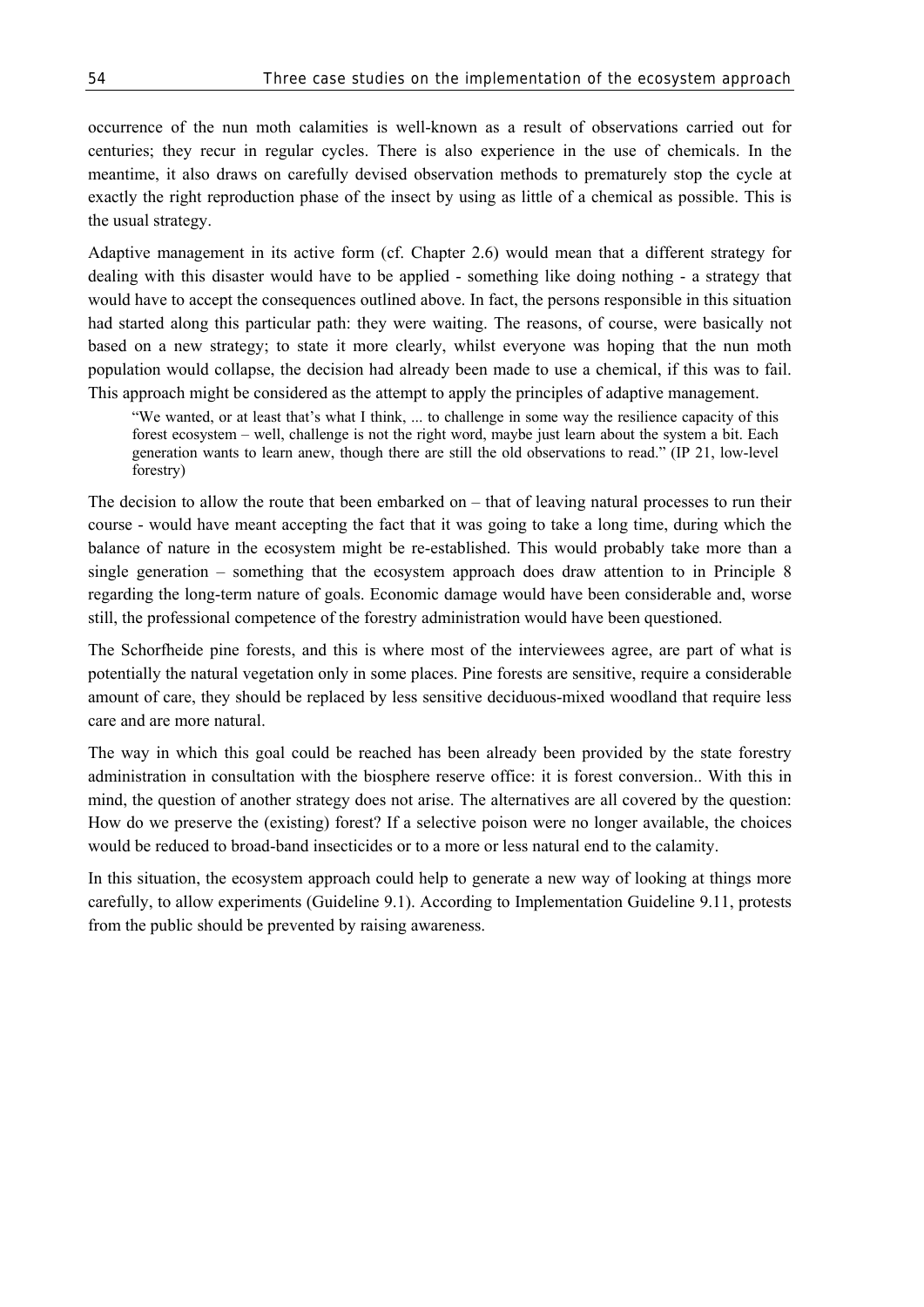### **3.3.6.2 Problem area: game densities and hunting**

#### **Hunting structures and actors in the biosphere reserve**

### **Why do we (have to) hunt?**

"We are a hunting Legoland here ... Sure, where in Germany do you have such large and interconnected areas? Characterised by the historical situation? That dubious reputation … that's a difficult topic (*hollow laugh*)." (IP administration)

The five kinds of hoofed game animals in the Schorfheide-Chorin region – roe deer, red deer, wild boar, fallow deer (an introduced species) and mouflons (a wild sheep, also introduced) damage forest vegetation when their stocks are too high (this applies to the whole of Central Europe by the way). Roe deer in particular are a problem, since they prefer to eat the buds and leaders of those species of trees that are least prevalent. The consequence is long-term tree species segregation: a mixed forest dominated by pines, for example, then becomes an entirely pine forest.

The stocks of game animals, according to the statements of several interviewees (nature conservation, administration), do not regulate themselves without human intervention. Large domestic predators such as bears and wolves are completely absent these days. Also, the landscape offers game animals a food supply far in excess of that naturally present in the forest. The many forest borders and meadows, i.e. the unnatural structural wealth of the landscape, have the same effect.

The State Forestry Administration is aspiring to rejuvenate trees from fallen seeds and to achieve the goal of mixed forest stocks similar to "potentially natural vegetation". Both will not be achieved if the pressure on the game animals' feeding habits is too high. Even before appointing the biosphere reserve, there were hints that the densities of game animals are too high. In the inauguration phase, therefore, the biosphere reserve office had comparable pairs of sample plots set up – paired areas under observation, measuring twelve by twelve metres each. One is fenced in  $-$  so that all game animals are kept out; the other remains unfenced. By comparing both areas, one can assess the influence the browsing game has on forest growth. Result:

"Very serious changes ... Studies in the 107 comparable pairs of sample plots showed obvious segregation of tree species composition in the unfenced areas." (IP 10, biosphere reserve office)

The observation of the comparable pairs of sample plots is confined to the area of the biosphere reserve. According to Principle 7 (scales appropriate to the objectives), Implementation Guideline 7.5, it would be desirable to monitor damage done by game in the forests outside, too, since game wanders across the biosphere reserve borders. Implementation Guideline 3.4 (Principle 3, external ecological effects) talks of systems to monitor the effect of management practices across ecosystems. The statewide prescribed "browsing reports" takes this into account. One interviewee from the lower level of forestry administration reported that district foresters had also been carrying them out since recently but noted with some criticism that – in the case of very high densities of game:

"Some forests, they don't rejuvenate at all. There's nothing there that can be browsed on. So the inventory of damage done by browsing game doesn't look so bad after all." (IP 20, low-level of forest administration)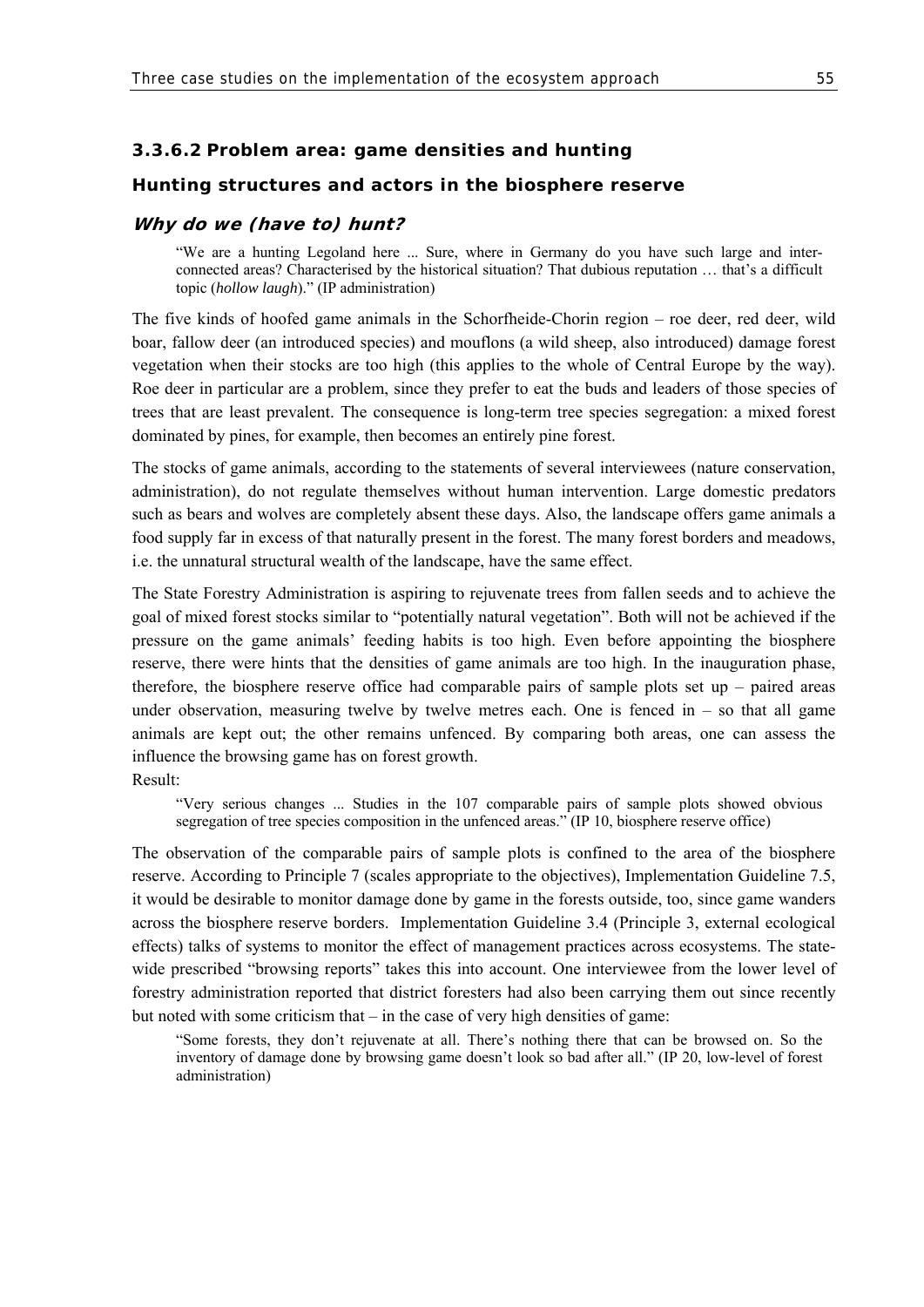The experts involved in the evaluation of these studies came and come, as a rule, to the result that the densities of game in the Schorfheide-Chorin region are too high.<sup>5</sup>

The biosphere reserve ordinance prescribes that:

"The regulation of stocks of animal species must be effected in line with the objectives of the biosphere reserve in protection zones I and II according to requirements, and in protection zone III in consultation with the reserve administration." (Biosphere reserve ordinance §5 Clause 1, No. 8)

The objectives set envisage the conservation, maintenance and development of the cultural landscape in the biosphere reserve. In the development zone, the functioning of the natural environment – and in the buffer and core zones a near-natural condition – should be maintained or (re)established. (§ 4 Clause 1, 2 and 3)

### **How do people hunt? Hunting for nature conservation reasons/ hunting objective: forestry conservation**

"The way I see it, hunting is silviculture" (IP 20, low-level of forest administration)

All interviewees from the sector of forestry and nature conservation were in favour of clearly reducing densities of game, mainly by silent beats:

"From a nature conservation point of view, the ideal kind of hunting would be the kind where hardly anyone goes stalking, hunting alone… you should carry out large silent beats. On just a few days a year. The kind that storms into an area and bags a high number. And the rest of the time everything's peaceful. (IP 18, official nature conservation)

In silent beats, drivers move silently through the forest, thus not flushing out the game but just pressuring it slowly in the direction of the hunters, who get them in their sights at walking pace and not on the wing. They can thus identify them with certainty and bag them. It is particularly suitable for reducing stocks.

If these hunts occur outside the breeding period, then this reduces intrusions on even protected species. A further advantage is that the game becomes less shy and, thus acclimatised, visible to tourists – a bonus for the tourism industry.

The magazine "Adebar", the periodical of the biosphere reserve administration, makes "wrong" hunting methods responsible for damage to forests:

"Due to perpetual hunting, (the animals) are driven into areas of young growth where they can find cover and where they also naturally browse to a disproportionate extent … Hunting methods have to be such that game is not rushed around everywhere the whole year though." (HOFMANN 1993: 7)

Some foresters who moved to districts in the biosphere reserve after fall of Communism in 1989 did pioneering work by immediately changing the hunting strategy, even before any instructions were issued by the administration of the state forest or biosphere reserve. The successes were soon evident:

"But in concrete terms, what I still do is I thin out quite normally and everything rejuvenates everywhere… And before this, only feather reed grass would grow here. …There are several reasons

l

<sup>5</sup> They give different estimates regarding its level. One interviewee from the sector of hunting assumed that stocks are currently three to five times too high. At a symposium on hoofed game in 1995, on the other hand, participants agreed they were about 25% too high. Because one cannot count game with any certainty, and because species of game such as red deer in particular are also very mobile, details regarding numbers generally appear difficult to make in this respect.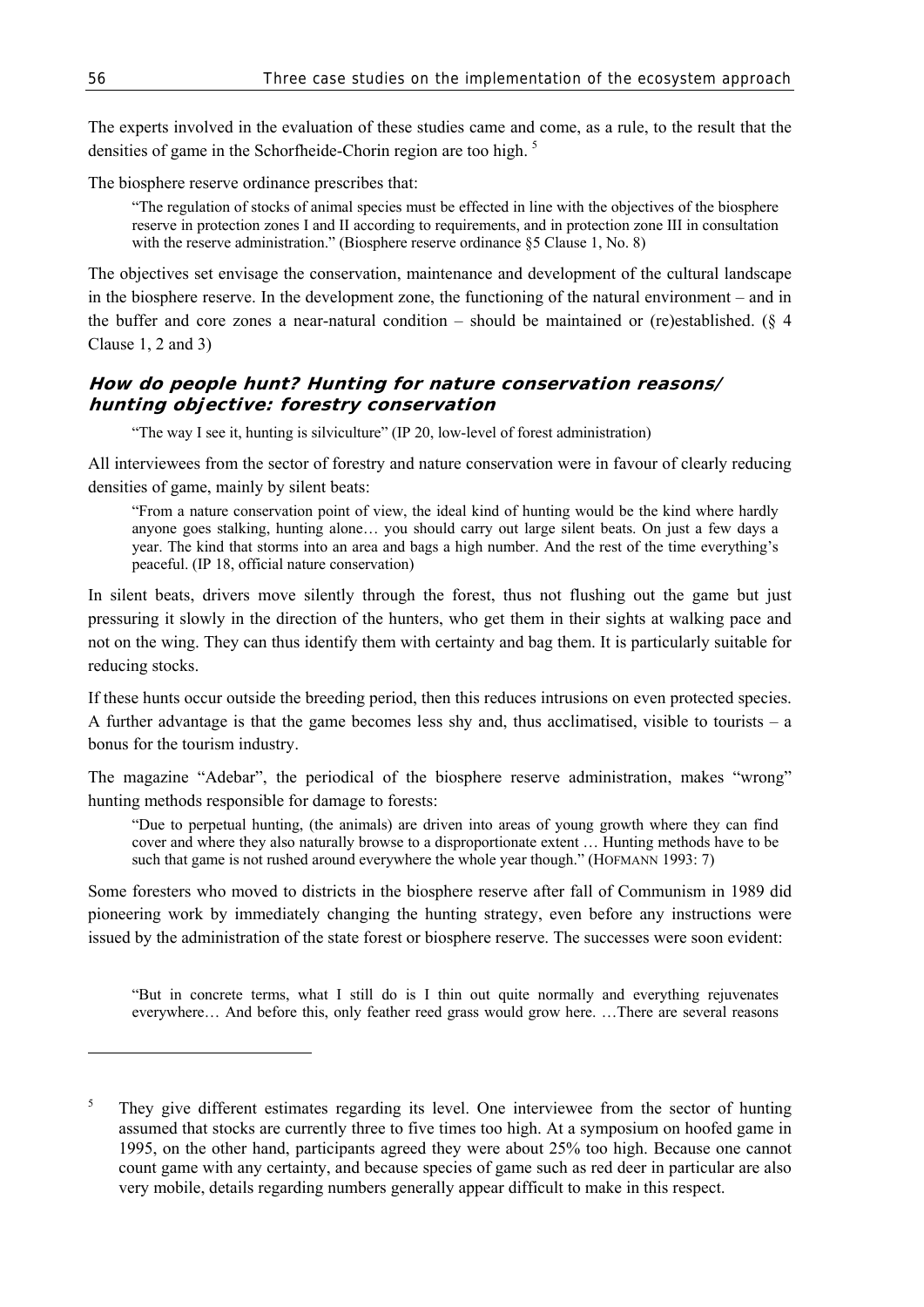why roth has declined in this district. For one thing, the nitrogen inputs have gone down, because industry has collapsed. For another, because there's been a fair bit of hunting here. And then the forest climate has been maintained in such a way that no open spaces were created. And because we had a few fructifications in the last 10-12 years. Beech, oak, hornbeam. They really produced a lot of seeds. And all at the same time – after all, we did have two, three very good summers that weren't quite so dry. A lot of things went together. But it just didn't work in other districts. Because they hadn't really done any decent hunting. I mean, they had the same conditions as we had." (IP 20, low-level of forest administration)

This requires a different hunting culture, which the interviewee describes as follows:

 "You just have to select your fellow hunters accordingly. And they have to be ready to pay the price, but with a diff'rent kind of success. They're former forestry students, who appreciate the whole purpose and reasoning behind these methods. They also don't suffer from any 'hunting envy'. We go hunting together and we're all happy that we've bagged game together… There's a completely different mentality there." (IP20, low-level of forest administration)

He attributes the successful initial reduction of the game stock to the fortunate circumstances after the fall of Communism:

 "That was a phase when hunting, I think, wasn't so widespread. Everyone was still shocked by the fall of the Berlin wall. We were able to make use of this freedom to reduce numbers. And now in the meantime, we've got so much trouble." (IP20, low-level of forest administration)

### **How people hunt: trophy hunting**

"The goal of traditional game management is to raise high-capital trophy animals." (MAYLEIN 1999)

Natural regeneration was not a priority for the prevailing hunting practices of the Schorfheide-Chorin region before the fall of Communism in the former East Germany. The party elite pursued a vision of hunting in which the bagging of trophies – the antlers along with the skullcap of the male animals or other parts of the game's body – played a central role. A lot has been written in the pertinent literature; the essential points are taken up here:

In the Weimar period "the basic principle 'no game management, no hunting' coined by Count SYLVA-TAROUCA 1899 (in the book of the same name) was legally anchored in the linking up of the right to hunt with the game management duty of the hunting right owner" (MAYLEIN 1999). Game management means, for one thing, the culling of "inferior" animals, whereby conventional hunters also mean those with antlers that do not live up to the ideal image. The raising of animals, however, also has great significance:

"Winter feeds, trapping to decimate predators, creating grazing areas for game animals, shooting cats and dogs that kill game, the administration of medicines, etc. … special feed additives or feed mixtures" (MAYLEIN 1999)

In order to be able raise and bag a lot of trophy-bearing animals, one needs more animals – and one inevitably runs into conflict with foresters managing near-natural environments.

The biosphere reserve ordinance prohibits the "feeding of game, creation of wild meadows and erection of enclosed look-out platforms" (Biosphere Reserve Ordinance §6 Prohibitions (2) 8). Infringements of this were often observed:

"Last Sunday I walked through the forest. It was a large area of mature beech with a huge core zone. 660 hectares. And a nature conservation area all around. There was still a good amount of snow there. I tramped around there for 4 hours – you always see a few things when it's been snowing. And it was right on the border of the core zone, in the nature conservation area, someone had set up a feeding place for game animals – a huge set-up with a salt-lick, some silos. I only actually noticed it because I saw the tracks everywhere. Real motorways, leading through the snow.

I carried on, and they'd felled trees. OK, they're allowed to. But there was a little biotope there, a mini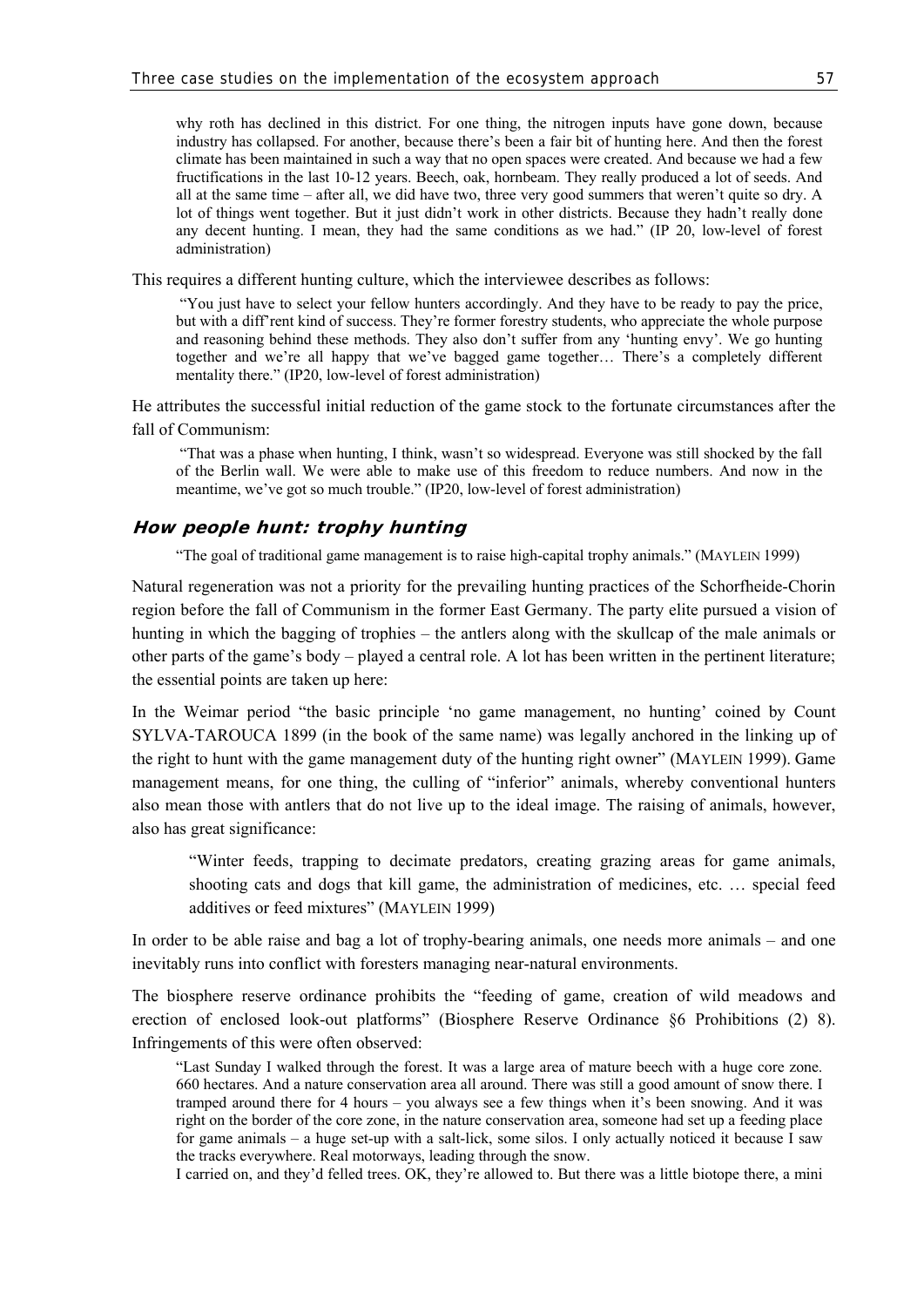moor. Practically right under the old beech trees and under the oaks, they'd planed spruce. They'd been recently planted. Spruce, on 3 hectares. Against the ordinance, just for hunting. Its only function is to give game cover." (IP 17, former biosphere reserve administration)

After the fall of Communism, trophy hunters in the biosphere reserve were on the defensive; nature conservation representatives had the upper hand. But soon conventional hunting strengthened its position – after property issues had been clarified, the repatriations and sales of plots of land by the Treuhand organisation had been started, and people from the western German states with interests in hunting had moved in.

People organised themselves into local game management communities and, nationally, made up the hunting association, and also found backing in the general population. Game management communities have no legally secured mandate but are influential nevertheless:

"They appraise the shooting plans which are presented to the hunting associations and approved, in general, without any amendments. The individual interests of the various people authorised to hunt are exclusively to the fore." (IP 9, former biosphere reserve administration)

### **Conflict between foresters/nature conservation hunters and trophy hunters**

Hunting is carried out on the hunting grounds and not in line with the ownership structures. Smallscale private forests of between three to five hectares are pitted against minimum hunting ground sizes of 50 hectares. Owners with less land can, therefore, not hunt on their ground. They are compulsory members of a hunting collective that in turn leases out to private hunters. Thus many owners only have an indirect opportunity, i.e. via the collective, to exact fulfilment of their interests from the people authorised to hunt. This becomes a problem when owners of private forests want to manage them in a close-to-nature way with natural regeneration, but the hunting lessee wants trophy animals and high game densities. In the area studied, this was the case with owners of private forests who wanted to manage their forests in line with the rules stipulated by the Forest Stewardship Council (FSC) in order to get their timber accredited. The German FSC standards prescribe "unfenced natural regeneration" – only possible with adjusted densities of game.

These days, the picture is as follows: there are two different objectives on game management conflicting with each other (see Fig. 6). For the most part, interviewees do not believe that these two perspectives can be reconciled.

"It's exclusively a mental problem, not so much a problem related to the facts or contents of the issue. It can scarcely be resolved. Unless funding for the erection of fences is scrapped. Then the owners' needs would be so great that corresponding demands would be made on the hunting community." (IP13, hunting)

Funding for fencing mitigates the clash of interests between forest managers and those involved in game management:

"Who's got the chance to hunt these days? Hunting has in the meantime... got a lot to do with money. Who's got much money? Old men... Or people with companies ... In the little free time they have, they go hunting. Then they want to see something, of course, and want to bag something. That's what they're paying for, after all, when they lease some place. So hunting has degenerated to such an extent that a certain species of animal comes to a certain person at a certain place at a certain time. That's what hunting has sunk to. I mean, in principle they're not all proficient." (IP 20, low-level of forest administration)

This is where the socio-cultural difference between trophy hunters and "nature conservation" hunters, in this case the district forester, becomes clear.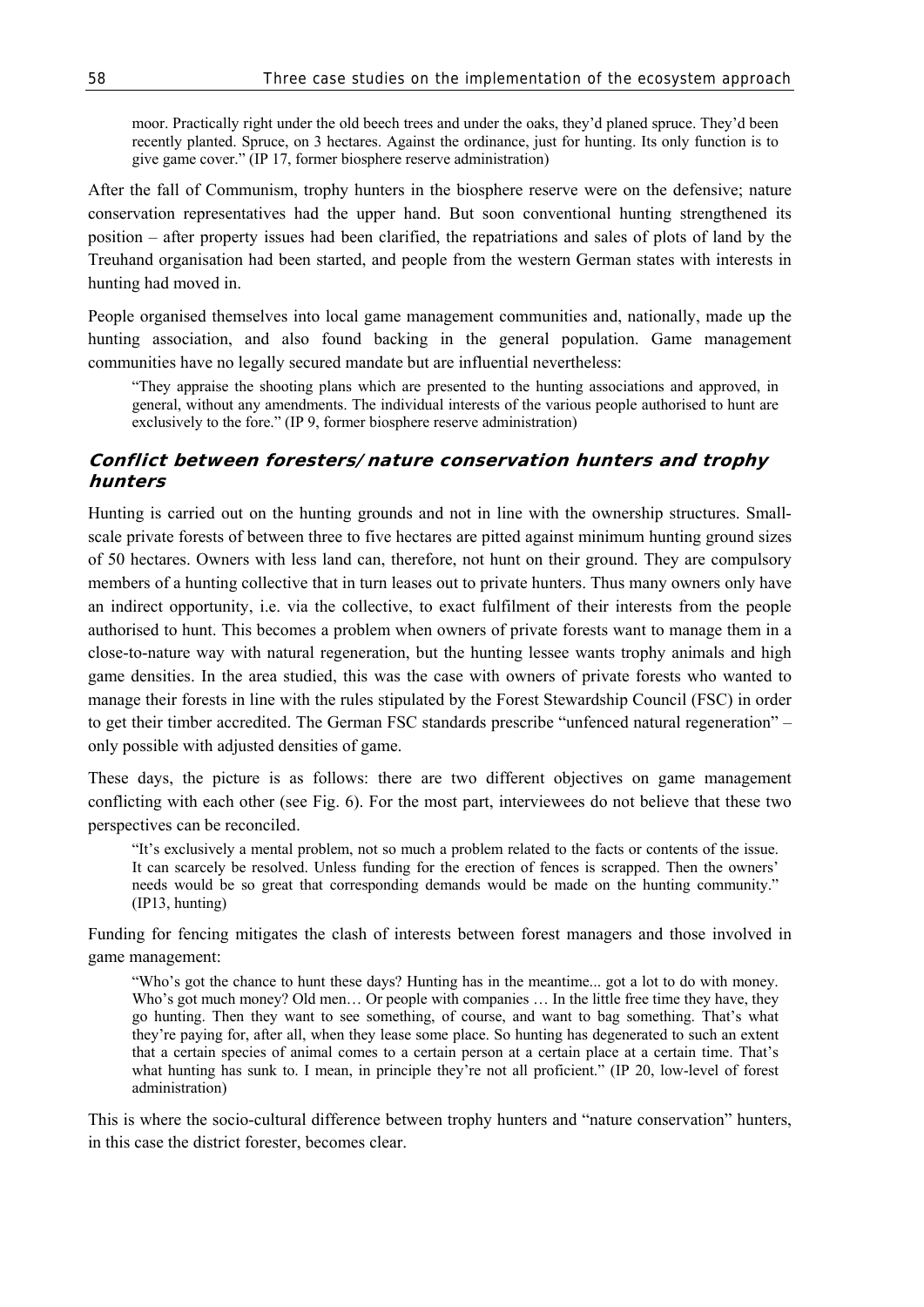The representatives of trophy hunters expressed themselves in a much more restrained way and stressed parallels with nature conservation objectives. This might be due to the specific design of this study sounding like 'environmentalist stuff' that lumped together the researcher's interests with the aims of the 'opposing camp' in the eyes of the trophy hunters. Thus the editor of a hunting magazine who clearly positions himself under the heading "I'm an enemy, too" should get a chance to speak here. The occasion was a silent beat by district foresters that resulted in an unexpectedly high number of red deer kills – 43 above the quota – resulting in the neighbours of the hunting ground instituting legal proceedings:

"The hunters that advocate the preservation of a historically evolved … hunting culture in the east have... become the face of the enemy. ... Should we, for example, surrender red deer to the hunting extremists who don't know if they've got 20 or 200 specimens on their hunting ground? Can it be a matter of complete indifference to us if the responsible work performed by the game management communities… becomes a farce?" (KRAH 2004)



Fig. 6: Hunting conflicts in the Schorfheide-Chorin biosphere reserve

In part, the conflicts assume a harsh character:

"Attempt to assert a political influence, well, there are all kinds of variation here, from death threats, let's say, I mean all versions are possible here. I mean, it's a very emotional topic, hunting, as I said. That's obvious from the amount of money that's spent on it. For hunting leases and stuff. Or trophy shooting." (IP 25, intermediate forest level)

The biosphere reserve administration finds itself in a difficult position: it relies on public support and has to cooperate with all actors in the biosphere reserve. To the degree where business conditions in Brandenburg deteriorated, and jobs and funding were scrapped, so sank the willingness to comment on aspects of hunting and to follow up any infringements.

"They don't want to deal with certain conflicts ." (IP13, hunting)

At the level of the practitioners in the forest who endeavour to reduce game numbers and who are having a tough time of it, this has lead to a great deal of frustration: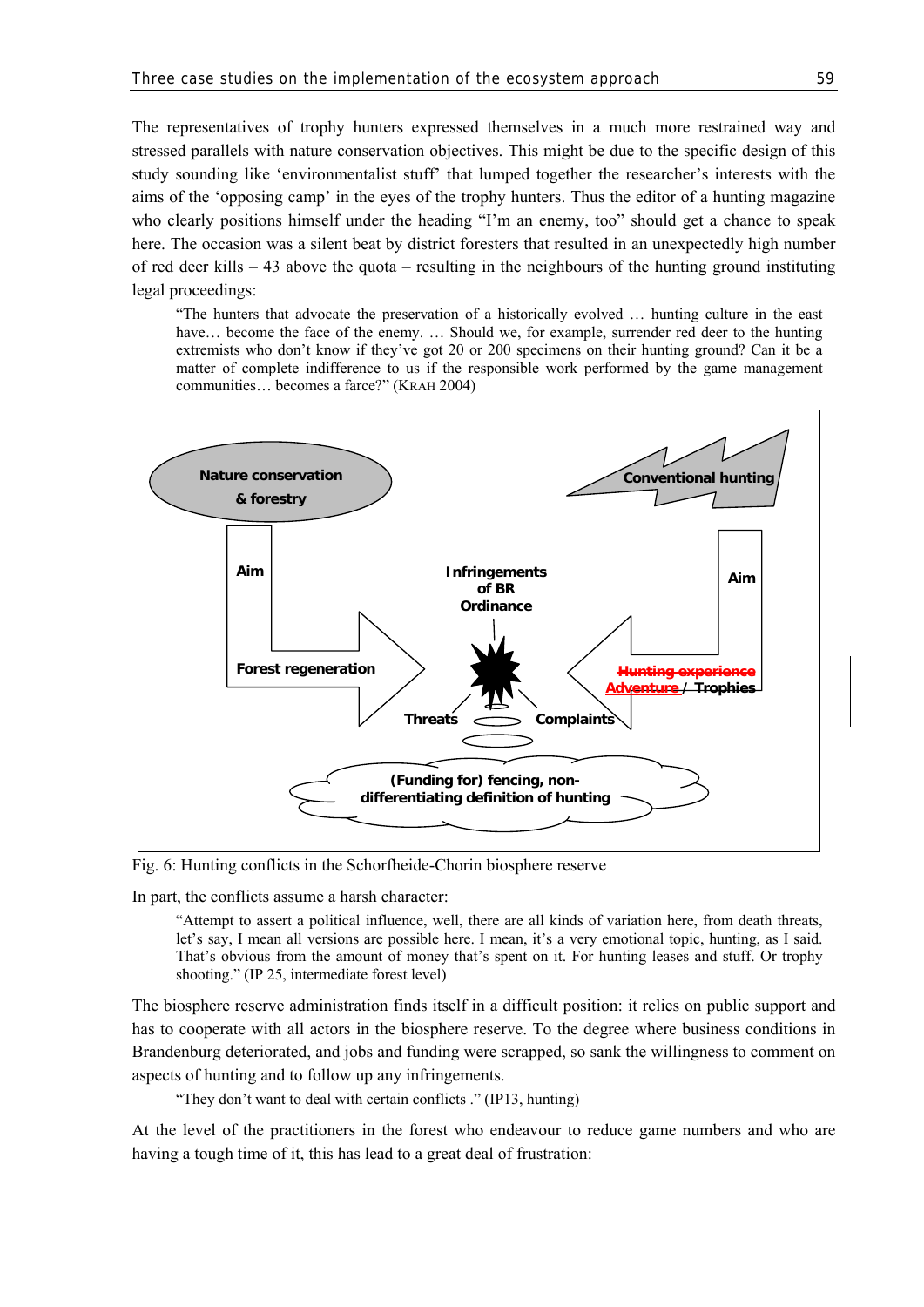"Hunting-wise NO support where I had hoped to get some. We do what they all want. But – zilch!" (IP 20, low-level of forest administration)

## **Structures and actors of the hunting scene in the light of the ecosystem approach**

In the problem area, hunting is confronted by two – strongly polarised - interests: firstly the interest in an economically profitable forestry, which would like to minimise costs for forest regeneration and which integrates nature conservation interests – natural forest regeneration, stable stocks of deciduous forest; and secondly the interest in an easy kill of trophy-bearing animals as a prestigious leisure activity for which a lot of money is paid.

Another hunting strategy could contribute towards a solution, but tradition and also the idea of trophy hunting as a leisure activity that can be done at any time stand in the way of this. Both interests cannot be reconciled. They can, among other things, only be mitigated if natural regeneration is done behind fences and if fencing is eligible for funding (this is, however, basically out of the question in FSCcertified forests). The issue now is what contribution the ecosystem approach can make to this conflict that hinders solutions in terms of ecosystem management. With regard to this, the most important principles have been briefly singled out; they embrace all directives of our structuring model:

### **Central tenets of the ecosystem approach**

The maintenance of structure and function – according to *Principle 5* – is a superordinate objective of the ecosystem approach. Implementation Guideline 5.5 specifies that the management strategies should minimise threats to ecosystem function and structure or allow for them. If one, for example, looks at the groundwater table under the pines, the case for the forestry/nature conservation side seems to be clear – the groundwater function can only be maintained by mixed deciduous forest. High densities of game (roe deer) make forest conversion impossible. Even if one points here to the societal choice of the objectives in Principle 1 and the lack of participation by the hunters in the biosphere reserve, this does not give one carte blanche to carry out actions that might clash with other principles of the EA. The ecosystem approach clearly conflicts with the prevailing practices of conventional hunting in the biosphere reserve.

### **Design Directive**

This also applies to *Principle 6*: ecosystems must be managed within the limits of their functioning. Since the natural regeneration of the forest is certainly necessary for its functioning, the ecosystem approach makes demands that are hard to dispute in the context of game densities: game densities, if they are too high, have to be reduced.

*Principle 7* - appropriate spatial and temporal scales: in the protection and buffer zones, the biosphere reserve administration can prescribe the hunting strategy in accordance with the Biosphere Reserve Ordinance – but not in the development zone, where only agreement with the hunters is necessary. The core and buffer zones do not correspond to the game's sphere of activity. If a uniform hunting strategy is necessary to maintain game stocks in the entire biosphere reserve at an acceptable level, it is hampered by the different demands made by the Ordinance. One interviewee opined that one should not concentrate hunting on protection areas but should carry it out across the whole area, i.e. even beyond the biosphere reserve borders, otherwise the effect would remain modest due to the pull of the neighbouring areas. (IP 13, hunting)

*Principle 4* aims to reduce market distortions and align incentives.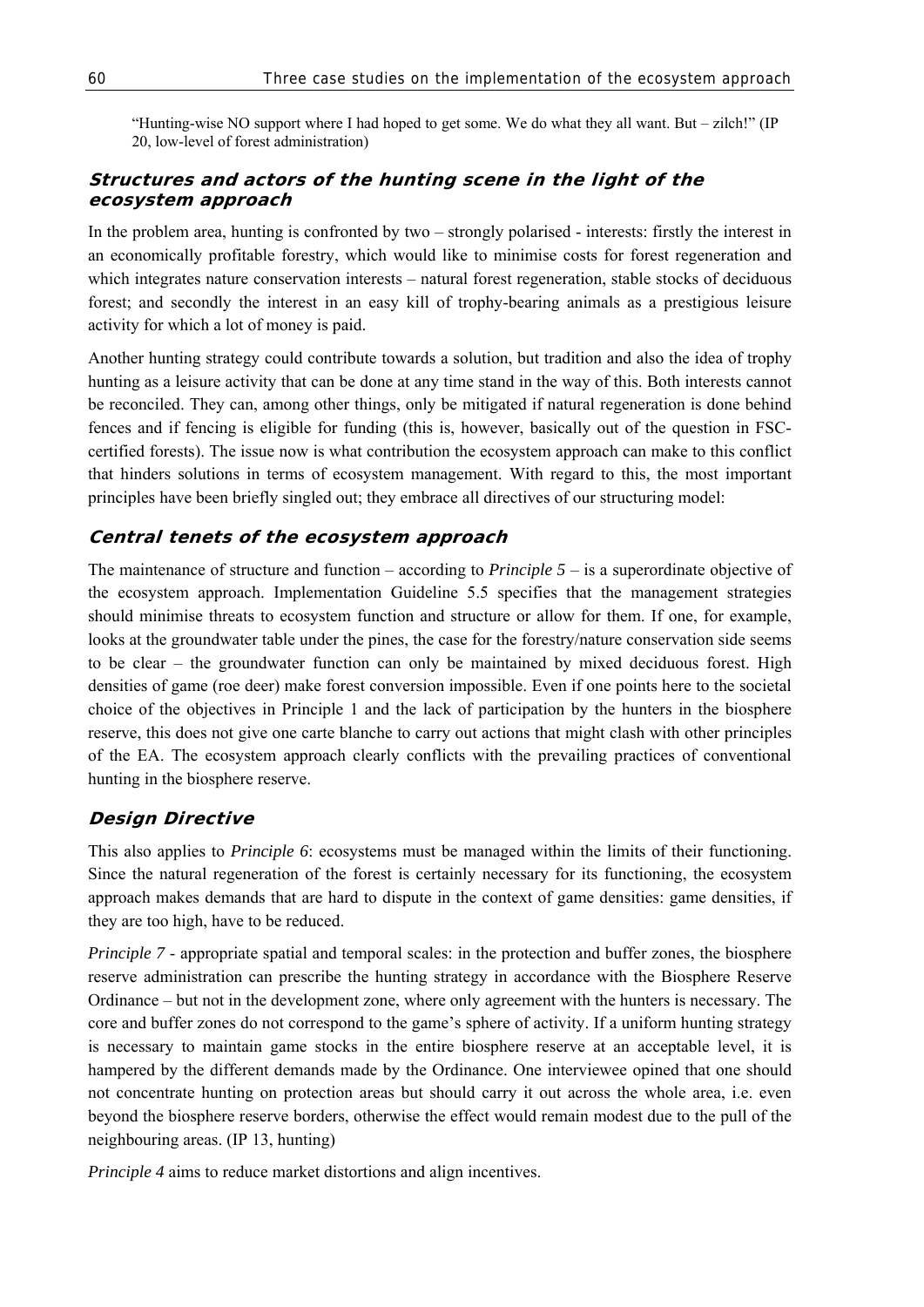"I generate money from showing hunting guests around, who then hope to shoot a stag worth paying for, and I accept I have to put up and maintain expensive fences in which deciduous trees can grow, or I do exactly the opposite to comply with FSC objectives (they're checked very carefully)." (IP 10, biosphere reserve administration)

This is an economic consideration that does not interest trophy-hunting side, since their representatives do not hunt for economic reasons but mainly as a leisure activity. However, there is the issue regarding the extent to which the costs for this can be passed on to the forestry sector or the general public:

"(It's a) real problem that fencing is eligible for funding. This also happens in state forests." (IP 13, hunting)

Principle 4's rationale makes it obvious that coordination of support initiatives ensures that the instigators of environmental costs also pay for them. The practise of funding fencing can thus hardly be regarded as concordant with Principle 4.

Inconsistencies between theory and practice can clearly be ascertained in the primary objectives of the ecosystem approach as well as with the Design Directive and in the economic framework

## **Governance Directive**

*Principle 1*, the societal choice of the objectives: the private hunters and hunting ground lessees interested in trophies were not included even in the catch-up participation (see Chapter 3.3.4), partly because they had to deal with all the political upheaval, and partly because they got involved at a later point when they acquired the hunting grounds; hunting ground lessees intervene in the management of the areas, freed from land tenures.

In the study area, this group has, in the meantime, become well-organised and is increasingly selfconfident, having an influence on all political levels:

"Well, the state hunting association is a very big lobby, I mean, it's obviously got a huge number of members. And it sometimes makes itself heard on different topics here in the country relatively vigorously. It packs quite a punch in Brandenburg. You can't give them the cold shoulder." (IP 17, former biosphere reserve administration)

Even if the speakers of this stakeholder group act moderately and strive towards balance, even hold talks with nature conservation associations, conflicts will always break out on a local level. The question with Guideline 1.9 would be whether the chief negotiators are accountable to their interest group. Since the basic conflict, however, extends beyond the establishment of the biosphere reserve and far back into German history, the author does not believe that it could be resolved by participation processes alone.

Principle 12, Guideline 12.1 urges increased communication and cooperation: if, however, the people involved themselves see irreconcilable conflicts and one side *does not want* to uphold the agreements of the other parties, the ecosystem approach does not offer any further perspectives.

## **Management Directive**

*Principle 11* demands that all information should be considered. The results of studies on game densities and natural regeneration, e.g. from observations of the comparable pairs of sample plots, were, however, according to one interviewee, ignored by the conventional part of the hunting community.

*Principles 9 – changes are inevitable. Starting from the representation in Chapter 3.3.6.1, one should* also ask here whether – as it would be in terms of active adaptive management– other models and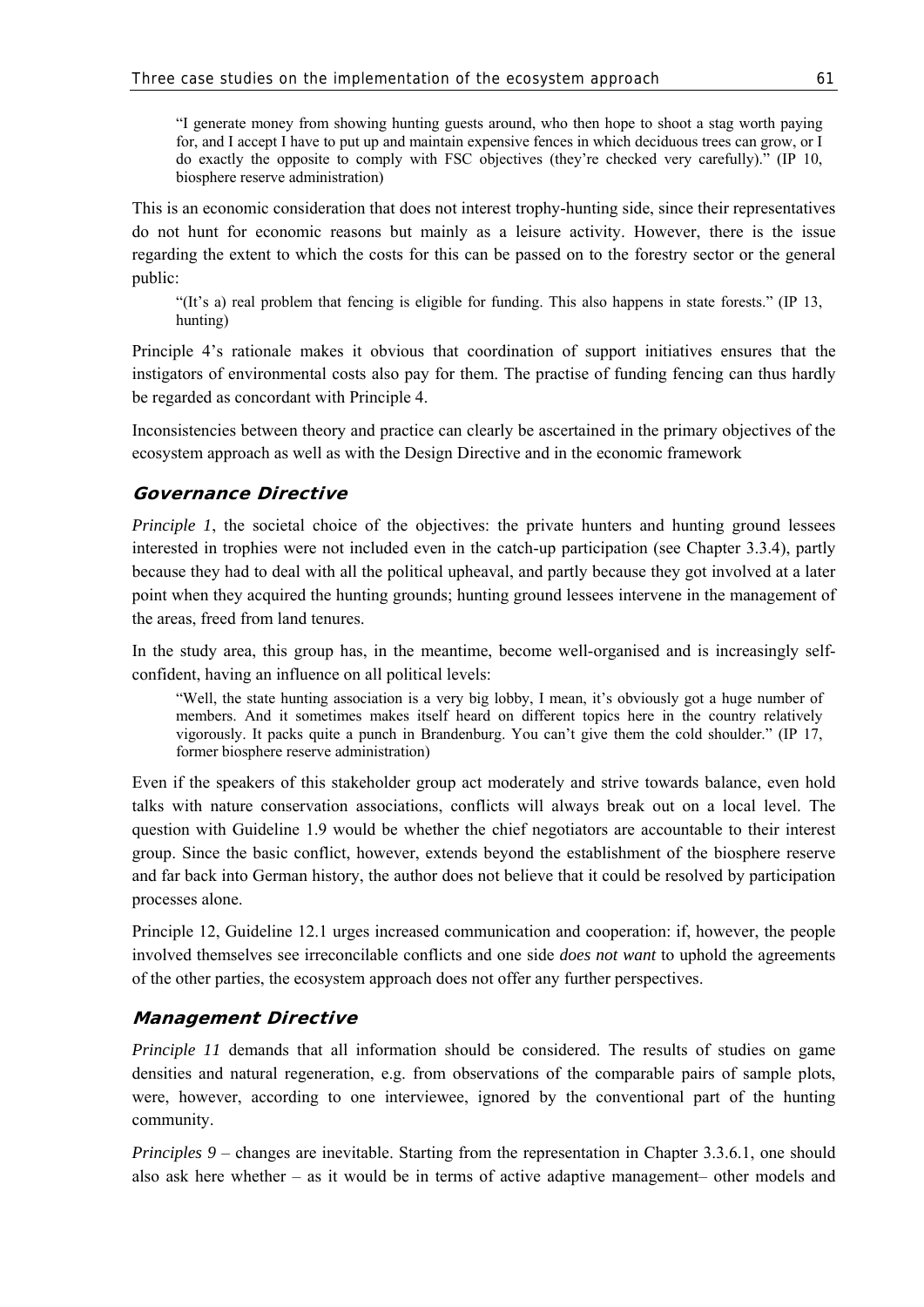strategies would be feasible to maintain or restore natural processes. Hitherto, the debate has revolved around the 'how' of hunting; if one took a mental step backwards, one could ask whether hunting at all has to be the only means of ensuring game densities that will allow forest regeneration. One possibility has already been mentioned – fencing – even if economic reasons are opposed to this. Another might be to renounce hunting altogether; an experiment with the question: would stocks regulate themselves? Naturally, this was (or would be) denied by all interviewees, with a degree of indignation that feeds off the conflict with opponents of hunting. In fact, an "initiative to abolish hunting" holds the view that:

"The currently excessive stocks of hoofed game regulate themselves on the basis of stressors, for instance, the spatial number of individuals spread over a certain area influences, for example, hormone levels and thus fertility." (INITIATIVE ZUR ABSCHAFFUNG DER JAGD 2005)

The intensity with which the controversy is being conducted in the meantime – according to the initiatives there anti-hunt activists hold regular demonstrations in the capital, Berlin – makes it hard to impossible to find an objective solution.

# **3.3.7 Interim results**

The second case study – Schorfheide-Chorin – highlights the ecosystem approach against the background of problems that characterise the biosphere reserves according to the statements of the experts interviewed. The central issue was which specific perspectives the ecosystem approach can offer to existing problems in the biosphere reserve: where is the ecosystem approach appropriate, where does it expand perspectives constructively, and which problems does it not help with?

A few problem situations were highlighted as examples:

*Participation*: The Schorfheide-Chorin biosphere reserve was set up during the confusion in East Germany after the fall of Communism on the instigation of the former oppositional conservationists; other stakeholders were not involved. After that, the state forest sector participated in drawing up an advanced body of legislation. It was agreed that the main objective of the forest should be the conversion of unnatural and degenerate pine forests to mixed deciduous forests and close-to-nature forest management.

*Monitoring*: There is an 'integrated ecosystem monitoring system' that complies with MAB requirements. The scientists charged with the task developed the standardised process from a cost point of view and with an eye to transferring it to other areas of conservation. This 'integrated ecosystem monitoring' operates, in contrast to that addressed in Implementation Guideline 9.4, in a relatively isolated way. Rather, it accords with the monitoring integrated into the daily work of the district forester that is governed by concrete problems such as damage from browsing game or the incidence of pernicious insects.

In the current problem of a pest calamity in the pine forest, *adaptive management* could help one to get off the usual tracks, to develop alternative models for a management problem and to pilot different strategies. This did happen in Schorfheide at the beginning when some district foresters were able to push through some new management methods, especially a much-increased level of hunting, during the euphoria after the fall of Communism. In the studied case of a mass outbreak of the forest pest called the "nun moth", only an attempt at passive adaptive management could be ascertained at best, in that they tried to avoid chemical treatment, but only with the proviso that the calamity would develop and collapse as expected. This did not happen. The people in charge sprayed the pests with chemicals, only to be faced with the allegation of having made the damage worse due to their hesitant action.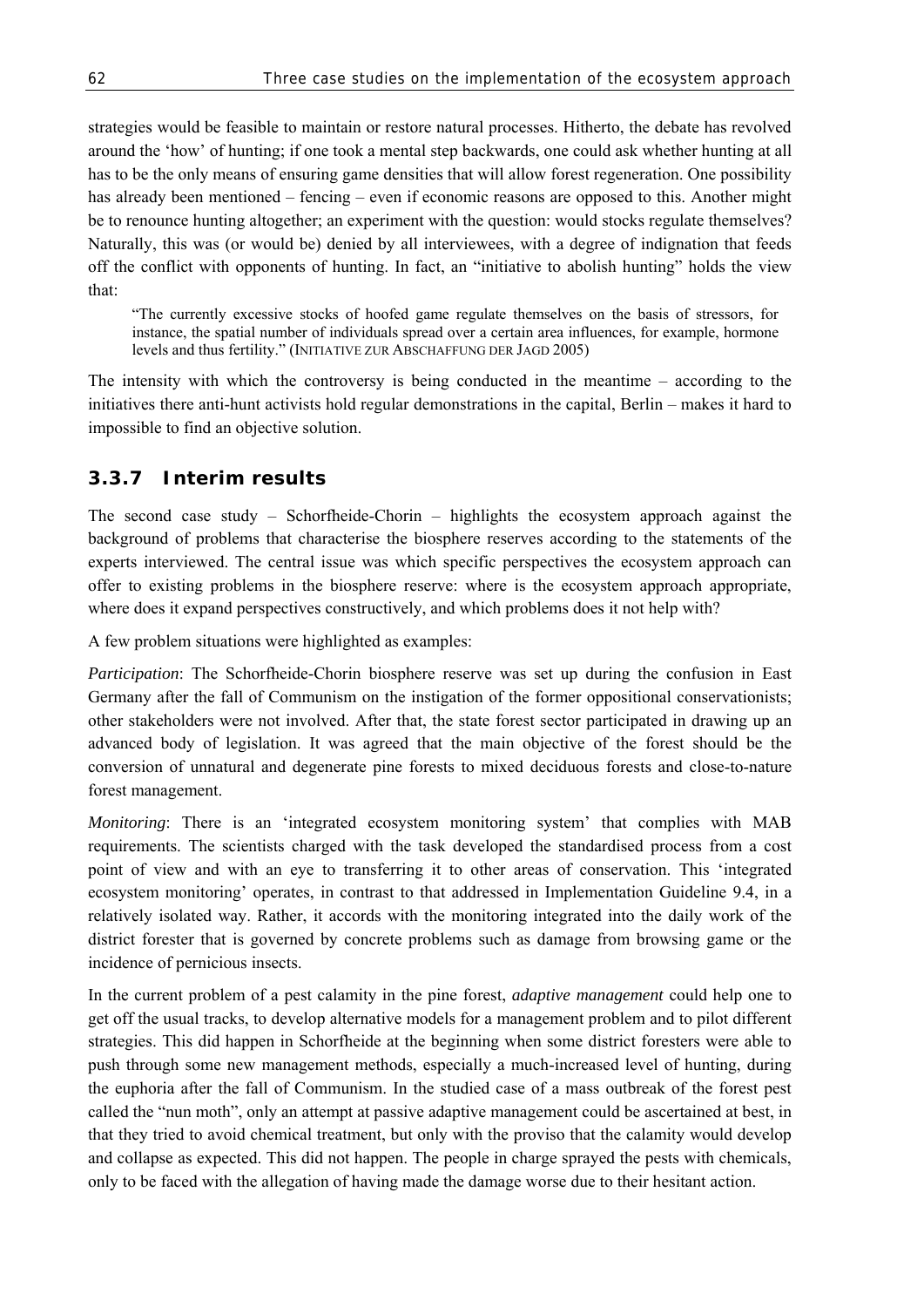At all times, decision-making alternatives ranged within the scope of the usual on-site strategy, to prevent the worst scenario - large-scale areas of forests dying off - by using pest control. This does not conform to active adaptive management, which would have meant also considering other options and the management strategies arising from that, up to a total loss of the pine forest (that in that case would not have been able to be converted into a mixed broad-leaf forest).

*Refusal of stakeholders*: The ecosystem function of "groundwater formation" (*Principle 5*) of the ecosystem's forest is not guaranteed in an exclusively pine forest in Brandenburg; high game densities make forest conversion impossible. A failure of the forest to regenerate due to a high level of damage caused by browsing game indicates that the forest is being burdened beyond its limits (*Principle 6*). *Principle 4* explicitly addresses the fact that those who generate environmental costs should pay for the damage. This does not happen if the forest owners have to assume responsibility for the fencing of natural regeneration areas due to high game stocks or the general public for support means.

The stakeholder group of private hunters interested in trophy hunting was not involved in the participation process. It only formed some time after the biosphere reserve was created and pursued goals – game management of trophy-bearing game that accepts excessive stocks – that cannot be fundamentally reconciled with the most important objectives of forest conversion and close-to-nature forest management. On the one hand, this interest group must be weighted as a stakeholder that, in line with Principle 1, should have been included in the setting of objectives; on the other hand, this fact does not result in a carte blanche to do things that would clash with other principles of the EA.

In brief and highlighting the polarised positions, two interest groups have formed in the biosphere reserve – foresters and conservationists on the one, trophy hunters on the other. Infringements of the biosphere reserve ordinance and conflicts on a personal, political and legislative level are symptoms of the unreconciled polarity in which disputes due to social status and social-cultural differences are interwoven. The stakeholder group of the conventional private hunters visibly refuse to participate in the most important forest management goals – to the detriment of the ecosystem. This phenomenon, however, lies outside the ecosystem approach or in the ways of handling it outlined therein.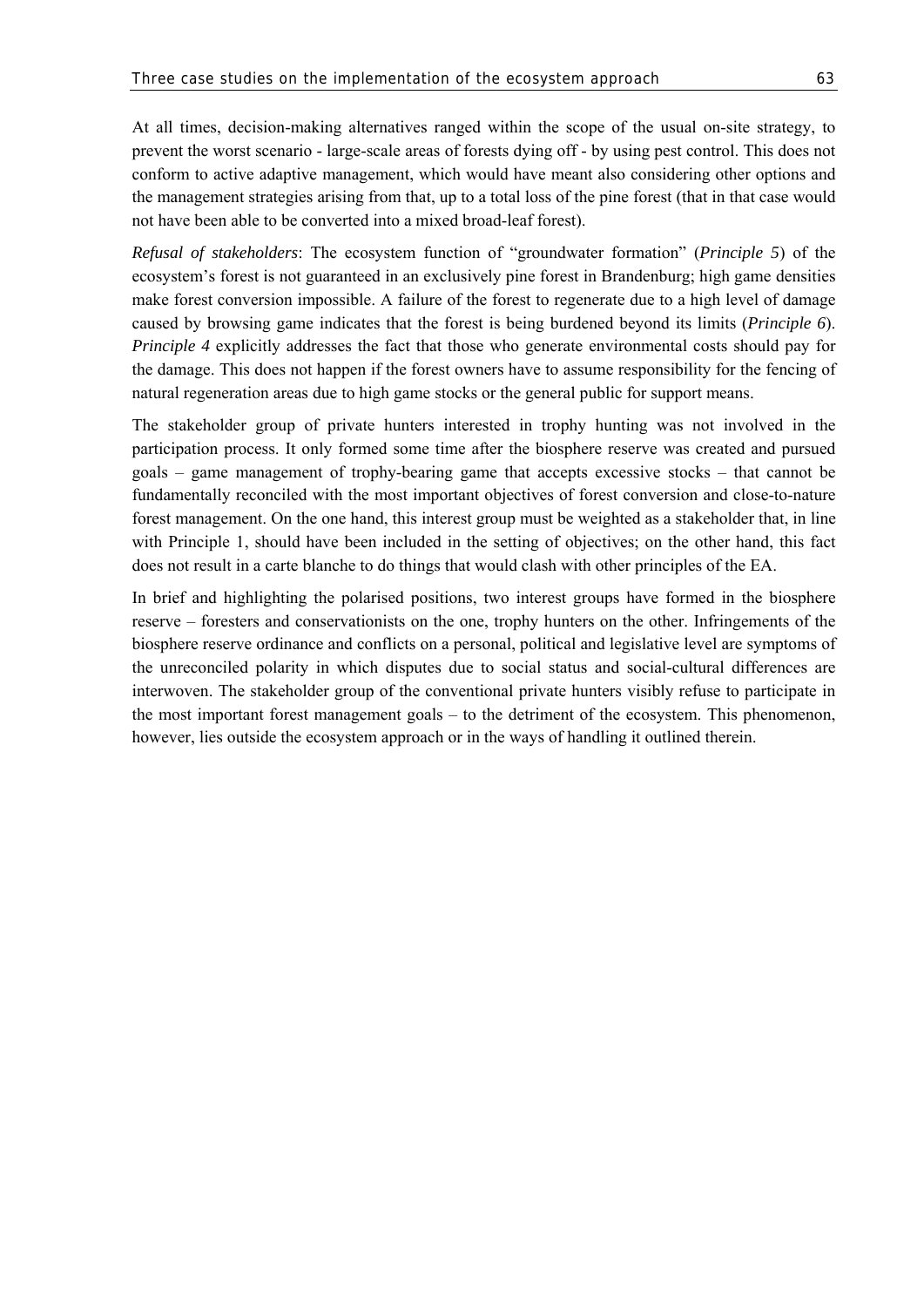# **3.4 Rhön case study**

*(Ilona Klingele, Christoph Meyer, Michael Flitner)* 

# **3.4.1 Questions covered by the case study: starting points of an integrated assessment**

In order to achieve an integrated assessment of the actions in biosphere reserves – or its interpretation from the view of the stakeholder – in the light of the EA, it makes sense to methodically tie up to existing attempts to create integrated indices or assessment schemes, such as those developed within the framework of the sustainability debate during the last few years. These trials are as numerous as they are varied; they range from highly aggregated macro-indicators ("Sustainability dashboard", Environmental Sustainability Index, etc.) to sector-specific indicator sets, such as the *Pan-European Indicators for Sustainable Forest Management,* as elaborated and honed by MCPFE experts several times (cf. Chap. 2).

Just more technical/scientific individual indicators themselves often pose substantial methodological questions regarding implementation and transfer, particularly with the shift to larger levels, as is inevitable in the context of biosphere reserves (e.g. DECONCHAT & BALENT 2004; PURTAUF et al. 2005). More than ever, efforts to develop aggregated socio-economic indices are afflicted with big methodological problems, that are, not least, associated with the necessary normative orientation. At the same time, the need to develop just such aggregated indices is repeatedly stressed, with the requisite policy relevance of such indices particularly underscored (cf. BOYLE et al. 2001).

The so-called *Rome Principles* summarises ten cornerstones of meaningful social monitoring for biosphere reserves that also apply to the previous context (cf. LASS & REUSSWIG 2002: 14f.). With a view to the international network of biosphere reserves, three types of indicators have been identified: a minimum set of core indicators should be ascertained for all biosphere reserves; a series of optional indicators could represent the specifics of the relevant situation and make them comparable to similar situations at least; finally, free indicators could be developed that serve as specific indices and offer space for the testing of new objectives (ibid. 16). With this tripartite division, a minimum standard of international comparability should be produced on the one hand, while on the other hand adjustment to suit regional circumstances should remain possible.

In view of the hitherto extremely feeble structure of the social monitoring in the biosphere reserve network, operationalisation in this sector appears to be really imperative. A look at the list of the indicators suggested at the *Rome workshop* shows, however, that the methodological difficulties linked to the current approaches appear well-nigh insurmountable. Thus, under the section *ecosystem use*, the "conflicts pertaining to land and resource use" are named as potential indicators [!], as well as the "(monetary and non-monetary) value of goods and services provided by the ecosystem". In our view, 'indicators' cannot conceivably evolve from these variables in the foreseeable future, indicators that could be comparable to the MCPFE indicators for sustainable forest use. Other, more comprehensible indicators that are named, such as the demographic basis data or the religious affiliation of the residents, remain, meanwhile, extremely limited as far as their significance is concerned, as soon as they are meant to be applied to more complex objectives such as the implementation of the ecosystem approach.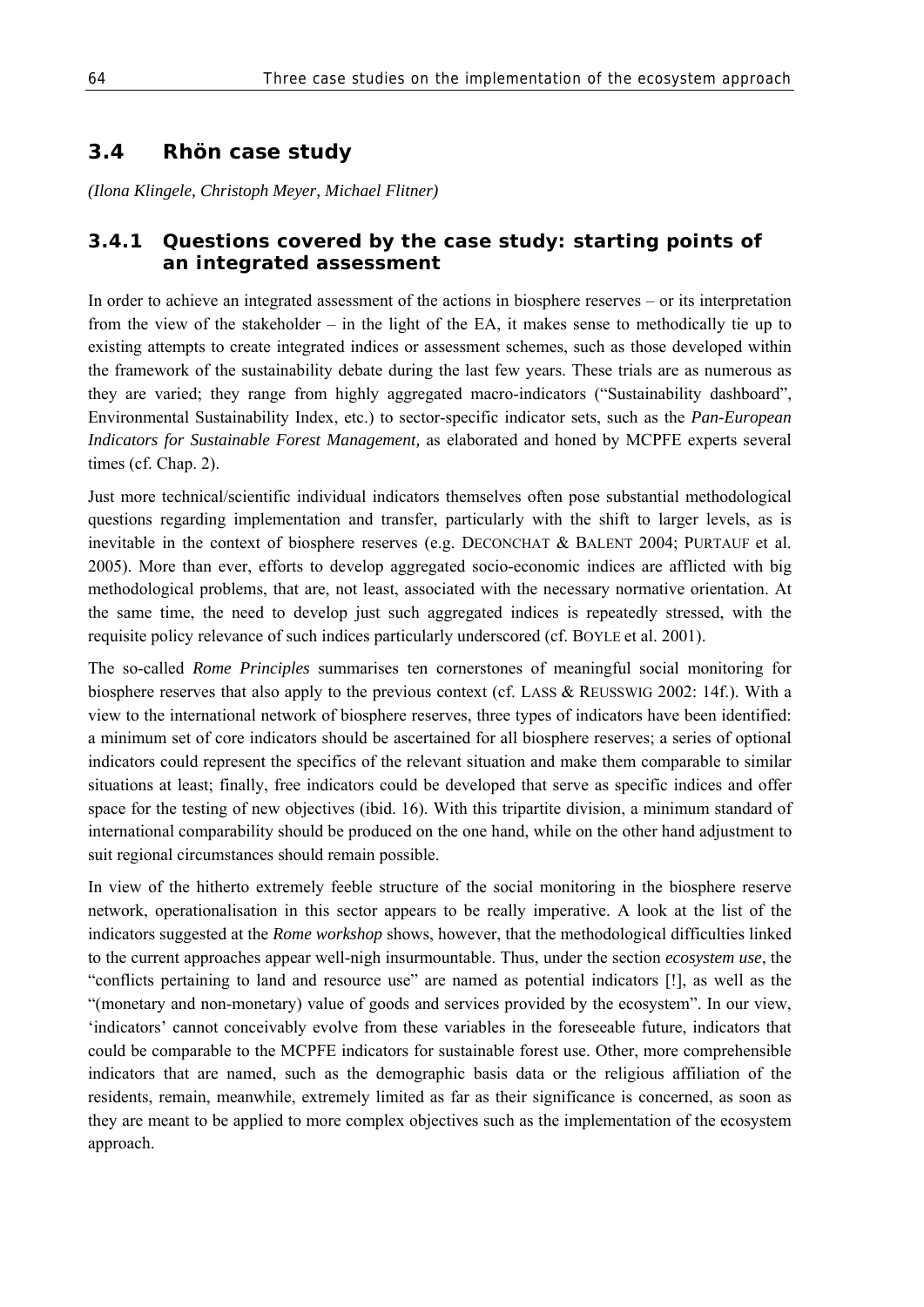In the context given, therefore, we believe it to be more expedient to minimise the appearance of measurability of EA implementation and to strive towards a qualitative account of the achievement of the objectives, which must remain identifiable in its relevant situativity. This cannot mean giving up the essential *policy* orientation (and thus the minimum amount of comparability). Starting points for such an assessment can primarily be found in performance scales, such as those developed mainly by MOISEEV et al. (2002) to evaluate the condition of forests. We believe the benefits of this methodology – in its refined form – can be seen in three points in particular:

- 1. The assessment of a condition or process basically takes place against the background of an objective and through a yet to be specified social group (e.g. group of stakeholders);
- 2. The objectives or the degree of achievement of the targeted objectives can be continually modified; they become discernible as social objectives (Principle 1: societal choice);
- 3. Complex *performance scales* can integrate quantitative and qualitative data; they do this in a transparent and verifiable way in qualitative assessment levels.

MOISEEV et al. (2000: Annex I) present some possible indicators for their purposes, for which they also suggest, in part, quantification.

In the framework at hand, we implicitly pursue this approach to a large extent, whereby we only discuss the criteria of a qualitative assessment here. Even the simplest policy-oriented attempts at assessment must ask what the benchmarks of this assessment are. In order to advance in this issue of assessment cases with reference to the implementation of the ecosystem approach, the authors, after having outlined exemplary problem situations in the Rhön biosphere reserve, will take a predominantly methodological perspective in Chapter 3.4.8, in which the problems of delimitation and reference with the assessment of EA conformity will take centre stage.

Following the structuring of the ecosystem approach (cf. Chapter 2), the authors have chosen three difficult sectors of performing assessments, that represent the three skeins of the approach that guide the action: firstly, we address ourselves to the issue of scales or benchmarks (Principle 7), which we have identified as part of the *Design Directive*; secondly, we examine the issue of participation (Principles 1, 12), that is of central significance in the sector of the *Governance Directive*; thirdly, we analyse the specific assessment problems of adaptive management (Principle 9), which in our opinion represents a central element of the *Management Directive* (cf. Chapter 2.3).

In all three sectors, we start with the problems that can be reconstructed on the basis of the interviews and other data from the area. At the centre of our deliberations is, in each case, the question of how assessment standards are to be developed. In line with the open appreciation of social processes that underlie the ecosystem approach itself, limit values, permanent reference points or *benchmarks*, which measure the successes of the implementation of the ecosystem approach, in particular a clearer understanding of the systematic difficulties that have to be overcome on the way to achieving an integrated assessment of the actions in biosphere reserves, are of interest here. This appreciation appears to us to be the prerequisite for formulating also the social and institutional conditions under which progress in terms of the ecosystem approach can be expected.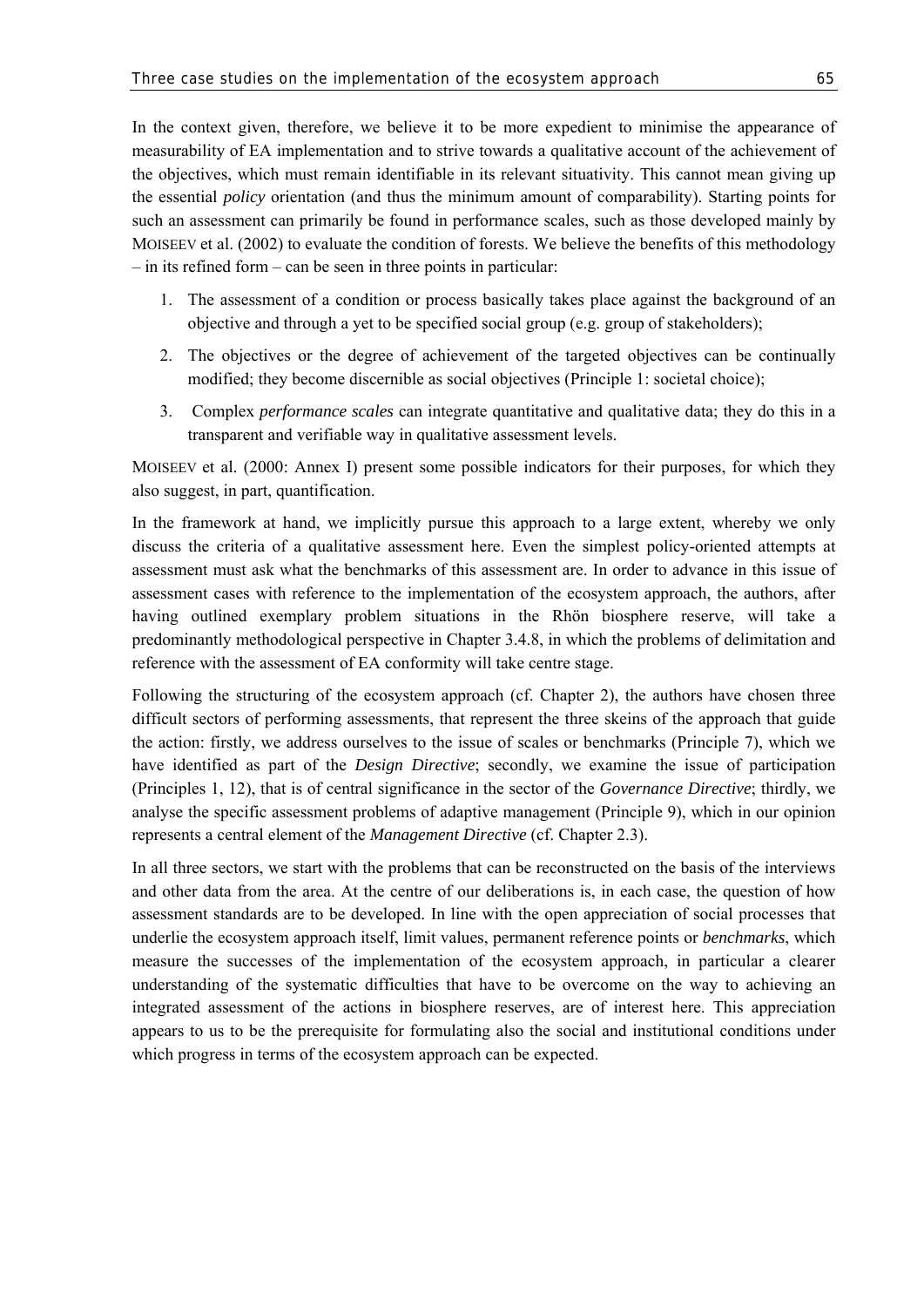### **3.4.2 Geography and social history of Rhön**

The Rhön biosphere reserve is, with a total of 184,939 hectares, one of Germany's largest, lying in the border triangle between Thuringia, Hesse and Bavaria. About 40 per cent of the area is in Bavaria, 34 per cent in Hesse and 26 per cent in Thuringia.

Agriculture dominates, taking up over 50 per cent of the characteristic landscape  $-$  a varied low mountain range landscape with fields and pastures in the valleys and extensive meadows on the rounded hilltops. The flanks of the hills and mountains are forested. What is characteristic of the area are the wide vistas – "the land of the open panorama".

"Just like the harsh climate, poverty, too, clings to the Rhön region. The meanings of place names like Wüstensachen and Kaltensundheim attest to poverty and squalor, cold and hunger" (Wasserkuppe Exhibition 2005).

If, in comparison with the rest of central Europe, the residents of the Rhön region were neither needy nor prosperous, this changed with the Industrial Revolution. Increases in population and a lack of industrial centres close by led to relative poverty. The centuries-old practice of dividing up land between the heirs (Franconian equal division of property among heirs) resulted in the strips of land becoming thinner and thinner in each successive generation: "If a tree fell over there, it fell onto five plots of land" (IP 17, biosphere reserve administration). Tilling the land or grazing became unprofitable; the farmers scythed the strips by hand to gather in the hay they urgently needed for their cattle. When wood pasture was banned in the 19<sup>th</sup> century and when at roughly the same time many common pasturelands were privatised, many small farmers were no longer able to keep their draught animals (REGIERUNGSPRÄSIDIUM KASSEL 2000).

As early as 1835, plans to improve the economic structure were developed on the instigation of a Bavarian ministerial order. Such plans comprised in particular moor land drainage and afforestation of the Hoch Rhön region. The residents were rather sceptical about the latter from an early period: "There's no lack of tools and fuel in the Rhön region … not at all… but there's already such a huge lack of fodder and it's more … necessary to cultivate more areas to grow fodder, rather than reduce pastureland." (PLANUNGSBÜRO GREBE 1995: 78). These plans did not touch on the issue of the division of farming estates.

"[Later] they carried out – today they'd call it land consolidation, they then put everything back together again. In the 20s, 30s it all started up afresh." (IP 17, biosphere reserve administration)

### **3.4.3 National socialist "Dr. Hellmuth Plan"**

At the time of the national-socialist dictatorship, the Third Reich's Labour Service and later prisonersof-war planted a forest belt of spruce up to 360 m wide along the main Rhön ridge at right angles to the prevailing wind direction and in the lee area in front strips of spruce laid out in grid formation. These windbreaks were, together with the drainage of the moors and the removal of stones, the shallow end of a bundle of measures, the so-called Dr Hellmuth Plan of the National Socialist administration. The aim of the plan was to establish new farmyards for the Rhön farmers on the plateaus of the Rhön area (REGIERUNG UNTERFRANKEN 2003).

"[That was a] plan of the former head of a Nazi district Dr Hellmuth from Würzburg in Lower Franconia. That's just the way it is in a dictatorship: one person whispered something to someone and it was just carried out. They wanted to do away with this Franconian division of property." (IP 17, biosphere reserve administration)

These spruce afforestations again became the focus of public attention only in connection with the game management of black grouse 35 years later (see below).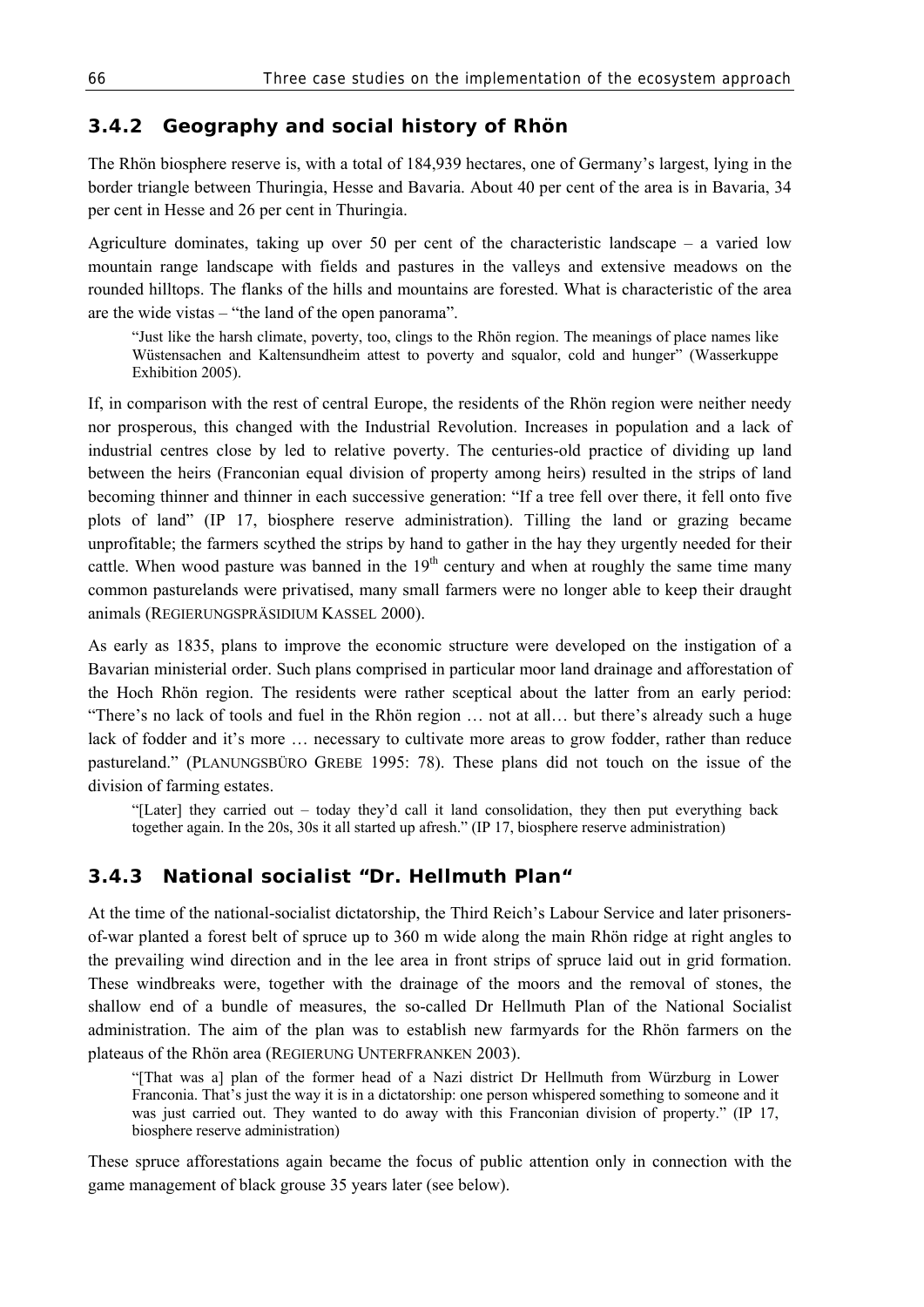The political conditions of the Nazi dictatorship have been sufficiently researched. It seems reasonable to assume that in the setting of objectives for the Dr Hellmuth Plan no public participation, the minimum prerequisite for societal choice in terms of the ecosystem approach, took place.

## **3.4.4 History of the biosphere reserve**

### **3.4.4.1 Establishment of the biosphere reserve**

Two days before the reunification of Germany in October 1990, the GDR Council of Ministers on the Thuringian side issued an ordinance establishing the Rhön biosphere reserve. Similar to the Schorfheide-Chorin biosphere reserve, this had become possible due to the GDR National Parks Programme that had been adopted just shortly before (see Chapter 3.3.3). There were no participatory or hearing processes (IP 17, biosphere reserve administration). The GDR National Parks Programme impacted on the western German federal states, where several biosphere reserves were likewise brought into being. The same goes for the Rhön region: "This body of thought then spilt over here [to Hesse] and was taken up by nature conservationists in Hesse and Bavaria" (IP 18, biosphere reserve administration). The then CDU minister supported the ideas. Six months later, the UNESCO acknowledged also the parts in Bavaria and Hesse as a cross-state biosphere reserve (BR-RHÖN HOMEPAGE 2005).

The creation of the biosphere reserve was greatly influenced by the environment ministers of each state. The ordinance took its bearings primarily from the expectations of nature conservationist stakeholders from the administration and associations; little input came from the public at large. This way of proceeding was, incidentally, as one interviewee from the biosphere reserve administration observed, "a shortcoming of all of Germany's biosphere reserves that had been set up or acknowledged before 1995" (IP 20, biosphere reserve administration).

Even the stipulation of the biosphere reserve in Thuringia or its designation in the neighbouring west German states was effected under the widespread exclusion the general public; from today's viewpoint, one could also award this attitude zero points for P1's "societal choice of objectives". Both of the different political objectives for the Rhön – the redevelopment of the High Rhön area under the National Socialists or the placing of the landscape under protection – lead one to pose the question of which political and societal background would facilitate the establishment of benchmarks for an evaluation of EA conformity – see Chapter 3.4.8.1 Assessment problem: participation.

### **3.4.4.2 Catch-up participation processes – outline concept for the Rhön region**

"Good heavens! Now they want us to walk through the Rhön in clogs and sheepskins again!" –initial reactions from the local residents regarding designation were negative. The word 'social zoo' made the rounds; a local politician said in the press, "he would prevent the green talon from grasping the countryside" (IP 18 biosphere reserve administration). Thus those in charge quickly called a reconciliation of interests into being in the initial phase of the biosphere reserve (1991-1995), otherwise the biosphere reserve would "probably have gone down with its flag flying" (IP 10, nature conservation).

In the Hessian part, the recognised nature conservancy associations, the appropriate authorities – forestry, nature conservation, water, – the communal services, towns and communities and the farmers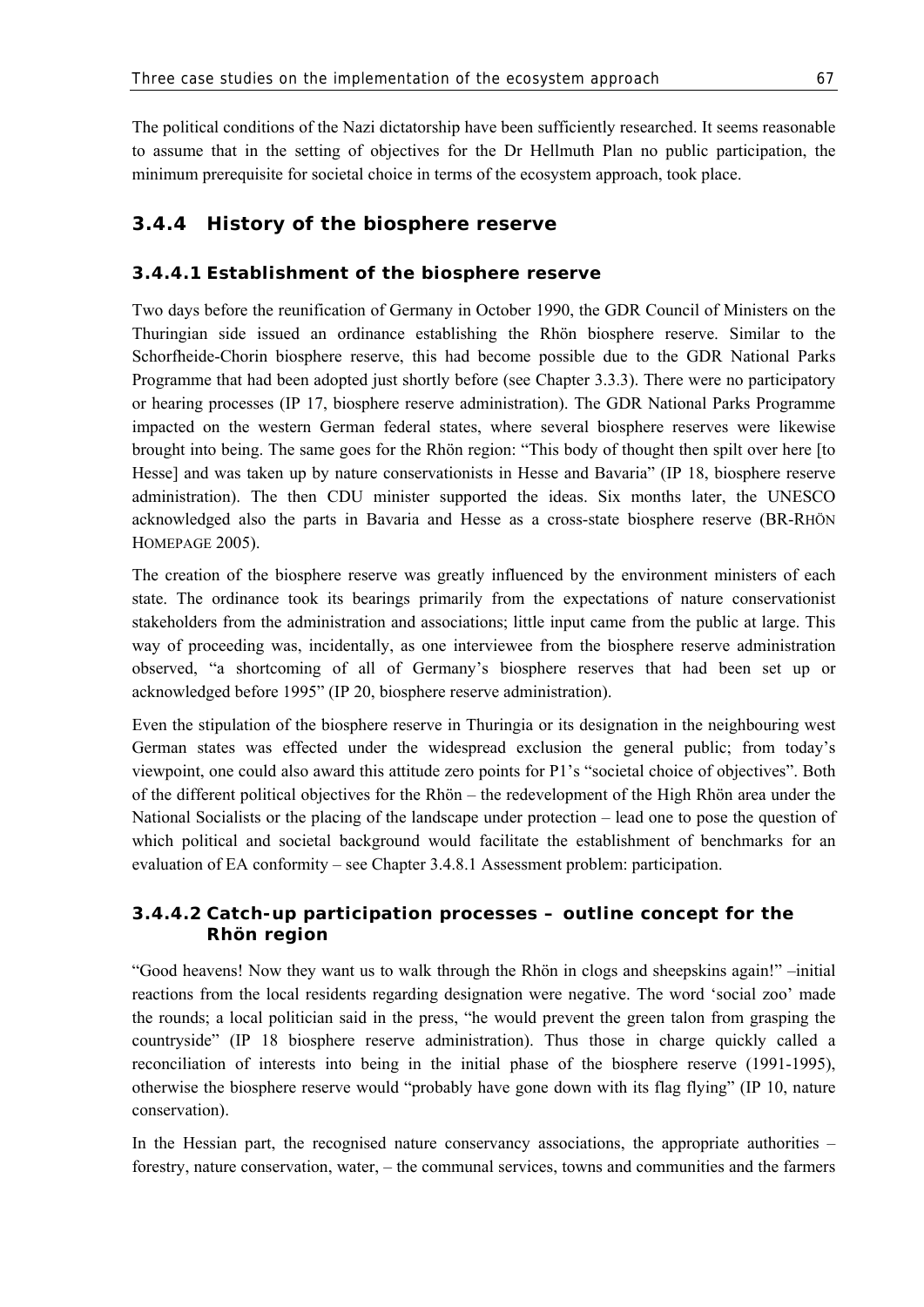association, for example, were convened. The result was a re-definition of the reserve's zones (IP 10, nature conservation). The 80-page initial script, that the landscape planning office Grebe had submitted as a basis, gave rise to a book more than 300 pages thick, in which "really all concerns were broached". In the early years, administrative staff in the biosphere were "actually in some pub somewhere a couple of times a week, giving slide shows, trying to build up acceptance" (IP 18, biosphere reserve administration) – although, as one interviewee from the sphere of biosphere reserve administration noted critically, one had forgotten to integrate some groupings, especially women and young people.

The above-mentioned book  $-$  the so-called outline concept  $-$ contains guidelines for the conservation, care and development of the Rhön cultural landscape that apply to areas across the state borders. It also describes ways as to how these objectives can be achieved (PLANUNGSBÜRO GREBE 1995). It forms the most important foundation of the work in the biosphere reserve in the Hessian and Bavarian parts today.

The broad participation process was also initiated because the outline concept is not legally binding but only represents a "technical concept", which, as a "soft planning instrument" is dependent on voluntary compliance. Only Thuringia has an additional biosphere reserve ordinance, setting out rules and prohibitions.

The opinion research institute Allensbach carried out an acceptance study in 2002. The results were extremely positive. Nearly 90% of those interviewed thought immediately of the biosphere reserve when the Rhön was mentioned, and 85% of them are "proud Rhöners" (ALLENSBACH INSTITUT 2002). In the meantime, the biosphere reserve has become so well accepted by local authority districts that there are communities who clamoured to be made part of the biosphere reserves (IP 18, biosphere reserve administration).

"It is not an instrument of the authorities so that you say you are dictated to from above, like some nature conservationists would like to believe, but it is an instrument that gains its foothold on societal consensus and this consensus is, in turn, subject to constant change." (IP 18, biosphere reserve administration).

Principle 1 of the ecosystem approach – the societal choice of the management objectives – appears to have been broadly met in this catch-up participation process. The high acceptance rate among the general population points to this. A high degree of compliance with the EA appears to be obvious – compared with the *modus operandi* in the Third Reich or the end of the GDR. But how can one ensure observed compliance methodologically speaking? With regard to the problem of the breadth and depth of participation, see Chapter 3.4.8.1.

#### **3.4.4.3 Societal choice: the goal of the cultural landscape**

"What gets protected is what society wants protected" (Hess 2005, biosphere reserve head)

The outline concept represents the overall concept and goal for the biosphere reserve: "The maintenance and development of the characteristic Rhön cultural landscape" (PLANUNGSBÜRO GREBE 1995: 35). In the biosphere reserve, therefore, the focus of the work has been on the maintenance of extensively used ecosystems, mainly on green land areas and landscape enclosed by hedgerows, i.e. the non-forested cultural landscape.

<sup>&</sup>quot;One thing is noticeable – the basic tenor of the Rhön biosphere reserve is actually sceptical towards or censorious of forests. You can see that in the way that open landscapes take priority, in the way that, in the nature conservation area in the long Rhön, forest has been cleared – for the sake of the black grouse. … We always see ourselves eyed at a bit critically. Whenever anyone on the panel mentions the word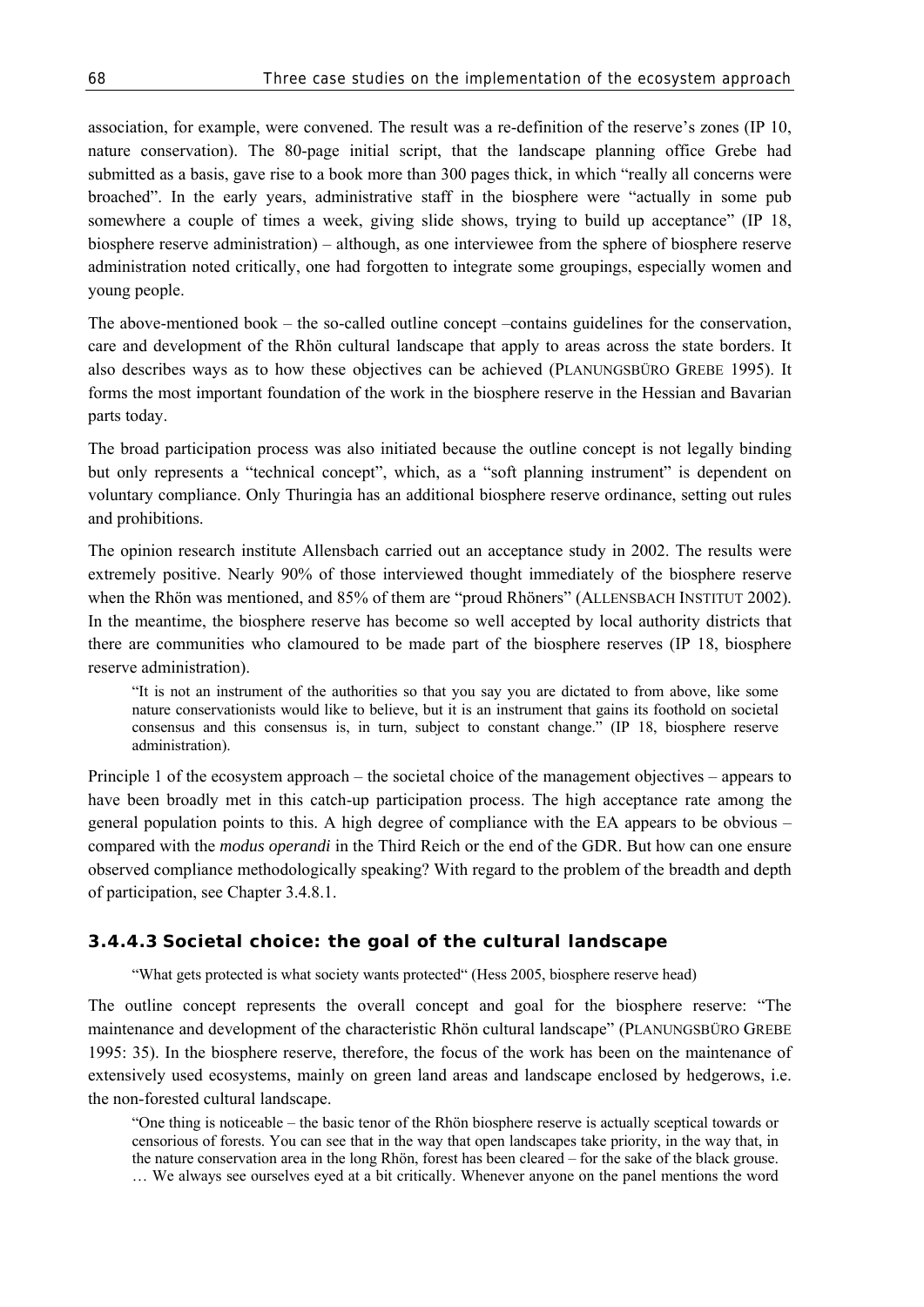'afforestation', you immediately come up against opponents." (IP 8, medium-level forestry and hunting)

Particularly in the beginning, subsidies were indispensable to get development in terms of the cultural landscape objective under way. The three German federal states had different policies on subsidies. If one wants to ensure that the support programmes do not run contrary to the objective or clash with each other, then – in terms of Principle 4 of the ecosystem approach – cross-border coordination is imperative. This can occur by means of a well-coordinated network of local committees. In the Rhön region, the catch-up participation process came up against the creation of a multitude of working groups, forums and associations that intercommunicated with each other, thus constituting a "competence network".

### **3.4.5 Network of those involved and management of support programmes**

The biosphere reserve administrations support and assist, for one thing, project applicants in affiliated cross-border working groups. These working groups offer the chance to coordinate support projects and the award of subsidies and possibly to formulate projects in a relative short space of time with the assistance of specialists. In the biosphere reserve, there are four working groups of this kind: Research, Environmental Education, Nature Conservation and Landscape-Compatible Construction.

For another, in the regional Arbeitsgemeinschaft Rhön (ARGE) (Working Group Rhön) funds were targeted towards specific projects; projects were only supported if they complied with the aims of the outline concept or the biosphere reserve. The ARGE is one of the multiform organisational structures that have come into being with the biosphere reserve in addition to the already existing communal structures. The ARGE was set up in the year 2000 to aid the "development and creation of the Rhön region as a area of common business, culture and unspoilt nature". Within the ARGE there are three working parties that deal with regional aspects (Public Relations, Regional Management, Jobs) (INTERNETPORTAL RHÖN 2005).

"Well, you really have to see it, a lot has changed in the biosphere reserve because of this initiative and a lot has happened that hadn't originally been expected. For example, at the beginning, in the middle of the 90s, no-one reckoned that these days we'd have a working party of the 5 most important Rhönland groups entering into common future projects together with their own pool of money.

That is, in principle, the catalyst for this cooperation in the biosphere reserve that one has said: there are so many important things there, we'll actually now saddle them with yet another "Rhön Working Group" where the heads of the district authorities can meet regularly, where there are subgroups. That is, in principle, the continuation of the biosphere reserve." (IP 18, biosphere reserve administration)

Local projects and programmes can be agreed on in state-specific associations. Some of these associations were only founded when the biosphere reserve was designated. One of the latest facilities is the working group "Rhöner Fließgewässer" ("Rhön Watercourses") that is to serve as a forum for all parties interested in research, environmental education and further education on bodies of water (KREMER 2005). With the biosphere reserve, an inter-ministerial working group was also brought into being, where the problems of the Rhön's area of culture and unspoiled nature can be discussed at a cross-state ministerial level.

In the subsequent period, the biosphere reserve administrations initiated many projects, at the beginning, among other reasons, to also put forward the idea of a biosphere reserve in a favourable light to actors and residents. At first, funding came from the EU (LEADER and LIFE fund), and in the first few years it was distributed "in accordance with the watering-can principle" – the principle of indiscriminate all-round distribution (IP 18 biosphere reserve administration). This did not, however,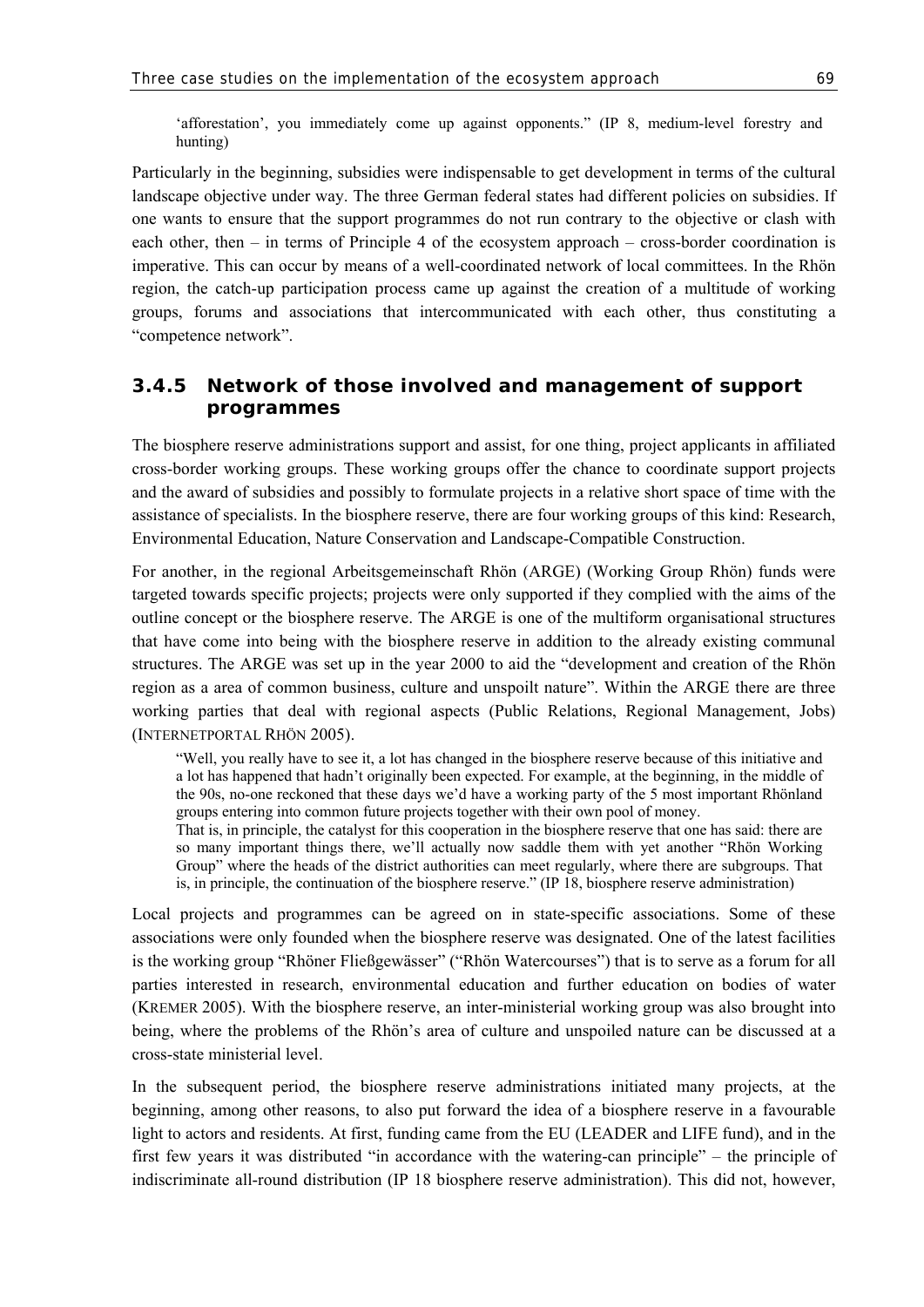mean that there was no concept behind the funding, but funding was designed in a considered manner and aligned with the goals of the biosphere reserve, as recommended in Principle 4 of the ecosystem approach.

Some of the projects were financed with EU subsidies. With programmes to preserve open spaces, the search is already on for alternatives in order, over the long term, to move away from subsidies regarded as uncertain (IP 19, medium forest level). With a newly initiated green land project (see below), possibilities will be created in order to continue to manage agriculture in a "financially successful way", even after the discontinuation of the subsides (IP 22 science)

This short outline exemplifies how the catch-up participation process leads to the creation of a "network of stakeholders" and thus bears an influence that extends clearly beyond the societal choice of the objective – Principle 1 (see Fig. 7). The recommendation of Principle 12 of the ecosystem approach, to involve as many sectors of society as possible, also seems to have been complied with virtually by itself. As much as one might be tempted to confirm all-round successful practice of stakeholder participation, the question concerning a measurable breadth and depth of participation, which is gone into in Chapter 3.4.8.1., arises.



Fig.7: Inputs and outputs of a 'learning network' in the Rhön BR

#### **3.4.6 Maintenance of open space in the Rhön biosphere reserve**

Even with the designation of the biosphere reserve, the open green land area played a decisive role:

"There was once talk of making a National Park, in the 70s. But that idea fell by the wayside. Because they said: Rhön, the country of open vistas, classic cultural landscapes, below-average forestation levels, actually lives from cultivation. Doesn't fit. So, a biosphere reserve with these ideas of a sustainable management. (IP 18, biosphere reserve administration)

Keeping the open spaces in the countryside is the main objective in Grebe-Rahmenlan and poses problems for the region. Just as in other rural areas in Germany, the amount of land under agriculture is waning. Agricultural enterprises have up to now guaranteed that the forest would not re-conquer the spaces that had been cleared in the Middle Ages. Now there are "considerably fewer farmers ..., who keep the spaces open as before". This results in problems with the green land flora and fauna and "visual" problems for the tourists (IP 15, ranger)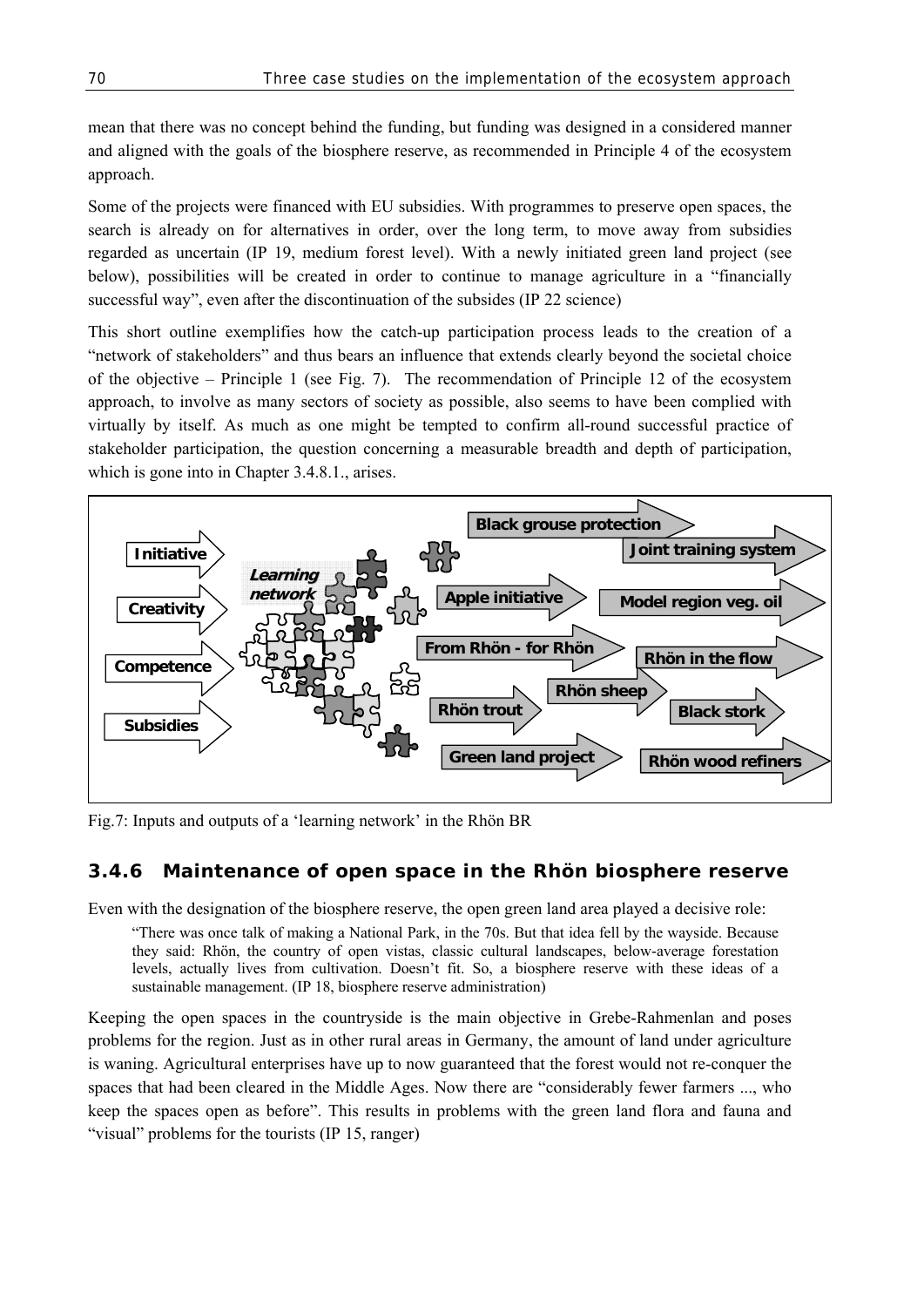In fact, the forested area has increased markedly since the Second World War, on the one hand because of private and state reforestation of fallow areas, partly because of natural succession processes. It is a "fundamental consensus that the forested areas (should not be allowed) to increase substantially" (IP 20, biosphere reserve administration). Even foresters believe that the landscape should be kept open (IP 19, medium-level forestry). Of the residents interviewed, 99 per cent associated Rhön with a beautiful landscape (ALLENSBACH INSTITUT 2002). This could mean that the ratio of forest to open land in its current composition is favourably regarded by the general population.

The maintenance of open spaces in the countryside appears to be based on the agreement of many stakeholders, as stipulated in Principle 1 of the ecosystem approach.

These days, approx. 32 per cent of the biosphere reserve consists of green land. Without measures to maintain open spaces, the majority of the Rhön region would become covered with beech-dominated forests. The areas kept open are mainly in management zone A (mountain meadows) and B (extensive green land areas). In the development zone there are intensive rotation pastures or areas of cut grass (UNESCO 2003a). The afore-mentioned breakdown of the management zone fits in with the circumstances of nature conservation and spatial structures in the biosphere reserve. The management zone is the most important planning area as regards the preservation of the cultural landscape.

The subdivision of the management zone into zones A and B is a particular feature of the Rhön region, whereby management zone A contains the most valuable areas and must thus be particularly protected (no development measures and 'sustainable visitor management' (Besucherlenkung)). Management zone B also embraces particular landscapes, but here the focus is on sustainable use. In the Thuringian part, other names for the core, management and development zones were established within the ordinance's framework: protection zones I to III (protection zone I = core zone etc.) (UNESCO 2003a: 9-10).

The concept of the management zones in particular would accommodate the integration of conservation and use of biological diversity (Principle 10) on the same area. The repeated subdivision of the management zone demonstrates the way the biosphere reserve focuses on this zone. However, uses performed in the management zone often only initiated for conservation reasons. This gives rise to the question whether, for example, use for contractual natural conservation purposes represents true integration. With regard to the spatial division, one must analyse the extent to which this kind of zoning is subject to a spatial scale that appears appropriate in the light of the ecosystem approach.

Due to the changing framework conditions, particularly the reorganisation of support guidelines, the management in the biosphere reserve must continually adjust to these new circumstances. The green land project will be a step in this direction.

The green land project "Greenland conservation and landscape development through large-scale pasturing in the Rhön biosphere reserve" that has been supported by, among others, the Deutsche Bundesstiftung Umwelt (DBU – German Trust Fund Environment) has been up and running since the beginning of 2005 (project term 4 years). The Arbeitsgemeinschaft Rhön (ARGE) manages this project in all three federal states, under the sponsorship of the Rhön-Wagfeld administrative district. It is intended to highlight ways as to what economically sustainable alternatives of green land use could look like in future. The project establishes minimum areas of pasture from approx. 20 to 50 hectares, within which management should be examined with regard to its financial and nature conservation aspects (GRÜNLAND-PROJEKT RHÖN 2005). In order to do so, some owners have to band together, since they do not fulfil the minimum area size due to the afore-mentioned division of inherited estates.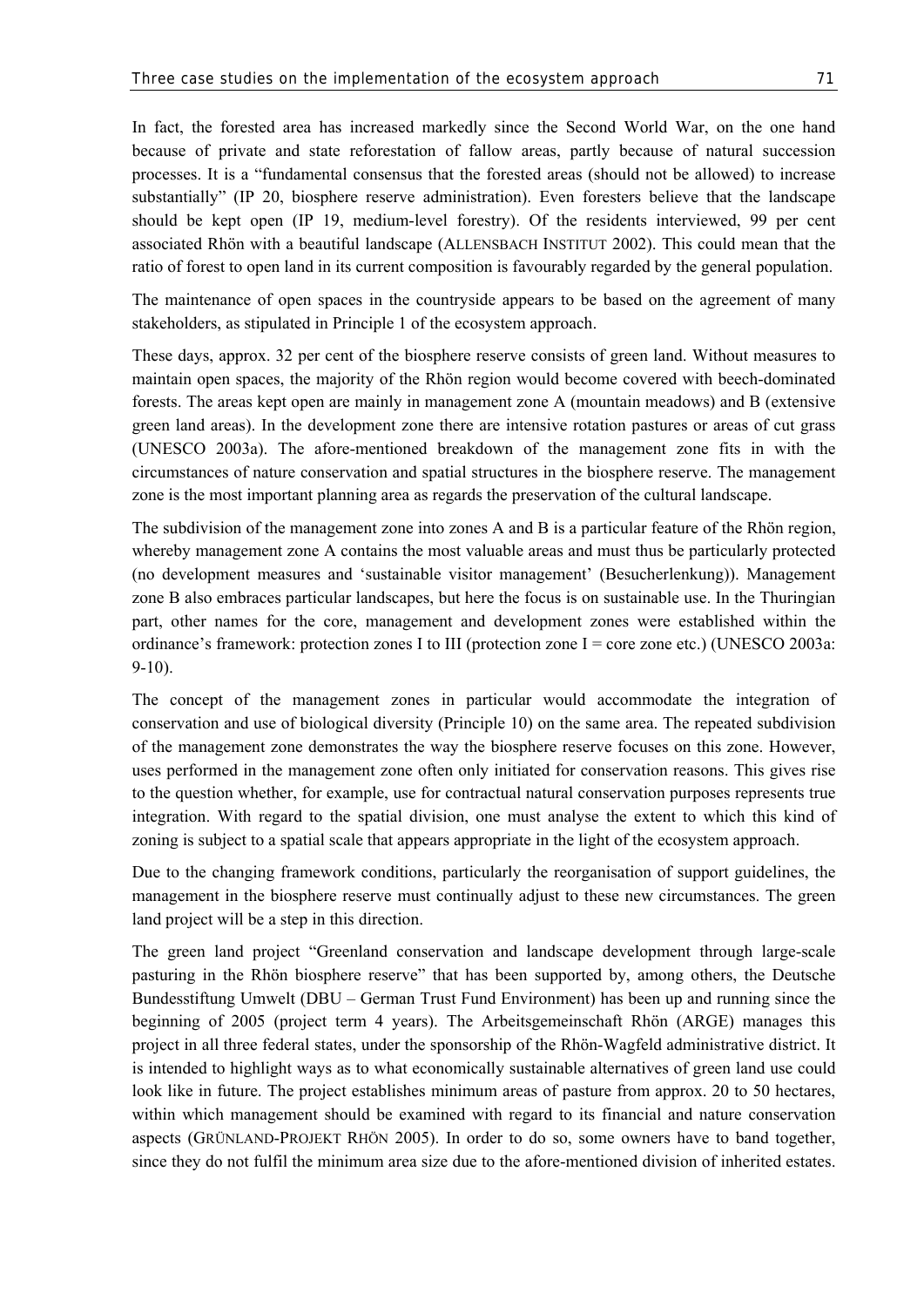The project cooperation partners come from the sectors of nature conservation, agriculture and regional development. The project would like to become a model for other low mountain range areas.

Similarly minded research projects are being carried out by, for example, Professor Plachter from Marburg (PLACHTER et al. 2003). The first practical applications can already be observed:

"Agriculture is on the decline. We're currently consider new pasturing concepts, large scale pastures. Considering expanding this tradition of open pastures on plateaus, like we have in the area … creating large pastures … There are some first steps, a whole load of research is being carried out by Marburg Uni. For another thing, there is now a practical implementation in that we have relaxed these previously very strict areas of fenced-in pasture land – so that now we only have pasture land with open fences ... (IP 18, biosphere reserve administration).

The diverse projects and programmes for the maintenance of the open cultural landscape in the Rhön illustrate, on the one hand, how much management has to adjust to an ever-changing subsidy scene – this affects the sector of adaptive management, that is touched on again in the following chapter on black grouse. On the other hand, Principle 7, dealing with objective-appropriate scales is also affected. Are the spatial and temporal scales that the measures to maintain open spaces are based on oriented towards the circumstances of the unspoiled landscape or cultural area or towards the duration of the support programmes? Chapter 3.4.8.2 will broach the assessment problem to scales again.

### **3.4.7 The black grouse**

The ecosystem approach in Principle 5's rationale is critical towards species protection projects; the structure and functioning of the ecosystem should be more to the fore. However, if one examines the most prominent species protection project in the biosphere reserve, that of "black grouse", one is forced to conclude that what at first sight appears to be a classic species protection project, on a par with the protection of the rhinoceros and orang-utan, does have manifold subsidiary strands that intertwine with the biosphere reserve objective and that may have facilitated some management measures in the first place, measures that would otherwise have been scarcely enforceable.

 "You can't mobilise people with a type of habitat, so you have to make use of flagship animals, butterflies or something pretty: the black grouse" (IP 19, medium-level forestry).

Black grouse are sedentary birds; even during harsh winters, they stay in their breeding grounds and depend on them for all their needs in all seasons. The adult animals mainly eat plants, with which the relatively large birds have to maintain a demanding metabolism. That's why they need a large area to live in and varied habitats of moor land, meadows, heath lands with low-lying bushes, scrubland right through to birch and alder groves. Diverse habitats, among them open land, lots of space, no interference –these key words can characterise the birds' demands, now on the political agenda to some extent.

In Bavaria, the black grouse is a traditionally popular animal that pops up everywhere, from Bavarian folk dances to the decoration on a traditional hat. One hunter of the Hessian state hunting association called the black grouse "Rhön's heraldic animal" (DUDERSTAEDT 2000).

In spring 1963, Bavarian hunters in the Rhön – ten hunting ground owners in the "Long Rhön" region – in the Birk- und Auerwild-Hegering Bayrische Rhön (Black Grouse And Capercaillie Game Management Ring Bavaria Rhön) – later the Wildland-Gesellschaft (Gameland Society) – joined forces and have since then counted the male animals gathered for the mating season every spring.

Up to the beginning of the 70s, there was a larger population of black grouse in the Rhön area, with about 250 cocks counted annually. In the Bavarian part of the Rhön alone, in the nature conservation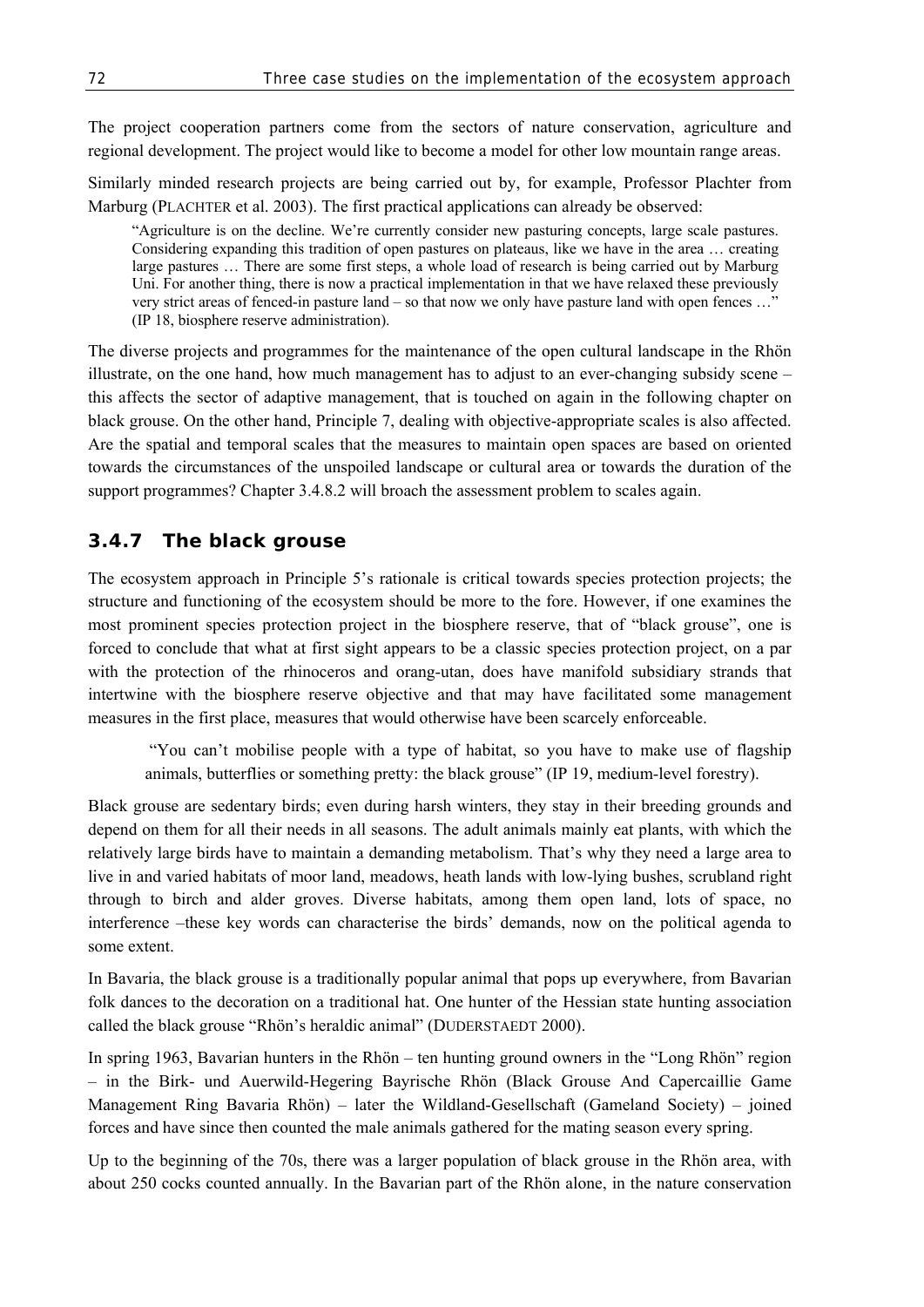area "Lange Rhön", between 90 and 190 cocks gathered in the mating season every year. In 1978, the population in the 'Lange Rhön' collapsed to 51 and has declined with slight ups and downs ever since. In 1996, 14 animals were counted. (Biosphärenreservat Rhön 1999: 28). The black grouse is on the Red List of Germany's breeding birds as threatened with extinction.

The biosphere reserve brochure "The black grouse in the Rhön region" cites the "closing up of the thickets of pine forests established during and after World War II", as well as land consolidation and unmanaged leisure use, as anthropogenic causes of the population decline (BIOSPHÄRENRESERVAT RHÖN 1999: 28).

When in the subsidised (by the BfN among others) project "Establishment and safeguarding of parts of nature and landscapes worthy of protection … Project Hohe Rhön/Lange Rhön", management and development plans, among others, were developed for the nature conservation area Lange Rhön, black grouse protection was given as a reason to methodically clear-cut, as from 1987, 110 hectares of pine forests – which finds its analogy in Principle 5 of the ecosystem approach, Implementation Guidelines 5.6 and 5.7, where the restoration of the ecosystem structure is touched on – amongst them also parts of the Dr Hellmuth strips of pine as mentioned above (BIOSPHÄRENRESERVAT RHÖN 1999: 10-11). Even if the maintenance of open areas in the landscape finds widespread consensus with the residents at large, there were by all means protests, because those affected feared a worsening of the microclimate.

The largest black grouse area is in the nature conservation area "Lange Rhön" and is classified as management zone A. Conservation concerns take top priority as regards use (cf. the division of the management zone above). The open land areas are used for haymaking. Where not economical, due to stony ground or other reasons that make it impossible to use machines, this is balanced out by money from contractual nature conservation (a tool that generally is reflected in Principle 4).

The establishment of the biosphere reserve and the network of working groups and experts arising from it animated, as outlined above, the project work supported by third-party funds. Thus the Wildland GmbH assumed sponsorship of the black grouse count when it took over the project called "Tourism –conservation – hunting" funded by money from the Deutsche Bundesstiftung Umwelt (DBU). The count was then considerably expanded to become a scientific monitoring project.

Hand in hand, the 'tourist management measures' skirted around the sensitive black grouse areas. In the conservation areas a multitude of hiking trails were re-routed, a ban on parking was announced and all parking lots moved to the borders. Model plane enthusiasts and gliders were banished from the sensitive areas, as were balloonists. Staff from the rangers' organisation monitored compliance with these rules.

Game management by shooting predators is an important goal of the hunting community in its fight to maintain black grouse stocks. Attempts are being made to reduce the currently extremely high fox population by trapping across various hunting grounds and with the aid of a professional hunter. The rise in the wild boar population is equally problematic. The reasons for this are regarded to be increased planting of maize, fructifications with oaks and beech trees, mild winters and primarily insufficient to counter-productive hunting practices (DUDERSTAEDT 2000). The above-mentioned "Tourism – conservation – hunting" project also aims to familiarise visitors to the Rhön with the conservation goals of this hunting and to thus raise acceptance of hunting in general at the same time.

As a result of these measures, some successes were chalked up: bird species such as the red-backed shrike and particularly the grasshopper warbler, both leading species, increased in the red moor, the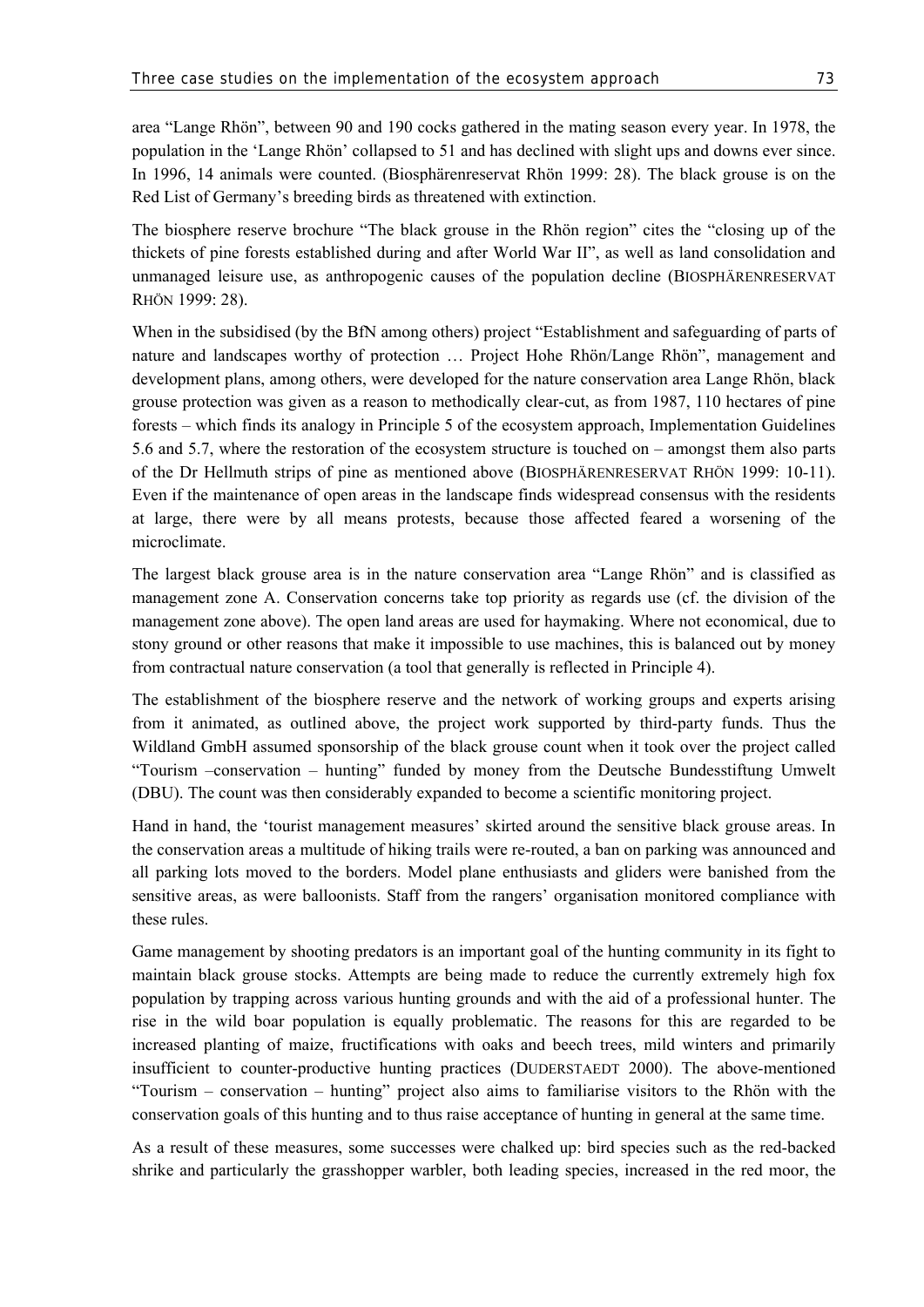northern shrike and the red-backed shrike on the high Rhön. In 1996, the black grouse management ring was awarded, among other things, a nature conservation prize. The black grouse itself, however, moved into the breeding grounds that had been newly created by cutting down pines, but did not increase their numbers significantly, only relocating their activities. That is why several interviewees view the use of subsidies to protect it in a critical light:

"Does it make sense to spend more money on a black grouse nesting site than on a hospital bed?" (IP 7, medium-level forestry)

Clear-cutting the strips of pine – visitor management – hunting black grouse predators – since the collapse of the population a whole series of measured have been undertaken with the purpose of protecting black grouse. Yet up to now, all efforts pertaining to the black grouse population have not been crowned with evident success. In terms of adaptive management, a change of strategy, or rather of the underlying model of the ideal black grouse habitat should be considered.

On the other hand, these measures, without which the case of the black grouse would have been hard to carry through, have the character of their own objectives, and here the successes are obvious: a large part of the Dr Hellmuth pine strips was clear-cut, creating living space for other rare species that subsequently proliferated, and the interests of the hunting community was brought home to the Rhön visitors. If one expands this view to embrace these objectives, then the management model can, however, no longer simply be oriented towards the ideal black grouse habitat. The problem as to how, under these conditions, an assessment of exemplary adaptive management could be effected is gone into in more detail in Chapter 3.4.8.3.

### **3.4.8 Results of the study: problems of integrated assessment**

#### **3.4.8.1 Assessment problem: participation**

Participation is a central theme of the ecosystem approach and is, as Chapter 2 mentions, more strongly emphasised than it is in SFM. The idea of stakeholder participation runs like a thread through the whole approach. Already the first principle of "societal choice of objectives", its rationale and its associated Implementation Guidelines highlights and elaborates participation. Almost one third of all implementation guidelines address stakeholder interests or the involvement of relevant stakeholders. If one wishes to check the implementation of the ecosystem approach, then one cannot avoid assessing the issue of participation. However, as regards the impression of participation gained as an observer of the processes in a biosphere reserve (or in another area of forest management), how can one represent it, at least qualitatively, on an assessment scale?

To date, the Rhön biosphere reserve has been characterised by past decisions that have decisively marked the landscape in particular. In the process, the aspect of participation has been considered to quite different degrees by the relevant decision-makers. The afore-mentioned Dr Hellmuth Plan to reafforest the Rhön area conformed to the logic of National Socialist town and country planning and was effected within the scope of a dictatorial regime by members of the Third Reich's Labour Service. The designation of the biosphere reserve happened on the Thuringian side initially according to the rules of an undemocratic state with no participatory or hearing processes – which some conservationists today see as a stroke of luck, particularly since a 'catch-up participation process' in the democratic context has ultimately, after all, led to a very high acceptance rate among the residents today.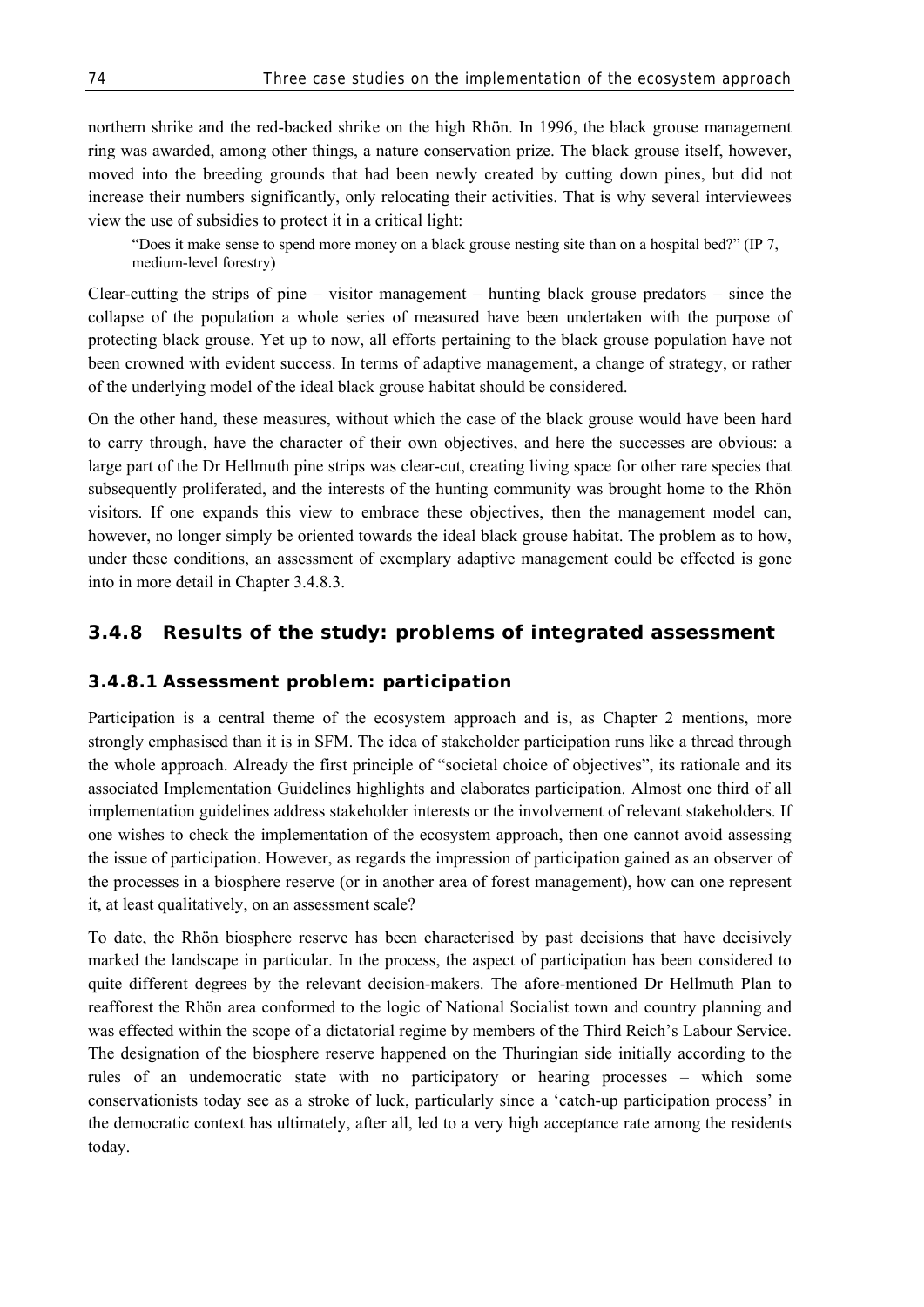Even this cursory outline demonstrates some dimensions of the participation problem and its close integration in larger processes. The systematic analysis reveals at least four dimensions of participation that crop up repeatedly and are expressed in the assessment problems:

- The issue of the *benchmarks* of an assessment of the participation that could demonstrate relatively successful progress becomes clear in the case outlined above. The double political breakdown in the system reveals the problem of comparing certain historical circumstances, especially as far as the more major decisions that mark the landscape are concerned. An assessment can be done only on the background of the valid standard at a time. In terms of the process orientation of the ecosystem approach, one could, however, ask whether the pure fulfilment of legal standards is fundamentally sufficient, or whether it rather has to be regarded as a zero, before which the successes of the ecosystem approach in this respect should be measured differentially. The significance of this issue quickly becomes clear in an international context, where very different standards of democratic participation or non-participation are found at all planning levels. Even in the case of the Rhön, however, it can arise through differences in the processes for the placing of certain areas under protection or the downstream authority procedures relevant in each state. A legally valid solution of this issue thus appears fundamentally to be scarcely conceivable; the benchmarks of the assessment situation thus all the more become an assessment problem in themselves.
- The issue of the 'breadth' of participation, i.e. who should be involved in which issue, is often broached in the EA. The involvement of "all stakeholders" in the "whole series" of decisions is mentioned on occasion. With a BRIM indicator, the *degree of residents' participation in decision-making* in this respect is measured. BRIM stands for "Biosphere Reserve Integrated Monitoring" and is intended, among other things, to spur on social monitoring in biosphere reserves. The assessment problem is no less acute here: according to which criteria should one define, on a case-by-case basis, who counts as a legitimate "stakeholder"? The sectoral modus operandi in the past (plus NGO involvement) are hardly appropriate here in terms of other EA principles. Full involvement of the local population – such as on the basis of residency  $-$  is hardly worth striving for when it comes to smaller management decisions. Yet what are the boundary criteria for, say, the rerouting of hiking trails to protect the black grouse? As a rule, one will generally regard as adequate the *factual* possibilities of involvement by stakeholders of the first and second degree in particular, i.e. those who are highly dependent on the resource and who play an active role in its management, as well as those who live or work nearby (with regard to this difference see SHEPHERD 2004). Thus a large part of those people who use the relevant hiking paths will be excluded from participation, in order to remain with this example.
- The issue of the 'depth' of participation, i.e. of how extensive the stakeholders' rights to be involved in the individual decisions are, is no easier to standardise or evaluate clearly. The EA demands that consideration of stakeholder interests across the whole scope of decisions regarding time, space and various levels should be guaranteed (Implementation Guideline 1.7). This process is sometimes not designed in a way that is comprehensible from the stakeholders' point of view and can even lead to disputes (cf. also the Pfälzerwald case study), especially if it is not clear who ultimately makes the decisions. In the BRIM context, in this connection, the relevant *locus of control and decision* is named as a criterion, whereby assessment rules can also be developed in only a situation-relevant and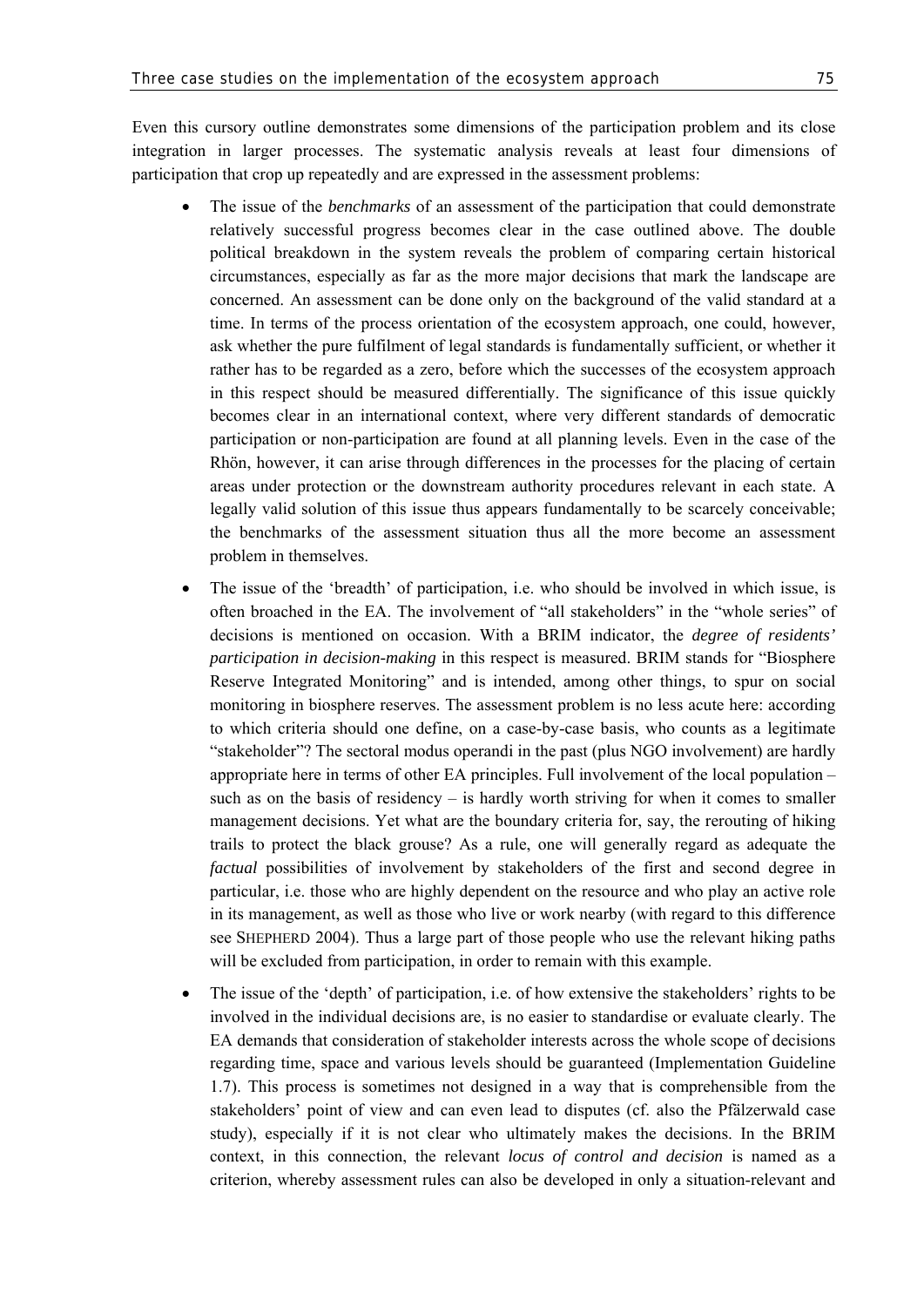factually appropriate way. Quite obviously, the EA hardly offers more *guidance* if one has to assume a polarised situation with opposing interests, whether within or between different decision-making levels.

• Finally the issue of the prerequisites of involvement is broached on occasion, the issue of raising awareness and *capacity building*; the monetary transfer in connection with this is also mentioned in the BRIM process. In the Rhön BR, the basic informing of the residents obviously went very successfully as a whole, as is confirmed by appropriate surveys. The acceptance created by this can lead to planning and decision-making processes being better supported (cf. BRECHTEL 2002; ERDMANN 2002).

Further aspects such as management style (cf. STOLL-KLEEMANN & O'RIORDAN 2002), the transparency of decisions, and the issue of the appropriate level of decision-making exhibit similar problems. In any case, assessment depends on such numerous pre-assumptions and normative benchmarks that a simple adding up and consideration between these levels or 'factors' in a meaningful manner appear hardly possible. In short: it makes little sense to add up the numbers of stakeholders and multiply them by the number of decision-making levels, since both measurements are capable of revealing little about the content and quality of democratic, societal participation. However, one must not conclude from this that the quality of the participation process cannot be assessed at all. An abstract standardisation beyond concrete problem situations, however, appears scarcely possible, or leads back to fundamental considerations pertaining to the theory of democracy, which, in the scope of the EA, cannot be easily transferred into policy-oriented indicators.

### **3.4.8.2 Assessment problem: scales**

The ecosystem approach has devoted a principle to the significance of appropriate spatial and temporal scales that, in the theoretical part (Chap. 2), we have related to *Design Directive*. The EA itself should be "appropriate" to each objective in its spatial and temporal scales, as it says in the associated *rationale*; boundaries for management will be defined operationally by users, managers, scientists and indigenous and local peoples. The management processes and institutions should accord with the scales of the managed aspects of the ecosystems concerned. At the same time, they should also transcend these scales in order not to disturb interconnected functions.

Against this background, can the appropriateness of the scales in the biosphere reserve be more precisely defined or even evaluated? This will be discussed on the basis of two cases, the first of which will deal with the spatial, the second with the temporal scale.

The issue of spatial scale becomes significant in several respects in the Rhön region when decisions pertaining to the maintenance of open spaces in the landscape are made. It is not possible to take natural scales as a starting point as the open landscape is chiefly a cultural/historical achievement. In this respect, the current practice of preserving open spaces has no predetermined "function" in the ecosystem context, which the relevant passages in the rationale of Principle 7 and the Implementation Guidelines assume. The suitability of management institutions and processes is thus not exactly a correlation with naturally predetermined or scientifically definable circumstances. Rather, it can only be formulated and monitored as a suitable with regard to aesthetic (and landscape management) criteria that are quite obviously based on societal conventions. More specific problems of suitability and assessment arise that can also be surmised in many comparable cases: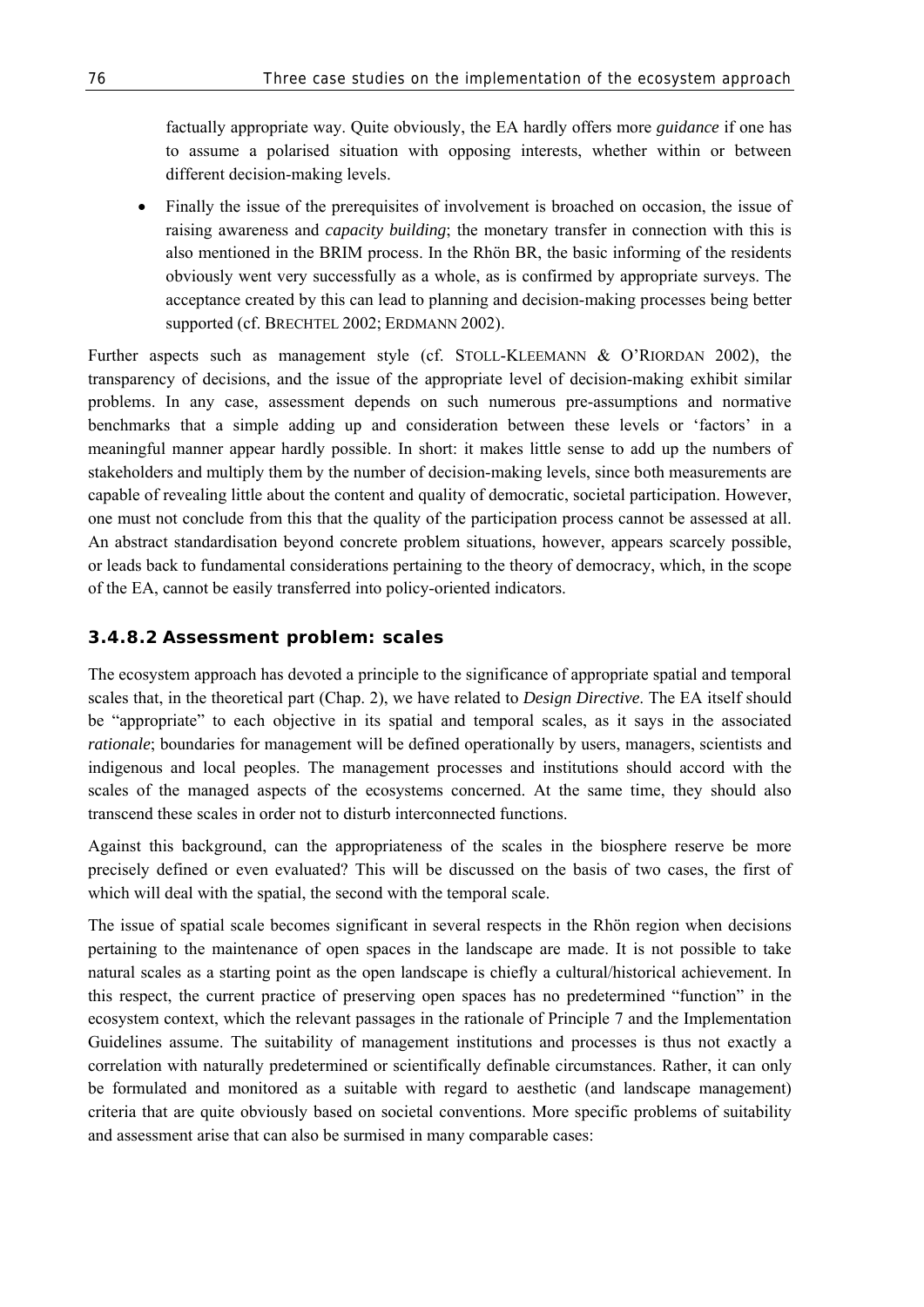The overall impression and the experience of an open landscape is made up only cumulatively from a multitude of situations; thus actions that have to be done to maintain the landscape in the desired way are entangled in quite diverse socio-economic and political circumstances and competences. The societal forces that in the past created the open landscape virtually 'by itself', are no longer present in this configuration; and there are no institutions or decision-making levels that could directly correlate with the openness of the landscape. The issue of appropriate scales thus transforms itself from a problem of appropriateness into one of coordination. And precisely here lies one of the strong points of the ecosystem approach that has facilitated the mobilisation of a whole series of diverse programmes regarding this issue, the last one being the DBU's green land project (see above). The coordinated programmes themselves were adjusted in detail – not necessarily to the size of the landscape, or a problem scale related to this (like the behaviour of the black grouse) – but rather to the support structures and institutional possibilities.

An assessment scale intended to represent an appropriate spatial scale thus falls short of its goal in the case at hand. What is perhaps even more questionable is that it seems to us to be completely inappropriate to the functioning of the biosphere reserve regarding this and other issues. The biosphere reserve takes its bearings more from fragmented possibilities, from networks and the facilitation of initiatives than from habitats or other ecological parameters – and can thus show some successes. For the rest, this may be a specification of the BR construction and may classify biosphere reserves as a class of areas distinct from other protection area types, such as those based on tighter bio-regional rules, catchment areas or the like. Other assessment benchmarks, which are beset with other problems, may have to be developed in that case.

The role of coordinated performances and the support of a multitude of measures can be easily represented, even in the dimension of temporal scales. The following diagram (Fig. 8) shows some important support projects (or subsidies) and a few action routines in their time horizons:



Fig. 8: Timescales: selected projects and their terms, selected action routines in the Rhön Biosphere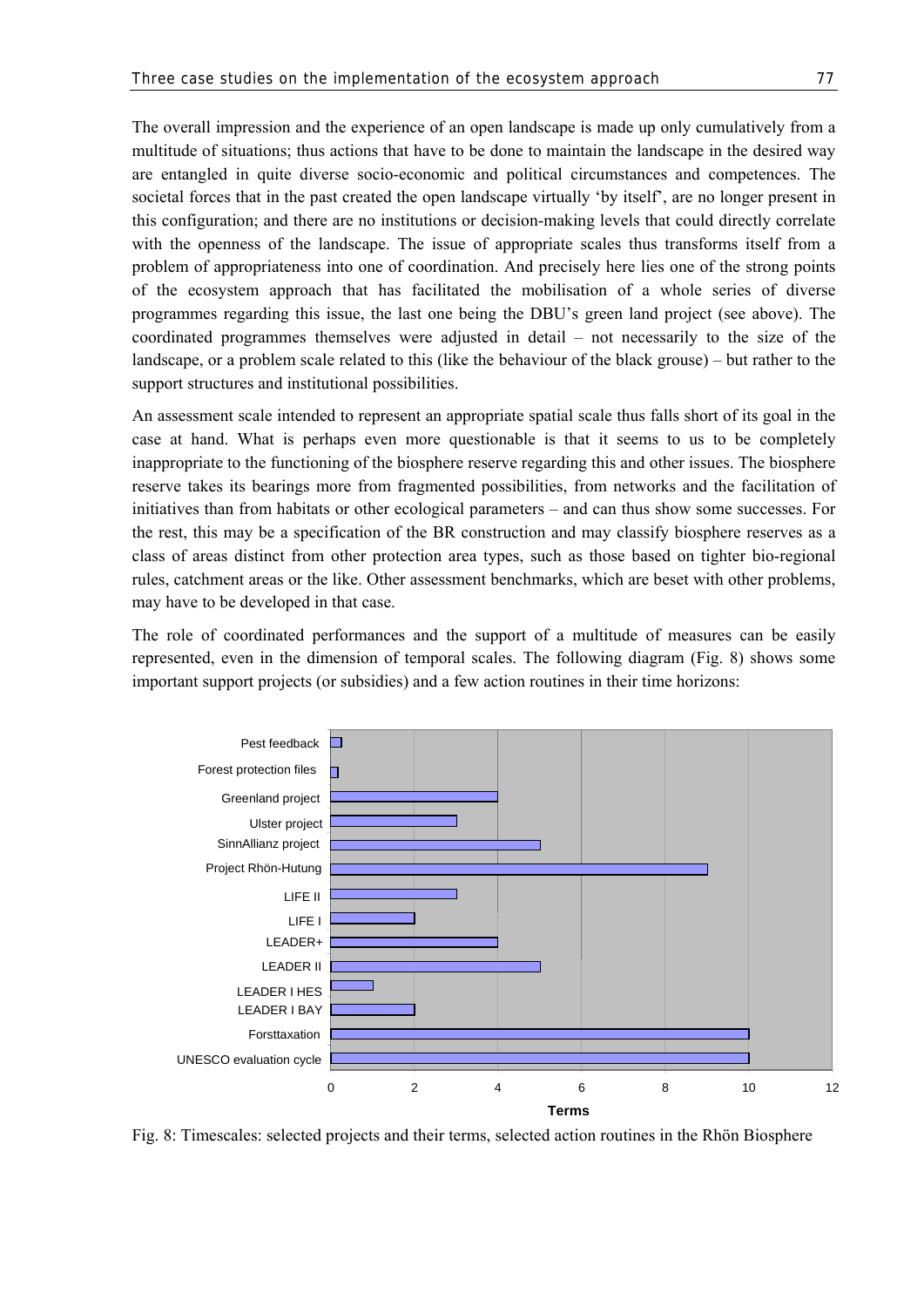The scales range from the monthly updating of forest protection files to the ten-year rhythm of the UNESCO evaluation – the forty-year outlook of forest conversion was omitted for reasons of scale. One may concede that pest control or forest inventory and planning bears reference to natural cycles, but this applies to only a very limited extent (if at all) in the case of the support projects and programmes depicted. In this case we are dealing with very influential social institutions that follow their own timeframes (FLITNER 2005). With the black grouse's reproduction cycle or similar parameters there is, in turn, no primary, in the terms of the EA 'functional', connection. Thus the appropriateness of temporal scales also represents a whole series of temporal actions, primarily as a coordination problem, and consequently also the assessment of this appropriateness in the abovementioned sense. As mentioned, we consider the measurement of the individual measures at programme level to be the wrong track; rather, it is the concrete management intervention, and particularly the coordination activity itself, that should be assessed in their temporal perspectives.

Thus ends the outline of only two problems that appear to us to be of particular importance in the above-mentioned context. The conclusion that can be drawn from this is, however, already farreaching: the assessment of the appropriateness of scales must also be effected with reference to cases and problems; it must also allow for the entire institutional *setting* and the (not only financial) restrictions of action options. In our view, what would be more helpful than the attempt at modelling would be a clear description related to problem cases.

#### **3.4.8.3 Assessment problem: adaptive management**

Similar to the way participation is focused on in the first EA Principle, but does not appear in the wording of the principle, so is the case with adaptive management and Principle 9. The principle simply states that change is inevitable and management must recognize the fact. That - in reacting to the fact - management should adapt to the changes does not appear until the rationale. In this case, adaptive management is thus primarily a way of dealing with inevitable changes in the ecosystem or the socio-economic sphere.

The term "adaptive management" crops up in two other principles; Principle 6 mentions that the concept is important in connection with the critical loads and couples this with a precautionary approach; the first three Implementation Guidelines of Principle 8 show how long-term objectives and adaptation necessitate each other in management.

In the following, we regard adaptive management to be, in general, a tool for dealing with changes and turn to the case of the black grouse. A drastic and unexpected change was the collapse of the population in 1978 and the absence of a marked increase in stock. As a reaction to that – virtually passive adaptive management – one pursued, years later, a model of the ideal black grouse habitat and attended to biotope management, visitor management and the hunting of predators. When this was not met with success, these efforts were intensified.

Thus the first question to be raised is what objective should be measured for success at all. Does it refer to the number of male black grouse sighted? This would be a simple parameter, and one could declare the population level of the years before the collapse as the attainment of the objective. But in the meantime, the black grouse project is no longer regarded exclusively as a species protection project; the high costs could hardly have been justified because of this alone. That is why interviewees from the nature conservation sector emphasised the effects on other threatened animal species, described the black grouse as a *flagship species*, as a popular figure, to gain public support. Other objectives were mentioned: maintaining open spaces in the landscape, clear-cutting pine forests, a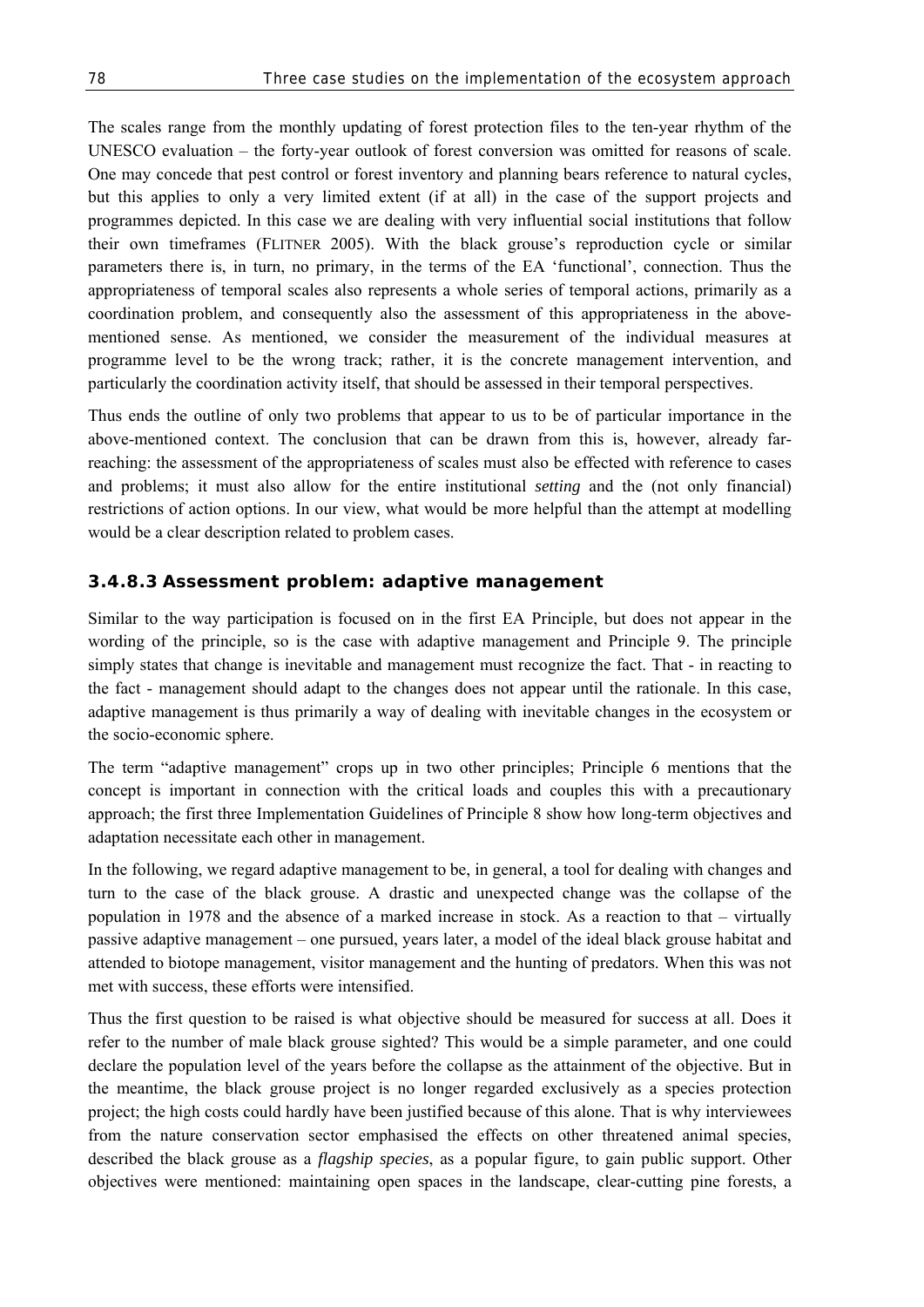virtual ban on tourism and air traffic in large areas, legitimation of the shooting of predators (a attribution which, in the case of the corvidae for example, is doubtful), 'education' of visitors to help build appreciation for the hunting community's concerns, even the hunting of other, normally protected, birds of prey species (hawk), for which a shooting permit could be obtained as an exception. With only a relatively small number of actors, we are dealing with a considerable *complexity* of specified *objectives*, whereby the next question is obvious:

*Who defines* what the goals within the framework of adaptive management should be? Since the ecosystem approach envisions the participation of stakeholders whose circles are not limited (e.g. when talking about the involvement of "all stakeholders" across the "whole range" of decisions, see assessment problem participation, Chap. 3.4.8.1), and are open to change – who has the 'power of definition' that bears on an open-ended future in line with the EA?

The next question follows: the prerequisite for adaptive management is suitable *monitoring* that can measure the changes to which management should adapt by way of precaution. Which monitoring measures would be suitable? At the beginning, the Rhön hunters stalked up on the breeding sites early in the morning at Easter time and counted the visibly courting cock grouse. Later, when the population level was critical, monitoring was expanded to include other leading species and was put on a scientific basis. According to statements from the interviewees, the result is not growing knowledge of the reasons for the stocks that continue to remain low, but more a rise of critical voices that question the costs of these surveys. Yet how can one decide what kind of observation is *appropriate* for the objectives (and which objectives), as Implementation Guideline 9.4 demands?

It is also not at all clear what kind of adaptive management in which case in terms of the EA should be applied – there are diverse models for this, as outlined in Chapter 2. At first sight, one could come to strange-looking conclusions, as presented in the Schorfheide case study, Chapter 3.3, when one attempts, in terms of active adaptive management, to develop other models and to break out of the usual strategies. One strategy that would probably have caused unanimous rejection – i.e. letting things run their course and allowing several thousand hectares of pine forest to die – is, if one resolves to do that with black grouse, too, not unfeasible; after all the black grouse that is prevalent in the Alps and northern Europe would not die out because of that. What one would have to consider, however, is what the state of secondary goals would be: the black grouse support programme that serves to maintain open spaces, the legitimation of the hunting, the strict visitor management, sensitive zones etc. For each of these and other goals, it might be worth drawing up "black grouse extinction" scenarios and developing strategies as to how these objectives could be achieved without the black grouse case, perhaps even better achieved, that would open up the horizon to elaborating new ideas. These subsidiary objectives and secondary considerations, however, hardly appear measurable on one scale. This would mean at least a multitude of new scales, that would need new benchmarks, weighted indicators etc. The scales among themselves would additionally have to be weighted according to the importance of the stakeholder groups behind each objective, which would give rise to new questions, at heart political. Such a system simply does not seem to be manageable.

Adaptive management thus eludes, in our view, assessment as an independent, positive parameter. The contribution of this concept within the framework of the ecosystem approach appears rather to lie in its perspective character, in its challenge to develop new models, to experiment, to be able to select, to test out various strategies that could arise from that. In the light of the open-ended future, which adaptive management returns to, its successes – and with them its assessment – cannot be measured completely in advance. The extent to which models and measures that extend beyond the familiar,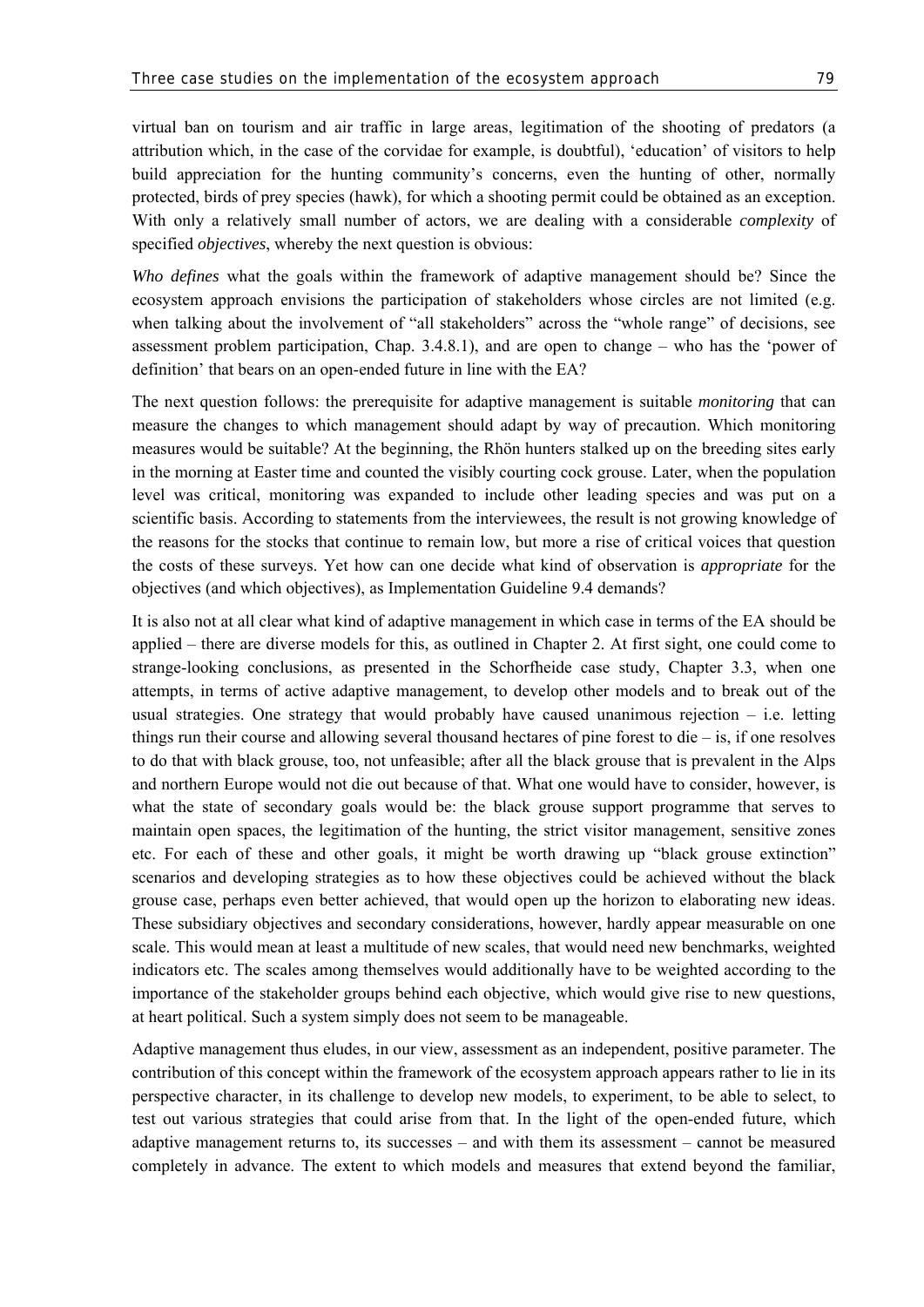sectoral or disciplinarily normal approach are tried and assessed, however, can very well be qualitatively determined.

### **3.4.9 Interim results**

In the Rhön case study, the issue at the fore was the extent to which it is possible to demonstrate with the example of biosphere reserves (and especially this particular biosphere reserve) the degree the ideas of the ecosystem approach have penetrated management practice in a comprehensible way, and if possible in a way that could be transferred to other areas. The superordinate central question here is this: is it possible and practical to conceive integrated indicators that could assess management practices with regard to their compliance with the ecosystem approach? I.e. in a methodological perspective, the issue was now examined as to what actually appropriate indices or parameters should look like, what kind of issues such instruments had to be appropriate to in order to be able to fulfil a positive function with the continued implementation of the ecosystem approach. The Rhön biosphere reserve is particularly suitable for this question, since work is visibly being done on and with the ecosystem (at least by some actors).

The survey alluded to three aspects of the ecosystem approach that were selected in accordance with the theoretical structuring from the sectors of design, governance and management, namely the principle of 'appropriate scales' of management, the issue of participation, and the requisite 'adaptive management'. The conclusions of our considerations that are founded on the empirically determined interaction with selected problems in the Rhön biosphere reserve reveal enormous difficulties in achieving an integrated assessment in the above-mentioned terms, without developing technically elaborate spurious solutions that obscure decisive assessment bases or minimise relevant differences in the result.

- The demand for *all-embracing participation*, established several times in the ecosystem approach, provokes systematic assessment of the successes achieved. The attempt at a scaled or otherwise standardised assessment, however, often raises several fundamental problems, of which some aspects appear particularly significant. Firstly, there is the issue of the benchmarks of an assessment that could demonstrate relative accomplished progress. In the Rhön case, the double political break in the system illustrates the difficulty of drawing on certain historical circumstances for comparison; the assessment can only be performed against the background of the standards applicable at the time, whereby the advanced question of the significance of legal standards as a benchmark of an assessment arises. Further assessment problems arise from the question about the legitimate "stakeholders" in certain decisions that should plausibly be involved. The example of the designation of hiking trails shows that even here an answer appears hard to formalise. Finally, even the contents of the participation in terms of the actual participation in substantial decisions remain not very accessible as far as measurability and comparability are concerned.
- Even the demand for *appropriate spatial and temporal scales*, as stressed in the EA, baulks at quantifiable assessment according to our view. The maintenance of an open landscape as a central concern of the Rhön biosphere reserve has proved to be a rewarding example that undermines the nexus between physical circumstances and scales of the management that is demanded as well as imputed in the context of the ecosystem approach in various respects. Our impression is that, in a spatial as well as temporal perspective, the larger programmes in the area in particular are more aligned towards support structures and institutional possibilities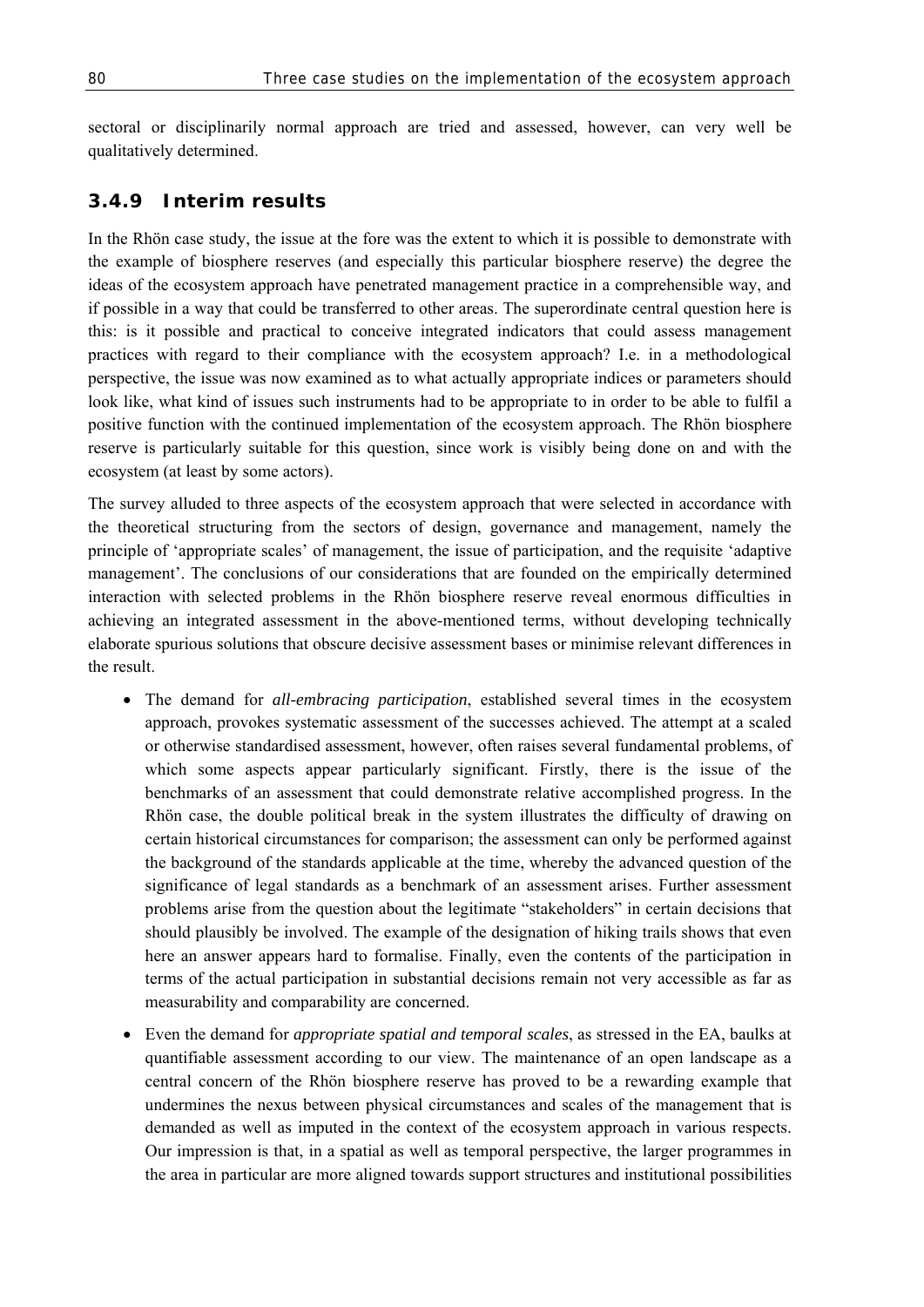• The issue of *adaptive management* demonstrates, ultimately, the inherent difficulties of assessment. Even here, the problem of the benchmarks involving secondary assessment issues clearly arises. The example of the black grouse population or the other measures aimed at their maintenance and growth can be used to demonstrate how the various objectives overlap and thus that even the attainment of the objectives can hardly be conclusively ascertainable, at least not with the self-evident parameters such as a count of animals. The definitions of the goals as well as the development of appropriate management and associated monitoring are scarcely representable, especially as this runs contrary to the stated purpose of this management itself – the handling of the theoretical uncertainty of the forward-looking knowledge.

In the sum of the results, the interim conclusion arising from this part is that the integrated assessment of the success of measures and, in particular, their examination of the stipulated principles and Implementation Guidelines are confronted with quite formidable methodological problems. Attempts at quantification or the development of aggregatable indicators appear to us to have few prospects in the light of our observation. What appears more useful is the development of descriptive or qualitative assessment modi that should satisfy the (hard to measure) demands for transparency and participation formulated in the ecosystem approach themselves.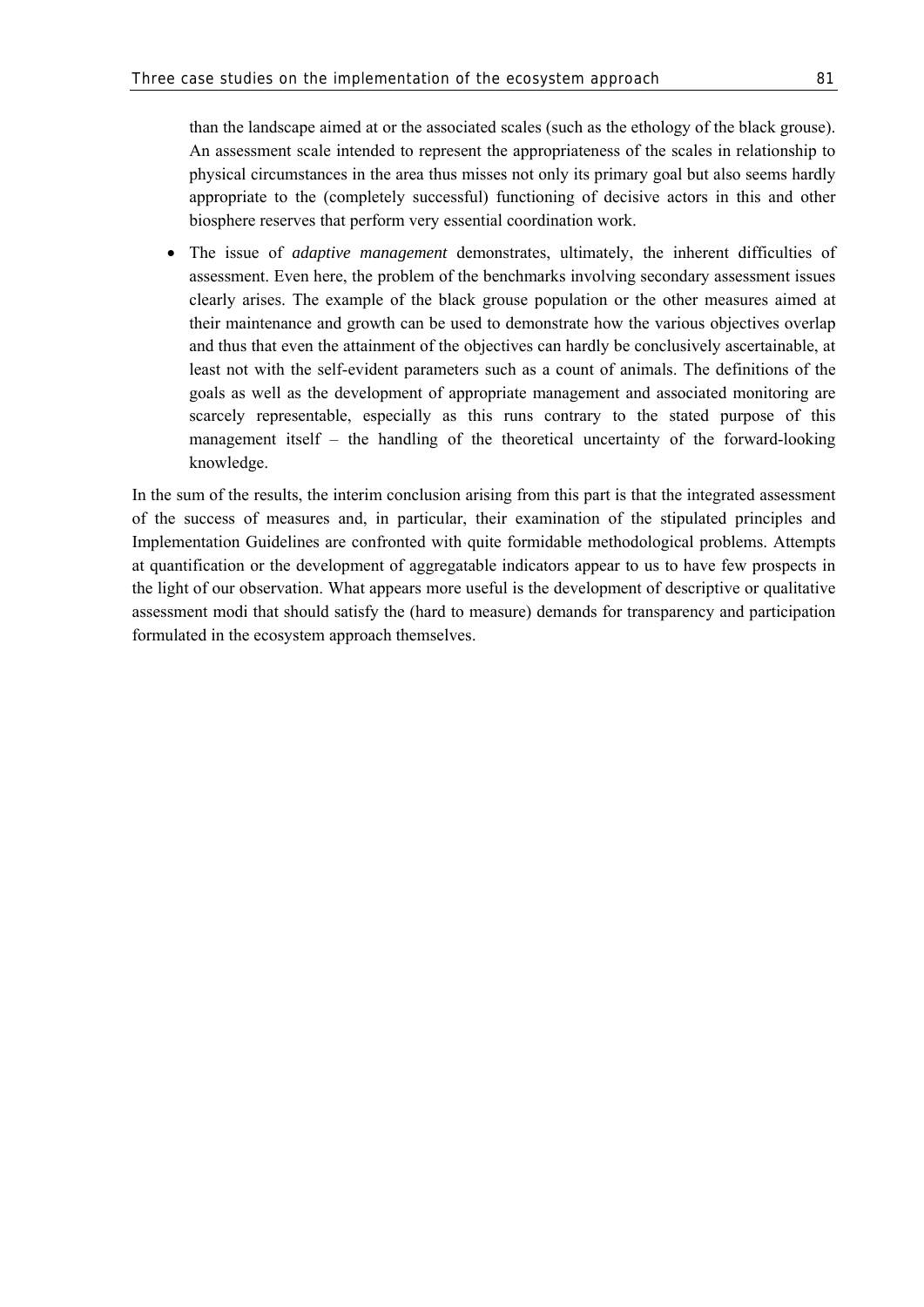# **4 On the way to learning networks**

*(Michael Flitner, Ilona Klingele, Christoph Meyer)* 

# **4.1 Introduction**

The aim of the research and development project entitled "The ecosystem approach in selected forest biosphere reserves" was to study to what extent decisions regarding protection and use in the forests of selected German biosphere reserves are in accordance with the ecosystem approach, and, secondly, which conclusions can be drawn with a view to the future development and implementation of this approach. The carrying out of three empirical case studies in biosphere reserves from the UNESCO *Man and the Biosphere (MAB)* programme in various regions of Germany was based on the assumption that interesting convergences with the ecosystem approach would be discovered, particularly in the implementation of this programme. Thus perspectives that facilitate exemplary piloting and development of the ecosystem approach may also open up, possibly in the form of a network of demonstration sites, such as has been suggested on various occasions in the past.

After the theoretical, differential analysis of the ecosystem approach and its structuring for the study at hand (Chap. 2), the results of three empirical case studies in forested biosphere reserves from the UNESCO *Man and the Biosphere (MAB)* programme in various regions of Germany were presented (Chap. 3). In this last chapter, the results of these two parts will first be presented in a condensed manner, and they will be discussed with a view as to whether and to what extent an exemplary or instructive implementation of the ecosystem approach can be found in these cases (Chap. 4.2). Subsequently, we will turn to the question of the formation of a network of forest areas, as is envisaged within the framework of the expanded CBD work programme on forests (*Decision VI/22*). We will thereby pursue the question of which basic conditions such a network would have to fulfil and what role the existing global network of biosphere reserves (*World Network of Biosphere Reserves*, WNBR) can play in this context (4.3).

# **4.2 The ecosystem approach in the light of the study**

### **4.2.1 Theoretical differences to SFM and MAB-Programme**

The *theoretical analysis* of the ecosystem approach in Chapter 2 first furnished a sound structuring of the approach as a basis for the processing of the case studies (Fig. 9). Similarities as well as differences between the ecosystem approach (EA) and *Sustainable Forest Management* (SFM in the MCPFE version) became visible, as well as between the ecosystem approach and the programmatic statements of the UNESCO MAB programme. Since the similarities of the mentioned approaches have been stressed many times in the past – not least in documents of the Convention on Biological Diversity (CBD) – only the differences shall be repeated here that turned out to be important for our study:

1. Theoretical or programmatic differences between the EA and SFM are mainly located in the *Governance Directive*. The outstanding significance of the societal choice of objectives, of the decentral governance and the broad participation of different social spheres - as stated in EA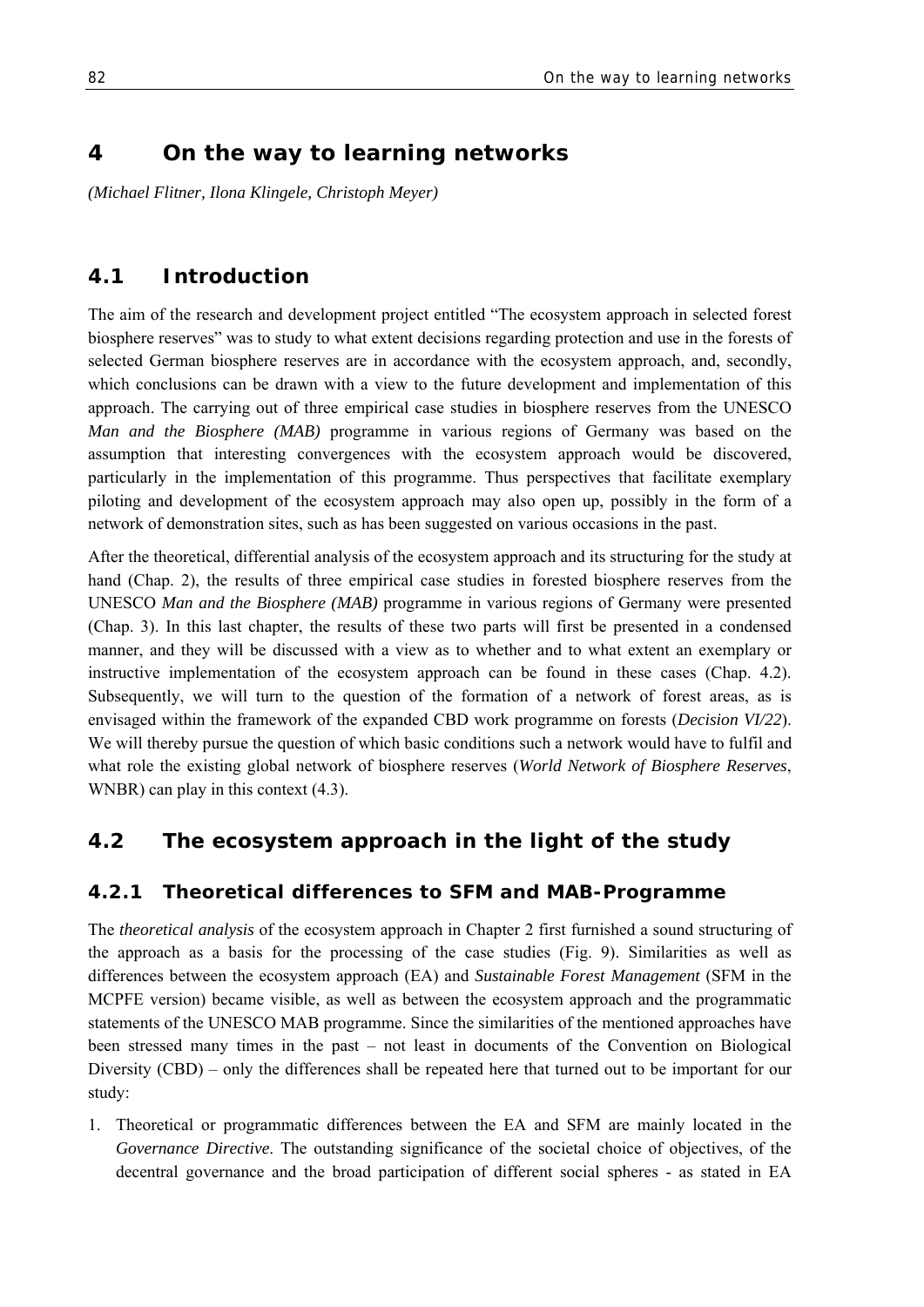Principles 1, 2 and 12 as well as numerous Implementation Guidelines - are only found to a limited extent in SFM. This may be partially due to the sectoral orientation and predominating production orientation of this approach. A further, if less fundamental, difference can also be discerned in the different understanding of adaptive management (Principle 9), which, as set forth, should satisfy more comprehensive requirements in the EA;

2. In contrast, theoretical or programmatic differences between the EA and the MAB programme can primarily be found in the realm of the *Design Directive* and the *Management Directive*. The majority of the EA principles classified there (taking external ecological effects into account [3], critical loads [6], appropriateness of scales [7], long-term planning [8], adaptive management [9]) does not find any clear equivalent or sufficient treatment in the documents underlying the MAB programme. It can, however, be argued that the first three principles named find an implicit equivalent in the multi-level structure (zoning) of biosphere reserves, the fourth finds its equivalent in their institutional form which is based on similar basic concepts.



Fig. 9: Theoretical structuring of the ecosystem approach, cf. more detailed also Fig. 1

#### **4.2.2 Synthesis of the case studies**

The *empirical case studies* allow only a part of the programmatic differences to be clearly brought to light. Three biosphere reserves with very different socio-economic and physical features were selected as case studies, intended to reflect the large variety of MAB biosphere reserves: the cross-border Pfälzerwald/Vosges du Nord BR, the Rhön BR that is spread across several federal states, and the Schorfheide-Chorin BR in the north-east of Germany, all three areas with considerable tracts of forest. The data from the case studies come from interviews with employees and interest groups connected to the woodland in each biosphere reserve. Besides the transcripts and minutes of these conversations, the people processing this information also evaluated documents from the spheres of science, administration and the local press. The standardised questions that would later be complemented by more open guided interviews were oriented towards the ecosystem approach's Principles and Implementation Guidelines and towards the specific focal points and problems of the biosphere reserves in question that had become apparent in a pilot study.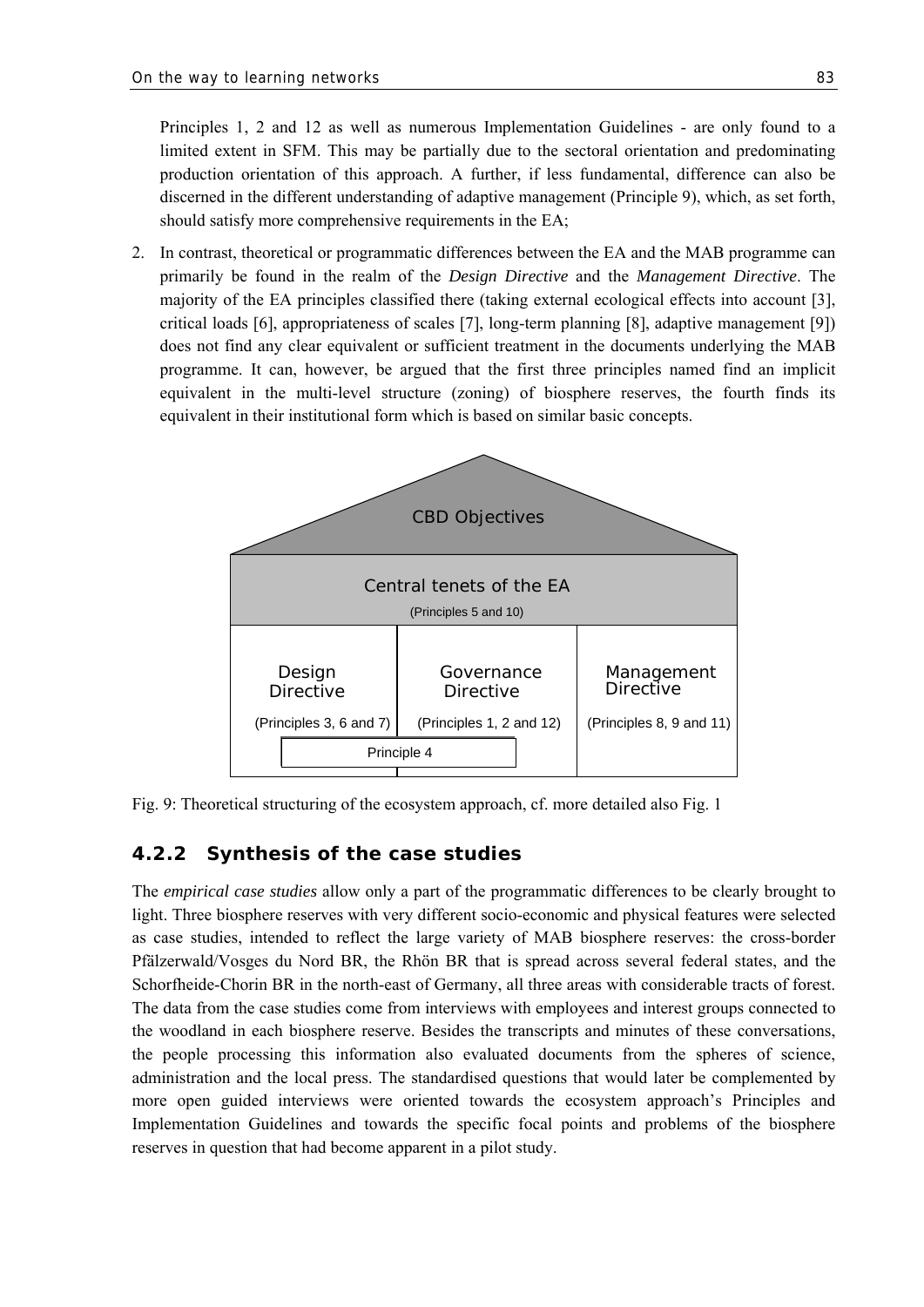As regards the *evaluation of the three case studies*, the researchers pursued the different questions that facilitate a comprehensive look at the successes and problems of implementation. The following brief synopsis is aligned towards the structures of the theoretical preliminary considerations (cf. Fig. 9).

### **4.2.2.1 Central tenets of the EA**

The central tenets of the ecosystem approach – i.e. the orientation towards the structure and functioning of ecosystems (Principle 5) as well as the effort to maintain balance between and integration of conservation and the use of biological diversity (Principle  $10$ ) – can easily be identified in the structuring of the MAB biosphere reserves. They already find expression in the different variations of the zoning of the areas studied, that always extend from a strictly protected core zone (or total reserve, conservation zone I) to a comprehensively used development zone (or Conservation Zone III); in the management zone between (Conservation Zone II), the integration of conservation and the use of biological diversity is being experimented with in various ways. For a systematic, or even quantified, assessment of the successful implementation, the question still remains as to whether and when the surface areas and boundaries of dissimilar intensities of conservation and sustainable use specified by many kinds of pragmatic considerations are appropriate for the aims of the ecosystem approach. The sheer fact of the zoning cannot be automatically assessed as an achievement of an appropriate balance between and integration of conservation and the use of biological diversity.

Furthermore, the central ideas are also shown to advantage, however, in a multitude of concrete measures and programmes in all three areas studied. Even where the usual management zones management plans within the scope of the MAB programmes are still lacking (Pfälzerwald BR), or where individual ecosystem functions seem to be at risk in the long term without any rerouting (Schorfheide BR, groundwater formation), the orientation towards the principles mentioned remain identifiable and is essentially not called into question by the stakeholders involved or affected.

All three areas studied follow, the *central ideas* of the ecosystem approach as identified by us, albeit to different extents and to varying degrees of success. It thereby appears to us that a basic pattern has been realised uniting the most diverse forms of ecological networks in terms of the ecosystem approach and linking them with a perspective of sustainable development (cf. SYZYGY 2005: 5).

#### **4.2.2.2 Design Directive**

With the theoretical consideration, the *Design Directive* had revealed the emphasis of the main points, which led one to expect substantial differences to the MAB programme in practice, too. At all events, in one part of the areas studied deficits in terms of the EA can also actually be ascertained, if a systematic way of dealing with the issues of the critical loads and the off-site ecological effects is made the benchmark of an assessment (e.g. hunting in the Schorfheide-Chorin BR). The problem of keeping the landscape in the Rhön (partly) open showed that the demand for *appropriate spatial and temporal scales*, as highlighted in EA Principle 7, is only verifiable with extreme difficulty. The link between physical circumstances and scales of the management or management objects that are assumed and required in the context of the ecosystem approach seems to us in this connection to be problematic in a theoretical as well as in a practical sense. This is true for one thing because the larger programmes in the area are more necessarily attuned to suit the support structures and institutional opportunities rather than the coherent sections of the landscape or their associated problem scales (such as those of the behavioural biology of the black grouse). One assessment factor that was supposed to represent the adequacy of the scales with reference to the physical circumstances or their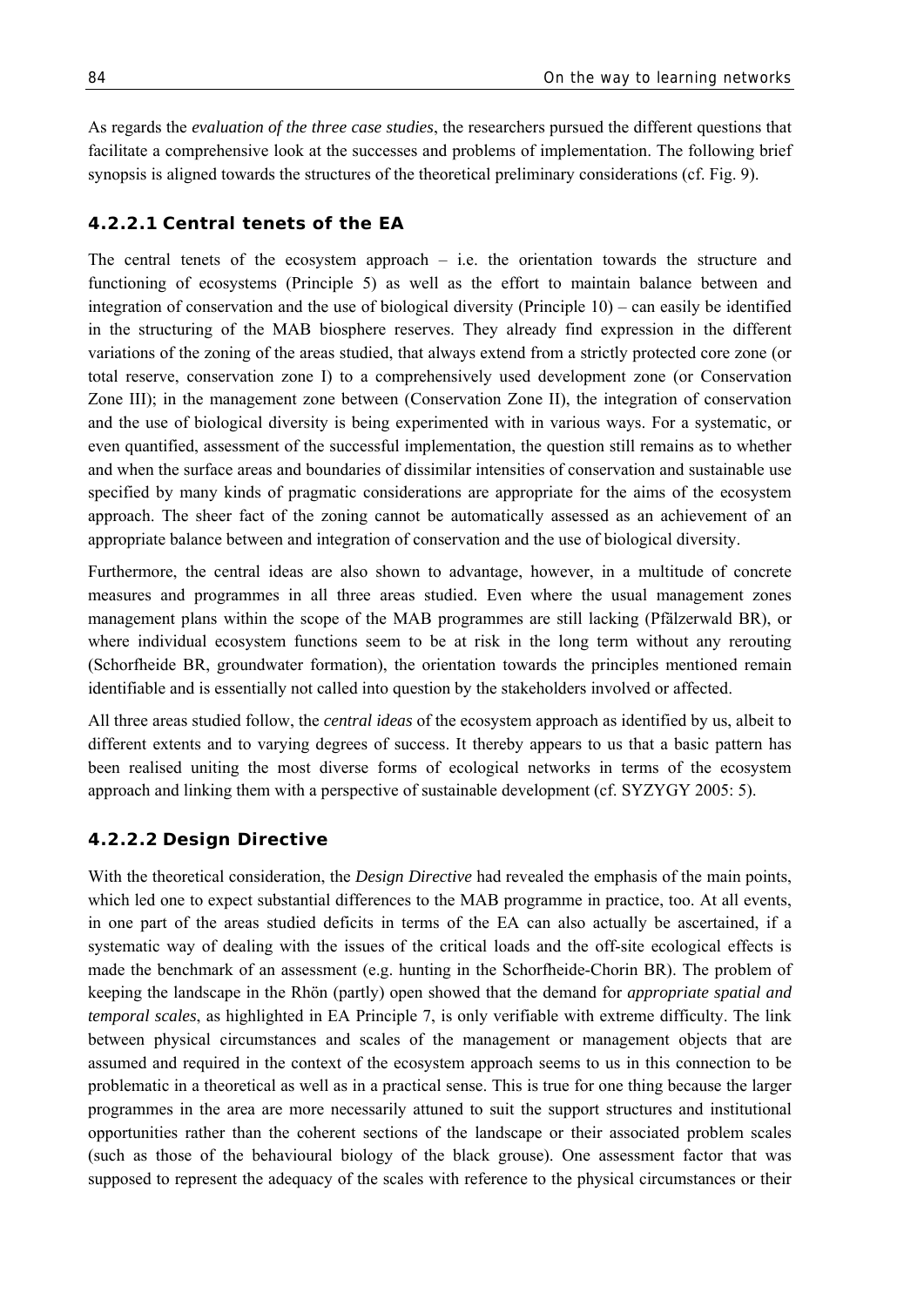temporal processes seems, therefore, to be of little use, since it falls short of the working methods of various actors in this and other biosphere reserves, which essentially consist of generating coordination and integration benefits between social subsystems.

The fact that compliance with the *Design Directive* of the ecosystem approach appears on the whole, however, comparatively unproblematic might be connected to the fact that there is a relatively large degree of compliance with the principles of *Sustainable Forest Management*, which the German forestry industry of today also regards itself as being committed to a large extent. The programmatic difference between EA and MAB in the field of the *Design Directive* is covered, to a certain extent, in this sector, thanks to the large degree of concordance between SFM and the EA

#### **4.2.2.3 Governance Directive**

As can be expected from the theoretical analysis, substantial starting points of an implementation of EA principles, particularly regarding the concern of *governance*, were ascertained. Basically, conservation and use processes are subject to very diverse management styles by numerous stakeholders, and, in part, widespread attempts to break up the inherited sectoral decision-making structures and to achieve a different, more open type of participation of various social groups were also evident. As mentioned above, considerable problems as regards assessment also, however, arose here in particular, since the degree of participation is not only associated with very different traditions sectorally, but also conforms to very different regional and institutional patterns.

This could result in dissatisfaction, such as that articulated in the Pfälzerwald BR. It might, therefore, be useful to set up a moderated communication platform for the BR itself for all stakeholders. The major political breaks in the system, that not only characterise the beginnings of the Rhön and Schorfheide biosphere reserves, but also in parts mark the natural scenery of today, also at the same time show the necessity as well as the difficulties of determining appropriate standards and *benchmarks* for participation in the whole process that do not represent a mere duplication of the legal status quo. Should this not succeed, then one could, especially from an international outlook, hardly expect the contractual states to see themselves induced to design advanced participatory opportunities.

Finally, the conflict regarding (trophy) hunting in the Schorfheide highlights certain limitations of the governance principles of the ecosystem approach: it seems less suitable nor designated for the handling and overcoming of blockade situations founded on deeper cultural or economic fractures, particularly when all parties to the conflict do not have the will to find a comprehensive solution.

#### **4.2.2.4 Management Directive**

Certain tensions in the field of the *Management Directive* were also to be expected on the basis of the theoretical analyses. But, like the case with the *Design Directive*, they were partly lessened by the role of SFM, which at any rate aided the long-term objective (Principle 8) of ecosystem management and, to a certain extent, increased people's awareness of adaptive management (Principle 9). Thus the aim in the Pfälzerwald BR is to achieve a long-term "forest conversion" (even) in view of impending climate change, even though, to date, management continues to take its bearings predominantly from the demands of the markets.

The handling of the outbreak of pests in the woodland areas of the Schorfheide BR, however, illustrates how a passive adaptive management style comes up against its limitations. The examples of the black grouse populations in the Rhön or the measures intended to maintain them and promote their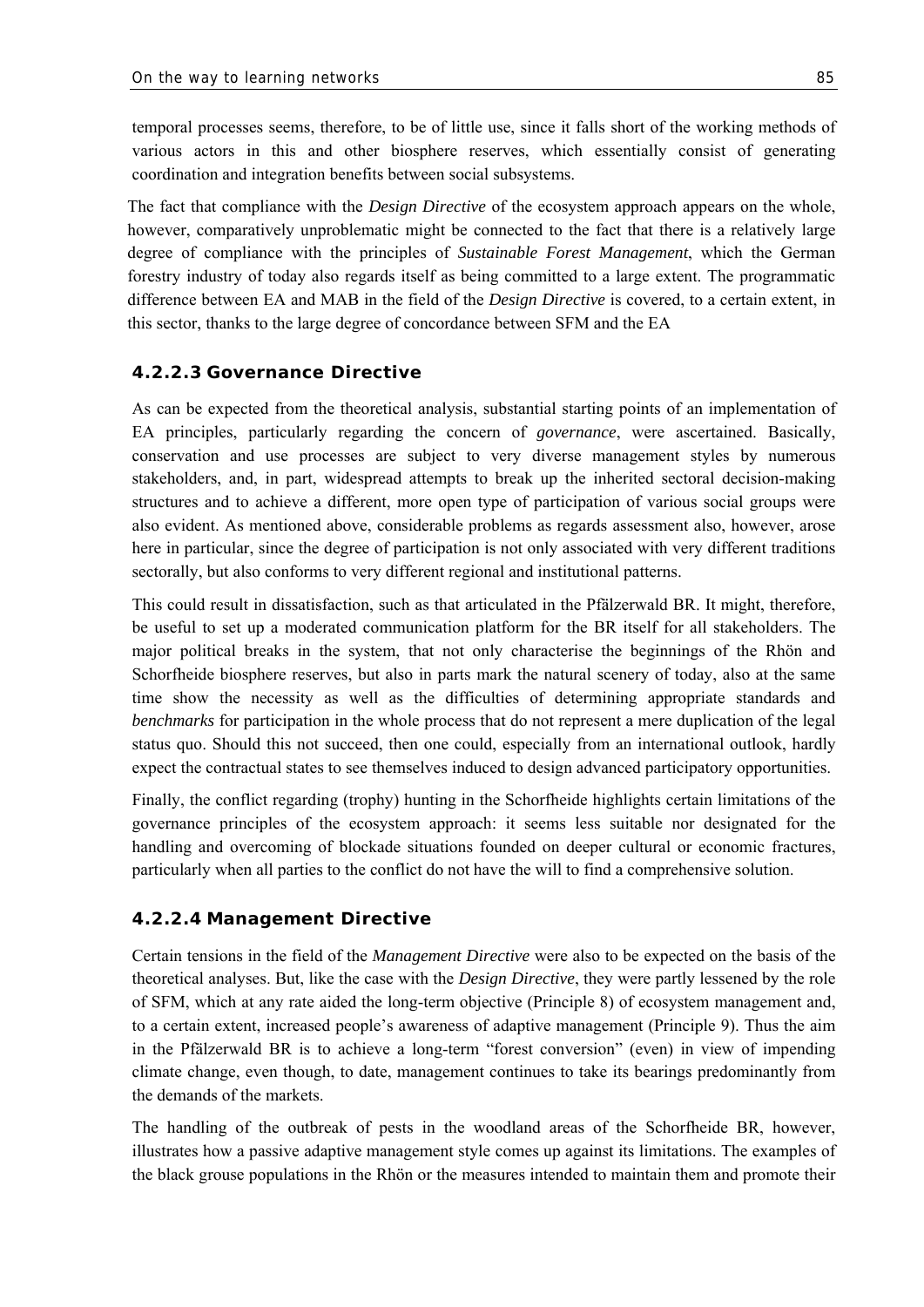growth showed how objectives change and multiply, and how at the same time the achievement of these goals can scarcely be conclusively determined. In view of an independent evaluation criterion of adaptive management, the definition of the goals as well as the development of appropriate forms of management and associated monitoring can hardly be represented with reference to the relevant issues. This is already questionable due to the uncertainty in principle of the forward-looking knowledge. It also does not appear to us to be suitable for the purpose of this principle, which we also see primarily in its perspective and dynamic character in the challenge contained therein to gain new understandings, to develop models and to put to the test diverse strategies that may arise from that. Whether this will actually occur in a way that extends beyond the familiar, sectoral or usual disciplinary approach can be incontrovertibly ascertained and described in a problem-oriented manner. According to our knowledge, scientific monitoring as an essential prerequisite to actually ascertain any problems arising is present in important parts at least; far-reaching deficits, however, can be found in the field of socio-economic monitoring, such as has been the case in the greater majority of biosphere reserves to date (UNESCO 2002: 6).

### **4.2.3 Exemplary implementation?**

As a result, the evaluation of the 'implementation' of the ecosystem approach in the areas studied shows *contradictory findings* even at the level of individual EA principles, findings that can hardly be subsumed or added up. This applies even more so when the measurability of the successes and their benchmarks throw up a series of fundamental methodological problems, which are insolubly linked to normative and political issues. More than ever can an overall evaluation in this process only represent itself as a cautious consideration of the various trends.

In accordance with this, one can also ascertain that in all three BRs surveyed, processes were initiated, at least at times, that conformed to the central ideas of the ecosystem approach and that, with a conscious introduction and implementation of the approach, appeared to be promising. In all three areas studied, elements or principles of the ecosystem approach could be considered as completely or partially realised, albeit to very different extents. Particularly in the Rhön BR, a multitude of programmes and lines of support were used that corresponded to an even greater number of institutional and organisational configurations.

We do not regard the *multitude of institutions and programmes* involved as well as the diversity of the administrative routes used as a sign of weakness or a lack of success in terms of the EA; rather, it corresponds to the complex array of interests, the manifold structures of property and authority and the large number of actors involved in the relevant management decisions. That is why– in contrast to previous studies (cf. GÜNDLING 2002) – we do not regard the issue of the BR's legal form to be central to its further development in terms of the CBD. The actual management decisions, the setting of the objectives and the participation mechanisms remain largely unaffected by any formal adjustment – such as the relevant ordinances to the standards of the CBD. They can hardly be adequately bindingly regulated or coherently institutionalised in a pertinent way in any case. Moreover, the ecosystem approach in particular seems, according to the current status quo, to be hardly designed or suitable to furnish real substantial or procedural standards for dealing with plagues of pests in Schorfheide, for hunting the predators of black grouse in the Rhön BR or for opening up the Pfälzerwald to tourism. Nevertheless, the Principles and Implementation Guidelines are clear enough to identify problematic decisions and decision-making processes in terms of the EA and to realign them under broader participation as the case may be.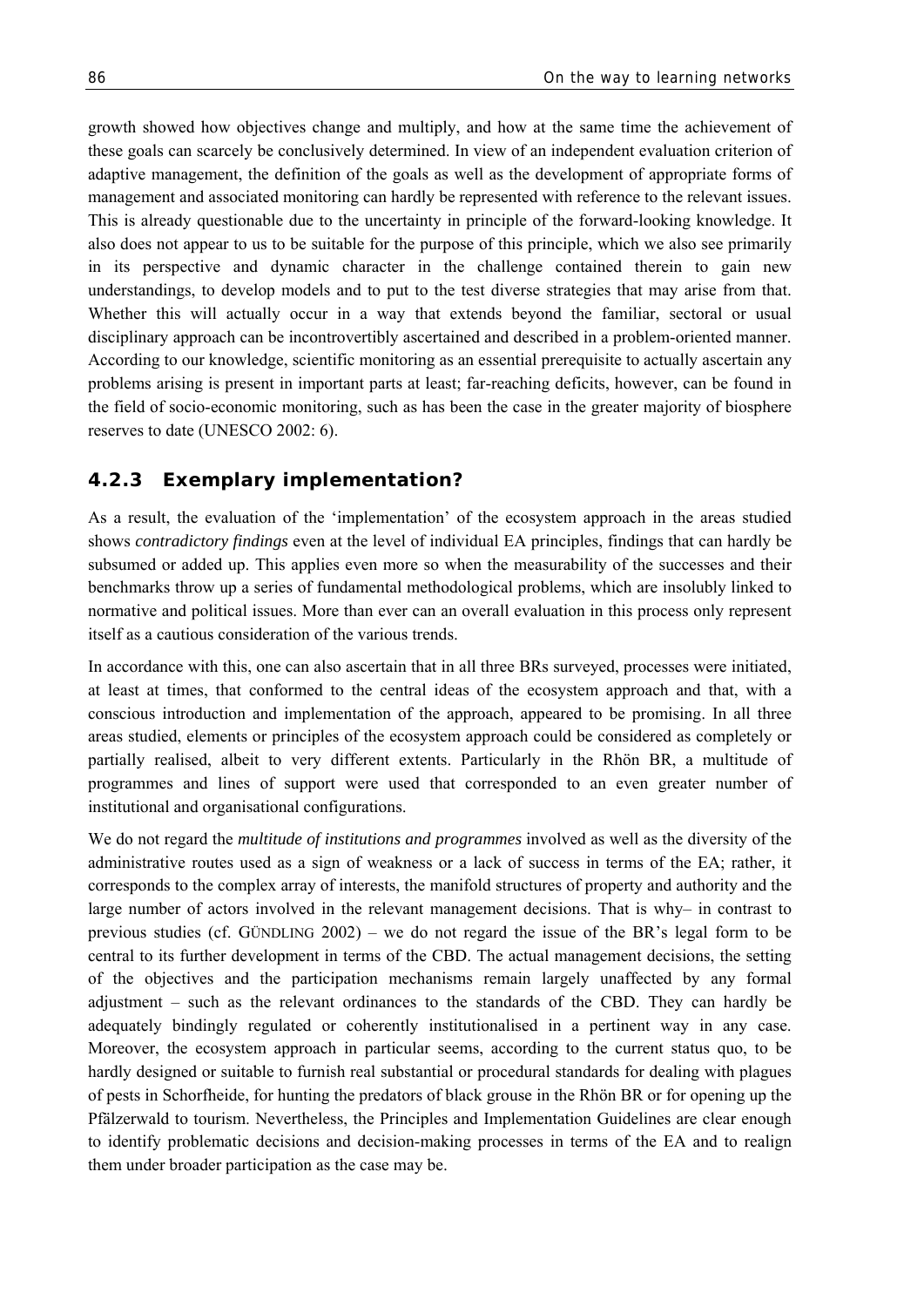Such realignment of management methods has so far only occurred in isolated cases. If one takes the degree of *factual implementation* of the EA principles or even the conscious implementation of the ecosystem approach as the benchmark of an assessment, then this would probably also turn out to be critical as far as the *exemplary function* of the three areas is concerned. Such a judgement will, however, neither do justice to the individual areas nor to the dynamics in terms of the ecosystem approach which is very evident in some areas. Above all, in view of the background of our investigation, such a judgement seems to us to be fundamentally inappropriate. According to this, the strength and the 'uniqueness' of the ecosystem approach lies less in the operationalisation of certain standards and the measurability of targeted results than in the provision of a 'management philosophy', that conceives of solutions to ecological and economic problems in connection with sectoral and organisational limitations as well as deficits of knowledge and democracy.

That is why the positive factors prevail in our understanding of the approach, despite the shortcomings in the detail. We consider the biospheres studied to be *learning networks*, that also seem suitable in principle to become part of a network of forest areas that supports, pushes forwards and illustrates the further development and implementation of the ecosystem approach (see below Chap. 4.3). We must once again expressly add that, in terms of the study results, this appraisal does not express the notion that the ecosystem approach has already been successful implemented in the areas studied *at the present time*. This is not the case and, in our opinion, it will be achievable in the foreseeable future only if considerable additional effort is made. What is more decisive is the estimation that the existing organisational, conceptual and expert preconditions offer comparatively very good systematic conditions for setting *learning processes in terms of the ecosystem approach* in motion or keeping them going. According to our knowledge, the presence of suitable support measures in the national and European context – as a necessary impulse for self-supporting developments – plays a decisive role in the progress of these processes – and thus in the continued development of the biosphere reserves as learning networks.

# **4.3 Biosphere reserves as a starting point for a network of forest areas**

The role of ecological networks for the conservation of biological diversity has recently been highlighted many times; various authors have identified a decisive element of a more extensive 'paradigm change' in international nature conservation here (BENNETT & WIT 2001; PHILLIPS 2003). The resolution of the 6<sup>th</sup> Conference of the Parties to the CBD to develop an "international network of forest areas" that is suitable "to pilot and demonstrate the ecosystem approach" (*Decision VI/22*, CBD 2002: 229) must be seen against this further backdrop. The world network of biosphere reserves has on various occasions already been called a trail-blazing institution in the implementation of the ecosystem approach, whereby any existing similarities have been emphatically stressed. (Among others UNESCO 2000: 6-7). The theoretical and empirical findings of the study at hand offer one the opportunity of challenging some considerations about the role biosphere reserves could play in this connection with this. At first, these considerations are led by the sub-question as to which demands such a network would have to fulfil in general. This is followed by the further sub-question as to the extent the current world network of biosphere reserves (WNBR) appears, as a whole or in parts, suitable and adequate enough to form or accommodate the planned international network of forest areas.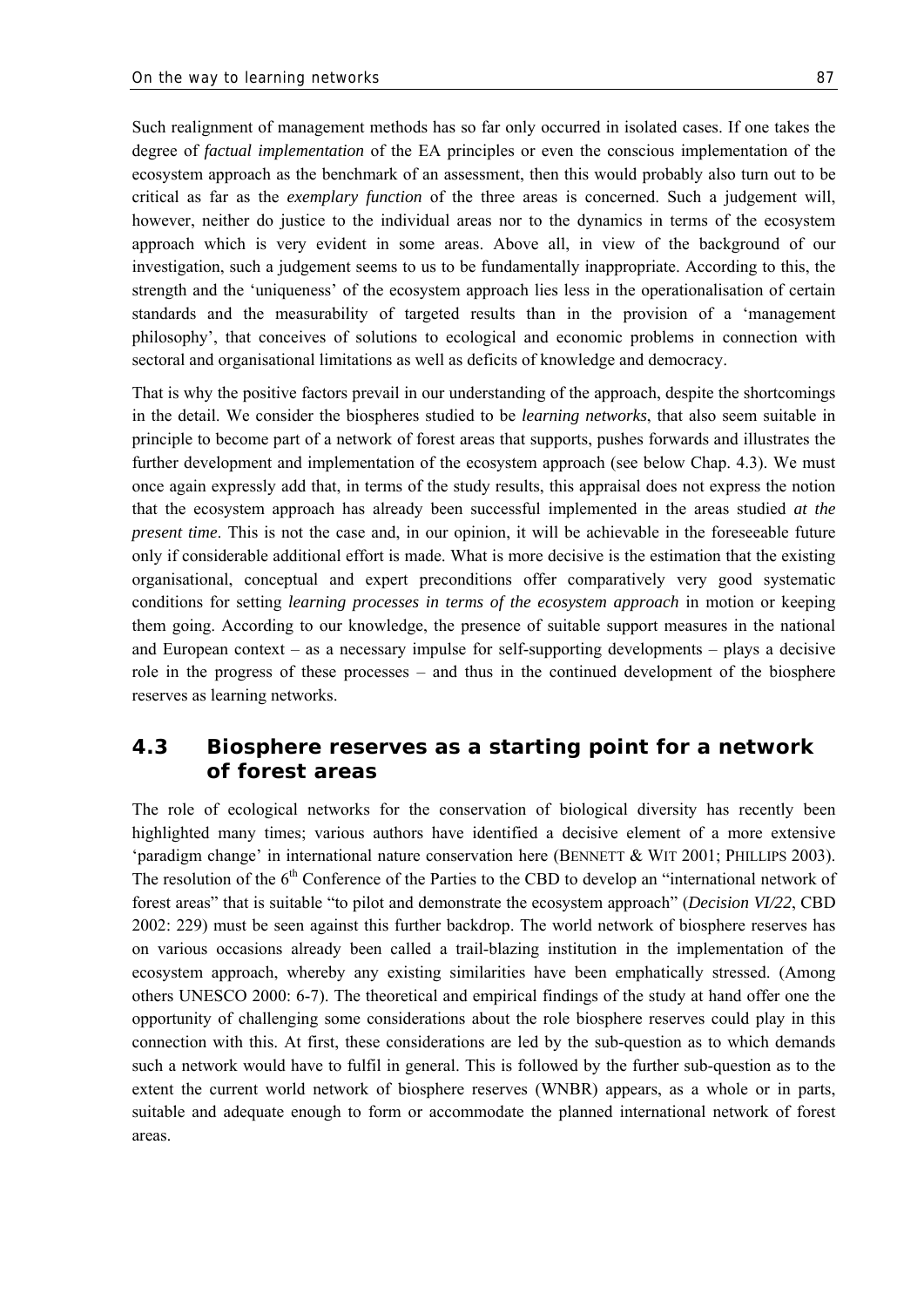# **4.3.1 Requirements of a network of forest areas**

In order to define the requirements arising from the above-mentioned resolution of the 6th COP more precisely, one should first differentiate between various definitions of networks that are often mixed up in the ecological context.

Very often, networks are often designated as *area networks*, particularly in the context of the CBD. Such networks represent certain habitats of species, types of landscapes, biomes, bioregions and similar and create direct or indirect links between these spatial sections. A large number of specific approaches and programmes – which go under the name of 'corridors', 'buffer zones', 'green belts' or 'ecological networks' – has been developed in the last few years, thus bearing witness to the outstanding practical and organisational significance of these developments (CROFTS 2004; SYZYGY 2005). Thus the *Pan-European Ecological Network* (PEEN) is granted a significant role in the attainment of the objectives to reduce the loss of biological diversity in Europe as stipulated by the CBD (cf. COUNCIL FOR THE PEBLDS 2003); the CBD secretariat has initiated a systematic evaluation of the experiences of ecological networks in this sense (CBD, SECRETARIAT 2005). Nexuses that impinge on areas of certain forms of use or specific management standards such as the *International Model Forest Network* (IMFN) can also be designated as area networks.

The concept of the network plays a further role in the ecological context, but also as a purely *communicative context,* in which information can be exchanged, scientific findings compared and environmental programmes can be implemented, to a more or less organised extent. In the ideal type, this could mean purely personal networks or information networks such as the *Global Resource Information Database* (UNEP/GRID) (cf. Table 4).

| Area networks                                   |                                               | Communicative networks               |                                                |
|-------------------------------------------------|-----------------------------------------------|--------------------------------------|------------------------------------------------|
| Conservation areas                              | Utilisation areas                             | Personal                             | Information/data                               |
| E.g.: Pan-European<br><b>Ecological Network</b> | International Model<br><b>Forests Network</b> | Joint FAO/ECE/ILO<br>experts network | Global Resource<br><b>Information Database</b> |

Tab. 4: Various types of 'networks' with examples

In reality, the types mentioned often do not exist in their pure form. Numerous area networks thus have components of information or associated expert networks; on the other hand, some information networks can also be linked to areas that the relevant knowledge or data refer to. Accordingly, *Decision VI/22 obviously* has both definitions of the term 'network' in sight when it explicitly speaks on the one hand of an "international network of forest areas", but on the other hand raises the additional demand that this network should fulfil a communicative function, i.e. that of "piloting and demonstrating the ecosystem approach and, in this regard, exchange information through the *clearinghouse mechanism*" (CBD 2002: 229). The additional qualification of this network as an informal network (ibid.) as well as the mentioning of the clearing-house mechanism (CHM) as a medium of exchanging information both point to the fact that the network should not have any independent constitution and no (or only a minimal) own administrative structure.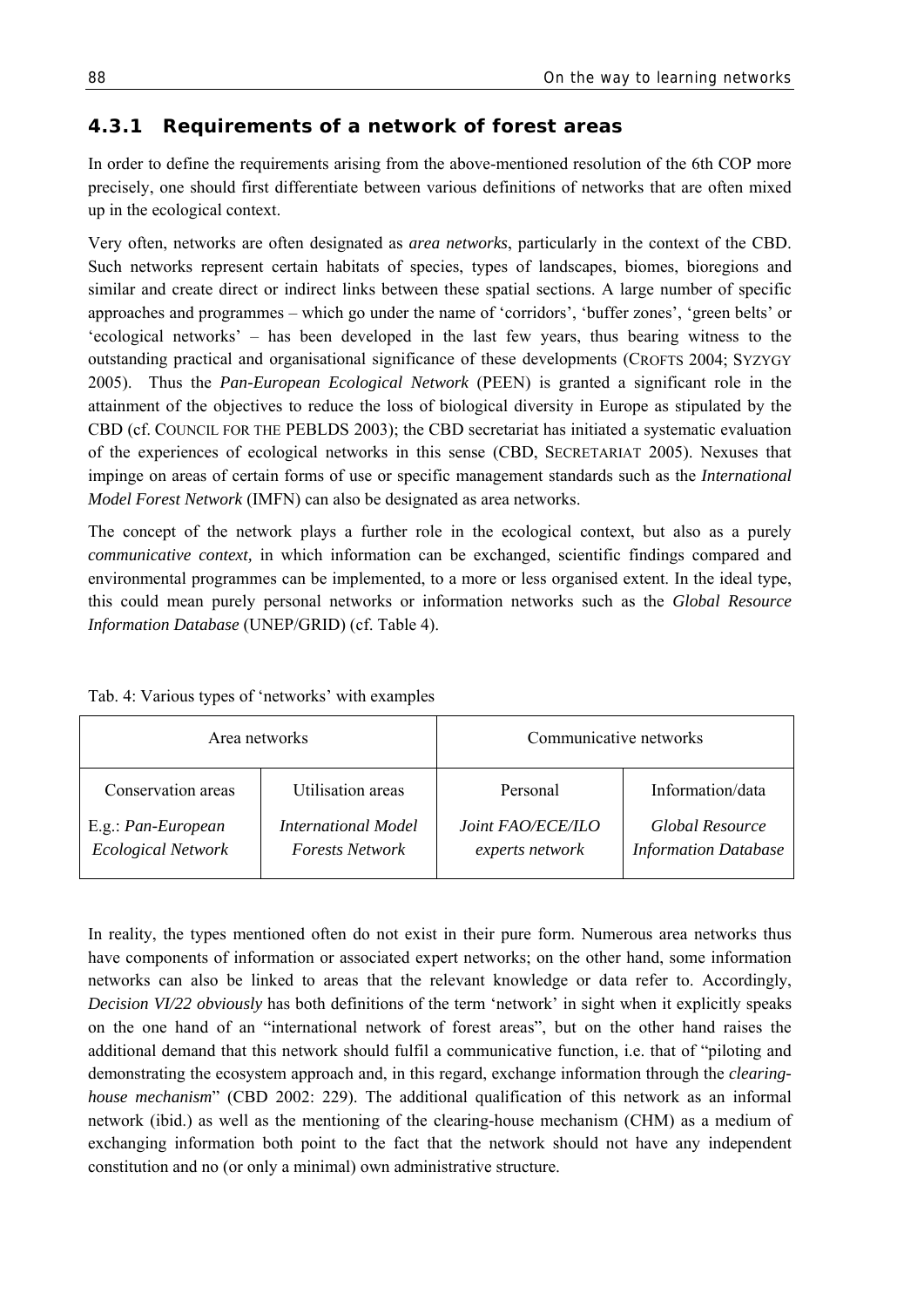In view of these general requirements, it seems reasonable to check the suitability of *existing forestrelated networks* to "pilot and demonstrate" the further development of the ecosystem approach. On an international scale, there are only a few networks today that could come into question here by the fact that they not only bear a relation to or are composed of specific areas but that they also represent networks of knowledge, of cooperation or a certain type of management.

#### **4.3.1.1 Regional ecological networks**

One conceivable starting point for the networks to be developed are regional ecological networks in the narrower sense, which, as corridors or conservation area networks, comply with defined, specific objectives or nature conservation requirements. Within the European context, one thinks in particular of the *Pan-European Ecological Network* (PEEN) or of the conservation area network *Natura 2000*  within the scope of the FFH directive. Apart from the still sluggish process of implementation (cf. BMU PRESSEDIENST, 20.12.2005), the general objectives are, however, for one thing, clearly more limited than in the ecosystem approach. For another, and coupled with this, the stakeholders involved are largely confined to the sectors of nature protection and landscape conservation. Thus it is hard to see how a balanced perspective on the various objectives of the CBD and, downstream, on the central tenet of the EA to *integrate* conservation and sustainable use could be achieved. Some regional initiatives could probably be judged more favourably, e.g. some South American initiatives to set up biological corridors that to some extent take socio-economic objectives into consideration, as well (cf. CRACCO & GUERRERO 2004). In some cases, there are also complex institutional arrangements in place that embrace very different social groups. The focal point of most initiatives, however, is still the linking up of habitats or fragments of habitats; moreover, prerequisites for collaboration beyond the relevant area networks are, for the most part, clearly lacking.

#### **4.3.1.2 Networks of existing international agreements**

Further networks that also partly bear directly upon forest areas or comprise forest areas are the *mandated territories of existing international agreements* in the field of nature conservation and sustainable development, such as the *Ramsar Convention*, whose mandate comprises a significant number of forest areas and which already collaborates with the MAB programme, as its alignment towards the main objectives of the CBD recently bore out (RAMSAR STANDING COMMITTEE 2001, RAMSAR CONVENTION 2005; cf. a. *Decision* VII/26, CBD). Of the other conventions addressed by the CBD-initiated *liaison group*, only the *World Heritage Convention* has a clear relation to specific areas, and it also comprises a series of biodiversity rich forest areas, particularly in Africa and Asia, that in principle could form an international network in the pertinent sense. The *disadvantages* of the starting points mentioned are also largely evident: the forest areas under the two conventions mentioned are subject to a *factual preselection* according to criteria that can hardly be set as a limitation from the first, if one is aiming to implement and demonstrate the full scope of the ecosystem approach. Certainly, it is conceivable that areas managed under these conventions can illustrate the EA implementation and that they contribute to a future exchange of scientific, technical and administrative experiences. The specified institutional and factual standards of the two conventions, however, preclude them from being the central 'place of experience' of such a network, particularly as the objectives and demands of the CBD are clearly aiming at the entire scope of biological diversity.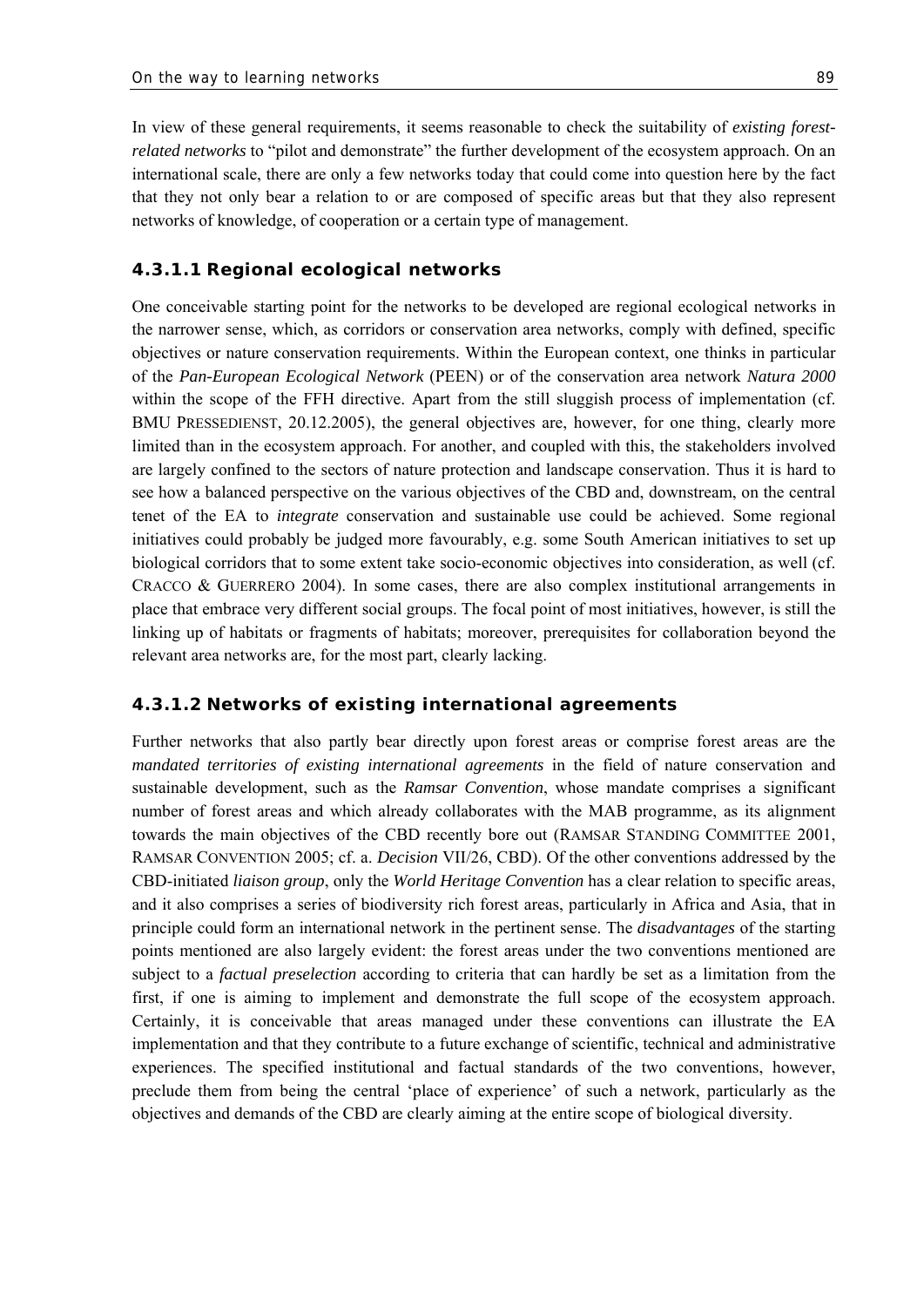#### **4.3.1.3 Networks of Sustainable Forest Management**

Finally, existing networks of *Sustainable Forest Management* are also conceivable starting points, if they have an international orientation. This seems to be particularly true for the *International Model Forests Network* (IMFN), which in a preparatory document for the revised work programme on forest biodiversity was explicitly named by SBSTTA as a contributor to the proposed EA network (CBD SBSTTA 2001: Annex, 9d). This voluntary network initiated by Canadian organisations today links together a good two-dozen forest areas under the objective of *Sustainable Forest Management.* Almost half of them are located in Canada. Likewise, the *demonstration sites* of the ITTO (International Tropical Timer Organization) that have been mentioned in the considerations on the relationship of the ecosystem approach and *Sustainable Forest Management* on the part of the CBD (CBD 2004b: 205) would also be conceivable.

Yet we feel that these approaches are not suitable for various reasons, too. Firstly, the theoretical analysis highlighted clearly diverging focuses of SMF and the ecosystem approach in some points. Secondly, in both examples mentioned there is obviously the problem of an appropriate level of coverage of different areas from an international perspective. Finally, the selection of a more production-oriented and sectorally oriented starting point for the pilot areas seems problematic on a more fundamental level. A factual limitation in this respect seems not in accordance with the different objectives of the CBD, which is not only aiming at the whole biological diversity, but also putting conservation on the same top level as sustainable use.

#### **4.3.1.4 Positive requirements**

When taking stock of this review of existing forest networks, fundamental deficits thus become evident. Conversely, they can also be framed as positive requirements. The candidates for a network in accordance with *Decision VI/21* should thus fulfil at least the following criteria:

- they should constitute a network that represents *areas* and also has the ability to create *communicative links*
- they should already be *formalised to a sufficient extent in order* to minimise the need to create new formal structures;
- they should, *in substantial terms*, not be restricted in any way that runs counter to the objectives of the CBD
- they should also not be restricted *spatially*, but should preferably already have a recognised international basis;
- to a large extent, they should be in line at least with the *central tenets* of the ecosystem approach.

## **4.3.2 The role of the World Network of Biosphere Reserves (WNBR)**

The World Network of Biosphere Reserves, part of the UNESCO MAB programme, forms a comprehensive, area-related network that exhibits a whole series of fundamental similarities with the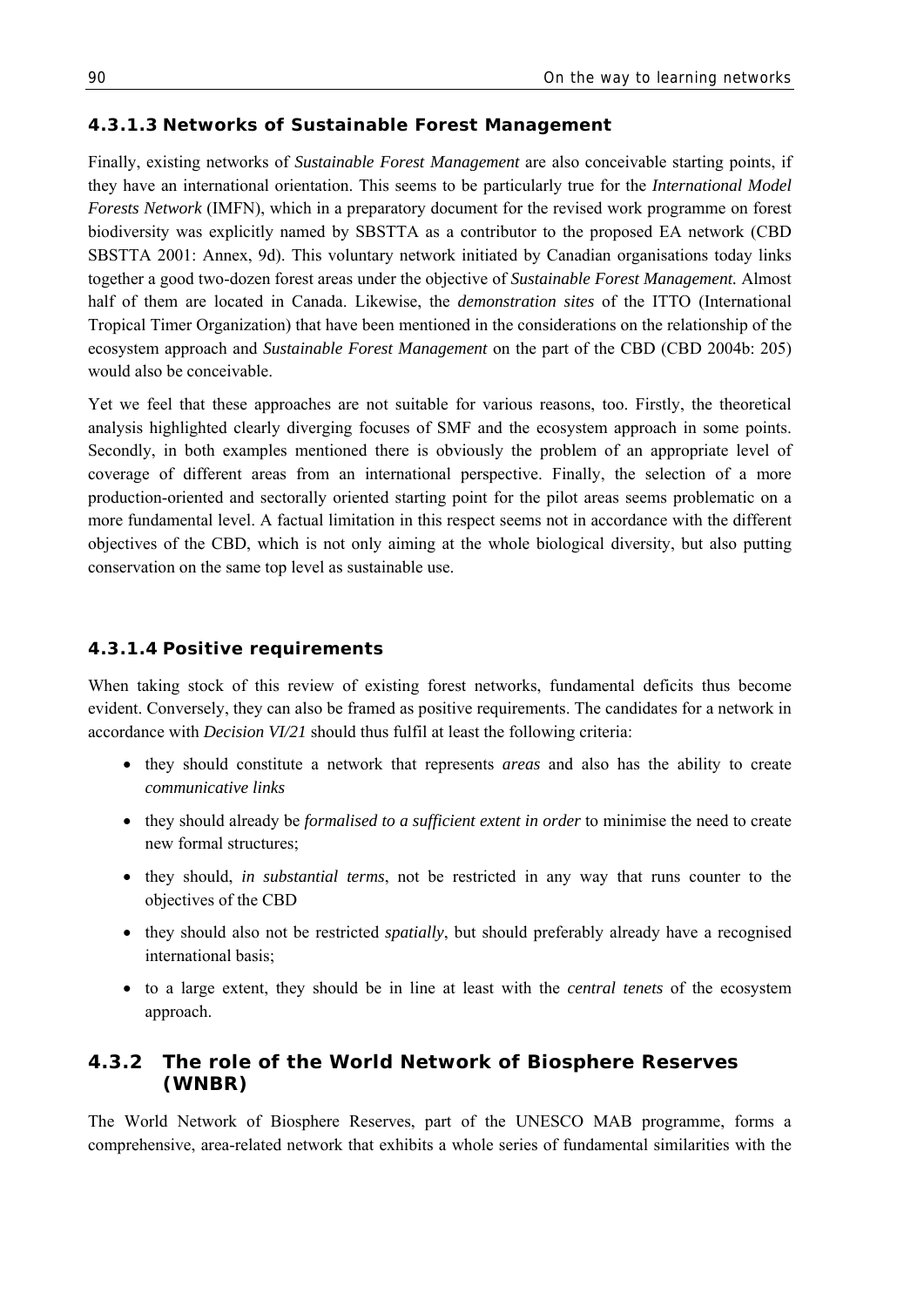ecosystem approach, while at the same time largely avoiding the limitations mentioned. In this sense, six points can be highlighted:

- **1.** The World Network of Biosphere Reserves (WNBR) is a dynamic, expanding international network comprising numerous forest areas of diverse kinds. According to estimates of the MAB Secretariat, the number of forests or at least clearly forest-related areas makes up just under half of all reserves (ROBERTSON VERNHES 2006), and is thus in the magnitude of currently a good 200 relevant areas scattered across the world;
- 2. The WNBR is, in accordance with its basic texts, conceived as a tool for the conservation of biological diversity as well as for its sustainable use, in explicit agreement with the three CBD objectives (cf. *Statutory Framework, Sevilla-Strategie*). Particularly a part of the more recent BRs are oriented quite explicitly, a further circle implicitly, towards the standards of the ecosystem approach. According to estimates of the MAB Secretariat, this part again sums up to just under half of all areas (ibid.); according to our own research, we come to a more conservative estimate of about 20 to 25 per cent among the forest-relevant reserves, which, however, still results in an intersection of at present *forty to fifty pertinent areas*;
- 3. The WNBR is neither factually nor spatially limited in any way that appears to exclude certain types of forest areas from admission from the outset. Even today, the most diverse types of woodland, the most diverse area sizes and areas encompassing the most diverse IUCN conservation categories are represented in the existing network – from inner-city undergrowth to purely production-oriented spruce monocultures via tropical mountain forests. In contrast to classic forest networks – for example *Sustainable Forest Management* networks*,* such as the IMFN mentioned above – numerous partially forested and non-forested areas are also represented in the network, and this in particular seems to us to be of elementary significance with a view to EA Principles 3 and 7 (external ecological effects, appropriate scales);
- 4. The comparatively low, general conditions with regard to the legal form of the areas represented in the WNBR and the highly diverse institutional arrangements in the different national settings already provide an excellent learning environment for the implementation of the ecosystem approach. The entire network can be developed further by adjusting and updating the respective standards, as well as by the selective or conditioned admission of new areas, as is currently the case;
- 5. The development of the BRIM programme during the last few years demonstrates the ability of existing structures, in terms of the EA concept, to also increase the reflexivity of the accompanying scientific processes and to improve their quality. How the individual BRs or their representatives could participate in such international processes on a higher level, and how they can even help shaping them is illustrated by the involvement of the Rhön BR in the development of *social monitoring*, that, up to now, has to be regarded as a weak point in the WNBR in terms of the EA;
- 6. The WNBR functions as a kind of network of networks, or as a learning network of second order. Many of the areas linked by the WNBR are already corridors, some of them extremely complex spatial and social structures (such as the just under 30 million hectares of the Mata Atlântica BR, which, amongst other things, also includes the Sao Paolo green belt). A few of the younger, complex structures in particular, such as the Argentinian *Yungas* BR or the Swedish *Kristianstad Vattenrike,* demonstrate, under very different circumstances, the growing conceptual influence of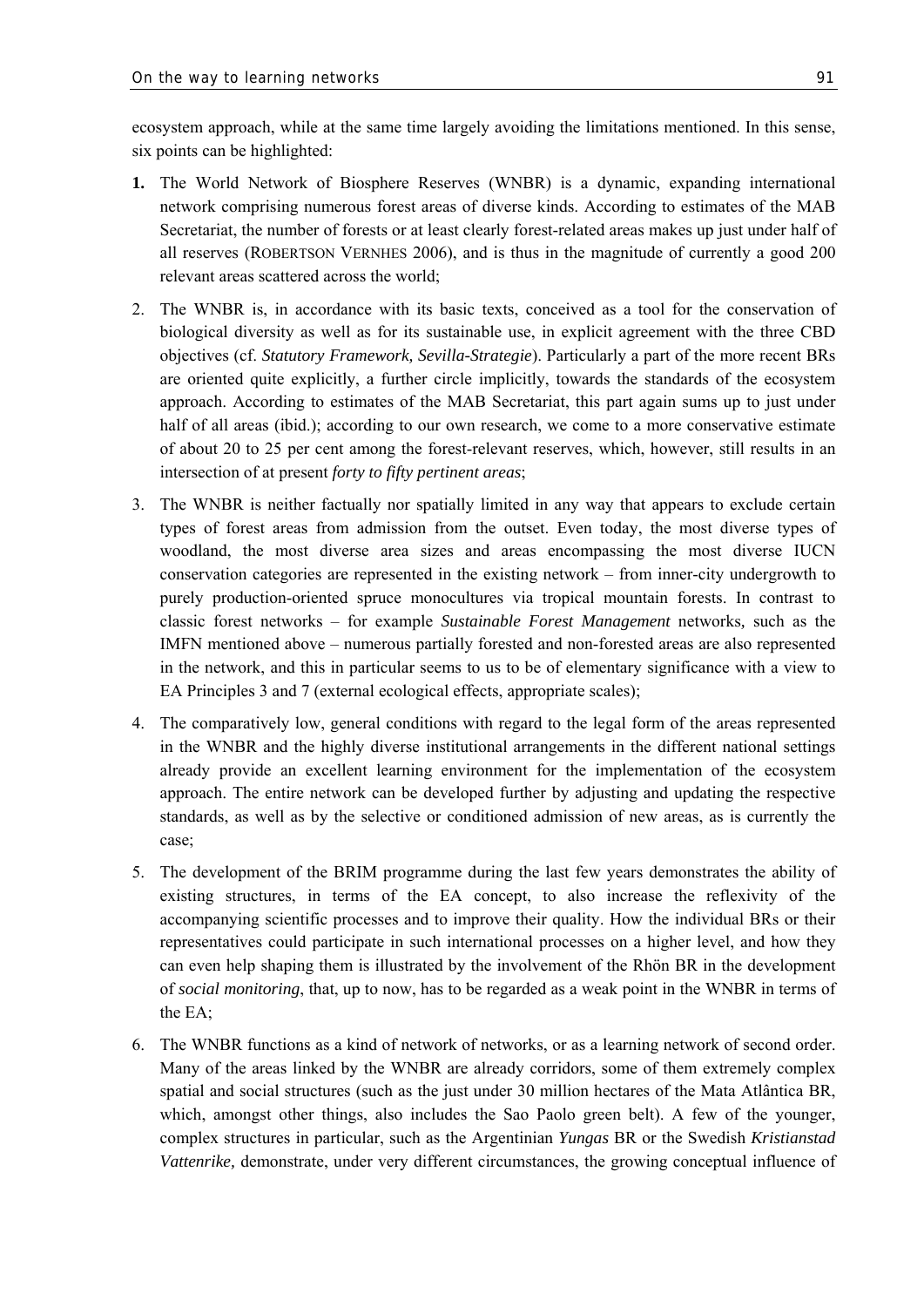the ecosystem approach, not only in the central texts but also "on the ground", in the areas of the MAB programme.

If we thus regard the WNBR as a fundamentally suitable starting point to accommodate a network of forest areas that implements the ecosystem approach in an exemplary manner, that demonstrates it and helps to develop it further, it still remains to be seen whether this network *as such* is already adequate, sufficient and exhaustive in terms of the mentioned CBD decision. Thus, on the one hand, one must ask whether the WNBR fulfils all the implicit and explicit requirements made, on the other hand, whether, in the institutional respect, it can fulfil these requirements without any further input, or whether it does require new inter- and intra-institutional mechanisms.

The first question - whether the WNBR is sufficient or exhaustive as regards its factual contents - can, in our view, not be conclusively answered here on reasons of principle. This would contradict the two important EA principles of an open attitude towards change and of an appropriate type and level of participation, both of which also have to apply to the implementation process itself. Moreover, little militates against the fundamental assumption that other areas (conservation areas, development areas, bioregions) may also be suitable for the exemplary piloting and demonstrating of the ecosystem approach in forest areas or could contribute towards that. The WNBR already comprises many diverse types of conservation areas, amongst them the *Ramsar* wetlands, but also innumerable national areas of different conservation status. As little as all these areas will become relevant for an international network of forest areas in terms of the CBD, as little the reasons in principle become evident as to why further areas, such as model forests from various contexts, could not be included or added to a new platform within the frame of the WNBR. The reasons for an inclusion may lie in certain ecological or institutional factors, but also in a specific position in national or international instruments and strategies.

In this context, one should also keep in mind that the objectives and demands in the context of the CBD are targeted at the entire range of biological diversity and thus, for this reason alone, caution is advisable when dealing with the matter of an *exclusive* solution within the scope of the WNBR (or another available network), that excludes certain areas because they do not fulfil the demands of the network. This seems questionable in terms of the CBD as well as in terms of the ecosystem approach. Furthermore, one could argue that decisive learning and monitoring opportunities will be lost if the network of forest areas will, from the first, be limited to such areas that already enjoy a certain level of protection, however low it may be. For one thing, some problems that are important in a larger perspective may be lost sight of, because ultimately the major part of all forest areas across the world will, in the long term, remain without any special status in terms of nature conservation.

For a second thing, a network limited in such a way could also deprive itself of its most important chances of success. It is not only that more problems may be encountered in areas outside the WNBR that are not already used in accordance with an EA-related management philosophy. There may also be more weighty differences to be obtained as a result of EA implementation. This argument applies, mutatis mutandis, to an even greater degree to the proposal to accord a specific role to the *International Model Forests Network* (IMFN) or comparable networks of sustainably managed forests in the establishment of a network of forest areas under the CBD.

To sum up, we thus propose the development of a network "*WNBR-plus*" or an accordingly open platform within the context of the WNBR that should be developed gradually. A start could be made with the intersection of the forested or forest-related biosphere reserves that are at the same time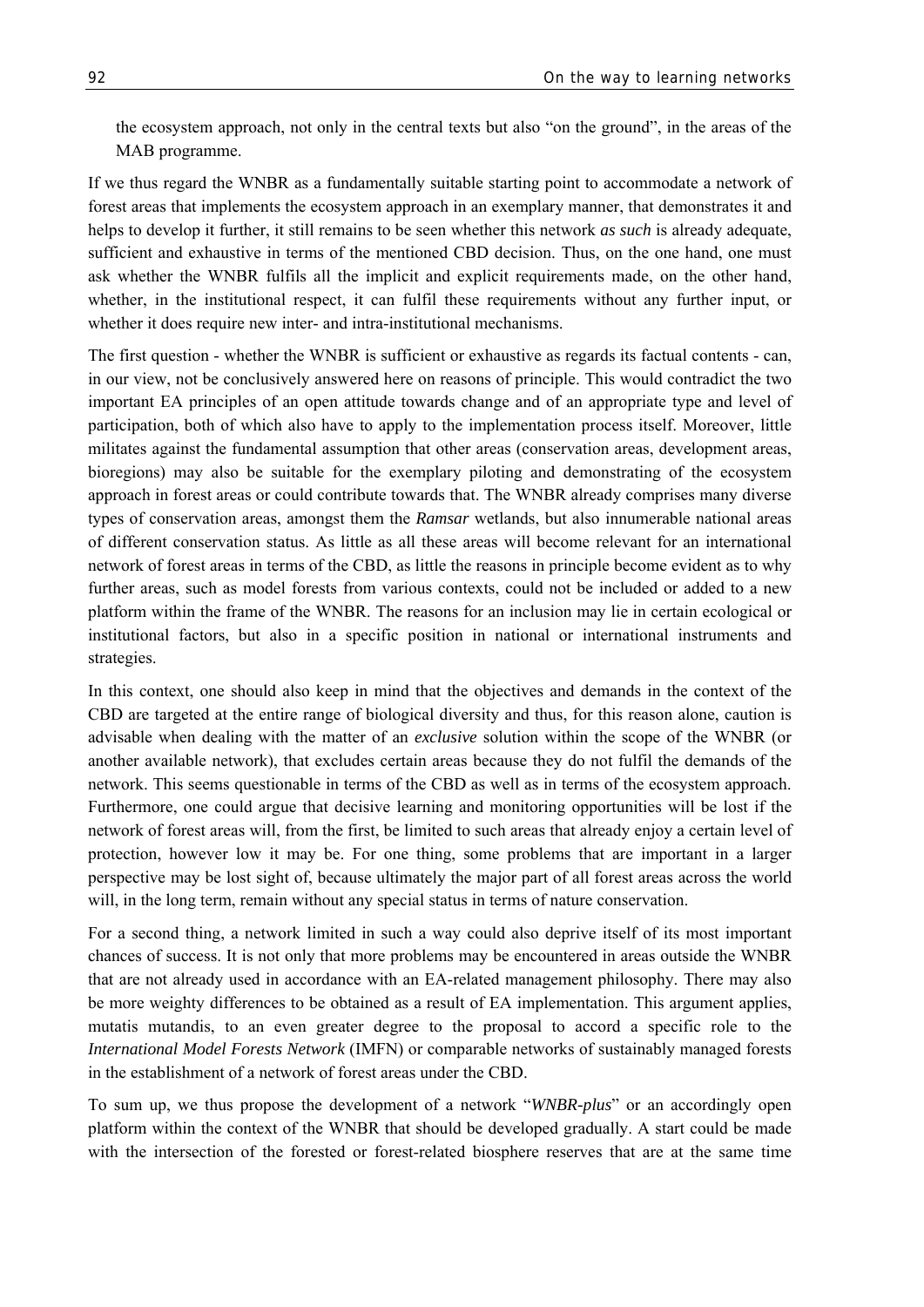already oriented towards the principles of the ecosystem approach; we have estimated the number of such areas conservatively to be at least forty (see above).

The issue of how open the network or its platform within the framework of the WNBR can and should be designed touches upon the second issue, that of the inter- and intra-institutional arrangements that are desirable and necessary. Without question, this issue merits an own, independent study that cannot be achieved here. The relevant CBD decision stresses the informal character of the proposed network. The experiences gathered with the BRIM platform appear, however, to demonstrate that at least a certain amount of input from external institutions could be both helpful and necessary. In this respect, the role of the clearing house mechanism (CHM) under the CBD, amongst other things, should be defined more precisely. Within the terms of the ecosystem approach at least, new, hybrid forms of governance (BULKELEY 2005) of such a platform, aimed at developing dynamic learning networks, appear more suitable than the classic, sectoral approaches from the nature conservation or forestry management sectors.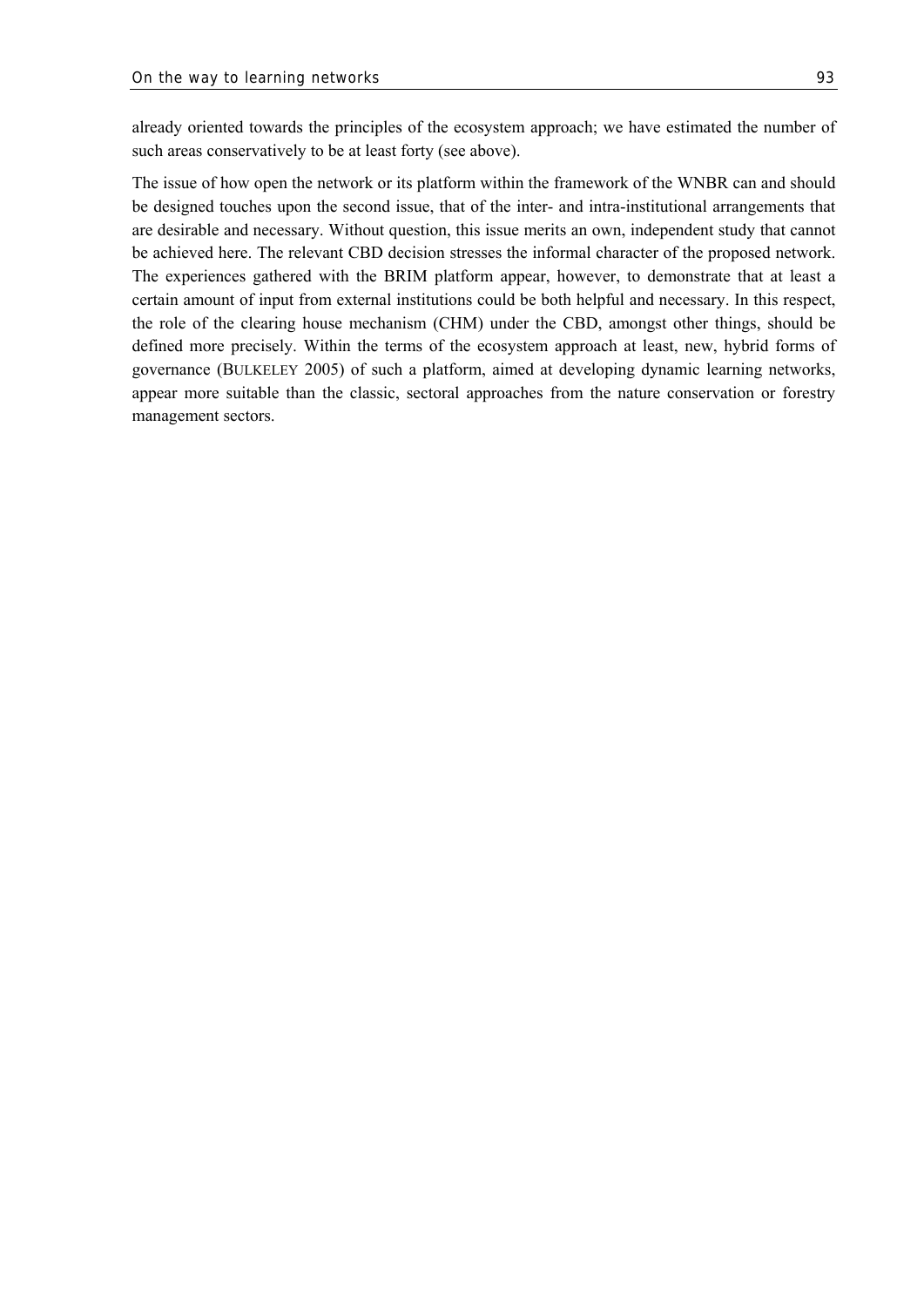# **5 Sources**

ALLENSBACH INSTITUT (2002): Biosphärenreservat Rhön – Repräsentativbefragung im Frühjahr 2002. Institut für Demoskopie Allensbach.

ATTESLANDER, P. (1995): Methoden der empirischen Sozialforschung. 8. Auflage. Berlin.

AUSSTELLUNG WASSERKUPPE (2005): Die Rhön das Armenhaus Deutschlands. Ausstellung in der hessischen Biosphärenreservats-Verwaltung auf der Wasserkuppe.

BENNETT, G. & WIT, P. (2001): The Development and Application of Ecological Networks. Amsterdam.

BENNETT, G. (2004): Integrating Biodiversity Conservation and Sustainable Use. Lessons Learned from Ecological Networks. IUCN. Gland, Cambridge.

BIOSPHÄRENRESERVAT NATURPARK PFÄLZERWALD (Hg.) (1997): Symposium Biosphärenreservat Naturpark Pfälzerwald – Eine Chance für die Zukunft. Heilsbach.

BIOSPHÄRENRESERVAT RHÖN (1999): Das Birkhuhn in der Rhön. Eine Broschüre des Biosphärenreservats Rhön und der Wildland GmbH. Feldkirchen.

BOYLE, M., KAY, J. J. & POND, B. (2001): Monitoring in Support of Policy: An Adaptive Ecosystem Approach. In: T. Munn (Hg): Encyclopedia of Global Environmental Change, Vol. 4, S. 116-137.

BRAFONA (2002 u. 2003): Brandenburgische Forstnachrichten. Ausgaben 101-108 (online unter www.mluv.brandenburg.de/f/brafona, Stand 10/2005).

BRECHTEL, K. (2002): Beteiligungsmethoden in der Regionalentwicklung. In: Gerber, A. & Konold, W. (Hg.): Nachhaltige Regionalentwicklung durch Kooperation – Wissenschaft und Praxis im Dialog. CULTERRA 29: 178-182.

BR-RHÖN HOMEPAGE (2005): Kurzer geschichtlicher Abriss zur Entwicklung des BR Rhön. (http://www.biosphaerenreservat-rhoen.de, Stand 11/2005).

BULKELEY, H. (2005): Reconfiguring environmental governance: Towards a politics of scales and networks. Political Geography 24: 875-902.

BÜRGER-ARNDT, R. (2004): mdl. Stellungnahme im Rahmen des 1. Expertenworkshops, Lambrecht, April 2004.

CBD (2002): Report of the sixth meeting of the Conference of the Parties to the Convention on Biological Diversity, Annex I (UNEP/CBD/COP/6/20/PART2).

CBD (2003a): Comparison of the conceptual basis of the ecosystem approach in relation to the concept of sustainable forest management. Report of the expert meeting on the ecosystem approach. (UNEP/CBD/EM-EA/1/6.).

CBD (2003b): Ecosystem approach: further elaboration, guidelines for implementation and relationship with sustainable forest management. Report of the expert meeting on the ecosystem approach. (UNEP/CBD/SBSTTA/9/8.).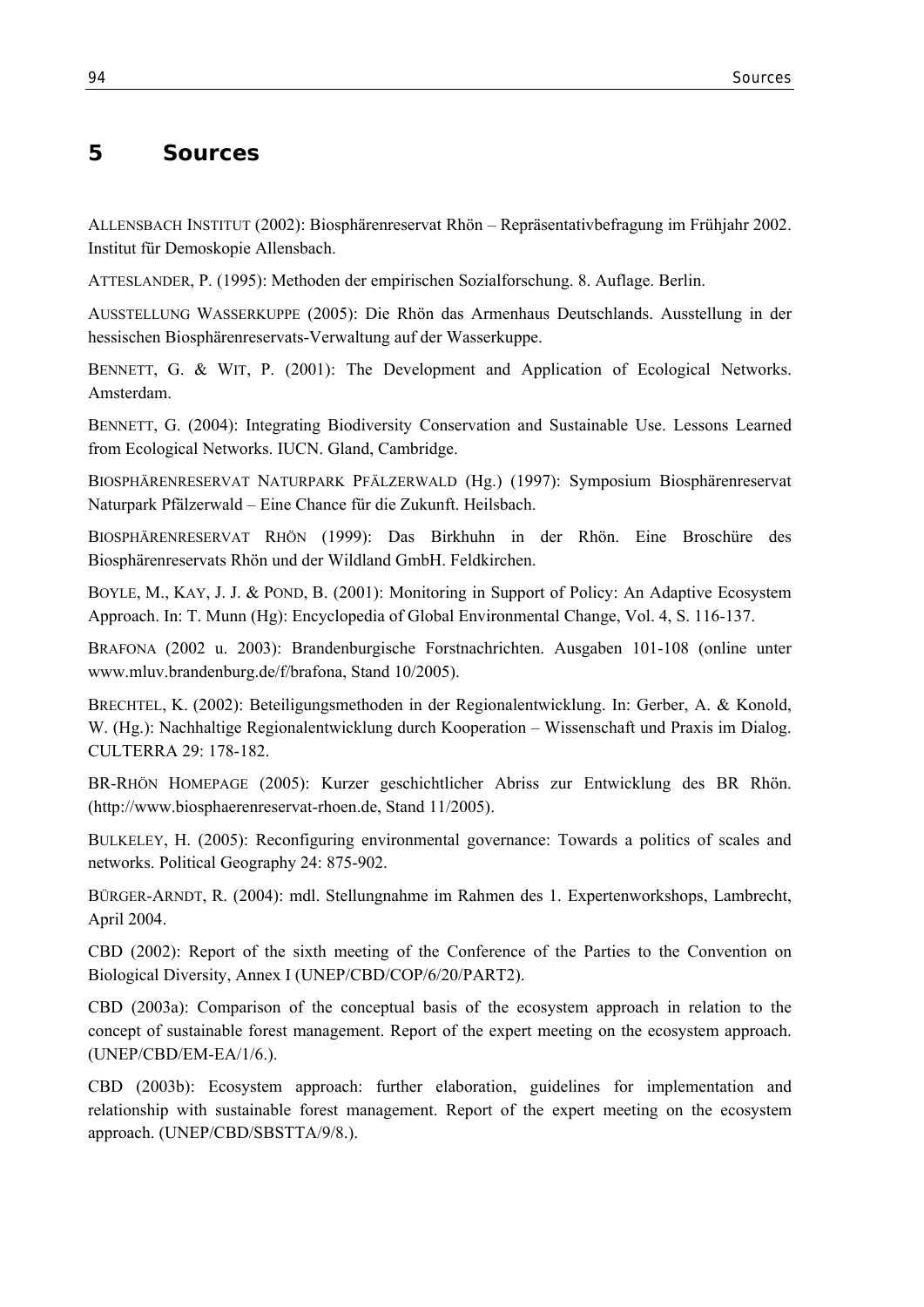CBD (2003c): Lessons learned from case studies. Note by the Executive Secretary. Expert Meeting on the Ecosystem Approach, Montreal 7-11 July 2003. (UNEP/CBD/EM-EA/1/2).

CBD (2004a): Report of the Subsidiary Body on Scientific, Technical and Technological Advice on the work of its ninth meeting. COP 7, Kuala Lumpur, 9-20 and 27 February 2004. (UNEP/CBD/COP/7/4).

CBD (2004b): Decisions adopted by the Conference of the Parties to the Convention on Biological Diversity at its seventh meeting (UNEP/CBD/COP/7/21/PART2, incl. Annex II).

CBD, SBSTTA (2001): Main Theme: Forest Biological Diversity. Draft revised programme of work on forest biological diversity. Montreal, 20th September 2001. (UNEP/CBD/SBSTTA/7/8).

CBD, SECRETARIAT (2005): Notification: Review of experiences with ecological networks, corridors and buffer zones (SCBD/STTM/SBG/va/51661, 8 November 2005).

COUNCIL FOR THE PEBLDS (2003): Rolling work programme of the Paneuropean Biological and Landscape Diversity Strategy (PEBLDS).  $7<sup>th</sup>$  Meeting, 30-31 January 2003, Geneva [STRA-CO (2003)9]

CRACCO, M. & GUERRERO, E. (Hg.) (2004): Aplicación del Enfoque Ecosistémico a la Gestión de Corredores en América del Sur. Memorias Taller Regional 3-5 Junio 2004, Quito. UICN América del Sur.

CROFTS, R. (2004): Linking Protected Areas to the Wider World: A Review of Approaches. Journal of Environmental Policy and Planning 6(2): 143-156.

DECONCHAT, M. & BALENT, G. (2004): Critères et indicateurs de gestion durable des forêts: la biodiversité. Revue Forestière Française 56(5): 419-430.

DEUTSCHES MAB-NATIONALKOMITEE (1996): Kriterien für Anerkennung und Überprüfung von Biosphärenreservaten der UNESCO in Deutschland. BfN (Hg.). Bonn.

DEUTSCHES MAB-NATIONALKOMITEE (2004): Periodische Überprüfung des UNESCO-Biosphärenreservates Pfälzerwald. Entwurf. BMU: Bonn.

DEUTSCHES MAB-NATIONALKOMITEE (2005): Full of Life, UNESCO Biosphere Reserves – Model Regions for Sustainable Development.

DUDERSTAEDT, H.-J. (2000): Hege und Bejagung des Schwarzwildes. LJV Hessen.

ELLENBERG, H (2003): Ecosystem Approach versus Sustainable Forest Management – Versuch eines Vergleichs. Arbeitsbericht des Instituts für Weltforstwirtschaft 2003 / 1. Bundesforschungsanstalt für Forst- und Holzwirtschaft. Hamburg.

ELLENBERG, H (2004): mdl. Stellungnahme im Rahmen des 1. Expertenworkshops, Lambrecht, April 2004.

ELLIOTT, C. & SCHLAEPFER R. (2003): Global Governance and Forest certification: A fast track process for policy change. – In: Meidinger, E., Oesten, G. & Elliott, C. (Hg.): Social and Political Dimensions of Forest Certification. Freiburg, S. 199-219.

ERDMANN, K.-H. (2002): Perspektiven des Naturschutzes. Erfordernisse und Möglichkeiten der Weiterentwicklung. In: Erdmann, K.-H., Schell, C. (Hg.): Naturschutz und gesellschaftliches Handeln. BfN (Hg.): Bonn. S. 213-236.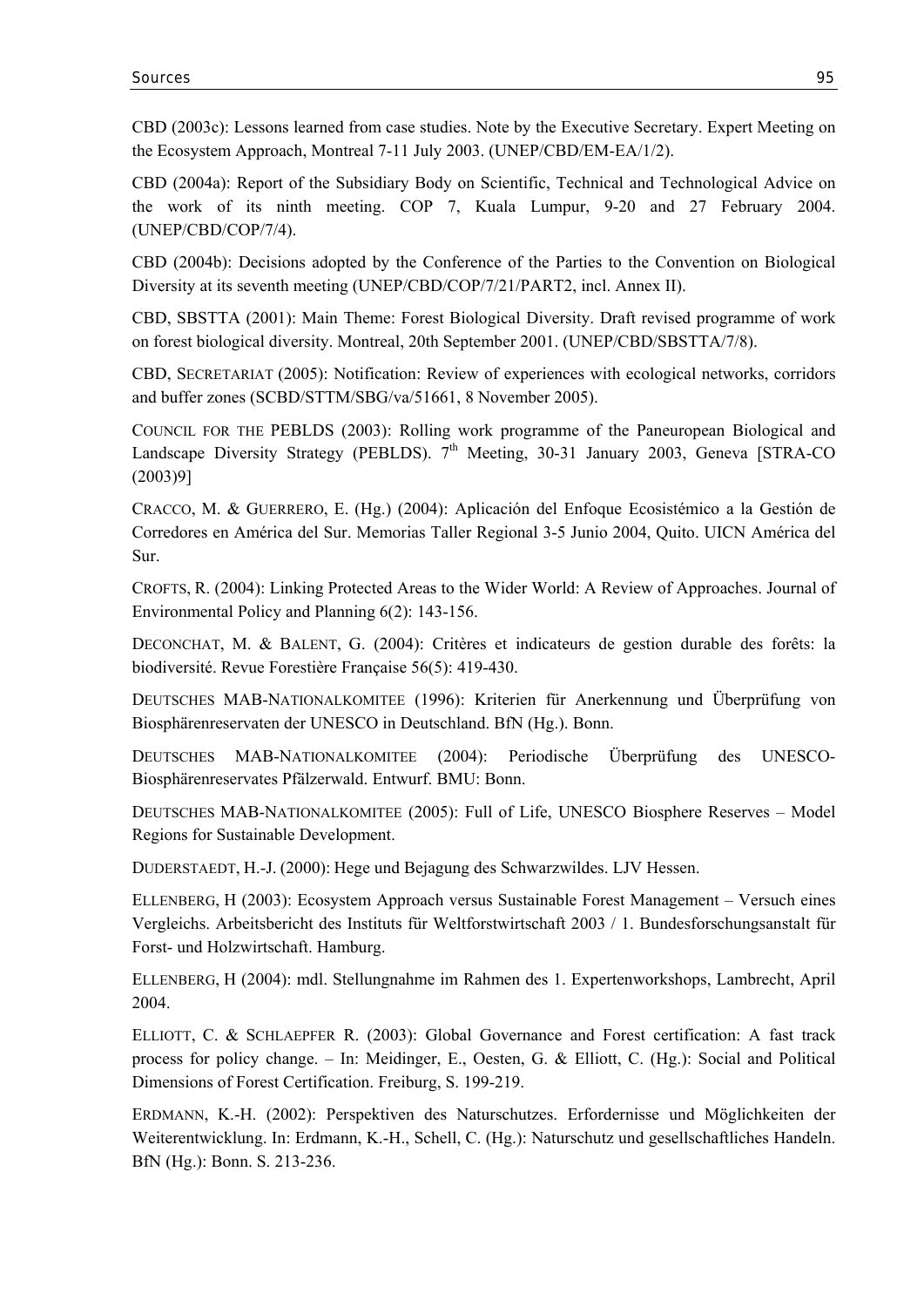EUROPARC (2005): Dramatische Chronologie einer atemberaubenden Erbschaft (online unter http://www.europarc-deutschland.de/pages/infothek, Stand 12/2005).

FAWF (2004): Reformuliertes Projektkonzept. FuE-Vorhaben – "Der Ökosystemare Ansatz in ausgewählten Waldbiosphärenreservaten. FAWF: Trippstadt.

FH EBERSWALDE (2005): Ökosystemare Umweltbeobachtung – ein Dauerbeobachtungsprogramm der Brandenburger Biosphärenreservate, Website zu Ökosystemaren Umweltbeobachtung (http://www.fheberswalde.de/lanu/3\_wissenschaft/projekte/oeub/, Stand 2/2005).

FLITNER, M. (2005): Heimat als Zeitlandschaft – Subjektive Zeiten, Eigenzeiten, Weltzeit. Schriftenreihe des deutschen Rates für Landespflege 77: 50-54.

GEIGER, M., PREUß, G. & ROTHENBERG K.-H. (1987): Der Pfälzerwald – Porträt einer Landschaft. Landau.

GLÄSER, J. & LAUDEL, G. (2004): Experteninterviews und qualitative Inhaltsanalyse. Wiesbaden.

GORE, A. (1992): Earth in the balance. Boston.

GRAY, A. N. (2000): Adaptive ecosystem management in the Pacific Northwest: a case study from coastal Oregon. Conservation Ecology 4(2): 24.

GRUMBINE, R. E. (1994): What is Ecosystem Management? Conservation Biology 8(1): 27-38.

GRÜNLAND-PROJEKT RHÖN (2005): Grünlandschutz und Landschaftsentwicklung durch großflächige Beweidung im Biosphärenreservat Rhön. AZ: 22655, gefördert durch die Deutsche Bundesstiftung Umwelt. Kurzfassung des Projekts. (online unter www.biosphaerenreservat-rhoen.de).

GÜNDLING, L. (2002): Implementing the Convention on Biological Diversity on the ground: the example of biosphere reserves. (BfN-Skripten 58). Bonn.

HAGGENMÜLLER, K. (2005): Der Bekanntheitsgrad des Ökosystemaren Ansatzes und seine Anwendung in deutschen Großschutzgebieten. Bachelor Thesis. Fachhochschule Eberswalde.

HARTJE, V., KLAPHAKE, A. & SCHLIEP, R. (2003): The International Debate on the Ecosystem Approach – Critical Review International Actors, Obstacles and Challenges. (BfN-Skripten 80.) Bonn.

HESS, H. (2005): Biosphärenreservate für Einsteiger, Homepage des Biosphärenreservats Rhön (www.biosphaerenreservat-rhoen.de, Stand 12/2005).

HOFMANN, R. (1993): Wald oder Wild? Adbar 2/93: 7.

HOLLING, C.S. (1978): Adaptive environmental assessment and management. (International series on applied systems analysis 3). Chichester.

INITIATIVE ZUR ABSCHAFFUNG DER JAGD (2005): Konzepte Natur ohne Jagd – Wald und Tiere nach der Beendigung der Jagd (online unter http://www.abschaffung-derjagd.de/naturohnejagd/konzeptenaturohnejagd/index.html, Stand 12/2005).

INTERAGENCY ECOSYSTEM MANAGEMENT TASKFORCE (1995): The ecosystem approach: Healthy Ecosystems and Sustainable Economies. Report of the Interagency Ecosystem Management Taskforce, Washington. Volume I: Overview.

INTERNETPORTAL RHÖN (2005): Die Regionale Arbeitsgemeinschaft Rhön. (online unter http://www.rhoen.de/zukunftsregion/arge/index.html Stand 11/2005).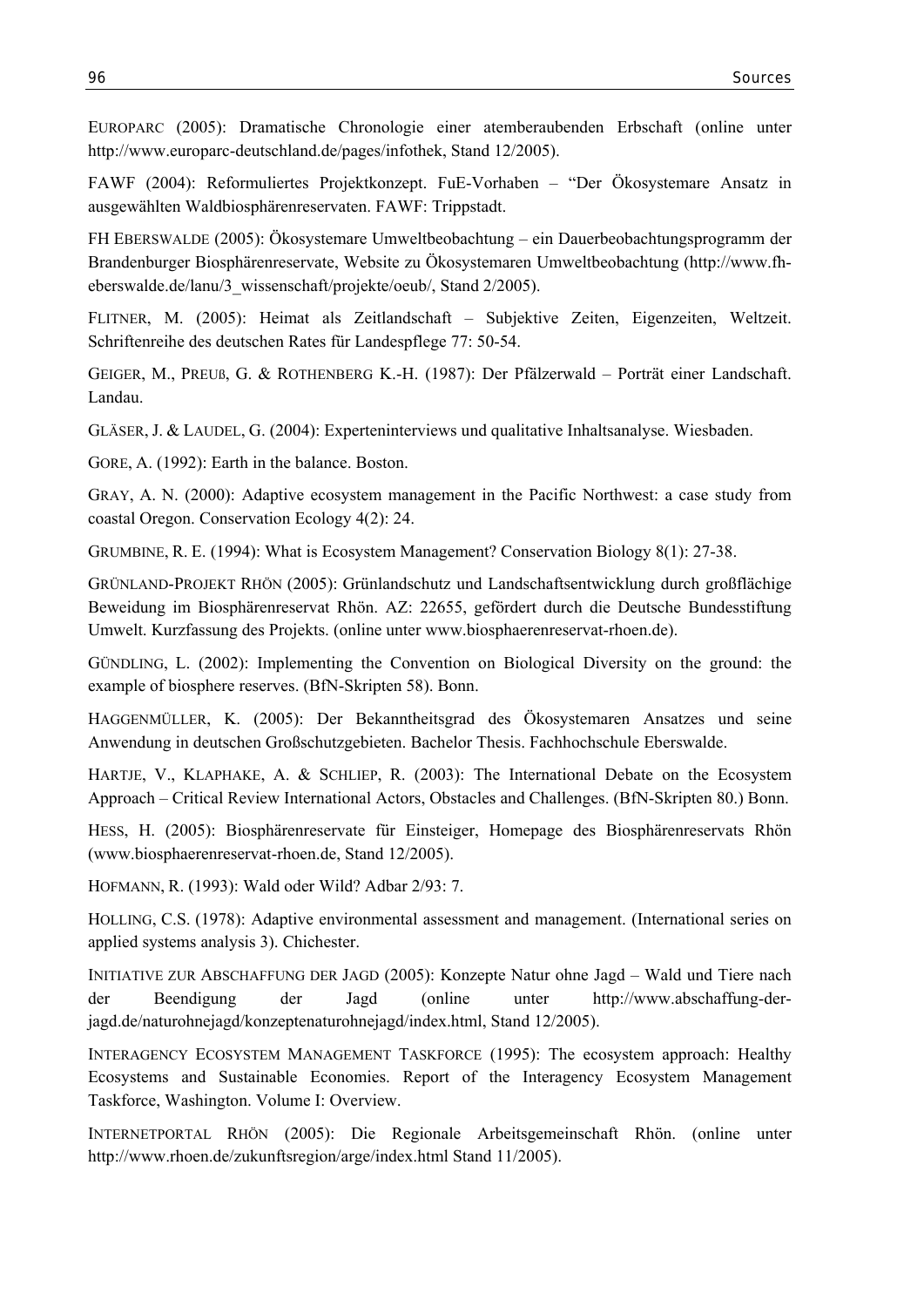IUCN & PROFOR (2004): Changing Realities – Ecosystem Approaches And Sustainable Forest Management, IUCN-Report: 1-14.

IUCN, PROFOR & WORLDBANK (2004): Ecosystem Approaches And Sustainable Forest Management. UNFF Secretariat: 14.

JABS, J. (2005): mdl. Mitteilung, Universität München. November 2005.

JAEGER, T. (2002): Innovation and Information Society in Island Biosphere Reserves. Vortrag in Santa Cruz de La Palma, 24 – 26 Oktober 2002.

JAX, K. (2002): Von Yellowstone zur Federal Ecosystem Management Initiative: der Ökosystembegriff und die Entwicklung des Ökosystemmanagements in den USA. In: Korn, H. & Feit, U. (Hg.): Treffpunkt biologische Vielfalt Bd. II: Interdisziplinärer Forschungsaustausch im Rahmen des Übereinkommens über die biologische Vielfalt. BfN-Schriften: 157-162.

JENKINS, M. & WILLIAMSON D. (2002): Case Study No. 5 Effectiveness Of Biodiversity Conservation. Biodiversity and the Ecosystem Approach in Agriculture, Forestry and Fisheries. Satellite event on the occasion of the Ninth Regular Session of the Commission on Genetic Resources for Food and Agriculture. FAO.

KLINGELE, I. (2005): Fallstudie Biosphärenreservat Pfälzerwald – Projektbericht 1. FuE-Vorhaben "Der Ökosystemare Ansatz in ausgewählten Waldbiosphärenreservaten". Arbeitsbericht 42 (1). Institut für Forstökonomie. Albert-Ludwigs-Universität Freiburg.

KLINGELE, I. & MEYER, C. (2006): Fallstudie Biosphärenreservat Rhön. FuE-Vorhaben "Der Ökosystemare Ansatz in ausgewählten Waldbiosphärenreservaten". Arbeitsbericht 42 (3). Institut für Forstökonomie. Albert-Ludwigs-Universität Freiburg, in Vorbereitung.

KORN, H., SCHLIEP, R. & STADLER, J. (Hg.)(2003): Report of the International Workshop on the "Further development of the Ecosystem approach". (BfN-Skripten 78). Bonn.

KRAH, A. (2004): Der Feind bin auch ich. Editorial. Wild und Hund 3/2004.

KREMER, M. (2005): Arbeitskreis "Rhöner Fließgewässer" gestartet. Pressenmitteilung der Hessischen Verwaltungsstelle des Biosphärenreservats Rhön vom 27.07.2005.

LASS, W. & REUSSWIG, F., (Hg.) (2002): Social Monitoring: meaning and methods for an Integrated Management in Biosphere Reserves. Report of and International Workshop, Rome 2-3 Sept. 2001. BRIM Series No. 1. Paris: UNESCO.

LNATSCHG RLP (Landesnaturschutzgesetz Rheinland-Pfalz) Stand 2002.

LONG, J., TECLE, A. & BURNETTE, B. (2003): Cultural Foundations for Ecological Restoration on the White Mountain Apache Reservation. The Resilience Alliance. Conservation Ecology 8(1): 41-13.

LWALDG (Landeswaldgesetz Rheinland-Pfalz) Stand 30. November 2000.

MACDONALD, G.B., ARNUP, R. & JONES, R.K. (1997): Adaptive Forest Management in Ontario: A Literature Review and Strategic Analysis.

MALONE, C.R. (1997): The Federal Ecosystem Management Initiative In The United States. In: Lemons, J., Goodland, R. & Westra L. (Hg.): Environmental Sustainability: Case Studies on the Prospects of Science and Ethics. Dordrecht, NL.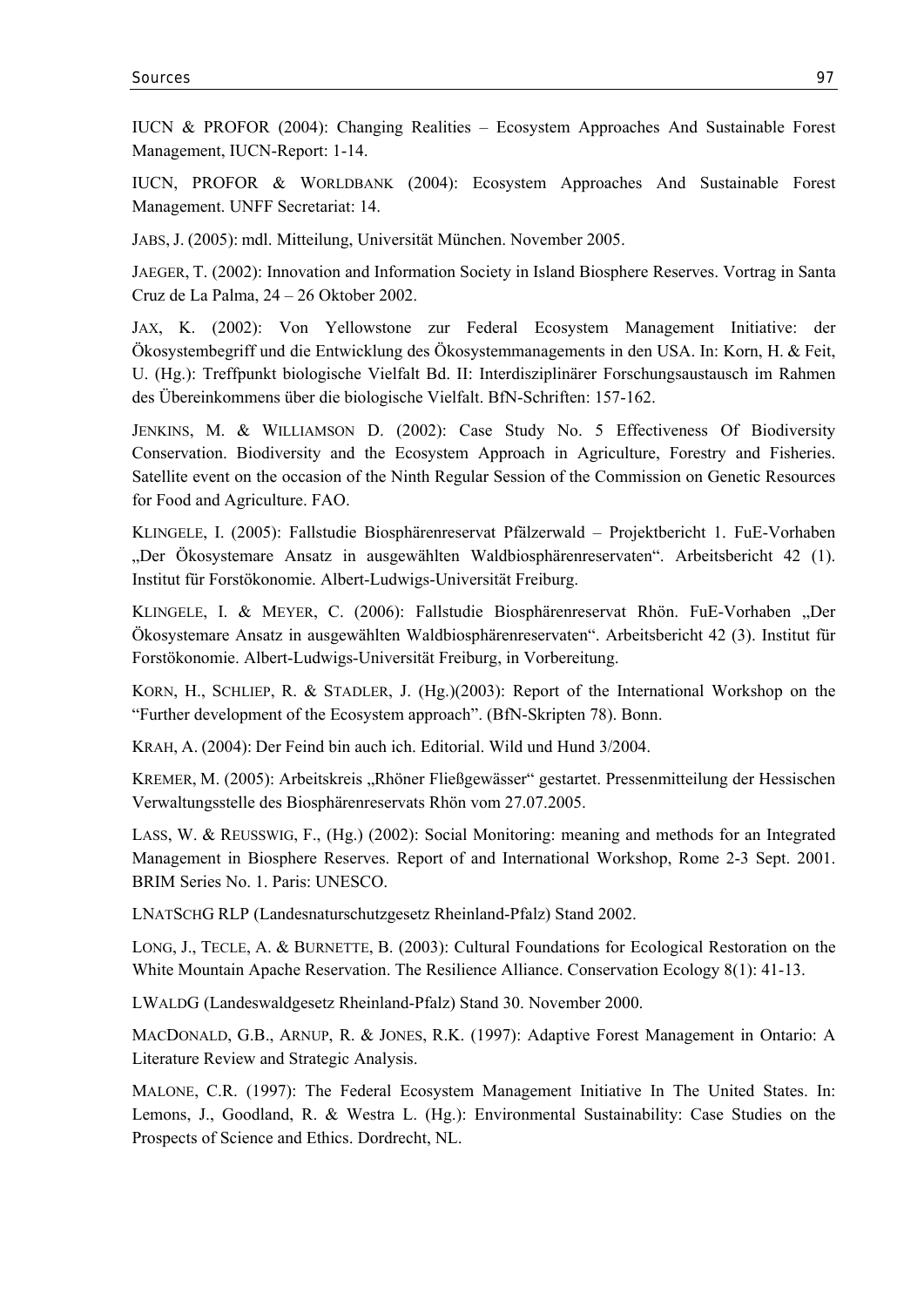MAYLEIN K. (1999): Jagd und Jäger in der modernen Gesellschaft – Ambivalenz und Notwendigkeit? Magisterarbeit.

MAYRING, P. (2003): Qualitative Inhaltsanalyse. 8.Auflage. Weinheim und Basel.

MCPFE (1993): Second Ministerial Conference on the Protection of Forests in Europe (MCPFE). Resolutions. Helsinki, Finland.

MCPFE (1998a): ANNEX 2 OF THE RESOLUTION L2. Pan-European Operational Level Guidelines for Sustainable Forest Management. Third Ministerial Conference on the Protection of Forests in Europe, Lisbon / Portugal.

MCPFE (1998b): RESOLUTION L1. People, Forests and Forestry – Enhancement of Socio-Economic Aspects of Sustainable Forest Management. Third Ministerial Conference on the Protection of Forests in Europe, Lisbon / Portugal.

MCPFE (2003): MCPFE Work Programme – Pan-European Follow-up of the Fourth Ministerial Conference on the Protection of Forests in Europe 28-30 April 2003. Expert Level Meeting 16-17 October 2003. Vienna, Austria.

MCPFE (2005): Sustainable Forest Management And The Ecosystem Approach – outcome of the MCPFE and EfE/PEBLDSad hoc Working Group on Development of the Pan-European Understanding of the linkage between the Ecosystem Approach and Sustainable Forest Management – Session held in Krakow, Poland, 19-21 April, 2004. Liaison Unit Warsaw: 1-11.

MCPFE, LIAISON UNIT WARSAW (2004): MCPFE and EfE/PEBLDS ad hoc Working Group on Development of the Pan European Understanding of the Linkage between the Ecosystem Approach and Sustainable Forest Management; Draft Outcome, unpubl.

MEFFE, G. K., NIELSEN, L. A. KNIGHT, R.L. & SCHENBORN, D.A. (2002): Ecosystems Management: Adaptive, Community-Based Conservation. Island Press, Covelo.

MEIDINGER, E. (2003): Forest Certification As Environmental Law Making By Global Civil Society. In: Meidinger E., Oesten, G., & Elliott, C. (Hg.): Social and Political Dimensions of Forest Certification, Freiburg: 293-330.

MEYER, C. (2006): Fallstudie Biosphärenreservat Schorfheide-Chorin. FuE-Vorhaben "Der Ökosystemare Ansatz in ausgewählten Waldbiosphärenreservaten". Arbeitsbericht 42 (2). Institut für Forstökonomie. Albert-Ludwigs-Universität Freiburg, in Vorbereitung.

MEYER, C., KLINGELE, I., FRANKENHAUSER, D. & FLITNER, M. (2005): Ecosystem Approach – Gemeinsames Verständnis der AG Freiburg. Institut für Forstökonomie. Albert-Ludwigs Universität Freiburg (unveröffentlicht).

MOISEEV, A., DUDLEY, E., & CANTIN, D. (2002): The Well-Being of Forests. An e-tool for assessing environmental and social sustainability. IUCN. Gland/Cambridge.

MOU (1995): Memorandum of Understanding to Foster the Ecosystem Approach Between the Council on Environmental Quality, Department of Agriculture […]… Washington, Dec. 15th 1995.

MUF (2004): Landesverordnung über den Naturpark "Pfälzerwald" als deutscher Teil des Biosphärenreservats Pfälzerwald-Nordvogesen. Entwurf AZ: 88712-5. Referat 1023. Mainz.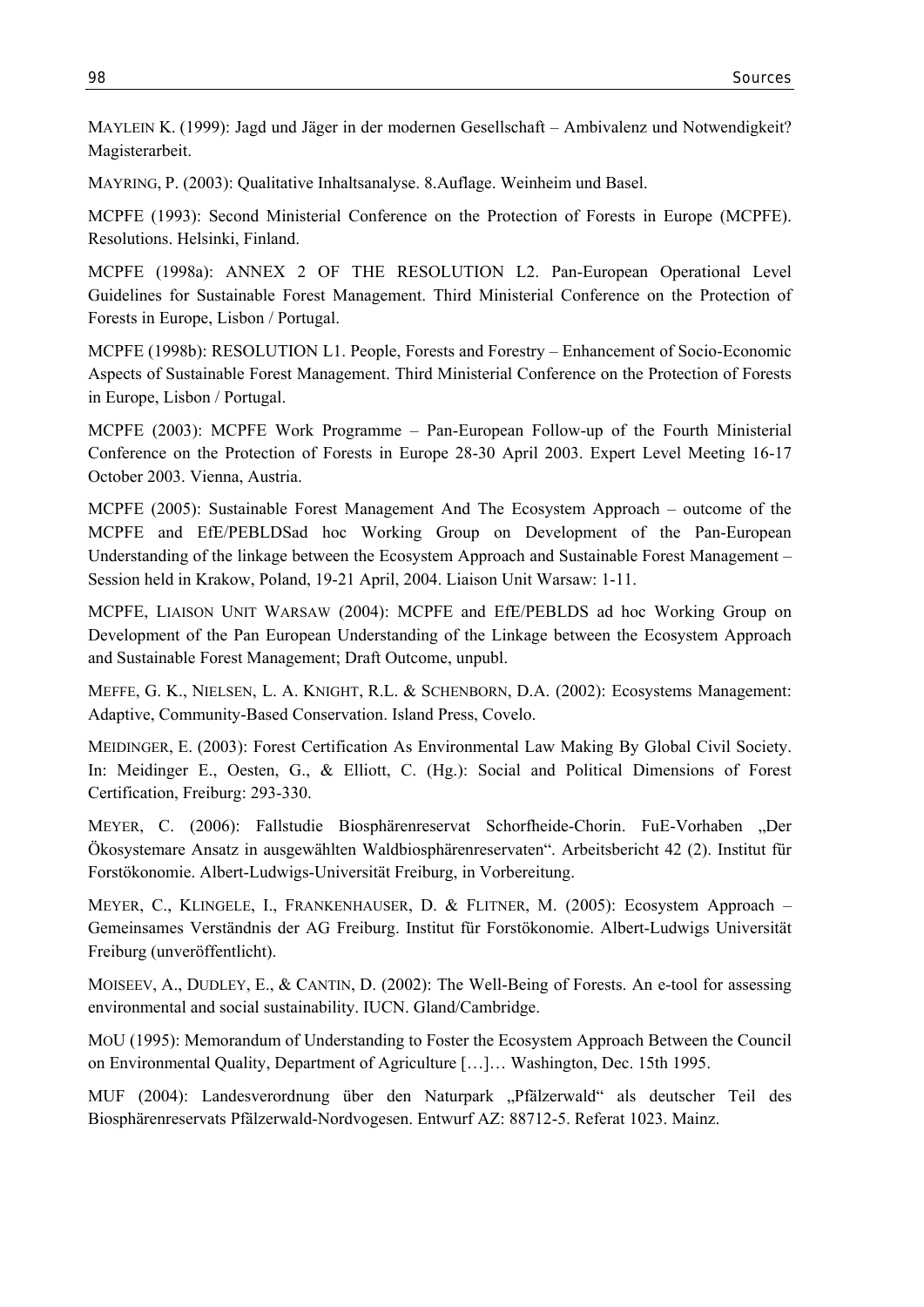NATURPARK PFÄLZERWALD (1993): Leitlinien für Schutz, Pflege und Entwicklung im Biosphärenreservat Pfälzerwald – Beitrag des Biosphärenreservats Pfälzerwald zu den Leitlinien der deutschen Biosphärenreservate. Entwurf: Trippstadt.

OBERBARNIM ECHO (2003): Der Vielfraß vor der Haustüre. Schwarz, F.. Zeitungsartikel vom 26.7.2003: 16. Und: Forstamt: Kahlschlag nicht erforderlich. Zeitungsartikel 30.10.2003:13.

OESTEN, G. & ROEDER A. (2002): Management von Forstbetrieben. Band 1.

OTTER, M. A. DEN (2000): The Development of Adaptive Management in the Protected Areas of the Foothills Model Forest. Foothills Model Forest. History Series Volume 4.

PEPPER, D. (2005): Utopianism and Environmentalism. Environmental Politics 14(1): 13-22.

PHILLIPS, A. (2003): Turning Ideas on their Head. The New Paradigm for Protected Areas. The George Wright Forum 20(2): 8-32.

PLACHTER, H., POPP A. & HAUK, M. (2003): Rhönlandschaft a la carte….Großflächige Beweidung als Entwicklungsalternative für Mittelgebirgsräume, Vortrag. Presse-Info des BR Rhön: 8. Präsentation von Forschungsergebnissen.

PLANUNGSBÜRO GREBE (1995): Biosphärenreservat Rhön: Rahmenkonzept für Schutz, Pflege und Entwicklung. [Bearb. Planungsbüro Grebe: Landschafts- und Ortsplanung, Nürnberg].

PURTAUF, T., THIES, C., EKSCHMITT, K., WOLTERS, V. & DAUBER, J. (2005): Scaling properties of multivariate landscape structure. Ecological Indicators 5(4): 295-304.

RAMSAR CONVENTION (2005): Synergies with other international organizations dealing with biological diversity, including collaboration on, and harmonization of, national reporting among biodiversity related conventions and agreements.  $9<sup>th</sup>$  Meeting of the Conference of the Parties to the Convention on Wetlands, Resolution IX.5, Kampala, 8-15 November 2005.

RAMSAR STANDING COMMITTEE (2001): Programme of joint work between the Convention on Wetlands (Ramsar, Iran, 1971) and the UNESCO Man and the Biosphere Programme (MAB). RSC Decision SC26-51, 7 December 2001.

REGIERUNG UNTERFRANKEN (2003): Landschaftsentwicklungskonzept Main-Rhön (LEK 3). (http://info.rhoen-grabfeld.de/lek/textband/kap3/kap321/kap321.htm Stand 11/2005).

REGIERUNGSPRÄSIDIUM KASSEL [Hg.] (2000): Landschaftsrahmenplan Nordhessen 2000. Kapitel 5: Historische Entwicklung der Kulturlandschaft.

ROBERTSON VERNHES, J. (2005): UNESCO-MAB Biosphere Reserves – Origins, development, recent activity. UK-MAB Secretariat. Division of Ecological Sciences. UNESCO. (Online unter http://www.ukmab.org/reserves/workshop/jrv.pdf Stand 10/2005).

ROBERTSON VERNHES, J. (2006): mdl. Mitteilungen Januar 2006.

SAHLER, G. (2004): Periodische Überprüfung des UNESCO-Biosphärenreservates Pfälzerwald. Brief an den Staatssekretär H. Hering am 17.03.2004. Vermerk: N11-45080-1/16. Bonn.

SALWASSER, H. (2005): Ecosystem Management's International Trail. A Century Of International Engagement. USDA. Forest Service International Program.

SBSTTA (2003a): UNEP/CBD/SBSTTA/9/8. Montreal, UNEP.

SBSTTA (2003b): UNEP/CBD/SBSTTA/9/INF/4. Montreal, UNEP.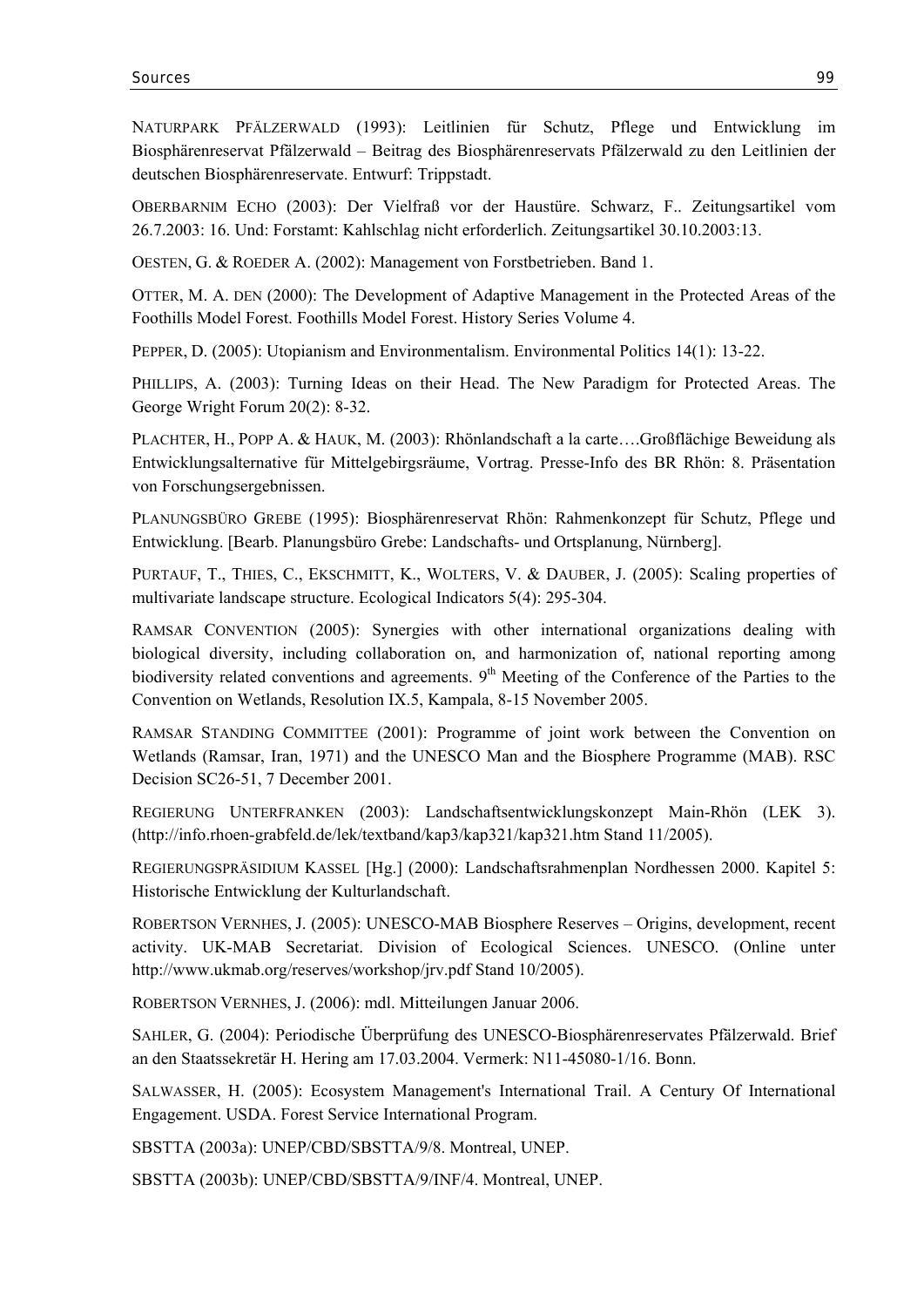SCHLAEPFER, R., GORGERAT, V. & BÜTLER, R. (2004): A Comparative Analysis between Sustainable Forest Management (SFM) and the Ecosystem Approach (EA). Laboratory of Ecosystem Management Swiss Federal Institute of Technology, Lausanne.

SHANNON, M.A. & ANTYPAS, A.R. (1997): Open Institutions: Uncertainty And Ambiguity In 21st Century Forestry. In: Kohm, A.F. & Covelo, J.F. (Hg.): Creating a forestry for the 21st century: The science of ecosystem management. Covelo: 437-446.

SHEPARD, G. (2004): The Ecosystem Approach: Fife Steps to Implementation. Ecosystem Management Series. IUCN. Gland, Cambridge.

SMITH, R. D. & MALTBY, E. (2003): Using the Ecosystem Approach to Implement the Convention on Biological Diversity – Key Issues and Case Studies. IUCN. Gland and Cambridge.

STOLL-KLEEMANN, S. & O'RIORDAN, T. (2002): From Participation to Partnership in Biodiversity Protection: Experiences from Germany and South Africa. Society and Natural Resources, 15: 161-177

STRAUSS, A. & CORBIN, J. (1996): Grounded Theory: Grundlagen Qualitativer Sozialforschung. Weinheim.

SYZYGY (2005): Review of experience with ecological networks, corridors and buffer zones. o.O., October 2005.

TAYLOR, B., KREMSATER, L. & ELLIS, R. (1997): Adaptive Management of Forests in British Columbia B.C. Ministry of Forests Practices. Branch Strategic Policy Section. Victoria, B.C., Canada..

UN ECOSOC (2000): Report of the Intergovernmental Forum on Forests on its Fourth Session, New York, 31 Jan -11 Feb 2000 (Commission on Sustainable Development, E/CN.17/2000/14).

UN ECOSOC (2001): Multi-year programme of work of the United Nations Forum on Forests. (E/CN.18/2001/5).

UN ECOSOC (2004): United Nations Forum on Forests: Report of the Fourth Session (6 June 2003 and 3-14 May 2004). (E/CN.18/2004/17).

UN ECOSOC (2005): United Nations Forum on Forests: Report of the Fifth Session (14 May 2004 and 16-27 May 2005). (E/CN.18/2005/18).

UN GA (2002): Ministerial Declaration and Message from the UNFF to the World Summit on Sustainable Development. (General Assembly, A/Conf. 199/PC/8).

UNCED (1992): Annex III: Non-Legally Binding Authoritative Statement Of Principles For A Global Consensus On The Management, Conservation And Sustainable Development Of All Types Of Forests. (A/CONF.151/26 [Vol. III]).

UNESCO (1996): Biosphärenreservate – Die Sevilla-Strategie und die internationalen Leitlinien für das Weltnetz. BfN: Bonn.

UNESCO (2000): Solving the Puzzle: The Ecosystem Approach and Biosphere Reserves. Paris.

UNESCO (2002): Report of the International Workshop on "Social Monitoring for BRIM", 11-14 December 2002, Rhön Biosphere Reserve, Germany. MAB Secretariat. Paris.

UNESCO (2003a): Bericht zur Überprüfung des UNESCO–Biosphärenreservats Rhön. Berichtszeitraum 1991-2003. Unveröff.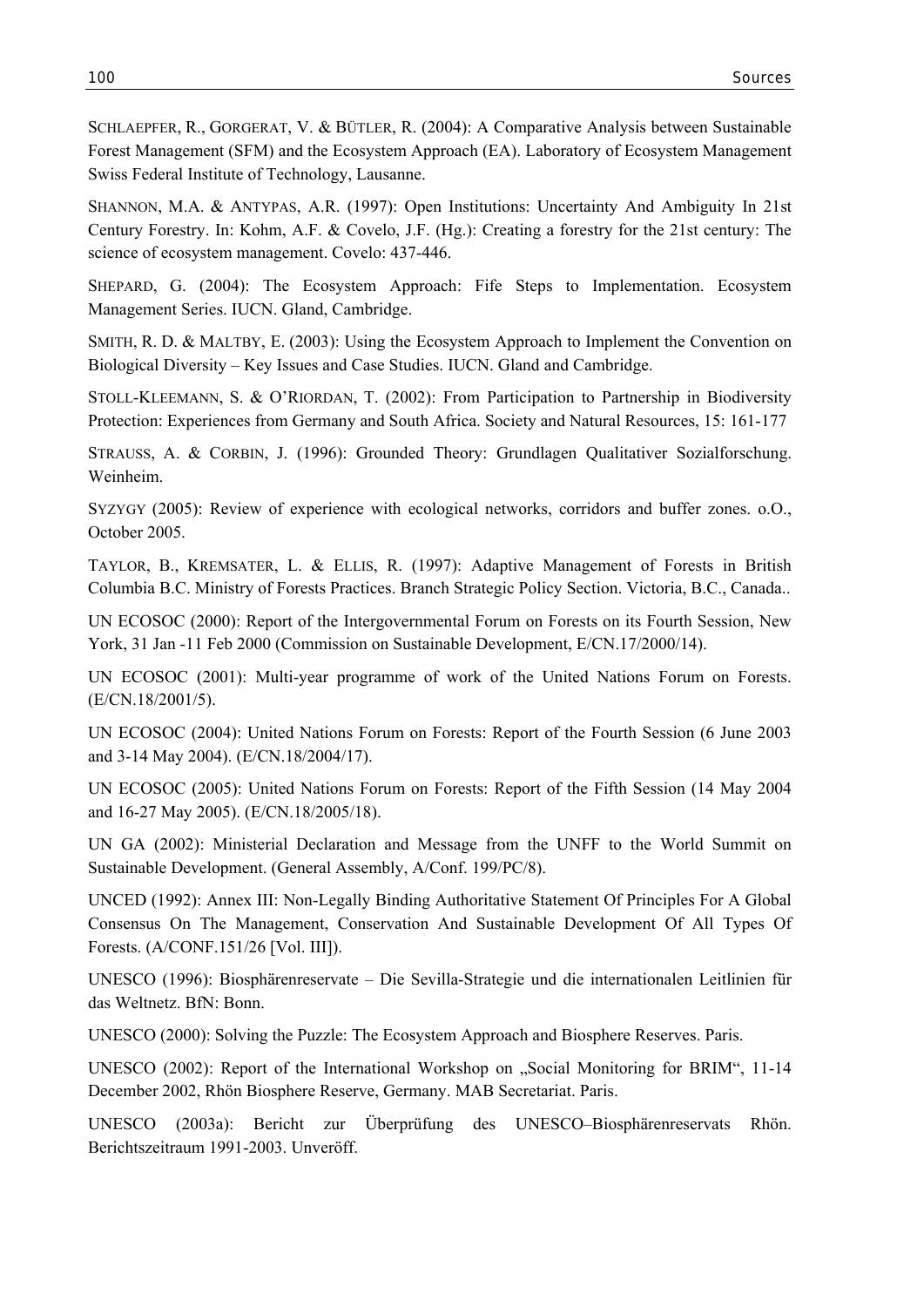UNESCO (2003b): Five Transboundary Biosphere Reserves in Europe. BR Technical Notes. UNESCO: Paris.

WALTERS, C. (1986): Adaptive management of renewable resources. New York.

WALTERS, C. J. & HOLLING, C. S. (1990): Large-Scale Management Experiments and Learning by Doing. Ecology 71(6): 2060-2068.

WEIZENEGGER, S. (2002): Ökotourismus und Großschutzgebietsmanagement: Von Partizipation zum akteurszentrierten Ansatz im internationalen Naturschutz. In: Erdmann, K.-H. & Bork, H.-R. (Hg.): Naturschutz – Neue Ansätze, Konzepte und Strategien. BfN-Skript 67: Bonn. S. 207-222.

WILKEN, T. & NEUHAUS, J. (2004): ENTWURF: Tourismusleitbild für den Naturpark/das Biosphärenreservat Pfälzerwald. Europäische Charta für nachhaltigen Tourismus in Schutzgebieten. KONTOR 21. Hamburg. (Online unter http://www.pfaelzerwald.de, Stand 03/2005).

YAFFEE, S.L. (1994): The Wisdom of the Spotted Owl: Policy Lessons for a New Century. Washington D.C.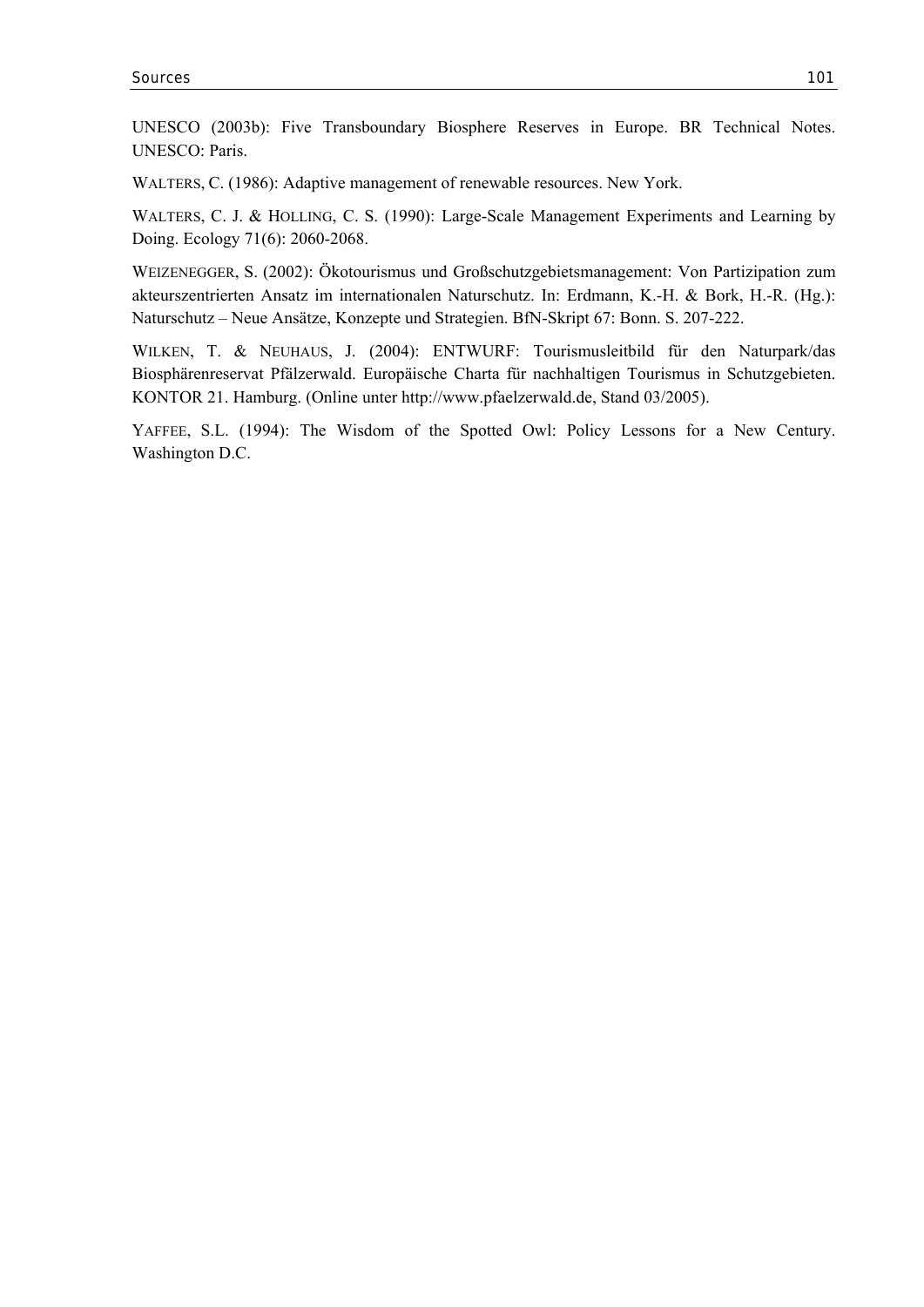## **6 Abbreviations**

| <b>ARGE</b>     | Arbeitsgemeinschaft (Working Group)                                                                                                                  |
|-----------------|------------------------------------------------------------------------------------------------------------------------------------------------------|
| <b>BfN</b>      | Bundesamt für Naturschutz (German Federal Agency for Nature                                                                                          |
|                 | Conservation)                                                                                                                                        |
| <b>BLE</b>      | Bundesanstalt für Landwirtschaft und Ernährung (Federal Agency for<br>Agriculture and Food)                                                          |
| <b>BMU</b>      | Bundesministerium für Umwelt, Naturschutz und Reaktorsicherheit<br>(Federal Ministry for the Environment, Nature Conservation and<br>Nuclear Safety) |
| <b>BNatSchG</b> | Bundesnaturschutzgesetz (Federal Nature Conservation Act)                                                                                            |
| <b>BR</b>       | Biosphere reserve                                                                                                                                    |
| <b>BRIM</b>     | <b>Biosphere Reserve Integrated Monitoring</b>                                                                                                       |
| <b>CBD</b>      | Convention on Biological Diversity                                                                                                                   |
| <b>COP</b>      | Conference of the Parties                                                                                                                            |
| <b>DBU</b>      | Deutsche Bundesstiftung Umwelt (German Federal Environmental<br>Foundation)                                                                          |
| <b>GDR</b>      | German Democratic Republic                                                                                                                           |
| EA              | Ecosystem Approach                                                                                                                                   |
| EM              | <b>Ecosystem Management</b>                                                                                                                          |
| EU              | European Union                                                                                                                                       |
| <b>FAWF</b>     | Forschungsanstalt für Waldökologie und Forstwirtschaft (Forest<br>Research Institute)                                                                |
| <b>FDP</b>      | Forest Development Plan                                                                                                                              |
| <b>FSC</b>      | Forest Stewardship Council                                                                                                                           |
| <b>FFH</b>      | Flora-Fauna-Habitat                                                                                                                                  |
| <b>GP</b>       | Good practice                                                                                                                                        |
| <b>IMFN</b>     | <b>International Model Forests Network</b>                                                                                                           |
| IP              | <b>Interview Person</b>                                                                                                                              |
| <b>ITTO</b>     | <b>International Tropical Timber Organization</b>                                                                                                    |
| <b>IUCN</b>     | The World Conservation Union                                                                                                                         |
| <b>LEADER</b>   | Liaison Entre Actions de Développement de l'Economie Rurale                                                                                          |
| LnatSchG        | Landesnaturschutzgesetz (Federal State Nature Protection Act)                                                                                        |
| <b>MAB</b>      | Man and the Biosphere                                                                                                                                |
| <b>MCPFE</b>    | Ministerial Conference on Protection of Forests in Europe                                                                                            |
| <b>MUF</b>      | Ministerium für Umwelt und Forsten (Ministry of Environment and<br>Forests)                                                                          |
| NGO             | Non-Governmental Organisation                                                                                                                        |
| ÖJV             | Ökologischer Jagdverband (Ecological Hunting Association)                                                                                            |
| <b>PEEN</b>     | Pan-European Ecological Network                                                                                                                      |
| <b>SBSTTA</b>   | Subsidiary Body on Scientific, Technical and Technological Advice                                                                                    |
| <b>SFM</b>      | <b>Sustainable Forest Management</b>                                                                                                                 |